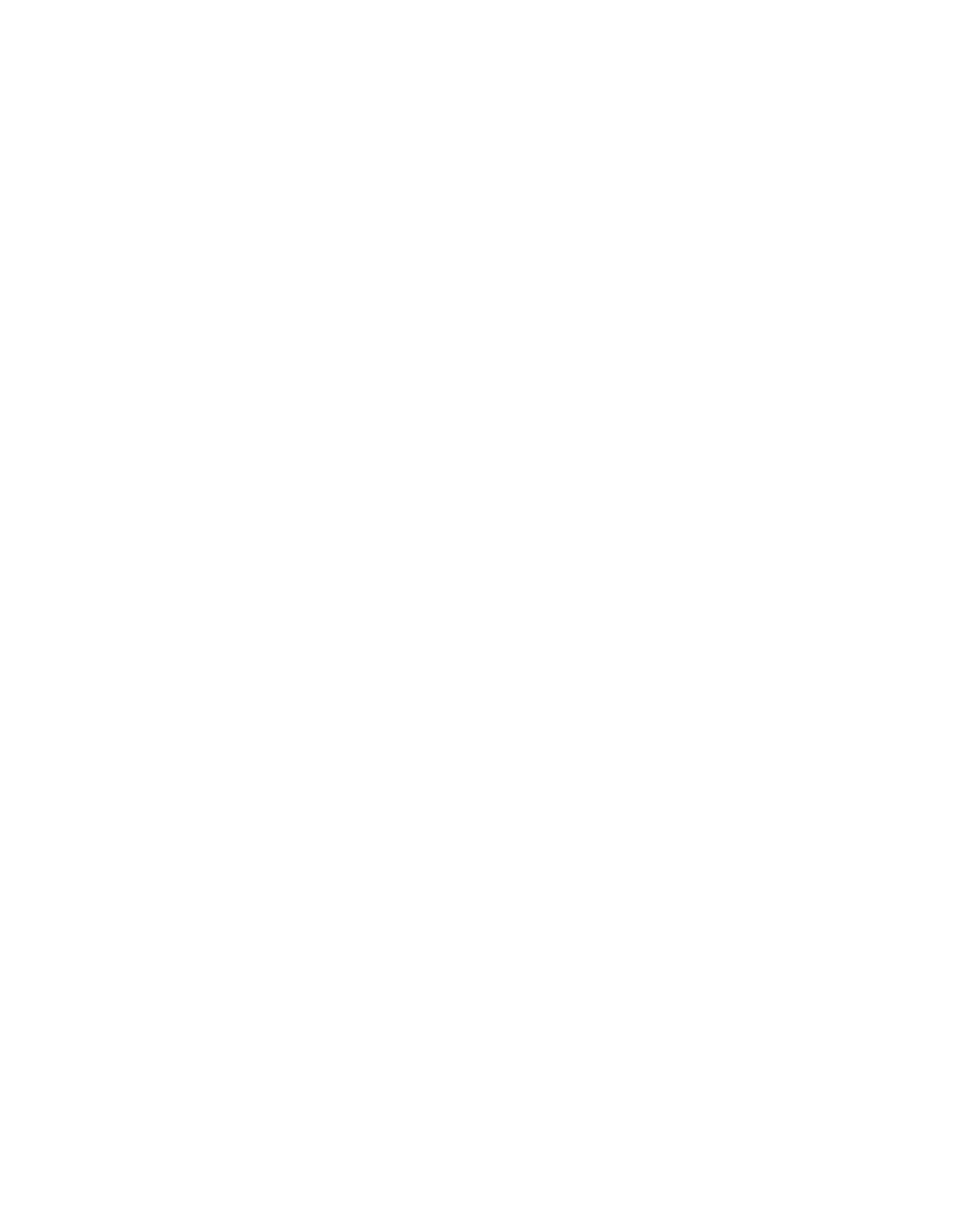## **EUROPEAN UNIVERSITY INSTITUTE DEPARTMENT OF HISTORY AND CIVILIZATION**

*Women Rulers in Europe Agency, Practice and the Representation of Political Powers (XII-XVIII)* 

**GIULIA CALVI, ED.** 

EUI Working Paper **HEC** No. 2008/2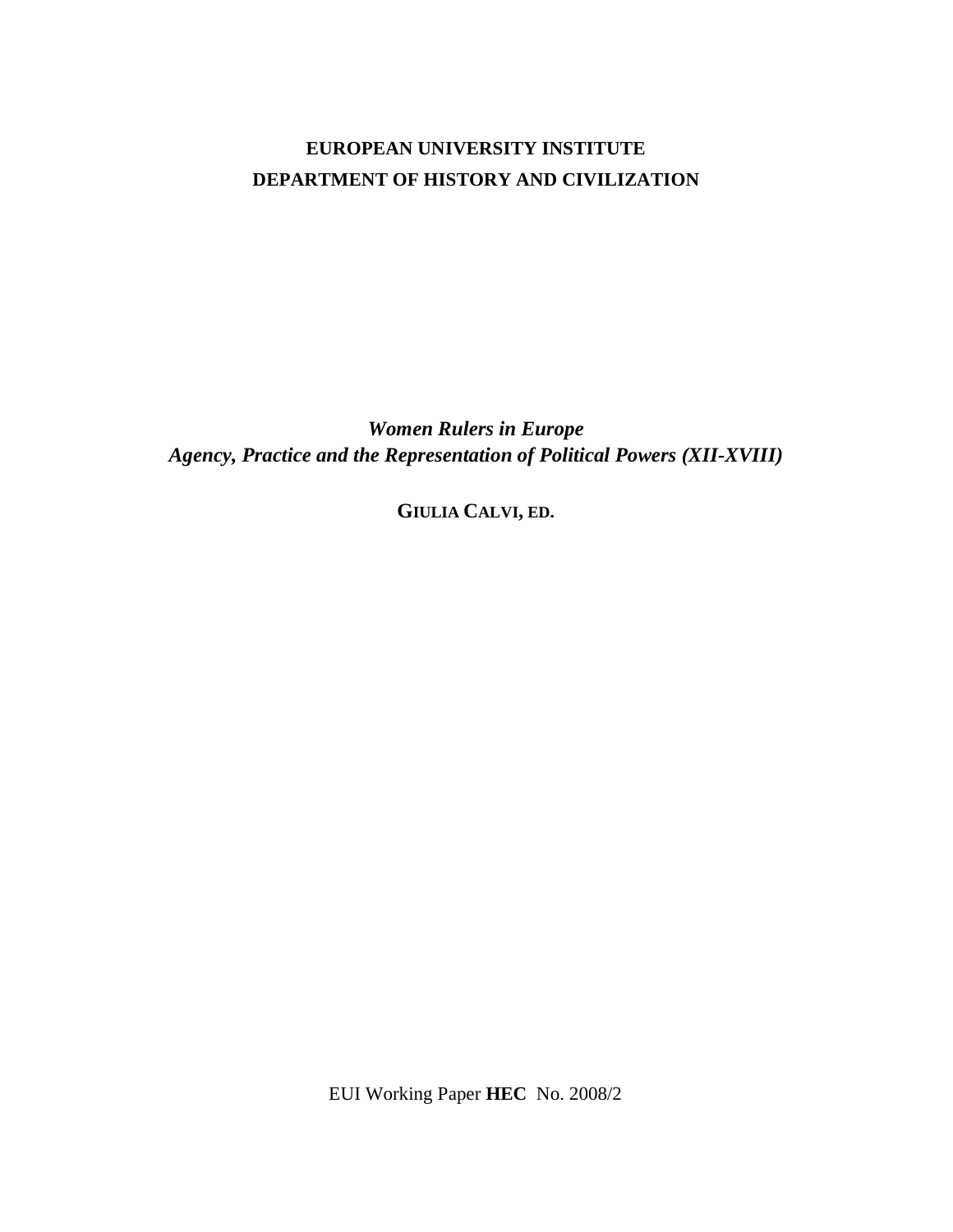This text may be downloaded for personal research purposes only. Any additional reproduction for other purposes, whether in hard copy or electronically, requires the consent of the author(s), editor(s). If cited or quoted, reference should be made to the full name of the author(s), editor(s), the title, the working paper or other series, the year, and the publisher.

The author(s)/editor(s) should inform the History and Civilisation Department of the EUI if the paper is to be published elsewhere, and should also assume responsibility for any consequent obligation(s).

ISSN 1725-6720

© 2008 Giulia Calvi Printed in Italy European University Institute Badia Fiesolana I – 50014 San Domenico di Fiesole (FI) Italy

> http://www.eui.eu/ http://cadmus.eui.eu/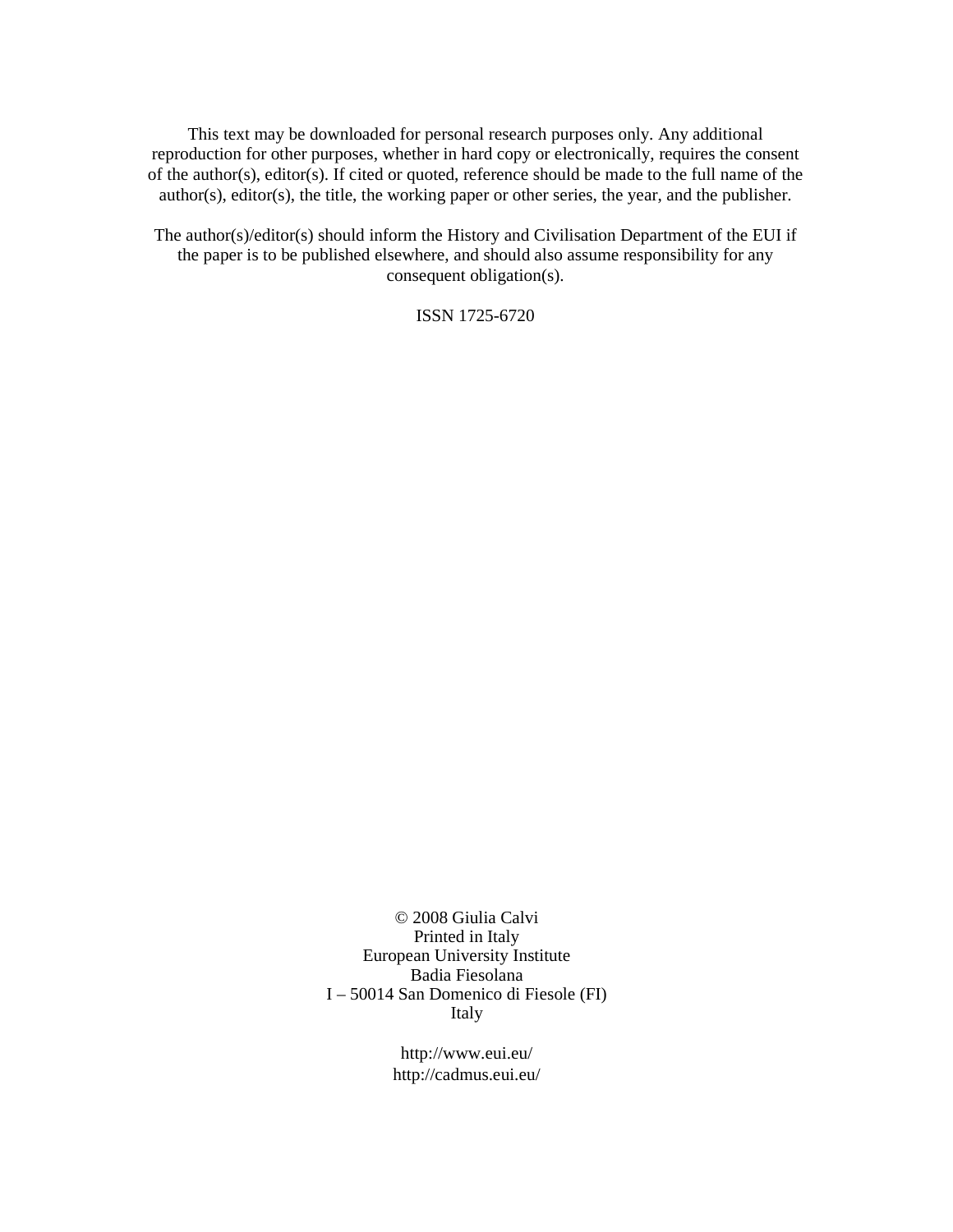#### **Abstract**

New interpretations of state formation processes include gender as a category of historical analysis and tackle notions of royalty and royal power, focusing on regency and women as regents in the process of consolidating and transmitting royal prerogatives. Gendering the process of state formation in Europe entails considering ruling dynasties and families as complex subjects of historical and anthropological research.Wives and widows also exerted formal political roles as ruling consorts and governors during specific phases of their life cycle. The positioning of women in the courts of Europe opens up a complex set of questions connected to the fashioning of their political identities where agnatic and cognatic lines intersect in the long process of state building and legitimation. This WP focuses on a comparative analysis of women's formal political roles and on the specific prerogatives of women's power and rule from the Byzantine Empire to XVIII Europe.

#### **Keywords**

women rulers – political powers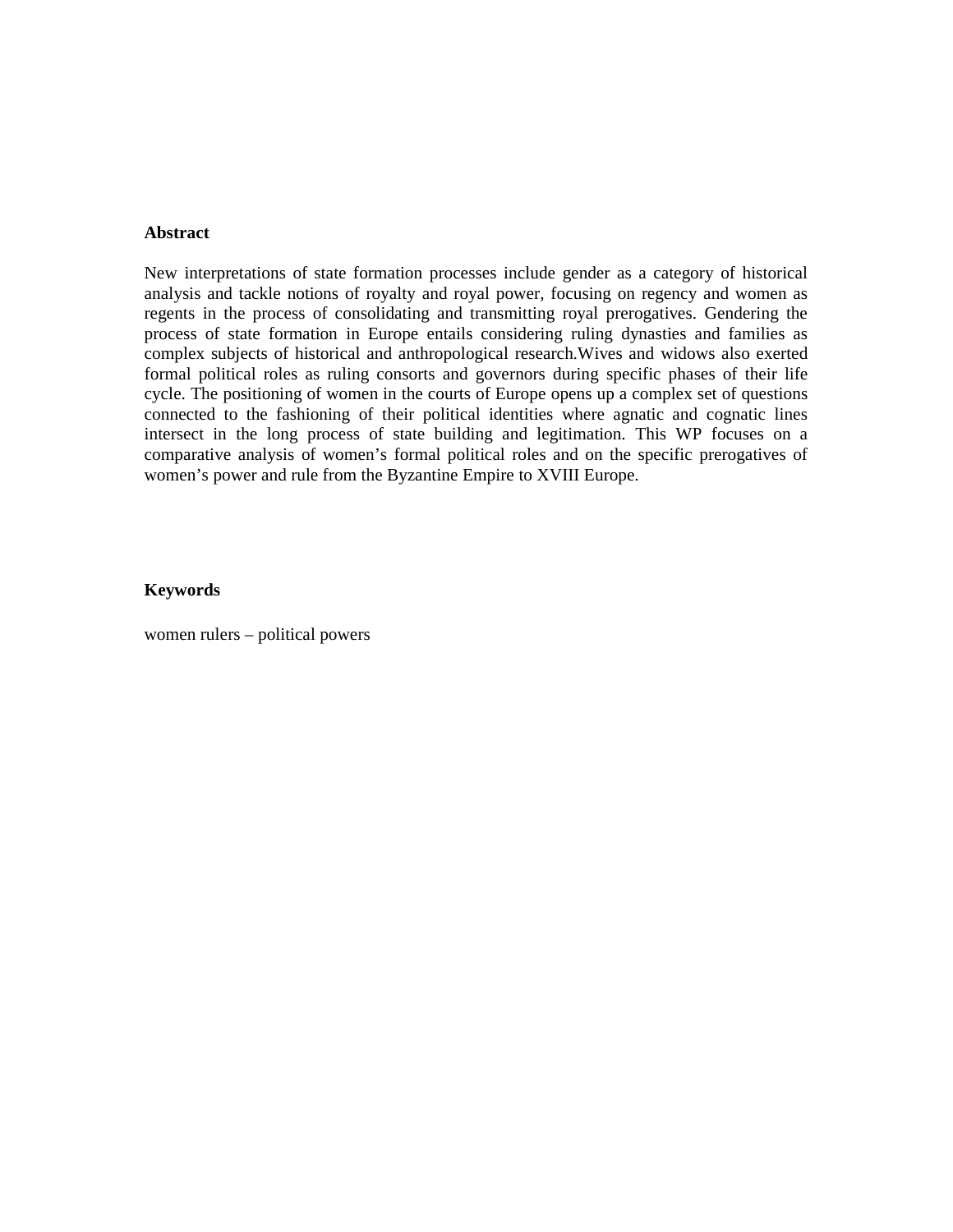## **Table of Contents**

| Giulia Calvi                                                                       |
|------------------------------------------------------------------------------------|
|                                                                                    |
|                                                                                    |
| <b>Judith Herrin</b>                                                               |
| Family structures and gendered power in early medieval kingdoms: the case of       |
|                                                                                    |
| Janet L. Nelson                                                                    |
| Naturales dominae: Female political authority in the Late Middle Ages45            |
| <b>Serena Ferente</b>                                                              |
| Quelques réflexions sur les transmissions royales maternelles : La succession de   |
|                                                                                    |
| <b>Fanny Cosandey</b>                                                              |
| Une femme, Gouverneur de Sienne, dans la crise dynastique médicéenne : L'entrée de |
|                                                                                    |

*Aurora Savelli*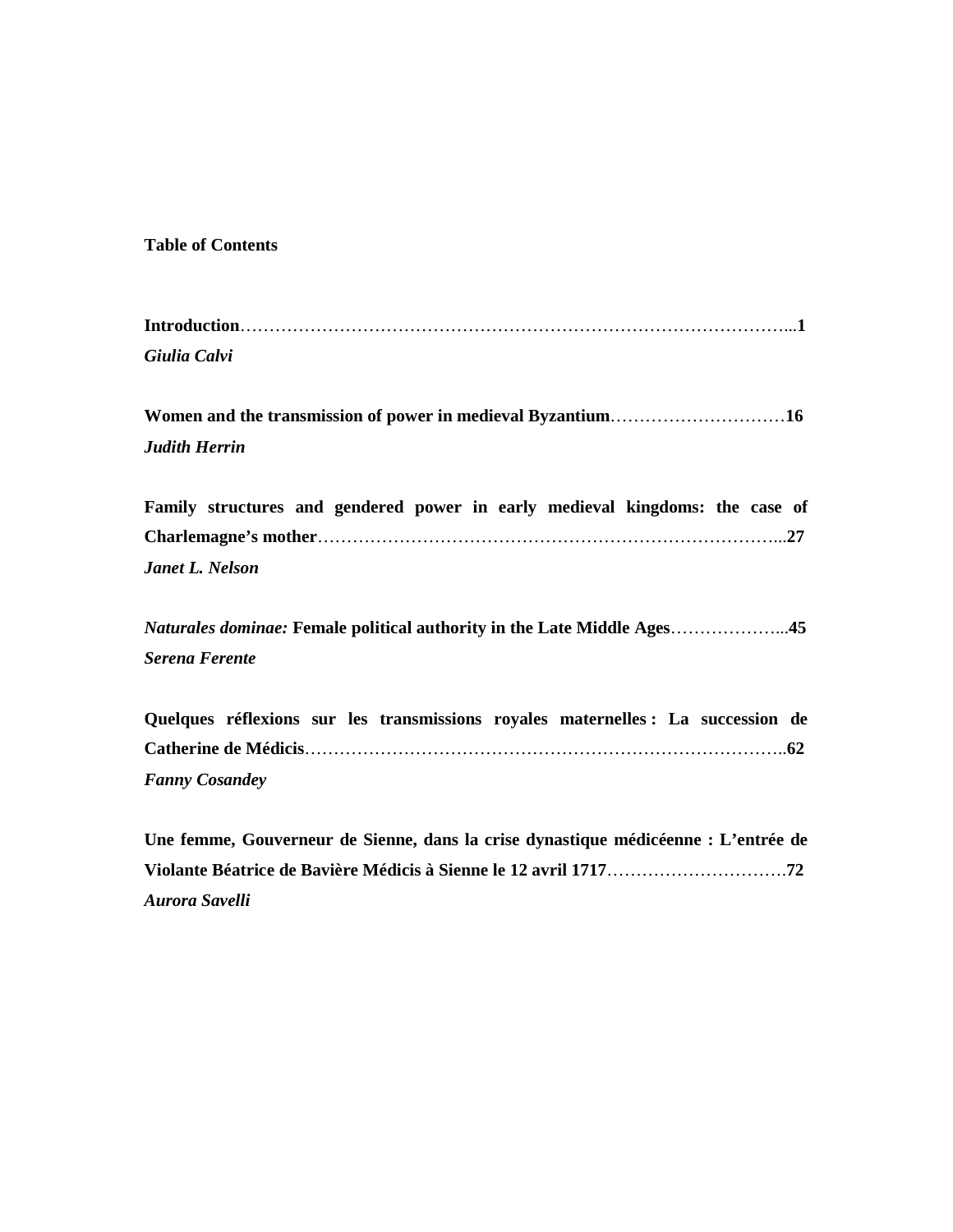## **Introduction**

### *Giulia Calvi*

Scholarship on dynastic courts in Europe has to date a long standing, interdisciplinary tradition, which was enormously encouraged by the seminal work of Norbert Elias. 1 Integrating court systems into state formation processes, these works have tackled, on a comparative basis and with a main focus on western monarchies from the Renaissance to the French Revolution, the processes of the centralization, representation and distribution of power, the formation of aristocratic and administrative elites, the uses of ceremonial, ritual and etiquette, and the gradual changing of the European public sphere in connection to social, artistic and cultural patronage.

The focus on a dynastic configuration of politics and political culture has challenged XIX century notions of constitutional, administrative and legal history centred on the nation-state. The etymology of the word dynasty derives from the Greek *dunasteia*, i.e. power, and points to the self perpetuation of a closed caste fashioning its identity on the power acquired through networks of alliances. European dynasties, whether of royal, princely and ducal descent, tended to constitute a closed elite, whose main concern was the strengthening and survival of their lineages through internal dynamics regarding the structuring and restructuring of the European balance of power (and of their borders), sometimes defying the emerging state mechanisms. Extremely complex marriage strategies centred on the negotiation, exchange and circulation of young brides constituted the core of political alliances and international relations, often set in motion by claims connected to inherited territorial rights which women brought with them, as part of their dowries, into marriage. Political history has thus gradually aimed to incorporate the study of power - in terms of practice, representation, symbolic production and meaning - at different levels of society, still generally keeping within the dichotomy of a public/male and private/female sphere. Early modern historians have challenged this distinction documenting the political dimensions of the household, of religion and of the gender order of society.2 Recently a more gender-inclusive definition of the early modern dynasties has been proposed, in terms of "a network of gendered and related individuals" consisting of all living relatives, agnates as well as cognates, who collectively share the responsibility for the dynasty's biological as well as political reproduction.3

In light of these developments it is remarkable that the gendering of politics and the gendered experiences of politics have largely remained unexamined. This continued gap can in part be explained by the sustained dominance of a nineteenth century view of a male-governed, political and public sphere and its implicit counterpart: a secondary and private sphere to which women were confined. This framework is in part accountable for the marginal and episodic attention to the gendered dimension of court life and political rule which is still prevalent in historiography.

<sup>1</sup> Adamson, 1999; Asch-Birke, Bertelli, 2002; Duindam, 2003; Bély, 1999; Blanning, 2002; Mulryne-Watanabe-O'KellyShewring, 2004.

<sup>2</sup> Roper, 1989; Zarri. 2004

<sup>3</sup> Wunder, 2002.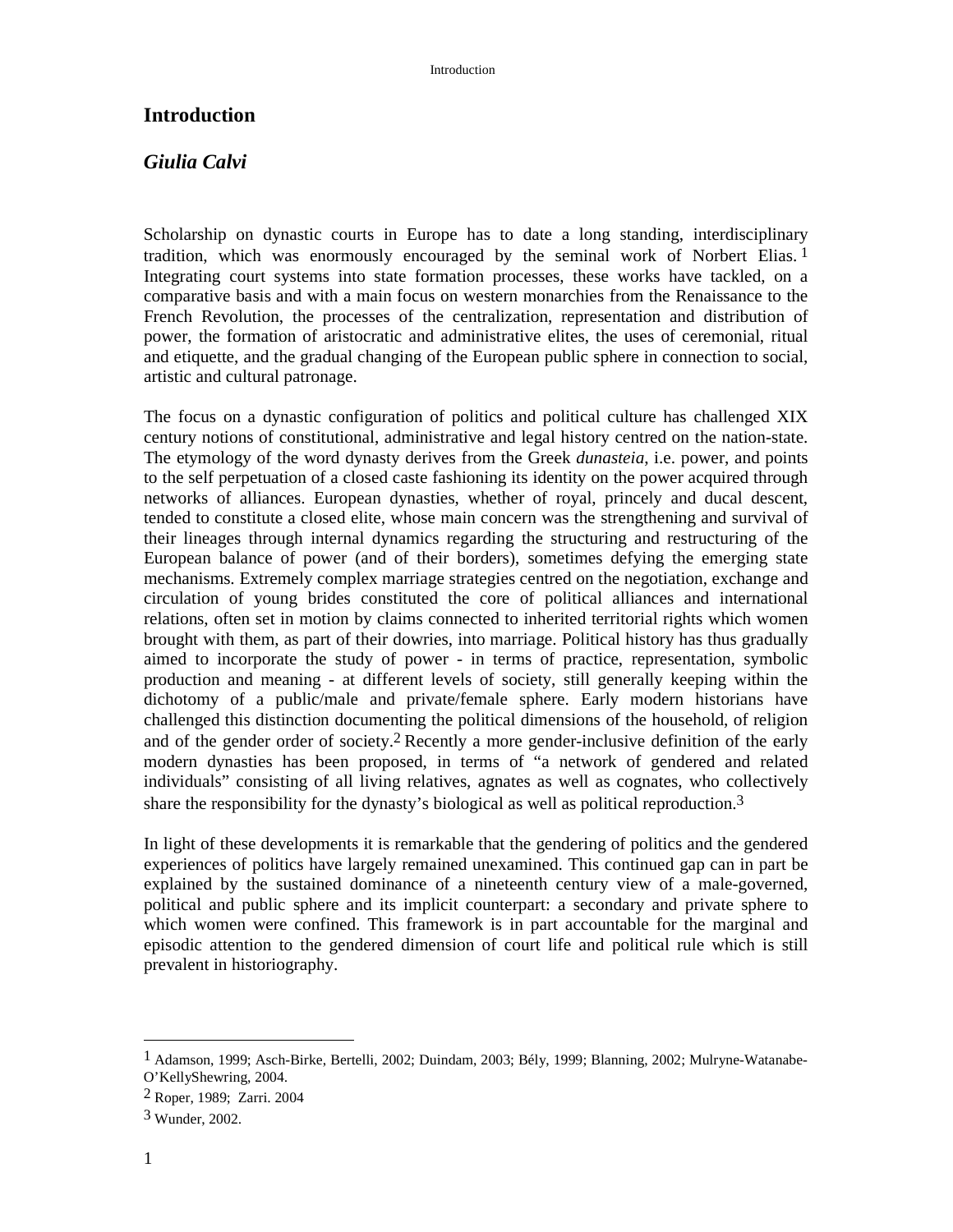On the other hand, a long standing priority given to informal power in research on women and gender has contributed to moving away from the study of elite women and decision-making processes, towards a study of practices and subjectivities which was part and parcel of a widespread rejection of biographical approaches reminiscent of the old "women worthies" tradition.

In the nineties, research on women at the European courts and on the female members of the ruling dynasties has grown rapidly, first and foremost, in medieval history. Collective works, articles and monographs on individual queens in France, Spain and England have brought to light unknown aspects of their political practices and entourages, of their education and literary works, as well as of their jurisdiction over monasteries and religious life. All these findings have confirmed a renewed interest in political history within a broader concern for the powers exercised by women in the religious, familial and political sphere.4

Until recently,<sup>5</sup> the early modern period has remained largely untouched, especially in France where gender as a category of historical analysis is not widely acknowledged to date and where queenship remained on the margins of political history, aimed at state formation through the growth of a national administrative and military apparatus, and focused on male royalty.

In 1999, L. Bély's monograph, *La société des princes,* introduced a cultural anthropological approach to the study of European dynastic society, albeit with a strong focus on France. The volume's explicit aim is that of recapturing a history of the kings of France, distant from traditional political history, but emphasizing their "human nature" and the evolution of their relationship with the emergent state mechanism. Bély offers insights into the "royal *apprentissage*" of the Valois and Bourbon royal families and concludes that "the body of the prince was the centre of attention of an entire hierarchy of men and women". He opens up the daily life of monarchs paying detailed attention to the special education of the royal brides, thus showing the importance of female members in royal families as continuators of family lines and promoters of dynastic interests.

In 2000, Fanny Cosandey's path breaking monograph, *La reine de France*, situates the central and yet marginal figure of the foreign queen in a juridical and ritual framework. Deprived of rights of succession to the throne and granting, at the same time, the continuity of royal power in the Valois and Bourbon dynasties, the queen is an essential component of sovereignty. Departing from the American "ceremonialist school" whose work on royal ceremonies and ritual has concerned exclusively male rulers, Cosandey's monograph explores all ceremonial practices and rituals converging on the queen of France. First she reconstructs the institutional and juridical foundations of the Salic law which excluded women from succeeding to sovereignty in France in detail, then she proceeds to analyze the ceremonial construction of the queen, as royal consort through marriage – "*le marriage fait la reine*"- which is the most important act of exchange aimed at establishing political peace between two territories and their ruling dynasties. The exchange of women and goods in traditional monarchical societies responded to a deep seated culture of reciprocity and adolescent princesses were the objects of political transactions sanctioned by marital alliances. Cosandey then takes into consideration the "*sacre de la reine*" which constitutes the core of the ceremony of crowning, royal entries and funerals. Through the changing rituals from the XVI to the XVIII century, the book

l

<sup>4</sup> Contamine, 1999; Nelson, 1999; Aurell, 2000; Fuente, 2003

<sup>5</sup> Lopez, Cordon, 2005.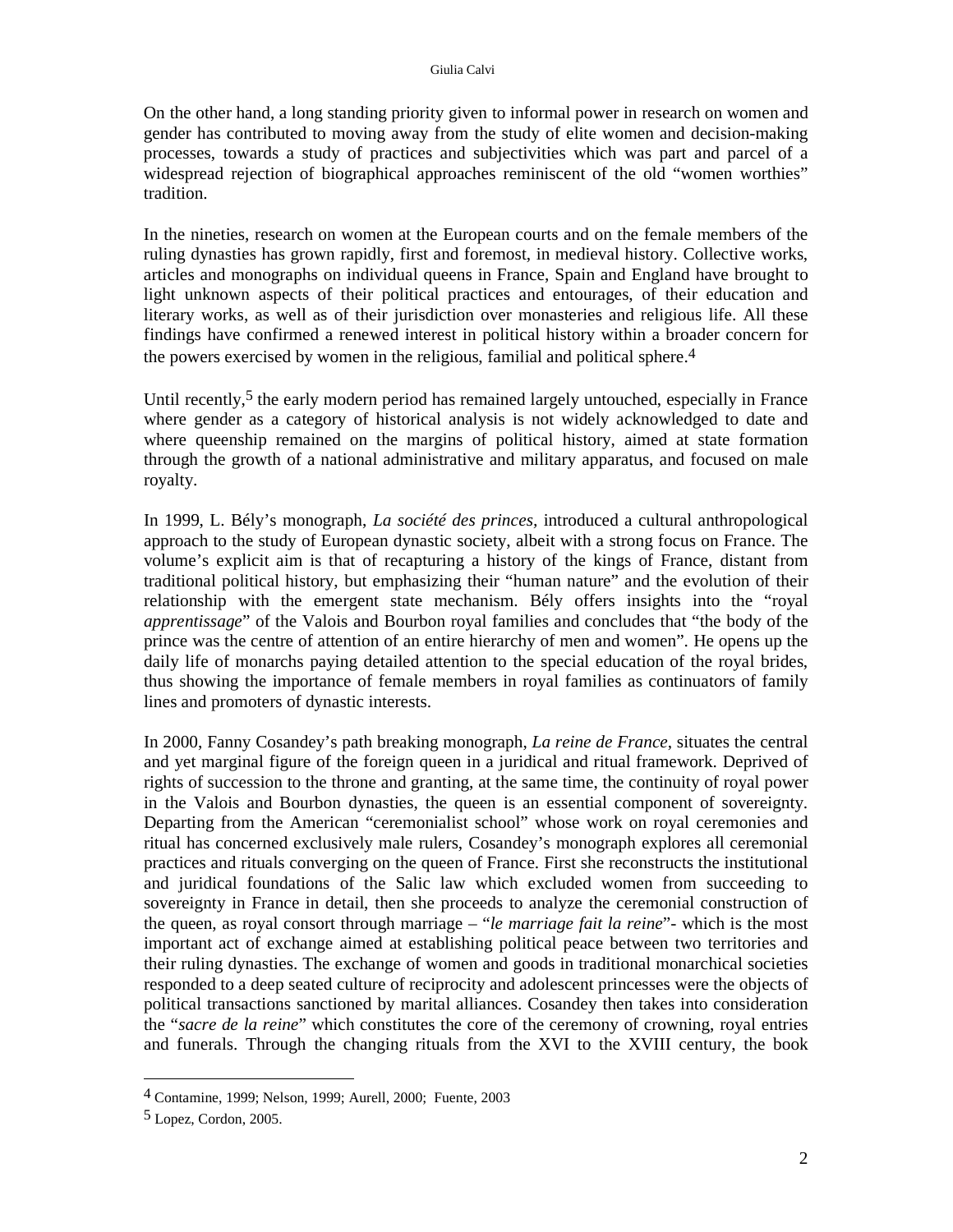acknowledges the transformation of the function and representation of the queen. Indeed the "privatisation" of the royal consort, i.e. the loss of all reference to the sacred aura of royalty and her "shrinking", as it were, to the model of wife and mother, was ultimately accomplished by the guillotine. Cosandey's concluding remarks sum up the process: "*Au XVIe siècle, les cérémonies présentent une femme glorieuse dans son unicité, rayonnante de la majesté acquise à son marriage; au XVIIe siècle, la reine s'efface devant un monarque qui accapare toute l'attention, mais reste souveraine jusque dans la régence; au XVIIIe siècle, il ne reste qu'une épouse qui perd à la veille de la Révolution jusqu'au respect dû à son rang*".6

Cosandey's path breaking work parallels that of U.S. legal historian Sarah Hanley, whose research in the field of legal, institutional and cultural history has tackled notions of royalty and royal power through the lens of gender.7 However, while Cosandey's *La reine de France* focuses on the juridical and institutional language of royalty, acknowledging only the meaning and workings of gender in an indirect way, Hanley gives priority to the category of gender over the dimension of sovereignty and explores juridical language in a wider social context. Moving away from the royal palace and the court system, Hanley enters the courtroom and explores the manifold meanings that women's rights to rule acquired in XVII century French Parliaments, courtrooms and elite families.8

In Italy, a comparative study of Italian early modern ruling dynasties, which takes into consideration their female members, has set the stage for a future exploration of princely female archives, shedding new light on configurations, protagonists and practices of power which had to date been the object of non academic research, local history and historical novels.9 Spagnoletti's *Le dinastie italiane nella prima età moderna* blends political, social and family history focusing his research on the Italian dynastic system in the framework of the European balance of powers. Unequal hypogamic marriages between the dukes and princes (Savoia, Este, Gonzaga, Medici, Farnese) of the small Italian states and the daughters of kings and emperors shed an interesting light on these minor theatres of power where the language of distinction and royal prerogatives often gave wives a higher standing than husbands. Dynastic marriages are analyzed in terms of wider aristocratic family patterns, taking into account the age at marriage of men and women as well as the age differentials among spouses, primogeniture and undivided territorial patrimonies, the circulation of dowries, strategies concerning cadets, endogamy, i.e. marriage among close kin – uncles and nieces -- coupled with a high percentage of unmarried sons and daughters. All of these elements set a close comparison between dynastic and aristocratic family patterns. However the dynastic model distinguished itself for a higher endogamy notwithstanding Church prohibitions. Cadets extended the networks of political clients towards other princely states, as well as large numbers of daughters who consolidated the lineage's system of alliances. A focus on strategies and familial models does not allow for any expression to individual choices or agency and gender relations are defined in terms of complementarity. Thus women's roles of temporary authority and power are restricted to regency within a highly controlled and male dominated dynastic hierarchy. Monasteries, where widows, daughters and at times illegitimate kin were enclosed, are highlighted in terms of spaces where women could exercise forms of "counter power"10 and as sphere of relative female autonomy, as the presence of holy women

<sup>6</sup> Cosandey, 2000, p. 382.

<sup>7</sup> Hanley, 1989; Fradenburg, 1992.

<sup>8</sup> Hanley, 2004.

<sup>9</sup> Spagnoletti, 2003.

<sup>10</sup> Spagnoletti, 2003, p. 259.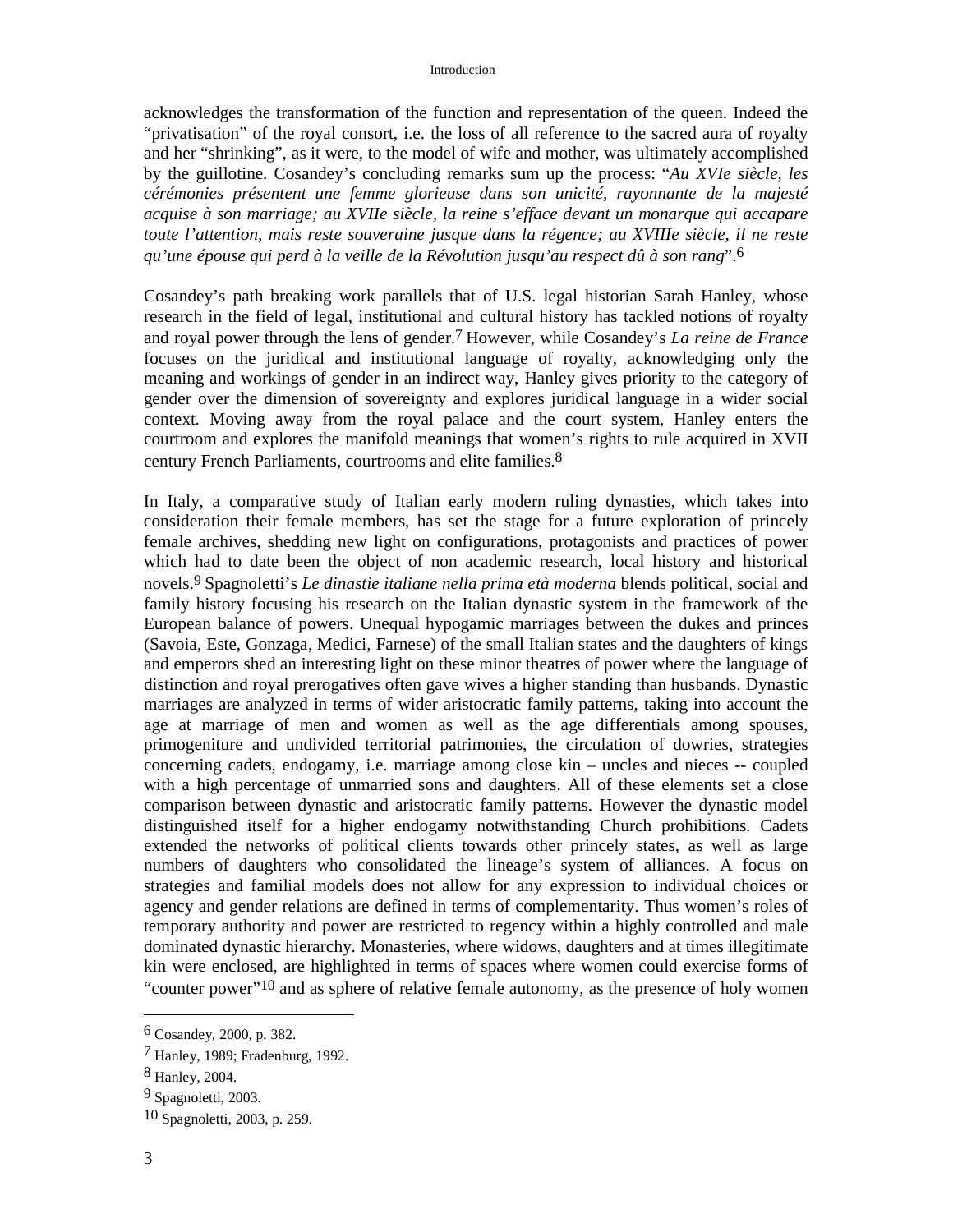from the lineage contributed to legitimizing local ruling dynasties. Male and female rule over territorial estates, courts and monasteries underlines the importance of connecting spheres of lay and religious power.

In 2002, the anthology *Dynastie und Herrschaftssicherung der Fruhen Neuzeit* edited by Heide Wunder began to investigate the legal framework within which women could and did exercise authority in early modern Germany. Through an examination of various aspects of the relationship between gender and authority in the ruling dynasties of the German territories, the volume posits the dynasty as the unit of analysis, though women's rule over entire territories is taken into account. Well balanced and functionally complementary roles constructed the ruling couple that "regarded itself as an 'office holding couple', as the father and the mother of the land" – analogous to the position of the master and mistress of the house. Since the exercise of power was legitimated by eminent descent, by view of their rank and their office, female consorts were regarded as authorities and they, in turn, employed the authority invested in them to fulfill the duties inherent in their office.

The role of the female consort figures prominently in another important anthology edited by Clarissa Campbell Orr (2004), *Queenship in Europe 1660-1815* which focuses on eleven different European courts of the High Baroque. The aim of the volume is that of enlarging and enriching the understanding of court systems through a focus on women, especially wives of rulers. "By beginning with the consort," writes Campbell Orr in the introduction, "it is more likely that an understanding of the composition and function of a Court will be arrived at than if the focus rests on the ruler, when it is all too easy for investigation to begin and end with his personality, policy, style of rule, and connection to male ministers."

Monarchy, in the early modern period was a dynastic, family business and courts were polycentric systems where "the ruler's household was one among several which could include a dowager queen, the heir, once he was of age, royal siblings, and a publicly recognized mistress". The larger the dynastic family, the more the centers of power proliferate.

The essays in the anthology look at courts through the lens of queenship. Although reference to individual figures is unavoidable, the intention is to analyze roles and prerogatives covering most geographical areas in Europe, rather than offering biographical accounts within a national framework, in the way of a traditional historiographical narrative. Comparative work is an important feature of this volume, as it is very rare in the field and needs to be pursued. Some individual courts have been researched more than others and even when a court has been well studied only a few individual queens have attracted attention, neglecting the analysis of women's political rule in a more systematic approach, aimed at shedding light on the dynamics of authority and power in a gender perspective.

Whereas the two anthologies differ with regard to their focus on court and dynasty, the dichotomies of formal versus informal power and power versus authority are addressed in relation to gender by several chapters in both volumes.

The focus on informal power and influence has been of great concern to the study of gender and women's history in early modern European societies<sup>11</sup> making the manifold indirect ways of exercising political roles through religious patronage, familial connections, ritual practices and rhetoric visible. However, because of their lineage and upbringing, women from princely

<sup>11</sup> Ago, 1992; Sanchez, 1998; Kettering, 2002; Harris, 2002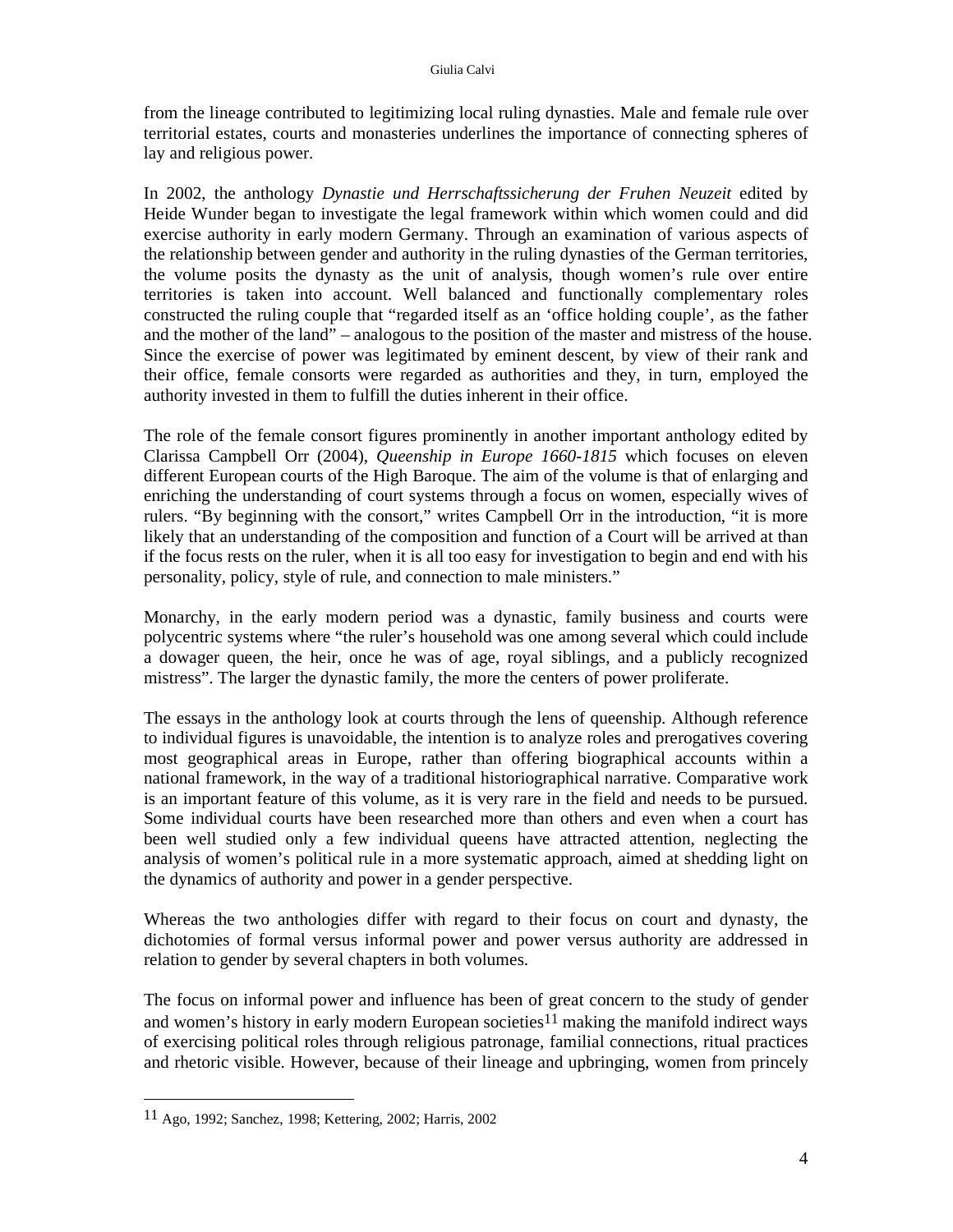dynasties were political creatures who had been prepared to fulfill important functions of government as consorts, regents and governors as well as that of ruling in their own right. They exercised formal powers connected to their legal status which gave them precise jurisdictions connected to their life cycle: as adolescent brides, wives, mothers and widows, the exercise and prerogatives of power changed. Thus a consort was assigned three principal tasks: she was first a wife who had to support her husband in his duties. Unlike the wives of her subjects, she had little to do with practical household management which was largely entrusted to the senior male courtier. Her second duty was to secure succession by giving birth to healthy sons. Failure to produce male heirs opened the consort to criticism and could harm her standing and influence. Political activities formed the consort's third formal task. The consort assumed a more active role when she was entrusted with exercising princely or royal authority, occasionally when the ruler was still alive, and as regent after her husband's death, and as tutor for a minor son. Though largely neglected in traditional political accounts, female regents were common in early modern European territories with many ruling de facto sole rulers for considerable periods of time. Women regents were often assisted by co-regents and Councils of Ministers and female regency gave rise to a considerable production of political tracts which, while denying women's capacity to rule in terms of a long standing misogynist discourse, gradually introduced new notions empowering women's political leadership.12

In short, the fact that women were by no means excluded from political authority and were not only dependent on informal power is attested to by female rulers and regents as well as by wives who shared in the authority of the house. A provisional inventory of women acting as regents for sons, brothers, fathers and daughters, from the IV to the XX century in Europe lists 157 names.13 They represent one of the largest international cohorts in the history of Europe,14 central to the transmission of ruling power in dynastic lineages. In the central centuries of the early modern period, within national monarchies, princely estates and duchies, elite women from foreign dynasties were systematically invested with the right to exercise the highest form of political power - Caterina de'Medici, and Ana de Austria are two of the most outstanding examples.15

In 2006, Regina Schulte edited *The Body of the Queen: Gender and Rule in the Courtly World (1500-2000)*, an innovative collection of interdisciplinary essays ranging from art history to literary, media and cultural studies in a broad chronological perspective. Quoting Kantorowicz seminal work on the King's two bodies (1953), the focus of the volume is the queen's body and its multifaceted representations, in a gender and post modern cultural perspective. "The queen's body," writes Schulte in the introduction, "becomes a picturepuzzle made up of medieval theological discourses, politically verifiable facts and the projections that have always been trained upon the feminine. From the beginning the body of the queen appears to have been incorporated into a political concept, that of the monarchy". Through the analysis of an impressive variety of sources (funeral sermons, portraits and caricatures, archaeological findings and museum collections, correspondence, film, fashion) the volume situates the cultural representations of royalty within a topography of European modernity and aims at overcoming all dichotomies – political/natural, male/female- showing that "female royal images and biographies break through the dualistic thought structure

<sup>12</sup> Olivan Santaliestra, 2003.

<sup>13</sup> Guerra Medici, 2005.

<sup>14</sup> Bennassar, 2006.

<sup>15</sup> Bennassar, 2006.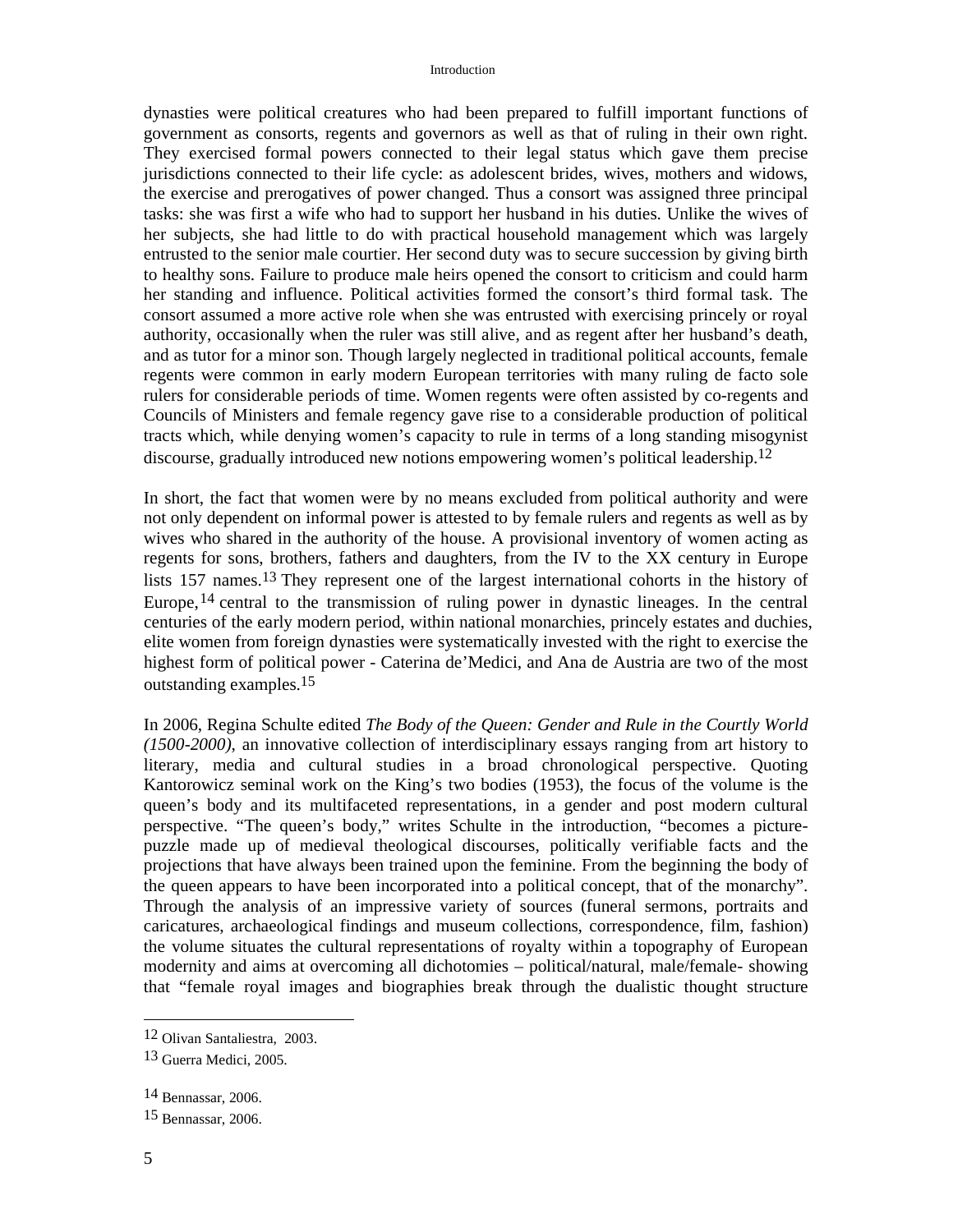prevalent in historical literature," Schulte concludes, "I would like to pursue the cycle of various life courses and show, using a few examples, that the political and natural bodies of the queen were inextricably intertwined".16 In the volume, R.Schulte has a chapter on the relationship between ruling mothers (Empress Maria Theresa and Queen Victoria) and their daughters (Marie Antoinette and Vicky queen of Prussia). Her aim is to offer an insight into the self perception that the two royal mothers had of their role through the correspondence to their daughters destined to rule. In Schulte's words: "I would like to work out what the differences were between what they could feel and express about themselves and about their daughters in the context of their times."17 Empress Maria Theresa wrote over one hundred letters to Marie Antoinette and this correspondence reveals its full potential as a source for tracing the expression of agency, outlining the subjective perception, experience and resistance to court rituals and etiquette. Queen Victoria's letters to her daughter Vicky consist of "a gigantic body of letters" which formed the basis "of an exchange whose variety and thematic richness touched on all aspects of their lives." 18 In sum, " The two women negotiated their own place in the familial, dynastic and political arena openly and vigorously. Through this consistently spontaneous, at times both nerve racking and pleasurable, and, above all, affectionate communication, the correspondence affords a unique glimpse of the inner workings of the female monarchic experience of politics and representation."19

Letters crossing borders and kept in the archives of women rulers constitute a massive and unresearched body of primary source material. Its capacity to refashion the representation and construction of individual identities is well documented in this essay. Letters offer new insights on the gendered experience of rule which no other source can document. As part of the grand archive of ego-documents of early modern Europe, women's correspondence – both political and familial – can integrate the chronicles, diplomatic reports and court diaries that have widely been used by historians. They allow us to reflect on the uses of power in a gendered perspective, to gain an inner view of the workings of court entourages and on the male personnel – secretaries and ministers – who shared the responsibilities and cooperated with women in governing positions.

*Femmes et pouvoir politique. Les princesses d'Europe (XV-XVIII)* edited by Isabelle Poutrin and Marie Karine Schaub (2007), is a collection of essays aimed at a French readership and situated at the crossroads of political history and the history of women. Its general scope is that of reintroducing – after decades of social and anthropological research – the history of the elites within a biographical framework. Negative and sexist stereotypes have still to be overcome as :

"*la plupart des historiens ne sauraient sérieusement prêter aux reines ou aux régents une vision politique d'ensemble. La conception du pouvoir féminine comme pouvoir d'influence occulte demeure prégnante dans l'historiographie politique, jusqu'à une époque récente. Déterminées par leur fonction reproductrice, les femmes, lorsqu'elles exercent le pouvoir, s'en saisissent comme d'un affaire domestique*."20

l

<sup>16</sup> Schulte, 2006, p. 3.

<sup>17</sup> Schulte, 2006, p. 157.

<sup>18</sup> Schulte, 2006, p. 172.

<sup>19</sup> Schulte, 2006, p. 181.

<sup>20</sup> Poutrin-Schaub, 2007, p. 11.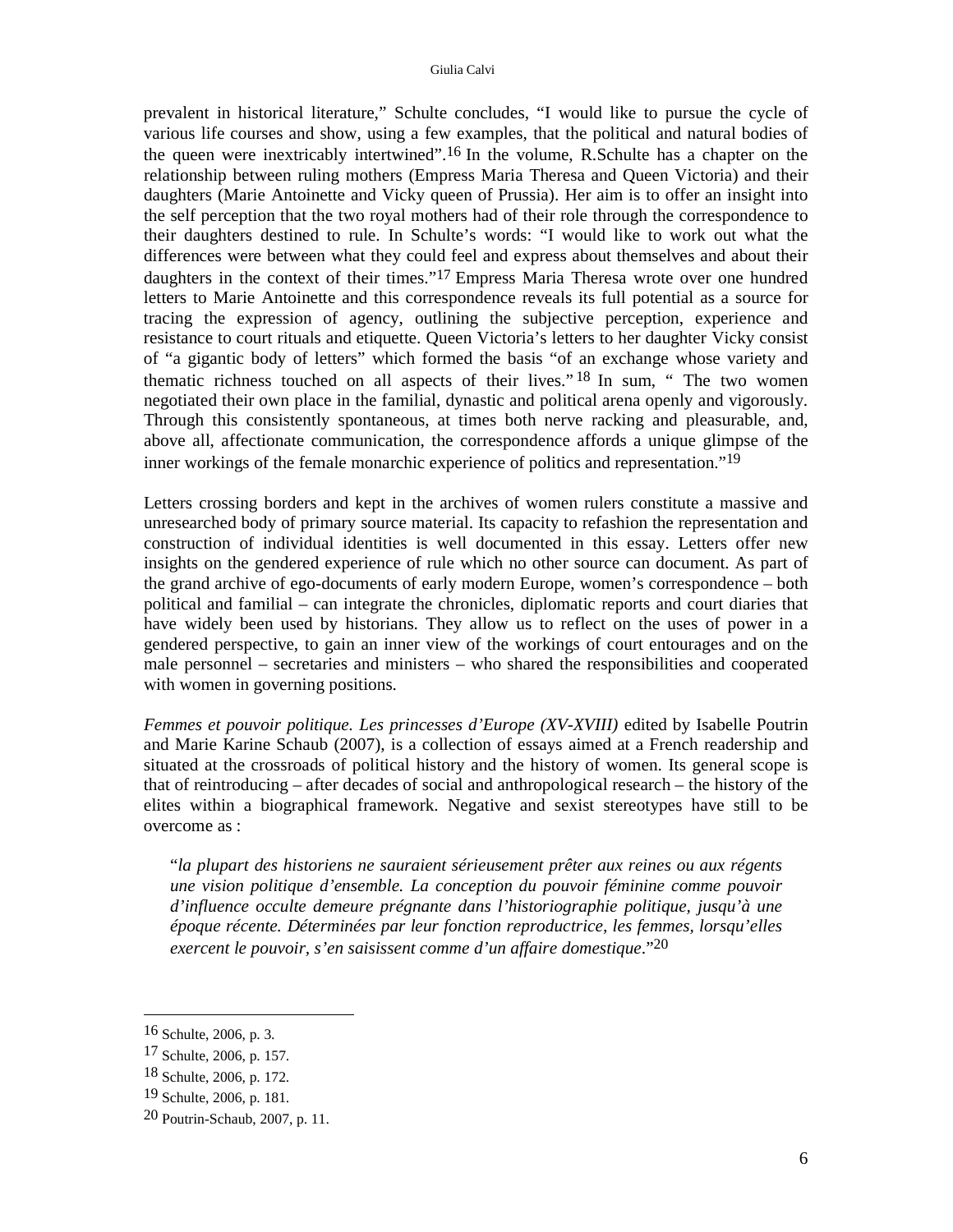At the crossroads of public and private practices and notions of government, princely women constitute an essential feature in the European model of political rule, i.e. that of hereditary monarchies. As all the historiography above quoted, this collection of essays promotes and encourages comparative research in three areas of investigation, namely: women's access to power and the forms of its legitimation; representations and derogatory stereotypes; princely and royal women's relations to their entourage – male kin, secretaries, ministers, councilors – avoiding a national perspective, which research on women rulers must overcome. On the whole, this volume aims at adding women to a broader history of political practices and powers in early modern Europe.

In early modern European historical literature and moral discourse on women of royal or princely descent two main arguments recur: piety and devotional practices and physiology and an enduring concern with their bodies. Biographies and eulogies construct hagiographic, devotional portraits emphasizing a one dimensional aspect of women rulers as pious individuals for whom prayer was the only avenue for affecting political change (Sanchez). The religious aspect of the lives of many women in ruling positions (queens, queen consorts, regents, governors) has caused historians to discuss their political influence. This is an outstanding argument in XVIII century anti Medicean historical literature (Galluzzi) which pursues the same tone of moral judgment up to XX century historiography (Diaz). Recent research on the Spanish court under Philip III evaluates in terms of bigotry the political influence of Empress Maria (Sanchez). Physiological essentialism viewed royal and princely women's bodies as sites of weakness both if pregnant or non reproductive, affected by emotional instability and mental deficiency, and as obstacles to political activity and court life (Pieraccini). Although historians have overlooked the political role of women in European dynasties, it was clear to their contemporaries that women had political roles. However, these roles were perceived to be subordinate to those of men. Women in the Habsburg courts were to express their political sentiments only if these were in the service of traditional male hierarchies and in the interest of the court and family they had married into. Ruling women, both as consorts and regents, did not accept their proscribed political roles but often found ways to voice their own opinions. To break political boundaries they also exploited religious patronage and familial concerns, areas in which men tolerated female power. Royal women, because of their lineage and upbringing, were political creatures. Their marriages were politically motivated and served in foreign countries as unofficial diplomatic representatives for their relatives. The moral tracts prepared for them by confessors and moralists did not cause them to accept subordination easily, especially when their lives and training had prepared them to fulfill important official functions. This attitude was particularly true of the Habsburg women such as Margaret of Austria, Charles the V's aunt , or Maria of Hungary, sister of Charles the V, who served as regents and governesses of important territories( Mantini, Sanchez). Positioning women at the centre of court life and in the complex dynamic of state formation encourages one to rethink the ways in which historians have understood the avenues to political power and specifically the ways in which women accessed political power.

Historical research has overwhelmingly focused on the informal political roles of women in the courts of Europe and on their influence on princes and monarchs. Their unofficial roles have been emphasized in the French Valois and Bourbon dynasties where mistresses gained their political importance from having direct access to the intimate life of kings and to their bodies. Physical and spatial closeness to Louis XIV constructed Mme de Maintenon's political influence at Versailles. Influence appears in sources which traditional political history tends to bypass: court chronicles, records of religious foundations, wills, private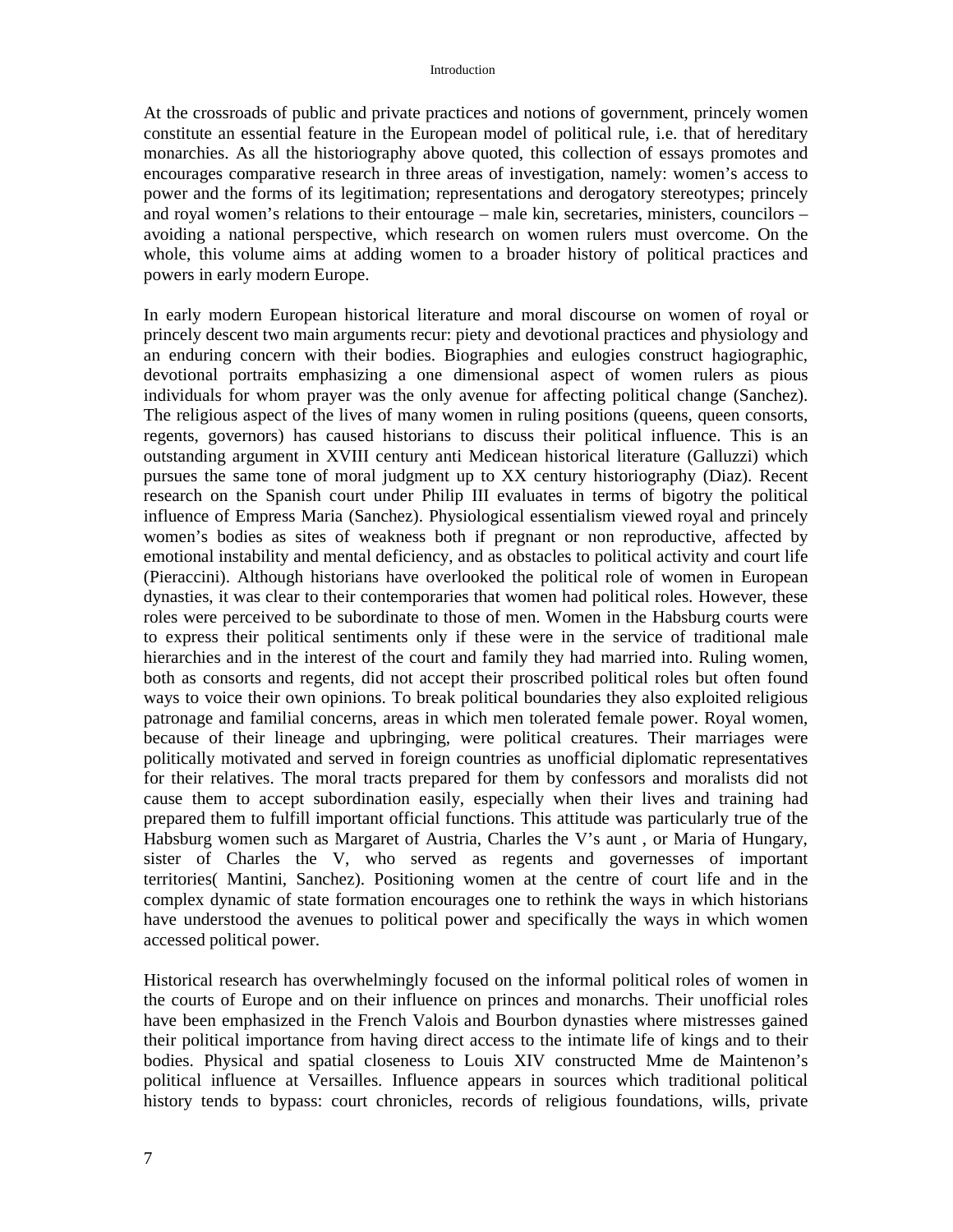correspondence. These documents often provide excellent information about women's use of patronage networks a chief vehicle through which elite women exerted control in the early modern period (Harris, Zarri and Matthews Grieco). While governmental bodies generated reports designed to affirm that decision making was in the hands of a select group of men and that the process functioned through rational governmental organs, observers noted the negotiations often took place in cloistered convents, gardens and summer homes, bedchambers and at lunches and during entertainment (Visceglia, Ago).

The overall evaluation of the formation of political decision making processes in the early modern period is being transformed by taking these informal influences under consideration and by broadening our understanding of political language. When one examines the informal negotiations that have been researched for the Papal court in Rome, the Medici court in Florence, the Habsburg courts in the German territories and in Spain as well as in the Tudor courts of the Elizabethan period, a wider picture emerges, complete with complex diplomatic networks in which royal and princely women figure prominently. This broader picture of court politics and diplomatic networks - which also relied on familial and kin ties - provides a way of studying the political role of women in early modern Europe. This role has to be studied taking into account the overlapping of familial and political concerns, where the intersection of women as mediators and coordinators of extended networks is a central feature of European societies. This political maneuvering through extended familial networks has been studied for Spain where Austrian Habsburg women in the court of Madrid opposed the Duke of Lerma's Mediterranean policy advocating a rapprochement with France, by pushing for the interests of the Austrian Habsburg's in Central Europe and Flanders. This goes to show that royal women could fashion strategies to suit their own needs and interests often using the language of family and devotion. They thus used accepted spheres of female influence to pursue political goals in line with the dynastic strategies of their families of origin.

The historiography that we have examined up to now points to a very recent field of research, which begins to assert itself beyond national boundaries only at the opening of the XXI century. It points to the emergence of a new political history of the European elites through the lens of gender and with a focus on women's language and practices of power. This field of research is still quite experimental and has produced a variety of publications: proceedings, collective volumes, anthologies, articles and very few monographs. Comparative analysis of courts, styles of government, artistic and religious patronage is also a distinguished feature of this growing field of research while there is a declining interest for the old style traditional national biographies. Women rulers can only be studied in a transnational dimension within an interdisciplinary approach – cultural studies, art history, and literature, legal and institutional history. Research on the early modern period dating from 2000 onwards has used a great variety of sources – chronicles, diplomatic reports, court memoires, portraits, and sometimes letters. While overcoming the "women worthies" approach, the lack of a systematic analysis of women's correspondence has produced an insufficient focus on agency, choice and experience, giving hardly any space to, an "emic" perspective, and therefore to the voices and words of women in ruling positions of power.

Thus, while the courts of princes and kings have been studied from a multiplicity of perspectives, a gendered history of the courtly world has not yet been written. Norbert Elias, while analysing the "*levée de la reine*" as a fetish of prestige, totally overlooked the existence and internal functioning of the "*maison*", "*casa*" or "*Frauenzimmer*" of the queen – bride, consort, regent, widow – which constituted a separate yet parallel micro-structure of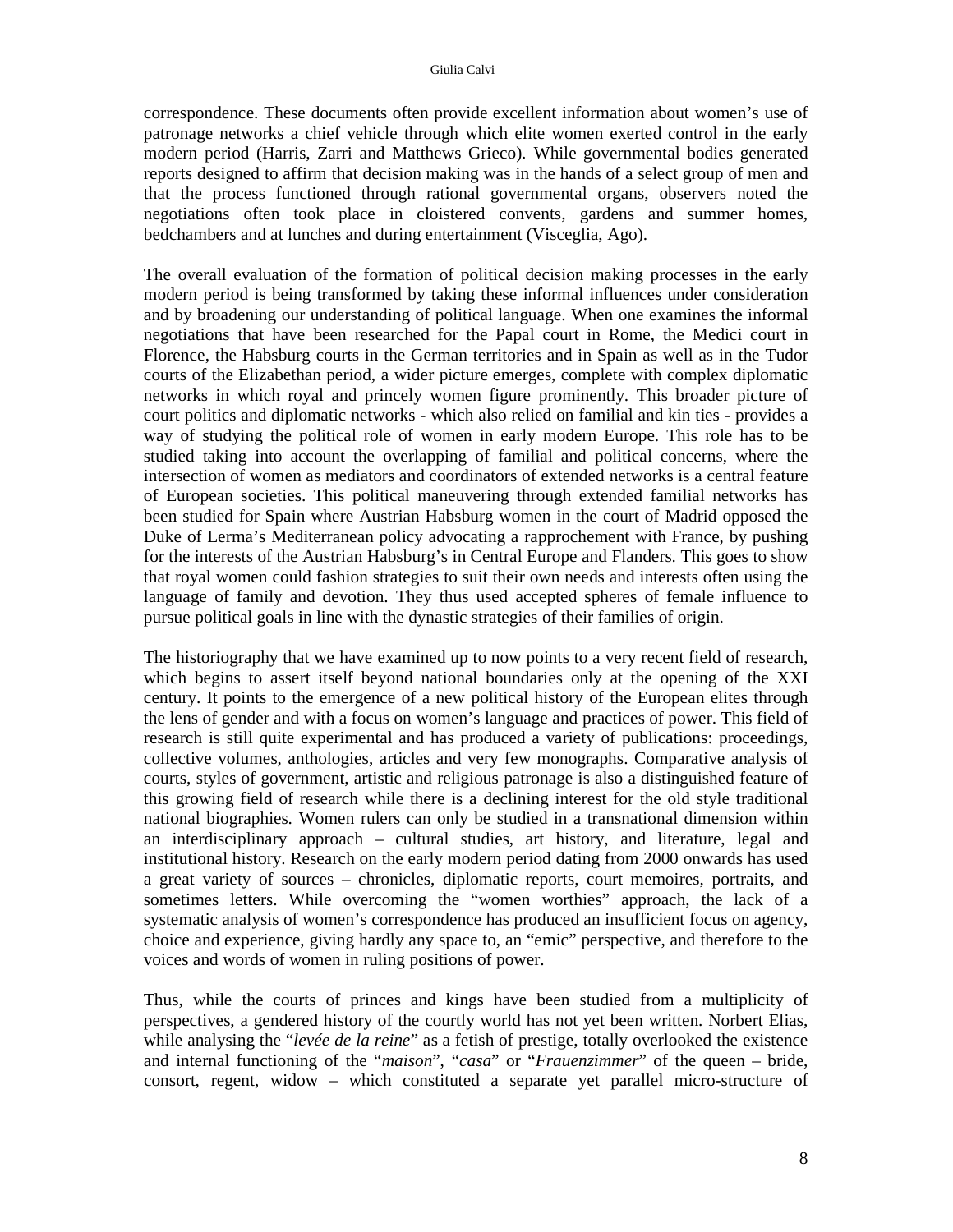hierarchy, interdependence and ostentation governed by the women in *ancien régime* courts<sup>21</sup>. Age, gender and status (marriage, motherhood, widowhood) structured the hierarchies of the manifold female courts where issues of rule and expenditure cannot be separated from the life cycle and the wider, cognatic connections of kin. Indeed, continuing ties to one's own family and dynasty of origin while denting nationalist myopia in the study of women rulers and their courts, bring to light practices of political ambivalence and conflicting allegiances.

Courts have been overlooked in their capacity to integrate "migrating" foreign princesses, uprooted from their home and in time progressively isolated from all former connections of family and friends. Female courts have also been neglected as spaces where the young members of aristocratic families were integrated through service, ritual and arranged marriages, into wider local and European networks of alliance.<sup>22</sup> The cultural, linguistic, performative, artistic space of female courts thus functioned as a powerful – and empowering - element of political integration in Europe.<sup>23</sup>

Economic historians<sup>24</sup> are enriching the picture with painstaking analysis of court personnel, expenditures and levels of consumption . In this perspective, the traditional bias which viewed the court system as an arena of moral decadence and parasitism is being gradually revised by focusing on courts, both male and female, as the loci where splendour and ostentation were the means of encouraging and financing innovative technical knowledge, expertise and craftsmanship. Female courts have never been studied in an economic perspective in order to ascertain their patterns and levels of supply, consumption and expenditures, in the perspective of a comparative and gendered evaluation of the maintenance and costs of such courts.

The specific processes of self fashioning required by crossing borders, entering into foreign dynasties and "changing clothes" with the aim of integrating into a foreign dynasty, are key elements in the definition of women's access to power. The process is structured in three working phases:

1.The voyage of the adolescent bride, which entailed the separation from her family, dynastic culture and living environment, was often without return, as she left and would never come back to where she was borne.25 Cultural transfer is a distinguishing feature of this passage, as intense diplomatic negotiations among the two courts prepared the transfer of dowry and property, personnel, material culture and art objects.26 The status of the bride was important in defining the quality and quantity of the transfer itself. Diplomatic negotiations between courts on issues concerning marriage agreements, which comprised financial settlements of various kinds as well as the amount of the dowry to be paid, are well documented in the archives of ruling dynasties throughout Europe. Ministers and diplomatic representatives filed detailed reports, discussing the number of ladies in waiting and household personnel that would go abroad as part of the bride's "house". A key role in the bride's court was that of her confessor and important negotiations took place in order to allow the transfer of this politically significant member of a religious order. Conflicting hegemonic positions of

<sup>21</sup> Sanchez, 1998; Nolte, 2000; Campbell Orr, 2004.

<sup>22</sup> Calvi, in print.

<sup>23</sup> Schulte, 2006.

<sup>24</sup> Aymard-Romani, 1998; Guerzoni, 2006.

<sup>25</sup> Zanger, 1997.

<sup>26</sup> Marx, 2008 in print.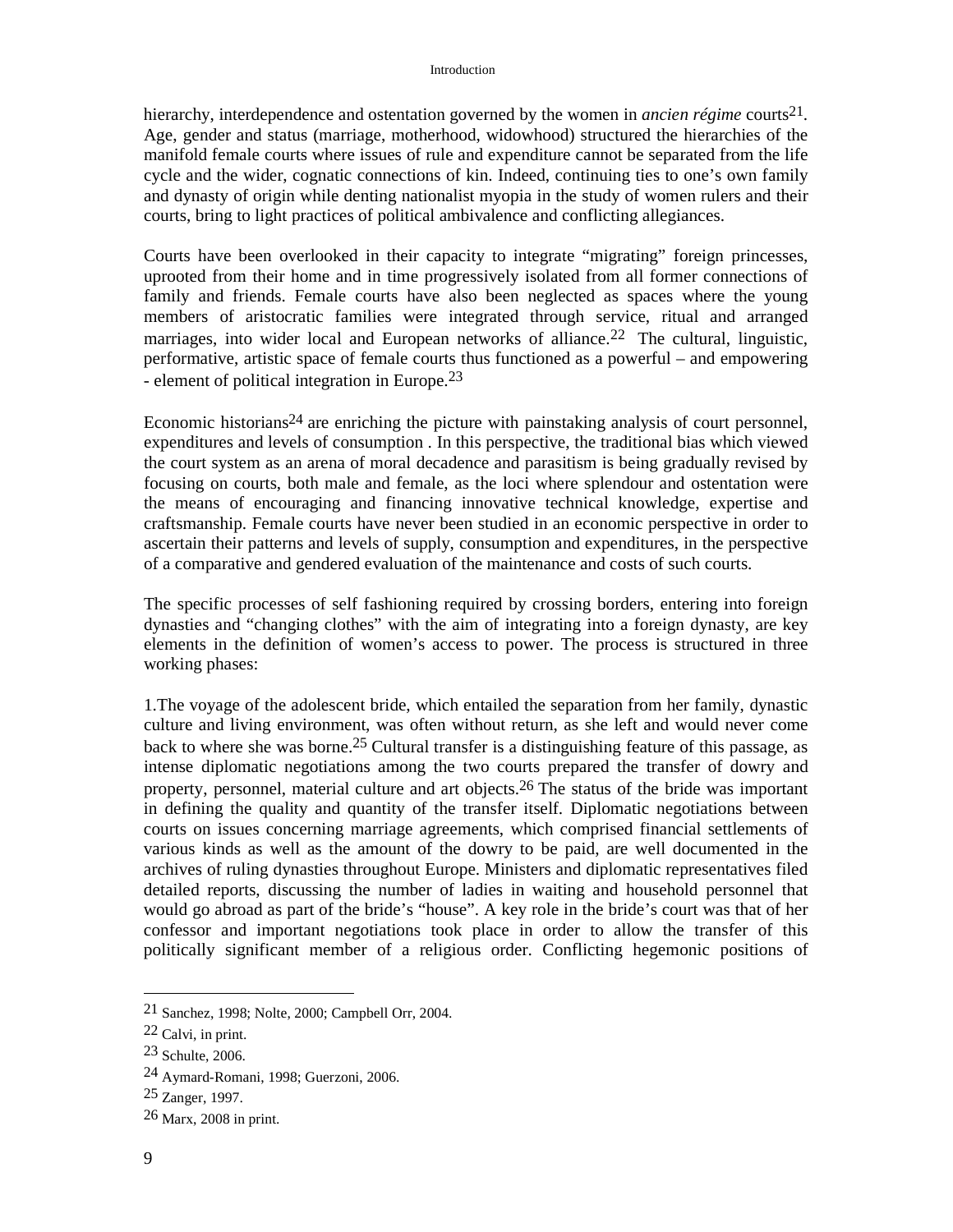religious orders in the courts of Europe influenced this decision, often opposing resistance to the arrival of the foreign bride's confessor.27

2.The process of integration was focused around the gradual and negotiated construction of the consort's court as a separate yet parallel sphere where diplomatic and political visits took place, as well as sociability. Letters as well as court diaries, kept by the consort's personal secretaries document this process at length and in great detail. The consort's court in a separate wing of the royal, princely or ducal palace was structured as a gendered space were a highly ritualized sociability took place. One of the key features of the practices was the integration into the court personnel of the young sons and daughters of the local, national ad international network of aristocratic families. First born and cadets from this European elite entered the consort's court in order to receive training and education in courtly manners and culture. After a few years, marriages were organized between these cohorts and members of elite families. Thus the court of the consort, symbolically organized as a realm where fictive kin ties organized sociability, was the focus of the consort's assimilation to the dynasty she married into, the integration of the aristocratic elites into the dynasty's strategies of legitimation and consensus, and a broader network of kin and clients in Europe. Correspondence between royal and princely brides with members of aristocratic families are abundant. They often discuss the presentation and entry in court circles of their children. Court diaries describe marriage rituals which took place at the court, where a symbolic substitution of the ruling family in the place of blood relatives of the bride and groom took place (abundant documentation in the Medici archive in Florence).

The consort's role required internal displacement, in a cyclical and ritual notion of time. Trips to homes of local aristocratic families, the seasonal transfer to country residences, to shrines and convents, entailed a circumscribed yet highly ritualized use of space. Entries, processions, visits, hunting parties were part of the consort's obligations towards her subjects and the dynasty. A moving visibility within a framework of migrating courts transformed the image of the consort/the queen into one of visual and physical accessibility. Maternal duties are central to this phase. The birth of one or more male heirs is what turned the bride into the consort or the regent with high political responsibility and formal roles of power.

3. A changing convergence of strong and/or weak powers marks the last phase in the life cycle of women rulers in Europe. Widowhood could entail regency for a minor son, as well as exile, return, flight, or voyages to govern distant territories. Women in the Habsburg dynasties were named governors of the Netherlands (Margaret of Austria) as well as widows from smaller Italian ducal dynasties (Caterina Medici Gonzaga and Violante di Baviera both governors of Siena, see Aurora Savelli's paper). It could also entail entering a cloistered life. These turning points are connected to maturity, maternity, widowhood, old age or lack of integration, political upheavals and, albeit rarely, the breaking up of marriages.

At all stages space was connected to the life cycle. Both shaped the specific prerogatives of power and rule. From the XV century onwards dynastic archives in Europe preserve considerable, and at times, vast amounts of correspondence written by and addressed to women in ruling positions. Letters to and from family and kin, private subjects, members of religious orders as well as cardinals and the pope, diplomats, kings and queens provide us with very substantial primary sources illustrating women's political practices in a European and comparative dimension. Letters sent across borders in the early modern period are

<sup>27</sup> Sanchez, 1998.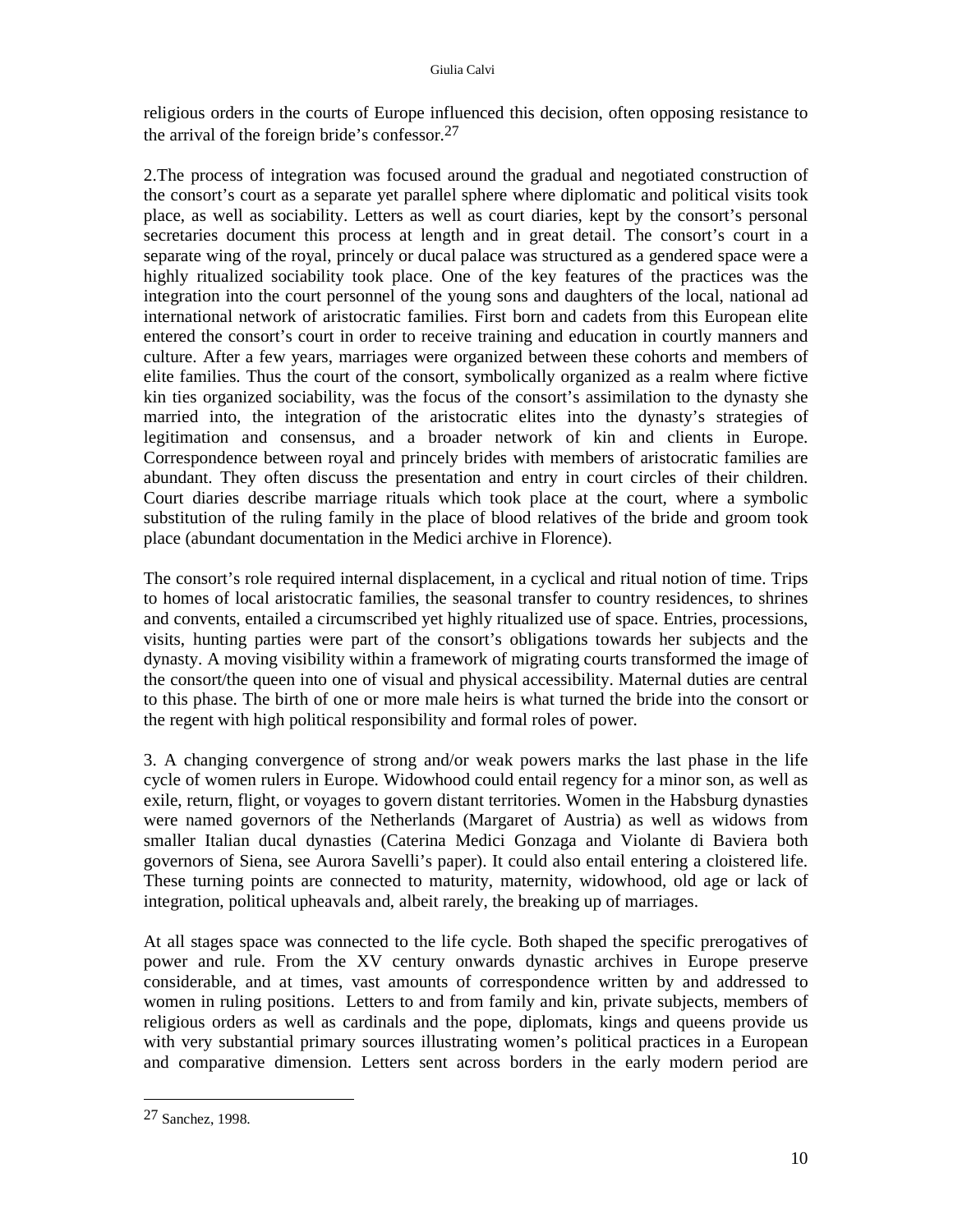markers of political language and need a careful and subtle understanding and translation. In these correspondences, political communication used the language of ritual and festivities, of Carnival, hunting and Lent, as well as that of mourning and physical suffering. Participation in such recurrent events created a community of shared meanings, taste and emotions which could be relied upon in moments of need. Women awarded charges, pensions and dowries, sent and received relics, medicaments and recipes, exchanged a great variety of gifts, including art objects, perfumes and fashion, intervened to alleviate marital distress, familial disputes checking on rebellious adolescents and love affairs, as well as discussing religious, political, military, social and cultural events. Words and deeds captured by letters thus offer us a precious point of entry into the ruling practices of a political culture where women occupied specific roles, participating actively in the web of negotiations, mediations and in the distribution of resources. Correspondence constitutes a periodizing marker in research on women in positions of rule. Indeed no such sources are available for the high middle ages in western Europe (see Janet L. Nelson's paper) , nor in the Byzantine Empire where, as Judith Herrin writes "Unfortunately, few empresses recorded the ways in which they attained and extended their power. Although most of them must have been literate, their writings have not been preserved" and the autobiography by Anna Komnene "remains an exceptional text".

Space, on the other hand, as a category defining access to power and the fashioning of political identities, was a common feature in a long *durée* comparative analytical perspective. It meant first and foremost the crossing of borders. For centuries women, as brides generally married by proxy experienced the passing across geographical and political boundaries to join their spouse. Indeed a distinguishing feature in the study of early modern female elites is the systematic gendered migration which the marriage exchange produced. Critical theory has stressed the connection between women and transnationalism, emphasizing the "nomadic" quality of women's lives that move between spaces, families, borders. This to date unexplored dimension in the history and structure of female elites sets the stage for a pressing set of questions that point to displacement and migrations as key elements in the subjective experience of women and in the changing of gender and generational relations, family patterns and individual life cycles. Ruling women were the moveable element in the construction of political power and in State formation processes. These moving elites highlight the paradox which situates "foreignness" at the core of the highest form of delegate political power (regency). Only queens ruling in their own right occupied unmovable positions rooted in their own hereditary lands (see Judith Herrin, Janet L. Nelson and Serena Ferente's papers)

The working papers presented here within were discussed in a workshop on Women rulers in Europe (XII-XVIII centuries) at the HEC Department of the EUI in May 2007.

The workshop engaged with a broad comparative European perspective, both chronologically and geographically. Papers investigated the formal political roles of women in the Byzantine Empire (Herrin), the Carolingian Empire (Nelson), the French monarchy (Cosandey), the Habsburg monarchy (Schulte) and in some Italian states (Ferente, Savelli). The main themes that emerged from the discussion were the access to power, the political role of regents, queen consorts and rulers in their own right; the role of political and administrative personnel (secretaries, "*maestri di camera*", eunuchs) the transmission of rulership, power and status from mothers to sons and, more rarely, daughters; the court as a specific area of political negotiation, female agency and rule. Issues of transfer – cultural, material, symbolic - also figured prominently throughout the workshop.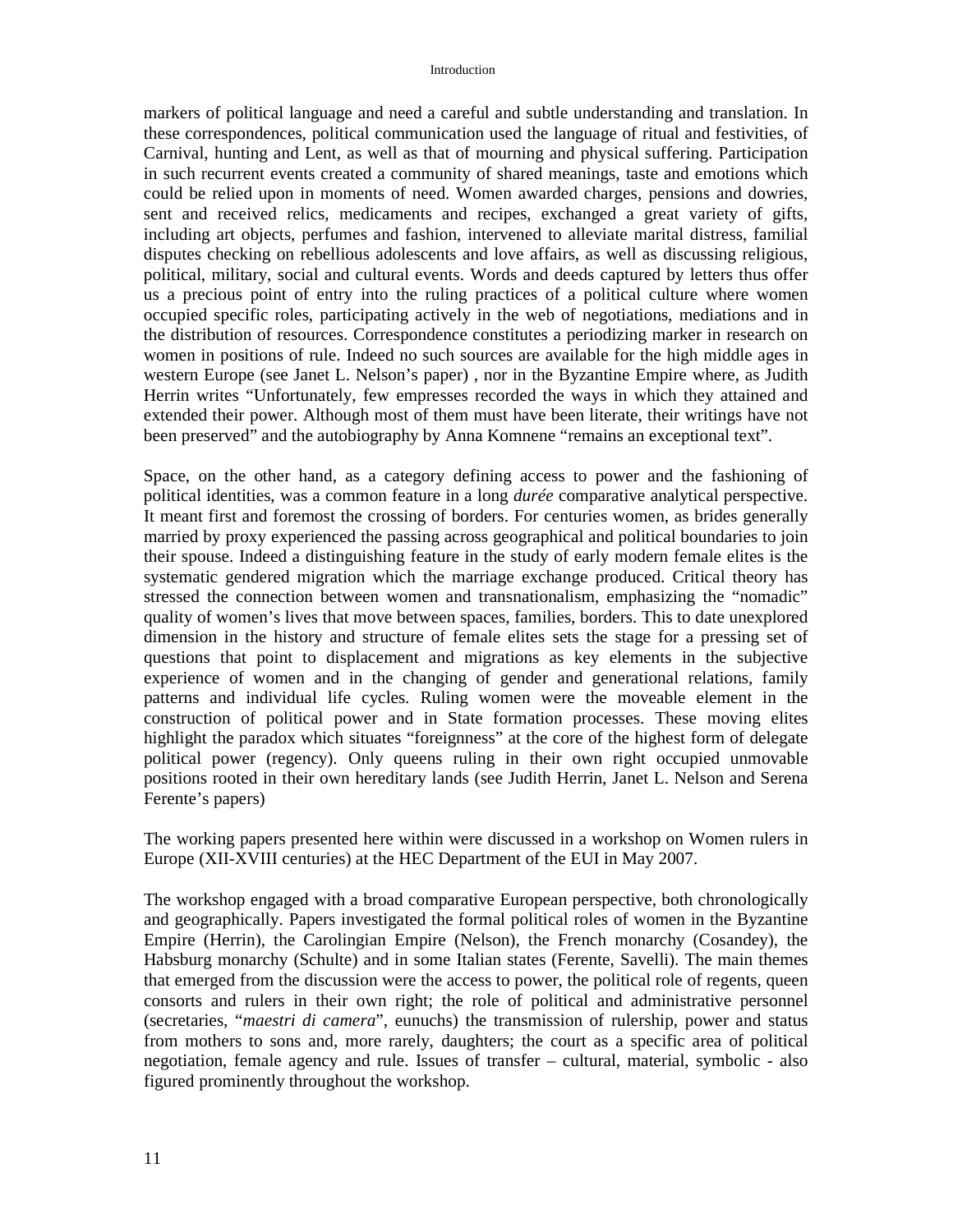Judith Herrin's paper presents an overview of the rise of women to powerful positions in the Byzantine Empire. The highly visible role of the consort in ritual occasions gave way to the dominant position of the empress mother. "The stress on the legitimate transmission of authority within the dynasty from father to son," she argues, "gave empress mothers great authority". Their duties at the head of the female side of the court established empresses on the same high level as their husbands and their private resources allowed them to manage a circle of servants, courtiers and supporters who undertook their personal business. Among the powers connected to widowhood, Herrin features the construction of family shrines and commemoration of their ancestors sustaining "the history and memory of the family in a physical rather than literary manner".

In contrast to this picture, Janet L. Nelson analyses the "relatively uninstitutionalised, mutable, even improvised, power" which characterised the role of queens in Charlemagne's reign. The lives and political roles of his sister, five wives and unmarried daughters are situated in the process of queenship becoming "a permanent fixture of the political landscape". Yet, in spite of this overall trend, discontinuities prevailed as "their real-life political power was of the personal, informal kind, none the less significant for that, but timebound, transient".

Serena Ferente focuses her argument on the legitimation of female political authority in its own right in the late middle ages. Situating her research in what has been called an "age of heiresses", she investigates the careers of two Italian rulers, Joanna II queen of Naples and Bianca Maria Visconti duchess of Milan, in order to define the meaning and extent of women's "natural" rights to dominium over other male relatives.

Fanny Cosandey addresses Catherine de Medici's patrimonial succession to shed light on the more general issue of royal territorial acquisitions through the female members of the dynasty. The question she poses is that of understanding "*quels sont les apports feminins, sur quels principes ils sont pensés dans les actes qui organisent la succession (contrat e marriages, testaments etc) et comment ils s'intègrent, ou bien échappent, aux lignages concernés. En d'autres termes, quel role peut avoir la reine dans le mécanismes de la transmission, et quell jeu joue-t-elle entre une conception familiale et une appréhension politique de son propre patrimoine*?".

Within an institutional approach to the history of the Grand Duchy of Tuscany and the last Medici rulers, Aurora Savelli researches the political role of female governors of Siena and its territory in the framework of Medicean dynastic rule. Analysing the entry ritual of Violante Beatrice di Baviera as governor of the city in 1713, Savelli reconstructs the complex pattern of local and social alliances that support and empower her rule.

Albeit the great diversity of geographical areas, cultural contexts, sources and chronologies under consideration, common themes and clusters emerge and figure prominently – in a rather unsystematic way – throughout the papers. Women's access to power through birth or marriage, which entailed a different position within the logic of spatial exchange, as brides moved across territorial boundaries, while rulers in their own right stayed within their native lands. The exchange of women entailed and represented a patrilinear/patrilocal structuring of the lineage and the marriage alliance was sanctioned by the transfer of moveable goods and/or landed property belonging to brides as their own private patrimony. Female courts as parallel yet separate spaces governed by female ruling elites and endowed with administrative personnel, ladies in waiting and servants. The dimension of such courts varied in time and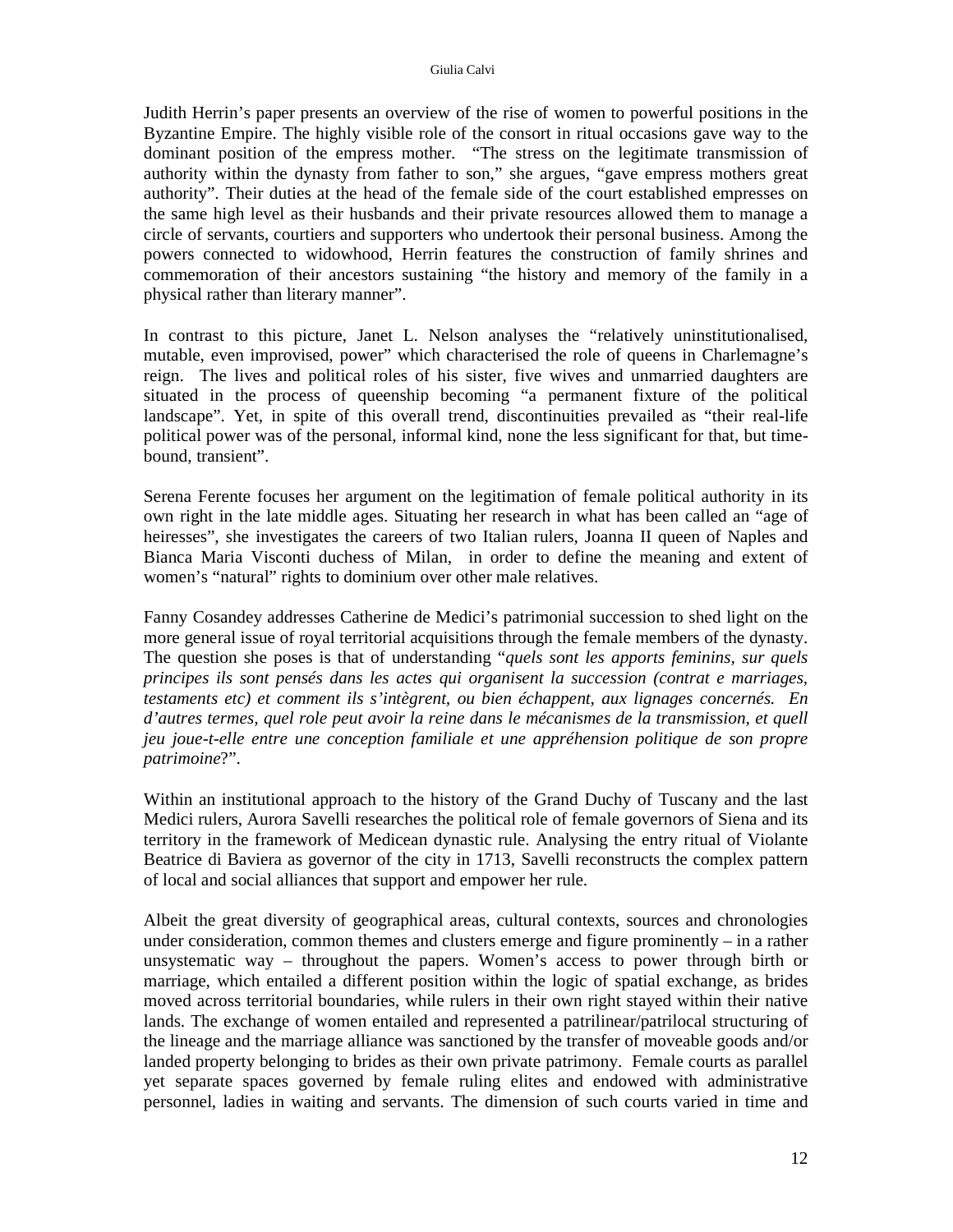tended to diminish, but was always an object of intense diplomatic and political negotiations. The mother-son relationship connected to regency and the transmission of royal power through "foreign" women: cloistered life, kin, familial and political connections to monasteries both in western and eastern Mediterranean Europe.

#### **Bibliography**

- Adamson 1999: Adamson, J., *The Princely Courts of Europe (1500-1750*), London, 1999.
- Ago 1992: Ago, R., *Giochi di squadra: uomini e donne nelle famiglie nobili del XVII secolo*, in *Signori, patrizi, cavalieri nell'età moderna*, M.A. Visceglia (ed.), Roma-Bari, 1992, pp.256-264.
- Arenfeld 2006: Arenfeld, Pernille, *The Political Role of the Female Consort in Protestant Germany, 1550-1585*. *Anne of Saxony as "Mater Patriae"*. Ph.Dissertation EUI 2006.
- Ash-Birke 1991: Asch, R.G., Birke, A.M., *Princes, Patronage and the Nobility: the Court at the Beginning of the Modern Age, Cambridge*, 1991.
- Aurell 2000: Aurell, Martin, "Aliénor d'Aquitaine (1124-1204) et ses historiens. La destruction d'un mythe?", *Guerre, pouvoir et noblesse au Moyen Âge, Mélanges en l'honneur de Philippe Contamine*, J. Paviot, J. Verger (eds.), Paris, 2000.
- Aymard-Romani 1998: *La cour comme institution économique*, M. Aymard, M.A. Romani (eds.), Paris, 1998.
- Bellinazzi Contini 2002: *La corte di Toscana dai Medici ai Lorena*, A. Bellinazzi, A. Contini (eds.) Roma, 2002.
- Bély 1999 : Bély, L., *La société des princes (XVIe-XVIIIe siècles)*, Paris, 1999.
- Bennassar 2006: Bennassar, B., *Reinas y princesas del Renacimiento a la Ilustracion. El lecho, el poder y la muerte*, Barcelona, Paidos, 2007.
- Bertelli 2002: Bertelli, Sergio, *Palazzo Pitti dai Medici ai Savoia*, in Bellinazzi-Contini 2002, pp. 10-109.
- Blanning 2002 : Blanning, T.C.W., *The Culture of Power and the Power of Culture: Ancien Régime Europe 1660-1789*, Oxford, 2002.
- Calvi-Bertelli 1985: S. Bertelli, G. Calvi, *Rituale, cerimoniale, etichetta nelle corti italiane*, in S. Bertelli, G. Crifò (eds.), *Rituale, cerimoniale, etichetta*, Milano, Bompiani, 1985, p. 11-27.
- Calvi-Spinelli 2008: *Le donne Medici nel sistema europeo delle corti (XVI-XVIII secoli*), G. Calvi, R. Spinelli (eds.), Firenze, in Print.
- Campbell Orr 2004: *Queenship in Europe 1660-1815: The role of the consort*, Cl. Campbell Orr (ed.), Cambridge, 2004.
- Chojnacki 2000: Chojnacki, Stanley, *Gender and the early Renaissance State*, in Id., *Women and Men in Renaissance Venice*, Baltimore and London, 2000, pp. 27-52.
- Contamine 1999: *Autour de Margherite d'Ecosse. Reines et princesses et dames du XV<sup>e</sup> siècle*, Actes du colloque de Thouars (23-24 mai 1997), Contamine G. et Ph. (eds), Paris, Champion, 1999.
- Cosandey 2000: Cosandey, F., *La reine de France. Symbole et pouvoir (XV<sup>e</sup>-XVIII<sup>e</sup>), Paris,* 2000.
- Crawford 2004: Crawford, K., *Perilous Performances: Gender and Regency in early modern France*, Cambridge, 2004.
- Diaz 1976: Diaz, F., *Il granducato di Toscana. I Medici,* Torino, 1976.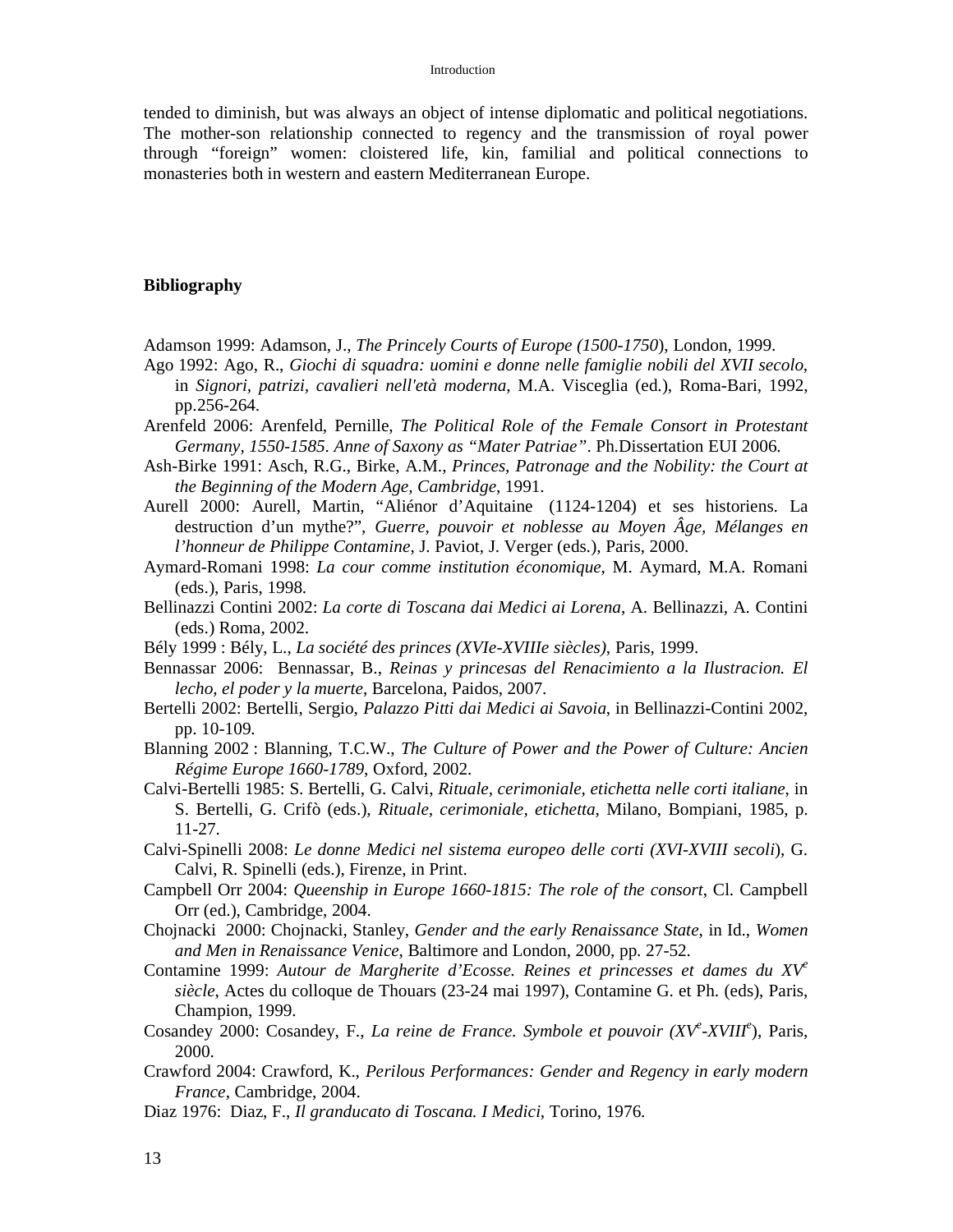Duindam 2003: Duindam, J., *Vienna and Versailles (1550-1780)*, London, 2003.

- Elliott-Brockliss 1997: *The World of the Favourite*, Eliott, J.H., Brockliss L.W.B. (eds.), New Haven-London, 1997.
- Fantoni 1994: Fantoni, M., *La corte del granduca. Forme e simboli del potere mediceo fra Cinque e Seicento*, Roma, 1994.
- Fradenburg 1992: Fradenburg, L. O., *Women and Sovereignty*, Edinburgh, 1992.
- Fuente 2003: Fuente, M. J., *Reinas medievales en los reinos hispanicos*, Madrid, La esfera de los libros, 2003.
- Galluzzi 1781: Galluzzi, R., *Istoria del Granducato di Toscana sotto il governo di Casa Medici*, 5 voll., Firenze, 1781.
- Guerra Medici 2005: Guerra Medici, M.T., *Donne di governo nell'Europa moderna*, Roma, 2005.
- Guerzoni 2006: Guerzoni, Guido, *Apollo e Vulcano. I mercati artistici in Italia (1400-1700)*, Venezia, 2006.
- Hanley 1989: Hanley, S., *Engendering the State: Family Formation and State Building in Early Modern France*, in "French Historical Studies", 16/1 (1989), pp. 4-27.
- Hanley 2004: Hanley, S., '*Contro l'ordine naturale e la disposizione delle leggi'. Il diritto maschile alla sovranità nella Francia di età moderna*, in *Innesti: donne e genere nella storia sociale*, G. Calvi (ed.), Roma, 2004, pp. 95-120.
- Harris 2002, Harris, B., *English Aristocratic Women, 1450-1550. Marriage and family, Property and Career*, Oxford, 2002.
- Kettering 2002: Kettering, S., *Patronage in sixteenth- and seventeenth-century France*, London, 2002.
- Lòpez-Cordòn, 2005: Lopez-Cordon Maria Victoria, Franco Gloria (eds.), *La Reina Isabel I y las reinas de Espana: realidad, modelos y imagen historiografica,* Madrid 2005
- Mantini 2005: Mantini, Silvia, "Dentro e fuori dal palazzo: il potere e la mediazione di Margherita d'Austria (1522-86)", in *Donne di palazzo nelle corti europee. Tracce e forme di potere dall'età moderna*, A. Giallongo (ed.), Edizioni UNICOPLI, 2005.
- Marx 2008: Marx, B in *Le donne Medici nel sistema europeo delle corti (XVI-XVIII secoli*), G. Calvi, R. Spinelli (eds.), Firenze, in print.
- Mulryne**-**Watanabe**-**O'Kelly 2004 **:** *Europa triumphans : court and civic festivals in early modern Europe*, J.R. Mulryne, H. Watanabe-O'Kelly, M. Shewring (eds.), London, 2004.
- Nelson 1999: Nelson, J., *Rulers and Ruling Families in Earlier Medieval Europe*, London, 1999.
- Nolte 2000: Nolte, C., *Gendering Princely Dynasties: Some Notes on Family Structure, Social Networks, and Communication at the Courts of the Margraves of Brandenburg-Ansbach around 1500*, in "Gender and History"12 (2000), 3, pp. 704-21.
- Olivan Santaliestra 2003: Olivan Santaliestra, L., "Discurso juridico, historico, politico": Apologia de las reinas regentes y defensa del sistema polisinodial, una maniferstacion de la conflictividad politica en los inicios de la regencia de Mariana de Austria, *Cuadernos de istoria moderna*, 28, 2003, p. 7-34.
- Oresko 1997: *Royal and Republican Sovereignty in early modern Europe*, R. Oresko, C.G. Gibbs, (eds.), Cambridge, 1997.
- Pieraccini 1986: Pieraccini, G., *La stirpe de' Medici di Cafaggiolo*, Firenze 1986, 3vols. (I edition: 1924-25)
- Poutrin-Schaub 2007: *Femmes et pouvoir politique. Les princesses d'Europe, XV<sup>e</sup> -XVIII<sup>e</sup> siècle*, I. Poutrin, M.-K. Schaub (eds.), Rosny-sous-bois, Bréal, 2007.
- Roper 1989: Roper, L., *The Holy Household: Women and Morals in Reformation Augsburg*, Oxford, 1989.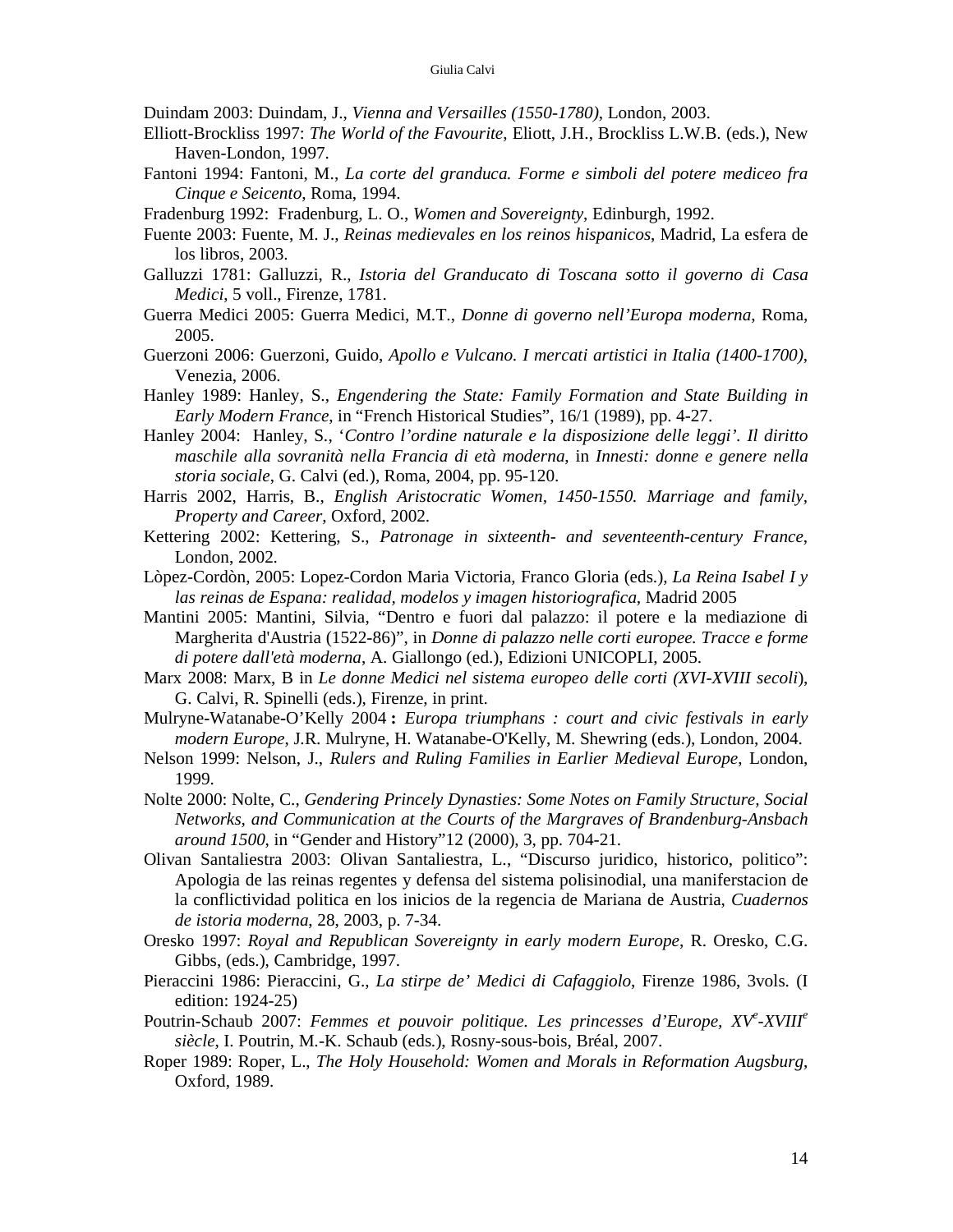- Sanchez 1998: Sánchez, M.S., *The Empress, the Queen and the Nun. Women and Power at the Court of Philip III of Spain*, Baltimore and London, 1998.
- Schulte 2006 : *The Body of the Queen. Gender and rule in the courtly world (1500-2000*), R. Schulte (ed.), New York-Oxford, 2006.
- Spagnoletti 2003: Spagnoletti, A., *Le dinastie italiane nella prima età moderna*, Bologna, 2003.
- Viceglia 1992: Signori*, patrizi, cavalieri in Italia centro-meridionale nell'età moderna***,** M.A. Visceglia (ed.), Roma-Bari, 1992.
- Visceglia-Brice 1997: *Cérémoniel et rituel à Rome (XVIe-XIXe siècle)*, M.A. Visceglia, C. Brice (eds.), Roma, 1997.
- Wunder 2002 : *Dinastie und Herrschaftssicherung der Fruhen Neuzeit*, H. Wunder (ed.), Berlin, 2002.
- Zanger 1997 : Zanger, A.E., *Scenes from the Marriage of Louis XIV. Nuptial Fictions and the Making of Absolutist Power*, Stanford, 1997.
- Zarri 2004 : Zarri, G., *Storia delle donne e storia religiosa : un innesto riuscito*, in *Innesti: donne e genere nella storia sociale*, G. Calvi (ed.), Roma, 2004, pp. 149-173.
- Zarri-Matthews Grieco 2000: *Committenza artistica femminile*, S. Matthews Greco and G. Zarri (eds.), in "Quaderni Storici", XXXV (2000), n. 104, 2.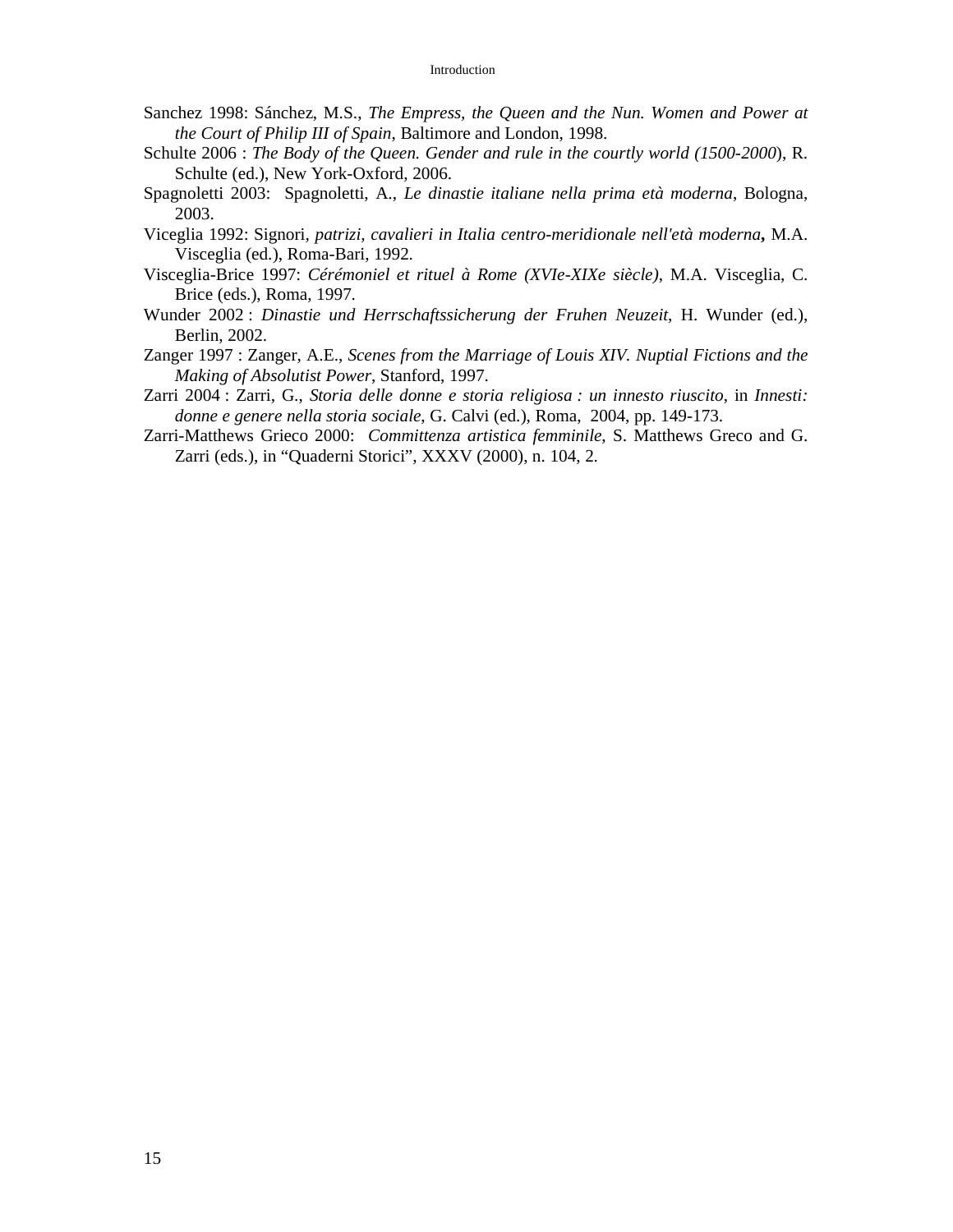## **Women and the Transmission of Power in Medieval Byzantium**

## *Judith Herrin, King's College London*

Even historians who have no interest in or knowledge of the Byzantine Empire know about some women identified as Byzantine: Theodora, the circus entertainer who became the wife of Emperor Justinian in the sixth century; Theophano, who was sent to marry the western Emperor Otto II in the tenth, or Sophia Palaiologina who carried her Byzantine destiny to Russia when she married Ivan III after the Ottoman capture of Constantinople. All three are generally considered to personify certain features of Byzantine culture, and to have influenced the environment in which they lived. It is striking that they are particularly associated with regions outside the imperial capital. Theodora's most famous portrait remains in the church of San Vitale in Ravenna. In contrast, none of her monuments in Constantinople survive, although many are recorded, including a porphyry statue raised by the citizens of the city in her honour.<sup>1</sup> Theophano is represented in western medieval art but is simply not mentioned in contemporary Byzantine sources. 2 Information about Byzantine women of power and influence who lived in the eastern capital during its long history from A.D. 330-1453 is often concealed in references that either minimize or demonize women (a familiar problem). In this brief contribution I will draw attention to three features of Byzantine society that favoured female authority: structural reasons for the prominence of women at the centre of imperial power; legal justifications for the power of mothers and widows; gendered reasons connected with the existence of eunuchs, who formed a 'third sex'.

Among the distinctive features of Byzantine society, its imperial structure accorded the Emperor and Empress pre-eminent roles at the apex of a clearly demarcated hierarchy. While the male ruler personified imperial power, his wife and consort also had an imperial role, which was particularly noticeable on ceremonial occasions, for instance, when they processed to the cathedral of Hagia Sophia to attend church services. The emperor often inherited supreme power from his father, although rebels could also attain it by military revolt. But empresses were generally recruited from quite different backgrounds: as foreign princesses, imported to secure political alliances, as local beauties selected by young princes, and as representatives of powerful families who were able to place their daughters in this extremely significant position. Regardless of the way that they became empress, the position itself sustained the potential for considerable power, and many who rose to it were able to exploit this.

Unfortunately, few empresses recorded the ways in which they attained and extended their power. Although most of them must have been literate and many were extremely well educated, their writings have not been preserved. Occasionally their concerns are reflected in laws passed during periods when they controlled imperial administration; the two laws enacted by Empress Irene between 797 and 802 provide examples, but these are rare and contain only limited personal information.3 The biography of her father written by Anna Komnene, which is also her autobiography, remains an exceptional text.<sup>4</sup> And the foundation

<sup>1</sup> Procopius, *Buildings*, I, xi. 8, pp. 88-90; Foss (2002); Brubaker (2004).

<sup>2</sup> Davids (1995).

<sup>3</sup> Burgmann (1981); Herrin (2004).

<sup>4</sup> Kouma-Peterson (2000).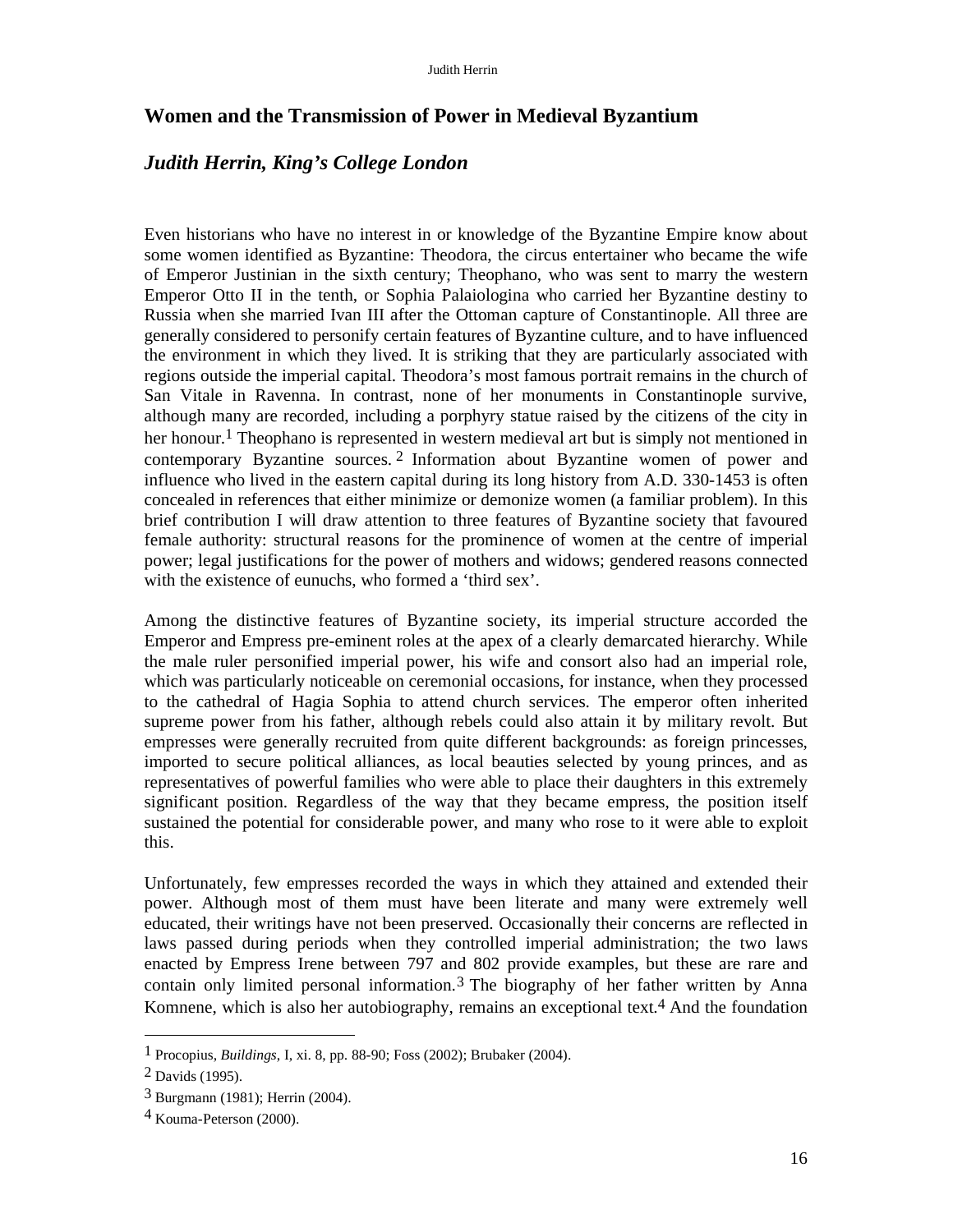documents for many imperial monasteries, in which empresses had an interest, usually fail to mention their personal concerns. So the evidence for their patronage, intellectual and theological interests, funerary preferences and so on, have to be identified from writings about them, or from buildings, texts and objects associated with them. In this indirect way it's possible to build up a composite image of the results of empresses' activity, but this is always partial.

Nonetheless, the structure of imperial government provided empresses with certain opportunities.5 Within the Great Palace they had their own quarters and were attended by their own servants (frequently eunuchs) who looked after their wardrobe of official costumes, as well as their bedrooms, dining rooms and private possessions. Since each empress had her own income from the landed estates and tax revenues with which she was endowed at her marriage, she also had a personal treasury. From the moment she arrived in the court, whether as a bride from outside the empire, a lady-in-waiting already familiar with ruling circles, or a provincial girl selected to reinforce a political alliance, she was supported by an infrastructure which might allow her to exercise influence as an adult. Using her patronage of particular teachers, theologians, monastic leaders, painters and writers, the empress might create an inner circle of her own advisers. The empress' levée was probably attended by almost as many courtiers as her husband's. While some imperial wives accompanied their husbands on military campaigns, others remained in the capital city where they sometimes had to face down threats of revolt. All shared in the fate of their husbands and could suffer disgrace and exile, or might gain an honourable retirement within the court hierarchy.6

One of the first duties of any empress was to provide her husband with a son and heir. Although there was no automatic right of succession, sons of the imperial couple regularly inherited their fathers' powers and the failure to give birth to a male child could be very dangerous for an empress. As the bearers of dynastic ambitions, imperial wives with sons were ensured a respected and powerful position within the court and the ruling circles of the empire. In the late fifth century Ariadne, daughter of Emperor Leo I, became the sole survivng representative of the dynasty which she perpetuated by her choice of husbands (Emperors Zeno and Anastasius).7 Similarly, by a process of adoption the family of Emperor Justin I was extended through the sixth century until a coup d'état in 602. The usurper Herakleios (610-41) then laid down a clear strategy to ensure the continuity of his family. When his ambitious widow Empress Martina tried to change it, the Senate of Constantinople arrested her, had her mutilated and banished to Rhodes.8

Thereafter dynasties became dominant in Byzantium although rebels never stopped mounting their challenges. Their success was facilitated by the belief that a once a rebel had established himself in the capital by overthrowing the previous ruler, he became the God-given emperor and was crowned by the patriarch as the man to whom all Byzantines owed obedience. Throughout the centuries of Byzantine rule emperors had to guard against coup d'états by ambitious generals, disaffected provincial governors and even their close relations. During the reign of Emperor Theophilos, his step-mother Euphrosyne, who was then in retirement,

<sup>5</sup> Bensammer (1976); Hill (1997); James (2001); Herrin (2001).

 $6$  In 813, for instance, Michael I and his wife Prokopia put on monastic clothing to indicate their capitulation to the rebellion of Leo V; they entered separate monasteries and their sons were castrated, Theophanes the Confessor, *Chronographia*, I, 502.

<sup>7</sup> James (2001); Herrin (2000).

<sup>8</sup> Herrin (2001), p.24.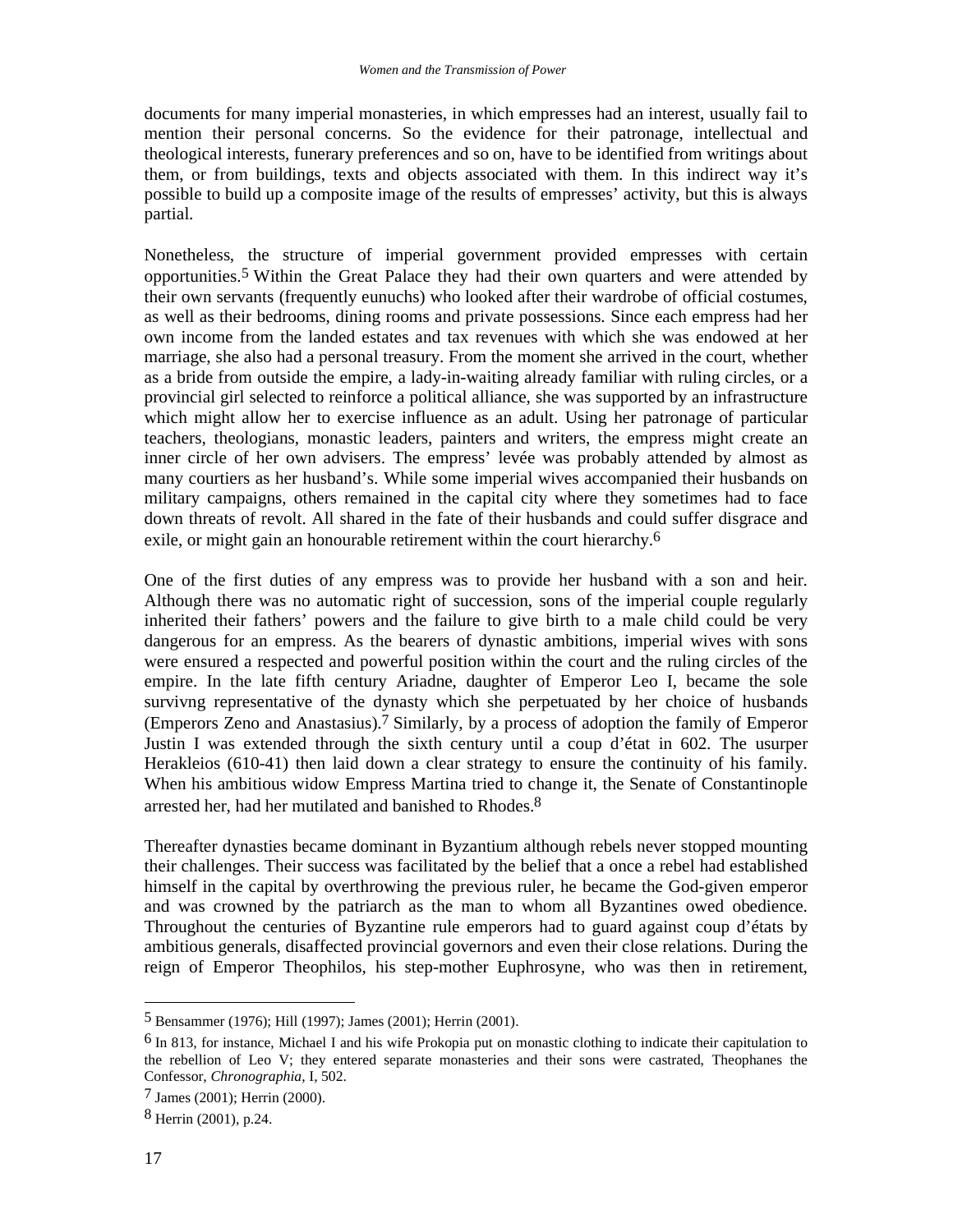warned him of a plot against his family and he abandoned a military campaign to race back to Constantinople.9

Very occasionally a ruler might choose not to have a consort, for example, Basil II who ruled from 976-1025 and never married. But it was normal for emperors to crown their wives (or other female relations) as empresses in order to provide leadership for the female part of the court. Within the notion of a ruling family, women became even more important as the transmitters of imperial blood and dynastic claims. In the middle of the eleventh century when Michael Psellos described the high status bestowed on Theodora, daughter of Constantine VIII, he recognised the particular claims of daughters to represent the continuity of imperial rule. Theodora won over the imperial guard because "there were certain factors that made her influence with them all-powerful: the fact that she had been 'born in the purple' her gentle character [and] the sad circumstances of her former life".10 She returned from a long period of exile in a monastery to assume imperial power and ruled alone for several months. Psellus continues: "The Empire was hers alone – she inherited it – and she superintended all the affairs of State in person. She was supported in this resolution by her retinue and palace officials, men who from long experience understood imperial policy and knew how the administration of the Empire functioned … Without the slightest embarrassment she assumed the duties of a man … she herself appointed her officials, dispensed justice from her throne with due solemnity, exercised her vote in the courts of law, issued decrees sometimes in writing, sometimes by word of mouth."<sup>11</sup> When she realized that she was dying, she elevated an elderly general to the position of emperor by a formal marriage ceremony.

Theodora's case alerts us to another important feature of the Byzantine court: it established special honours for princesses 'born in the purple'. The female children of a ruling couple were far less likely to inherit imperial power than their brothers (as Anna Komnene found to her cost), but if they were born in the special chamber identified as 'purple' from the coloured marble or silk of its walls, the epithet 'porphyrogennetos' endowed them with high status and resources.12 Emperor Theophilos and his wife had five daughters before their son Michael was born (an older male child had died young). Similarly, Emperor Constantine VII cherished his many daughters who were older than his one son, Romanos. All were given a proper education and established in their own palaces in the capital. Many imperial children of both sexes had marriages arranged for them – and those daughters who remained unmarried often founded a monastery into which they retired. One of the most striking cases of a princess 'born in the purple' succeeding to imperial power is Euphrosyne, younger daughter of Constantine VI, who was banished from the court with her mother in 790. She only returned from her monastic exile when a usurper decided to enhance his imperial legitimacy by marrying her. After spending about 25 years in the monastery, Michael II recalled Euphrosyne to the imperial court as his wife and empress, and thus strengthened his right to rule.13

A further and highly important feature of Byzantine society was the undisputed role of the capital city of Constantinople, the centre of government and the permanent base of the imperial court. Founded by Constantine the Great as a New Rome, to replace the Old Rome

<sup>9</sup> Ibid, 175-8.

<sup>10</sup> Psellus, *Chronographia,* 260.

<sup>11</sup> Ibid, 261.

<sup>12</sup> Dagron (1994); Herrin (2007), 185-91.

<sup>13</sup> Herrin (2001), 155-8.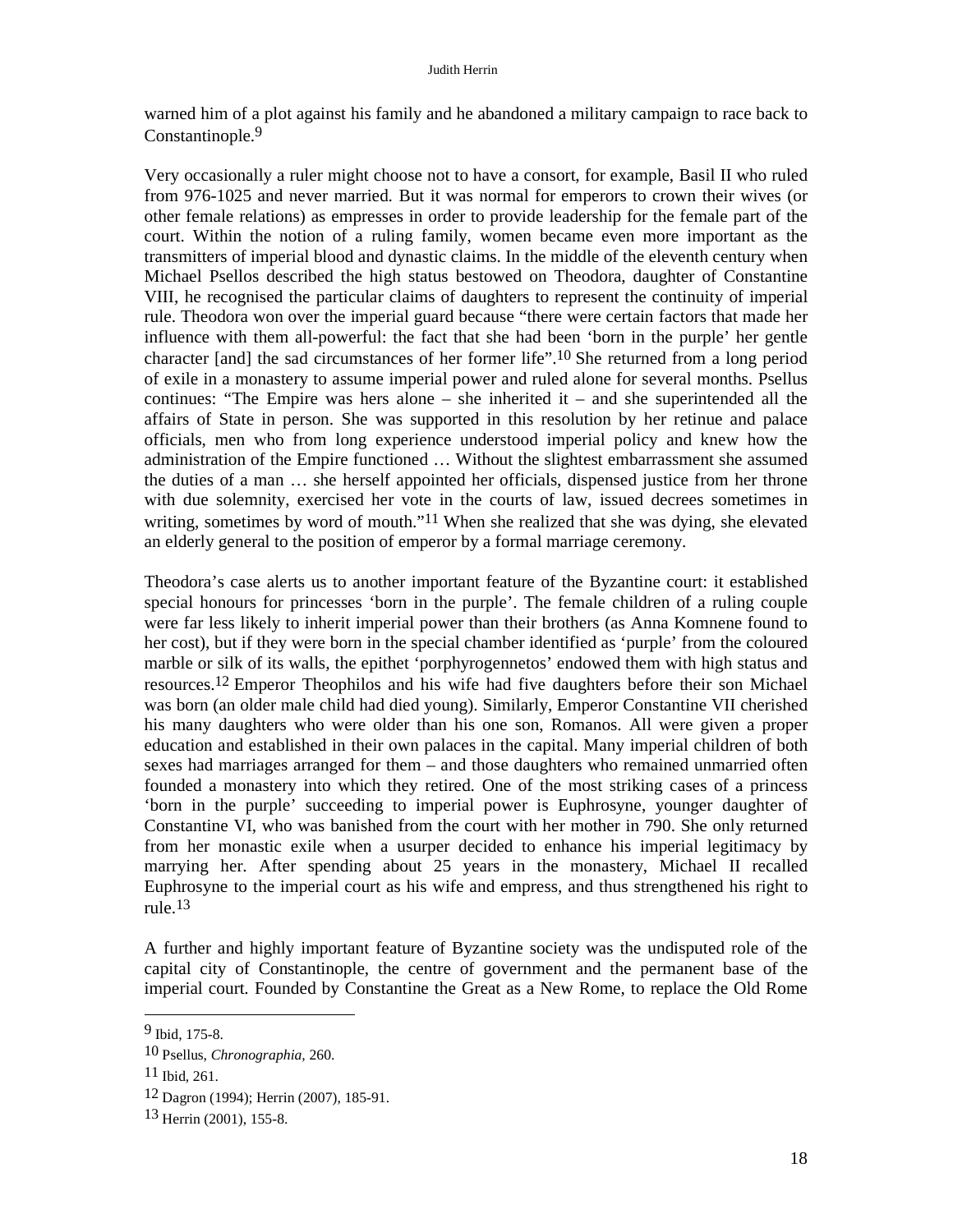on the Tiber, it gradually became the centre of all administration and higher education. The ecclesiastical see of Constantinople was established as the leading patriarchate, while the city's position at the crossroads of much economic activity ensured the importance of its markets. It acted as a magnet for all with ambitions and skills.14 Both men and women were attracted to it, whether they sought careers there or were sent by their parents to realize dreams of social advancement and economic prosperity. In contrast to the medieval West, where rulers moved from one centre to another throughout the year, the imperial court never moved from the capital. Its fixed position created a central focus for people not only from the provinces and but also from beyond the imperial frontiers. Within this highly centralized system of administration, the court was the most important source of patronage, the venue where individuals could make impression on the emperor, empress and the chief officers of state.15

The combination of courtly prominence and the recognised role of the Byzantine empress meant that women who attained this position might be able to exercise great power. In the case of women who married into a ruling family and became wives of emperors, therefore empresses in their own right, this was overt. There were also indirect benefits, for instance, the sisters of Maria of Amnia who followed her to Constantinople and made advantageous marriages.16 In the ninth century the official title of *zoste patrikia,* was first granted to Theoktiste, mother of Empress Theodora; it created a special honour for mothers of empresses, who wore a particularly belt (*zoste*) and gained the highest patrician rank reserved to women in court hierarchy.17 It was only rarely bestowed as a singular mark of approval. So the bride of an emperor often brought tremendous privileges to her entire family. And even if her family members did not accompany her to Constantinople (in the case of foreign brides for instance), she might rapidly realize her privileges and attain an independent status. In this respect, Maria/Marta of Alania, who first came to Constantinople as a child hostage for her father's good behaviour and later returned to marry Michael VII Doukas, demonstrated the rich potential of her married status.18

Both the empress and all the imperial princesses required the support of many ladies-inwaiting, recruited from among the elite of the capital as well as the provinces. In court ceremonies they attended these key figures and accompanied them on all their journeys. When Theophano left Constantinople to marry Otto II, many ladies appropriated dressed went with her; and when Basil II finally sent his sister Anna to marry Vladimir of Kiev, she was similarly accompanied.<sup>19</sup> Although these ladies might be powerless, their position in close contact with the most important female figures gave them considerable potential. Even as servants they appeared at court ceremonies and might well attract the attention of an important courtier. On more than one occasion the emperor himself selected a mistress from among the ladies-in-waiting; Constantine VI chose and eventually married Theodote, Leo VI married Zoe Zaoutze and after her death selected another Zoe 'Karbonopsina' (the blackeyed), who gave birth to his only son, the future Constantine VII, in the purple chamber.

In addition, for over a century (ca 780 – 880) the Byzantine court adopted a method of

<sup>14</sup> El Cheikh (2004); Ciggaar (1996); Herrin (2007), 3-21.

<sup>15</sup> Shevchenko (1979-80).

<sup>16</sup> Rydén (2002), 90-92.

<sup>17</sup> Herrin (2001), 173-4, 232.

<sup>18</sup> Garland and Rapp (2006), 91-123.

<sup>19</sup> Thietmar of Merseburg, *Chronicon,* II, 15, p. 103; Franklin and Shepard (1996), 162-7 .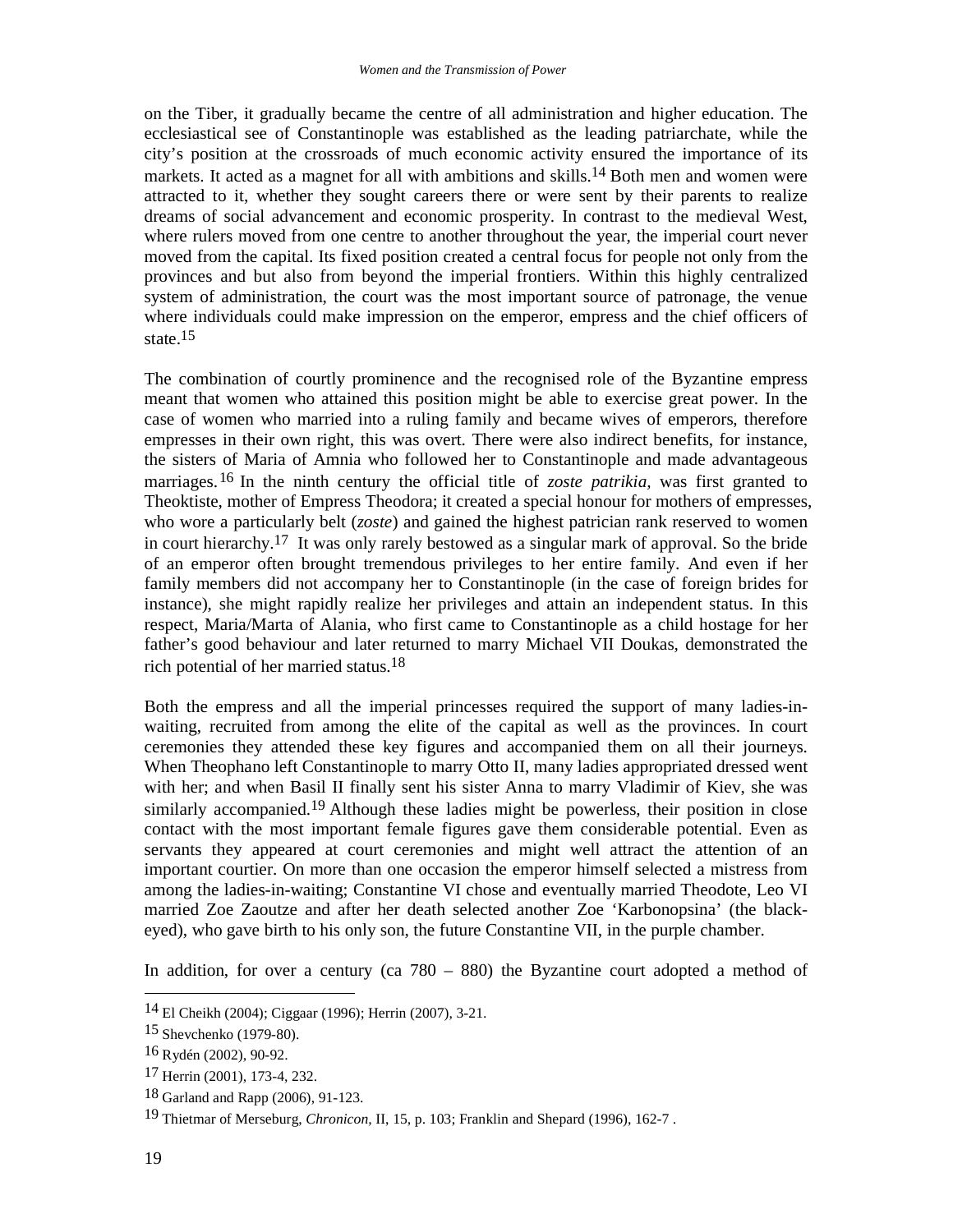selecting wives for imperial princes which has been characterized as 'beauty pagent' or 'bride show'.20 In literary terms, this derived from the story of the Judgment of Paris, when he had to present a golden apple to the fairest of three goddesses. Whether such contests actually took place in the manner described by ninth century historical and hagiographical sources is not clear. But there is no doubt that relatively unknown young women were recruited in the provinces to become brides of future emperors. A similar system seems to have been used in the Carolingian West, where it avoided the promotion of a powerful family whose male relations would try to exercise influence at court.<sup>21</sup> In Byzantium also it secured the loyalty and support of a provincial family, rather than enhancing the standing of an already powerful elite group within the capital. And it further consolidated the dreams of innumerable parents living far from Constantinople that *their* daughter might one day marry the prince. I think these bride-show stories should be understood as a mechanism for linking outlying regions to the imperial capital, by tying provincial families into closer loyalty to the ruling family.<sup>22</sup> And in the case of Maria of Amnia and Theodora of Paphlagonia it seemed to work.

Even if Irene from Athens was not chosen in this fashion, the alliance between her almost unknown family and Constantine V must have assisted the ruler in some way. He may have wanted to promote a relatively insignificant clan from central Greece – to extend his influence in a region only recently brought under Constantinopolitan control, and to strengthen his contacts and build greater loyalty there. I have argued that this allowed one very powerful woman to take control of the imperial government in the late eighth century, imposing new initiatives such as the reversal of iconoclasm, and the reaction to Charlemagne's coronation by Pope Leo III and his acclamation as emperor of the Romans.23 Between 797 and 802 Empress Irene also made serious reinvestment in churches, monasteries and their philanthropic activities, and built her own palace, the church of St Sophia, Thessalonike, the shrine at church of the Life-Giving Source, and so on. I will return to her later.

The second facet of Byzantine society which favoured the prominence of women was the relationship of mother to son. Among ruling circles, this was particularly important since emperors were frequently on campaign and often died in battle, leaving their widows to secure the transmission of power from father to son. If the boy was a minor, the empress had an even more important task as the guarantor of his rights. Widowed empresses therefore had a special function in protecting their sons' inheritance, and their maternal rights were recognised in law. They often exercised a leading role in the Council of Regency set up to sustain imperial government. In 842, for example, when Emperor Theophilos died, his son Michael was only two years old. The widowed empress Theodora immediately ordered a new gold coin to be struck, which showed her own image on the front and portraits of Michael and his older sister Thekla on the back.<sup>24</sup> In this way, she announced the change of ruler and attempted to guarantee her young son's inheritance. From 842 to 856 she performed the role of Regent, until Michael turned seventeen and was old enough to claim his position as emperor. At that point, Theodora's own brother exiled her and took over as adviser to his nephew. Nonetheless, for over a decade a widowed empress had protected her son's claim to rule.

<sup>20</sup> Historians are divided as to the reliability of this notion, see Treadgold (1979); Rydén (1985); Vinson (1999, 2004); Herrin (2001), 132-8, 190-1, 222-6.

<sup>21</sup> De Jong (2004).

<sup>22</sup> Herrin (2001), 131-8.

<sup>23</sup> Ibid, 113-29.

<sup>24</sup> Ibid, 202, plate 1d.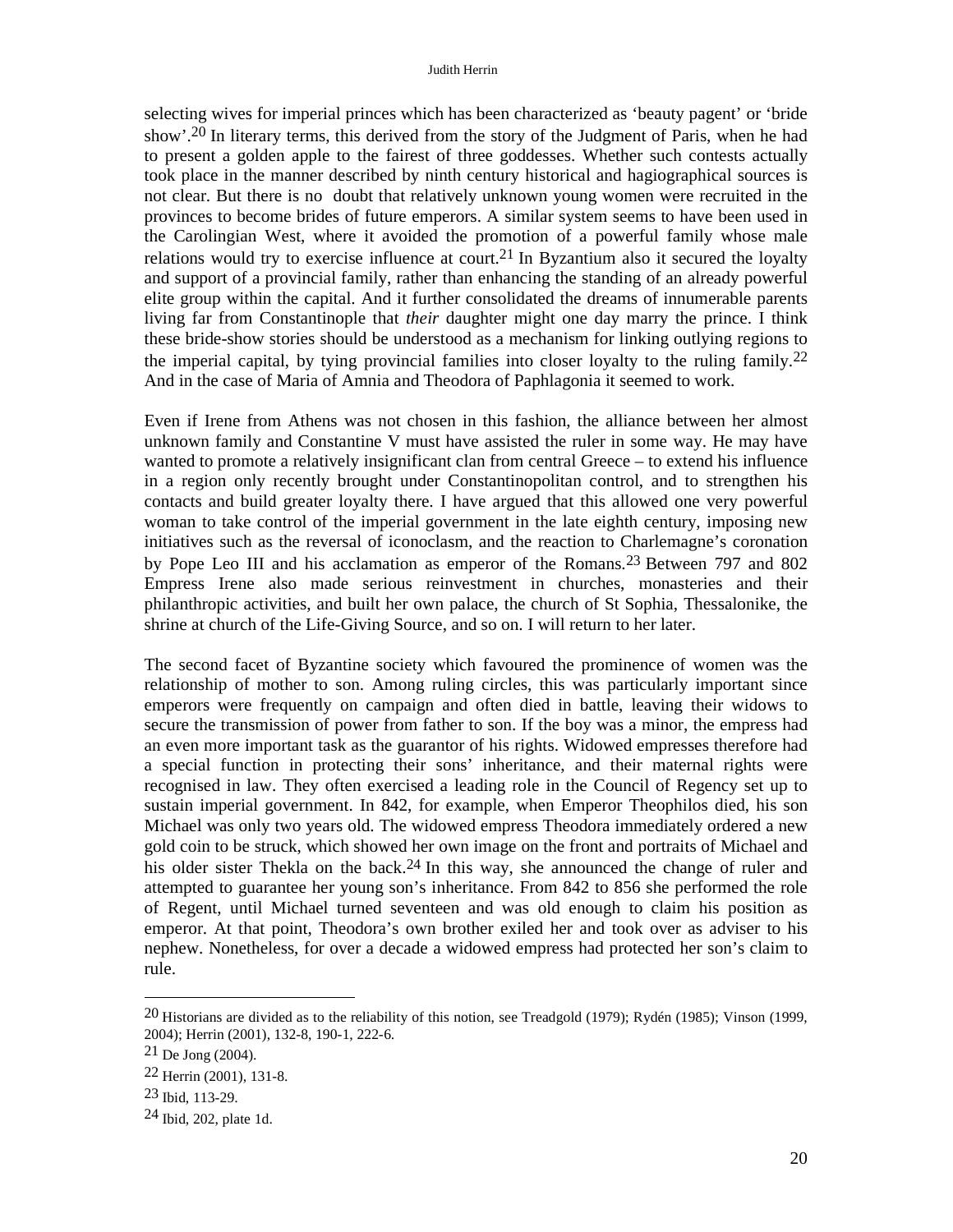Whenever an emperor died leaving a young son, however, there was no shortage of adult male relations or established generals or ambitious officials who aspired to take over, justifying their efforts as necessary 'to secure the empire' against foreign invasion. In 919 Romanos I Lekapenos successfully used this argument to remove Zoe Karbonopsina from her position as Regent, and then proceeded to promote his own sons ahead of the young 'porphyrogennetos' Constantine VII.25 Nonetheless, the principle of maternal authority over a young prince, and the mother's natural desire to secure his right to rule, meant that in Byzantium widowed women could exercise genuine power. In the eleventh century Psellos describes how the widowed Empress Eudokia educated her son Michael: "She personally trained him for his future career, and later on allowed him to appoint magistrates and encouraged him to act as a judge…. She commended him, expressed her pride in what he had done, and always she was building up his character, quietly preparing him for the various duties that an emperor has to perform …".26 Maria/Marta protected her son Constantine Doukas' rights against strong opposition. 27 In the fourteenth century Anna of Savoy almost provoked a civil war by supporting her son's right to rule; but John V Palaiologos duly became emperor and ruled for 50 years.28

The most striking example of such female power is perhaps that of Empress Irene: in 769 she was married as a teenager to Leo, the eldest son of Constantine V, and she became empress when he inherited imperial power in 775. After only five years Leo IV died in mysterious circumstances and she asserted her power in the Regency council established for her young son Constantine, then aged nine.29 Even when he reached the age of his majority (he turned sixteen in January 787), she was reluctant to relinquish her position as senior emperor, acclaimed ahead of her son, and eventually he had to expel her from the palace to her own residence 790. This event is associated with the failure of his marriage, which Irene had arranged by a bride show. By repudiating his wife Maria and rapidly marrying one of the ladies in waiting, Theodote, Constantine VI asserted his own authority. But his second marriage was condemned as illegitimate because he had exiled his first wife to a monastery where she lived for many years with her two daughters.

Thus Emperor Constantine VI faced constant opposition from the ecclesiastical authorities, to which the army added its own disquiet at his military failings, some of these appear to have been contrived by Irene's servants. After a short time he was pressured to admit his mother back into the court, where she rapidly insisted on being acclaimed as ruler with him. Their period of joint rule was brief, however, and in 797 she ordered that he should be blinded in order to disqualify him from ruling (the normal Byzantine method of getting rid of claimants to the throne and unsuccessful rebels). She then ruled alone for five years, longer than her husband Leo IV and longer than many ephemeral military emperors who came and went at the beginning of the eighth century. Her overthrow was engineered by the finance minister Nikephoros, who reversed most of her policies and showed a notable reluctance to promote eunuchs to key positions.

The horrific example of a mother ordering the blinding of her own son has led modern

<sup>25</sup> Liutprand of Cremona, *Antapodosis (Tit for Tat),* 3. 26, 35, 37, pp. 81-2, 85-6.

<sup>26</sup> Psellus, *Chronographia*, 346.

<sup>27</sup> Garland and Rapp, as above.

<sup>28</sup> Nicol (1994).

<sup>29</sup> Theophanes, I, 444, 449-80; Herrin (2001), 75-8.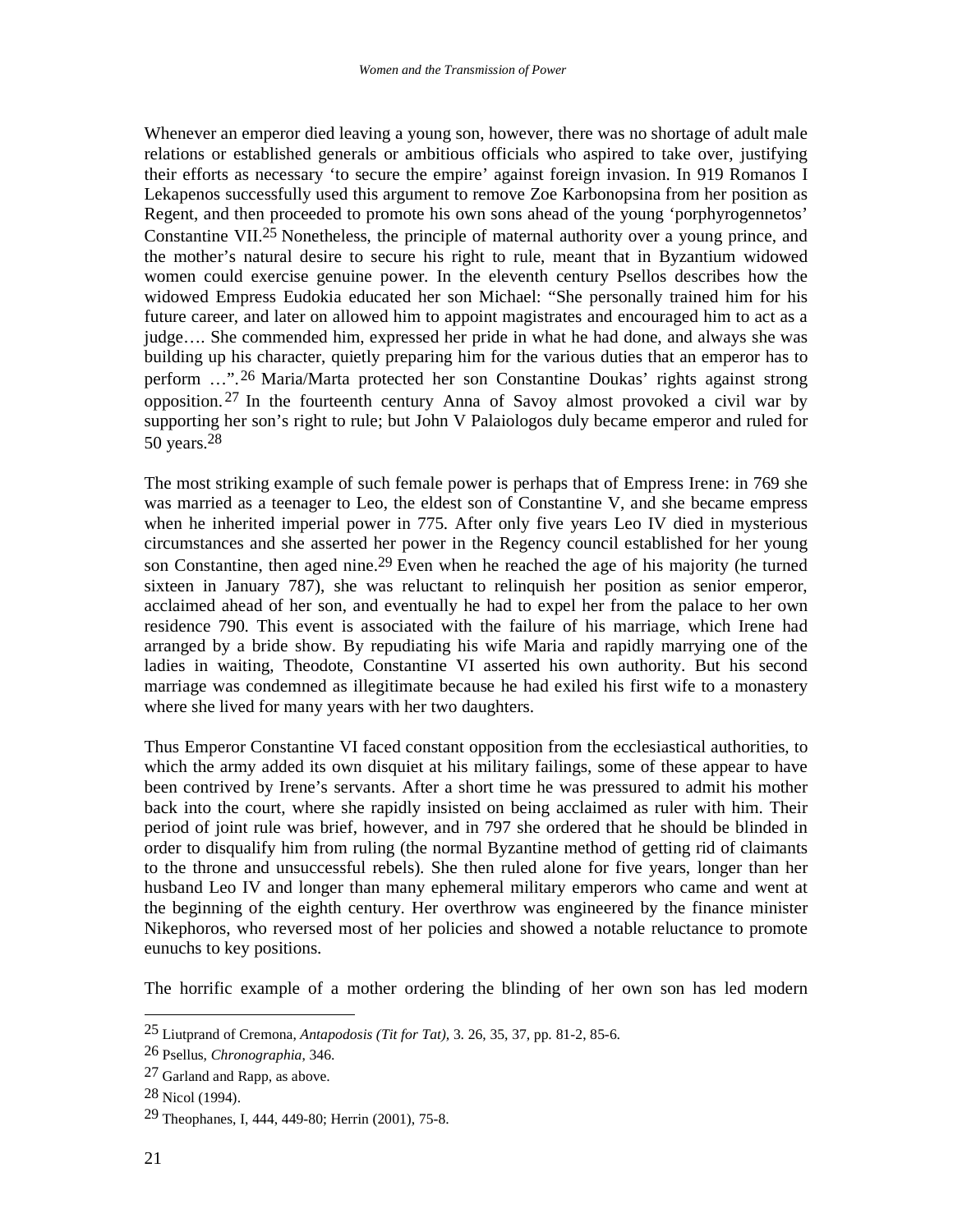historians to condemn Irene as a heartless and power-hungry woman, lacking in maternal concern for her only child. At the time, however, her actions were accepted albeit with some criticism. The chief contemporary historian, the monk Theophanes, whose *Chronographia* was composed in the early ninth century, records the inadequacies of Constantine both as emperor and military leader and Irene's ambitions. As a devout icon venerator, he supported the empress who had ended the official Byzantine policy of iconoclasm in 787. After the blinding, he notes that the sky was darkened for seventeen days (suggesting a long period of very heavy cloud in the middle of summer such as might be expected from a volcanic eruption) which was interpreted as a condemnation of the blinding. And he concludes "In this way, his mother Irene acceded to power".<sup>30</sup>

Her rule was immediately challenged by "troublemakers" associated with the other sons of Constantine V, half-brothers of her husband Leo IV and therefore uncles of Constantine VI. Another plot was hatched in central Greece but her own relatives put that down and blinded the conspirators.31 The main problem of this period was that having removed her son, who was the legitimate heir, she failed to adopt or nominate a successor. Her officials therefore tried to ensure that their own relations would gain the throne after her death. In particular, two of the chief eunuchs competed against each other to win her favour, which caused great instability.32 At the same time, Irene continued her building activity, her negotiations with foreign potentates and imperial rituals in a manner designed to display her own authority. She cannot have been entirely unsuccessful and when the opposition materialized in a coup d'état, Theophanes reports that it was partly provoked by her eunuchs.<sup>33</sup>

It is now time to turn to this third aspect of Byzantine civilization, the role of eunuchs in Byzantium and ask if it assisted the prominence of women. The existence of a third sex – neither male nor female – is a common feature of many empires which sustain grand courts (notably medieval Chinese and Islamic centres of power).34 In Byzantium it was elevated to greater prominence by the adoption of a series of court positions reserved for 'beardless men'. These were boys castrated before puberty who retained their childish physical features (lack of body hair, high voices) and who were recruited for special duties associated with the imperial couple, their private quarters, wardrobes and dining rooms, and particular court ceremonies. The leading position of the court major domo was always held by a senior eunuch official (*praipositos*), assisted by other eunuchs (*koubikoularioi*).35 Because it was assumed that they had lost their sexual drive, eunuchs were considered safe with women and because they could not produce children of their own, they were thought to be more loyal and devoted to their employers than other servants. From the moment when imperial brides arrived in the court, they would have been surrounded by these officials, whose unbroken voices, soft skin and long limbs set them apart.

Despite the legal prohibition of castration on imperial territory, by the ninth century even Byzantine families with several sons were arranging to have one castrated in order to send him to Constantinople where he could make a career either at court or in the church.<sup>36</sup>

<sup>30</sup> Theophanes, I, 472 (blinding and accession).

<sup>31</sup> Ibid. I, 473-4.

<sup>32</sup> Ibid, I, 474-5.

<sup>33</sup> Ibid, I, 475-6.

<sup>34</sup> Tougher (2002).

<sup>35</sup> Ringrose (2003); Herrin (2007), 160-9.

<sup>36</sup> Tougher (1997), esp. 178-80.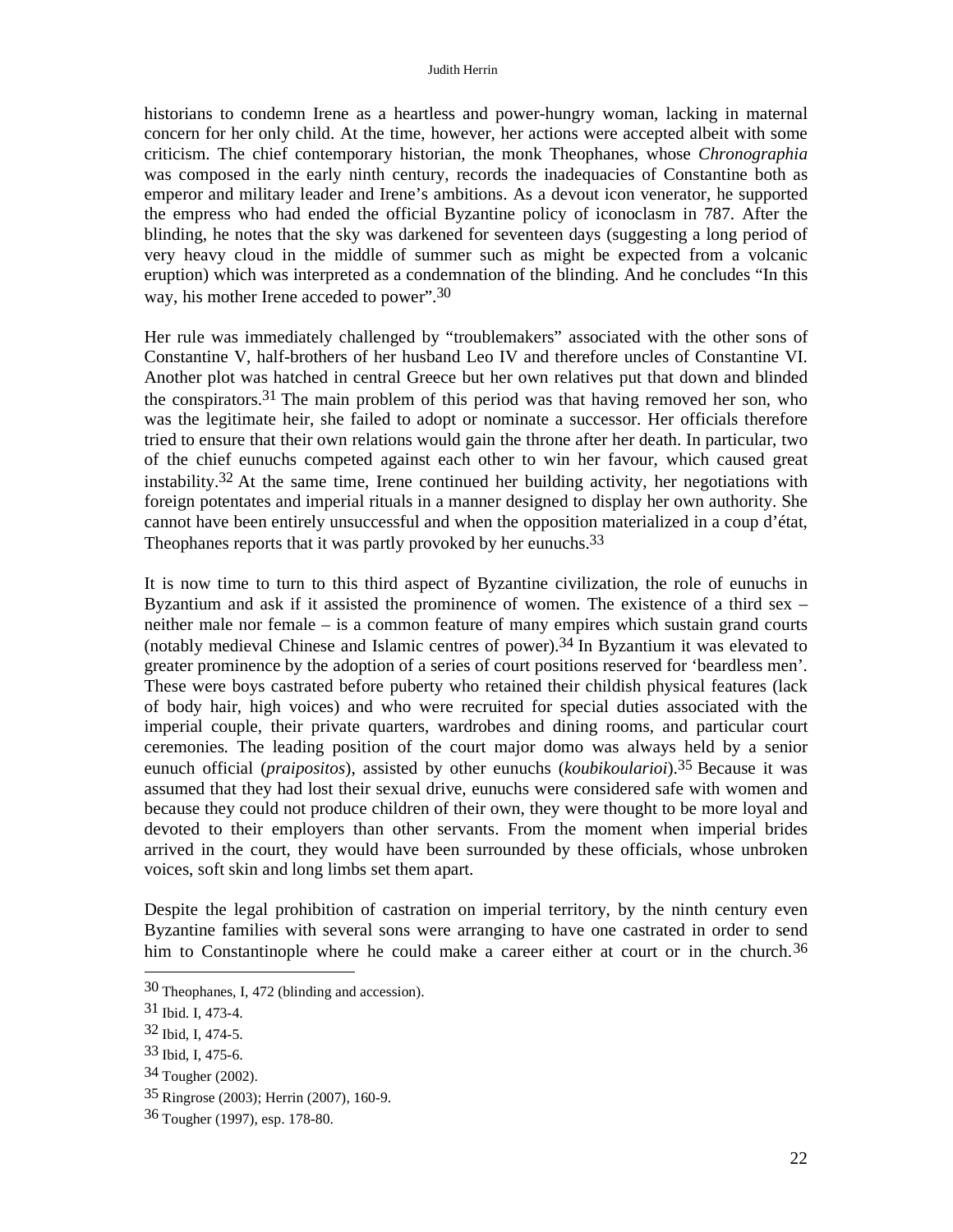Eunuchs were admitted to the ranks of the clergy and many became leading monks, bishops and patriarchs. They found positions of trust in nunneries where male attendants were prohibited. Paphlagonia became a centre from which such young men were recruited.37 Following the model of the imperial court, all elite families employed eunuchs to assist the mistress of the house in her work, acting as scribes and carrying personal messages outside the home. Educated eunuchs were often put in charge of teaching the young children and accompanying the older ones to more advanced classes given by established scholars in the city.

Within the court, such beardless men had very dominant positions, organizing imperial ceremonies both inside and outside the Great Palace. The ruling couple were surrounded and protected by them. Some certainly did sustain particular families in prolonged patterns of sound advice and honorable service. Basil the 'nothos' (bastard) was the illegitimate son of Romanos I, castrated to remove any claims he might entertain to imperial inheritance. He survived the operation and served four emperors with intelligent advice from 949 to his disgrace in 985.38 During that long period, he used the wealth he accumulated to commission some of the most striking works of art that survive, for instance the famous Limburg reliquary.

Through their employment in the corridors of power, eunuch courtiers often had access to imperial secrets and could promote specific policies. On occasion, they were reported to exercise too much influence over both emperors and empresses. The question here is whether imperial women relied too greatly on their eunuch officials, as is often implied by the sources. Since male rulers were also attacked for allowing eunuchs to dominate imperial government, this was clearly not an exclusively female problem. It seems more likely that when the eunuch courtiers sensed a weak ruler whom they could manipulate for their own purposes, they did so. But ambitious Byzantine empresses could also use their eunuch servants to advance their own agendas, often with the co-operation of non-eunuch officials of the imperial court. Even in the late Palaiologan period, when the beardless men had lost some of their prominence, they remained an element of the greatly reduced centre of government. And after the fall of Constantinople to the Ottomans in 1453, they naturally became guardians of the sultan's harem.39

In conclusion, I would argue that particular structures of Byzantine society and the imperial court favoured the rise of women to powerful positions. The stress on the legitimate transmission of authority within the dynasty from father to son gave empress-mothers great authority. Their duties at the head of the female side of the court established empresses on the same high level as their husbands and their private resources allowed them to manage a circle of servants, courtiers and supporters who undertook their personal business. Once widowed, empresses often appeared to withdraw from political affairs into monasteries they had set up, but paradoxically it was often in their retirement that they were able to realize the greatest influence and power. Euphrosyne, for instance, reunited the bones of her estranged parents in a special chapel designed to commemorate their lives. 40 She thus undid the 'damnatio memoriae' that had been decreed by Empress Irene. Similiarly, Anna, the wife of a rebel Artabasdos, maintained her husband's and children's tombs at the monastery of Chora, which

<sup>37</sup> Magdalino (1998), Herrin (2001), 107-113.

<sup>38</sup> Vlyssidou (2007).

<sup>39</sup> Herrin (2007), 169.

<sup>40</sup> Herrin (2001), 159-62.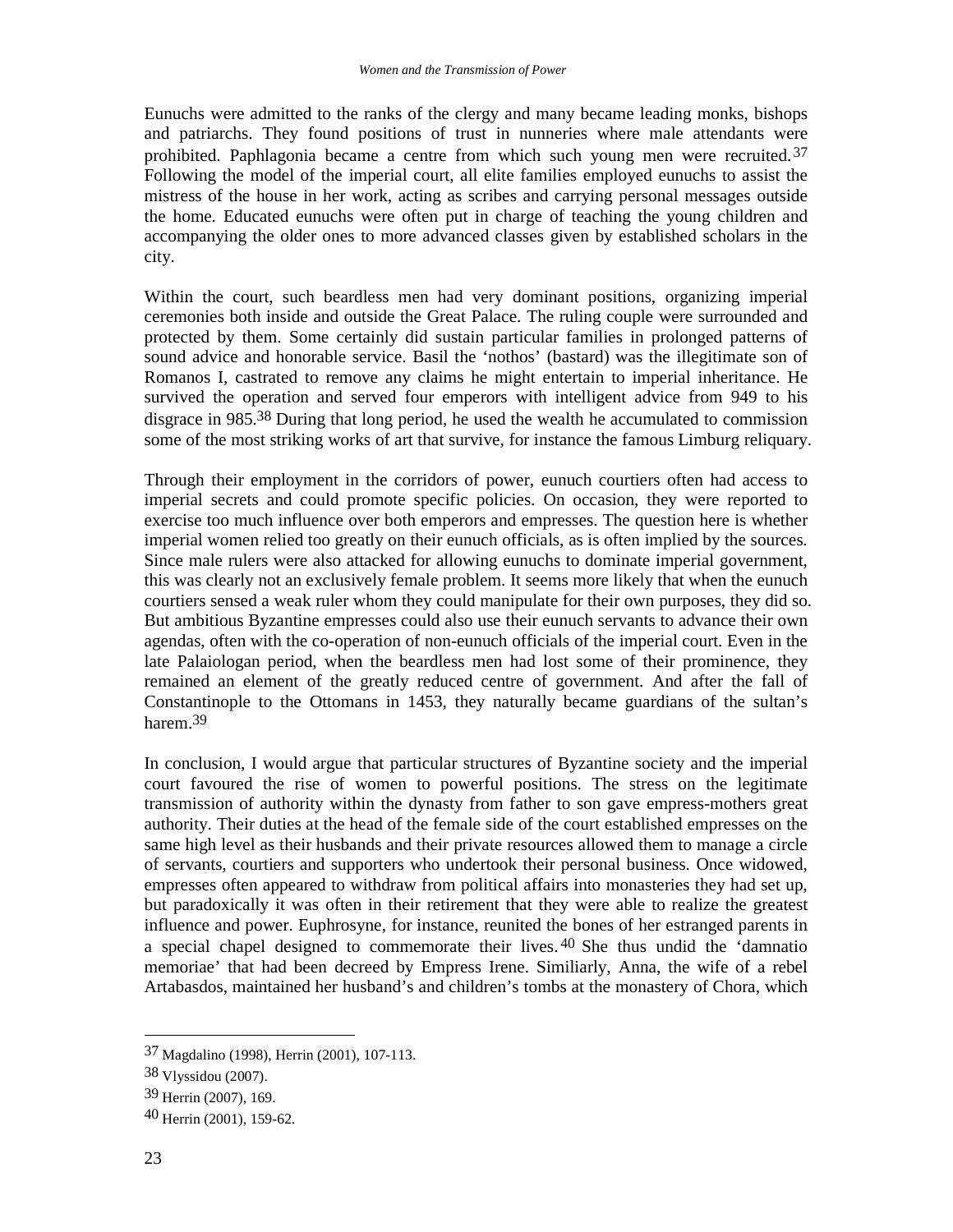became a shrine to this family.41 As in the medieval West, women were often responsible for the commemoration of their ancesters and paid for annual liturgies in their honour, which sustained the history and memory of the family in a physical rather than literary manner.<sup>42</sup>

In addition, the respect accorded to mothers in general, the rights widows were granted over their children, and the provision of inheritance for both girls and boys, meant that empresses could sometimes seize power in the name of a minor son. In the seventh century Martina provoked extreme opposition because she tried to alter the will of her husband Herakleios. In the tenth, Empress Zoe Karbonopsina clashed with Patriarch Nikolaos Mystikos over the best way to protect her young son's rights, and lost her position as Regent. But in neither case was the empress mother opposed for attempting to preserve her son's imperial inheritance; her legal right as his guardian was not disputed. In this way, widowed mothers became a force to be reckoned with in Byzantine society, not only at the highest levels, but also among villagers. 43 For those with wealth, the patronage of scholars, craftsmen, writers and intellectuals was not merely an accepted social role but was understood as a important focus of courtly activity. Empress Maria/Marta of Alania and several other foreign empresses of the twelth century maintained a literary circle, while Anna Komnene the 'porphyrogennetos' promoted scholarly learning in philosophy as well as writing her own great history of Alexios I.

In these ways, Byzantine imperial women overcame the medieval assumptions about womanly weakness and realized a manly authority (to use the expressions frequently cited in Byzantine sources). Their initiatives occasionally changed the course of history, by the repeal of iconoclasm, for example, and their accepted participation in government bequeathed models of behaviour which later women could draw on and adapt. In conjunction with the structural support of a highly centralized administration and imperial court, Byzantine women displayed an inventiveness and prominence, which often discomforted male writers. If only their own writings had been preserved to allow us to judge how they conceived of their power!

 $\overline{\phantom{a}}$ 

<sup>41</sup> Herrin (2006), 9-10.

<sup>42</sup> Van-Houts (1999).

<sup>43</sup> Neville (2006).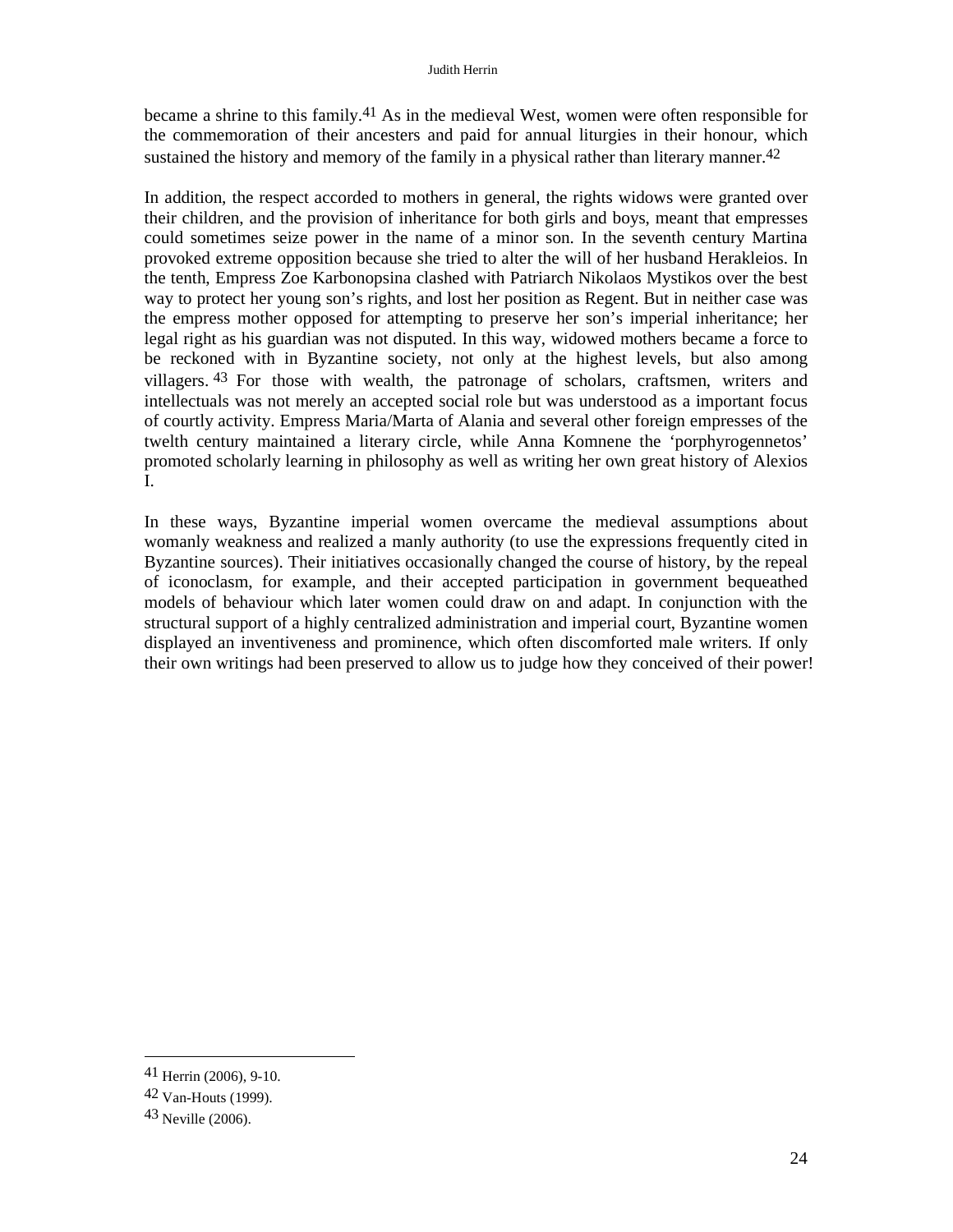#### **Bibliography**

- *The works of Liudprand of Cremona*, tr. F. A. Wright (London, 1930), repr. as *The Embassy to Constantinople and other Writings,* with an introduction by John Julius Norwich (Dent, London 1993).
- *Ottonian Germany. The Chronicon of Thietmar of Merseburg*, tr. David A. Warner (Manchester University Press, Manchester 2001).
- Procopius, *Buildings,* ed. and tr. H. B. Dewing and Glanville Downey (Loeb Classical Library, Cambridge Mass. 1949, repr. 1961) .
- Psellus, Michael, *Fourteen Byzantine Rulers. The Chronographia of Michael Psellus,* tr. E. R. A. Sewter (Penguin, Harmondsworth 1966).
- Rydén, Lennart, *The Life of St Philaretos the Merciful written by his grandson Niketas* A Critical Edition with Introduction, Translation, Notes and Indices (Acta Universitatis Upsaliensis, *Studia Byzantina Upsaliensia* 8, Uppsala 2002).
- Theophanes the Confessor, *Chronographia,* 2 vols, ed. C. de Boor (Leipzig 1883, repr. Olms, Hildesheim/New York 1980); *The Chronicle of Theophanes Confessor: Byzantine and Near Eastern History A.D. 284-813*, tr. Cyril Mango and Roger Scott (Clarendon Press, Oxford 1997).

-----------------------------------------

- Bensammer, Elizabeth, "La titulature de l'impératrice et sa signification. Recherches sur les sources byzantines de la fin du VIIIe siècle à la fin du XIIe siècle, *Byzantion* 46 (1976), 243-91.
- Brubaker, Leslie, "Sex, lies and textuality: the Secret history of Prokopios and the rhetoric of gender in sixth-century Byzantium", in *Gender in the Early Medieval World. East and West, 300-900,* eds. Leslie Brubaker and Julia M. H. Smith (Cambridge University Press, Cambridge 2004), 83-101.
- Burgmann, Ludwig, "Die Novellen der Kaiserin Eirene," *Fontes minores* 4 (1981), 1-36.
- Ciggaar, Krijnie, *Western travellers to Constantinople: the West and Byzantium 962-1204: cultural and political relations* (Brill, Leiden/New York 1996).
- Dagron, Gilbert, "Nés dans la Pourpre," *Travaux et Mémoires* 10 (1994), 105-42.
- Davids, Adelbert, ed. *The Empress Theophano: Byzantium and the the West at the turn of the first millennium* (Cambridge University Press, Cambridge 1995).
- De Jong, Mayke, "Bride shows revisited: praise, slander and exegesis in the reign of the empress Judith," in Brubaker and Smith (2004), 257-77.
- El Cheikh, Nadia Maria, *Byzantium viewed by the Arabs* (Harvard University Press, Cambridge Mass./London 2004.
- Foss, Clive, "The Empress Theodora", *Byzantium* 72 (2002), 141-76.
- Franklin, Simon and Jonathan Shepard, *The Emergence of Rus 750-1200* (Longman London/New York 1996).
- Garland, Lynda and Stephen Rapp, "Mary 'of Alania': Woman and Empress Between Two Worlds," in *Byzantine Women* (2006), 91-123.
- Garland, Lynda, ed. *Byzantine Women. Varieties of Experience 800-1200* (Ashgate, Aldershot, 2006).
- Gouma-Peterson, Thalia, ed. *Anna Komnene and Her Times* (Garland, New York 2000), esp. her chapter "Gender and Power: Passages to the Maternal in Anna Komnene's *Alexiad*," 107-124.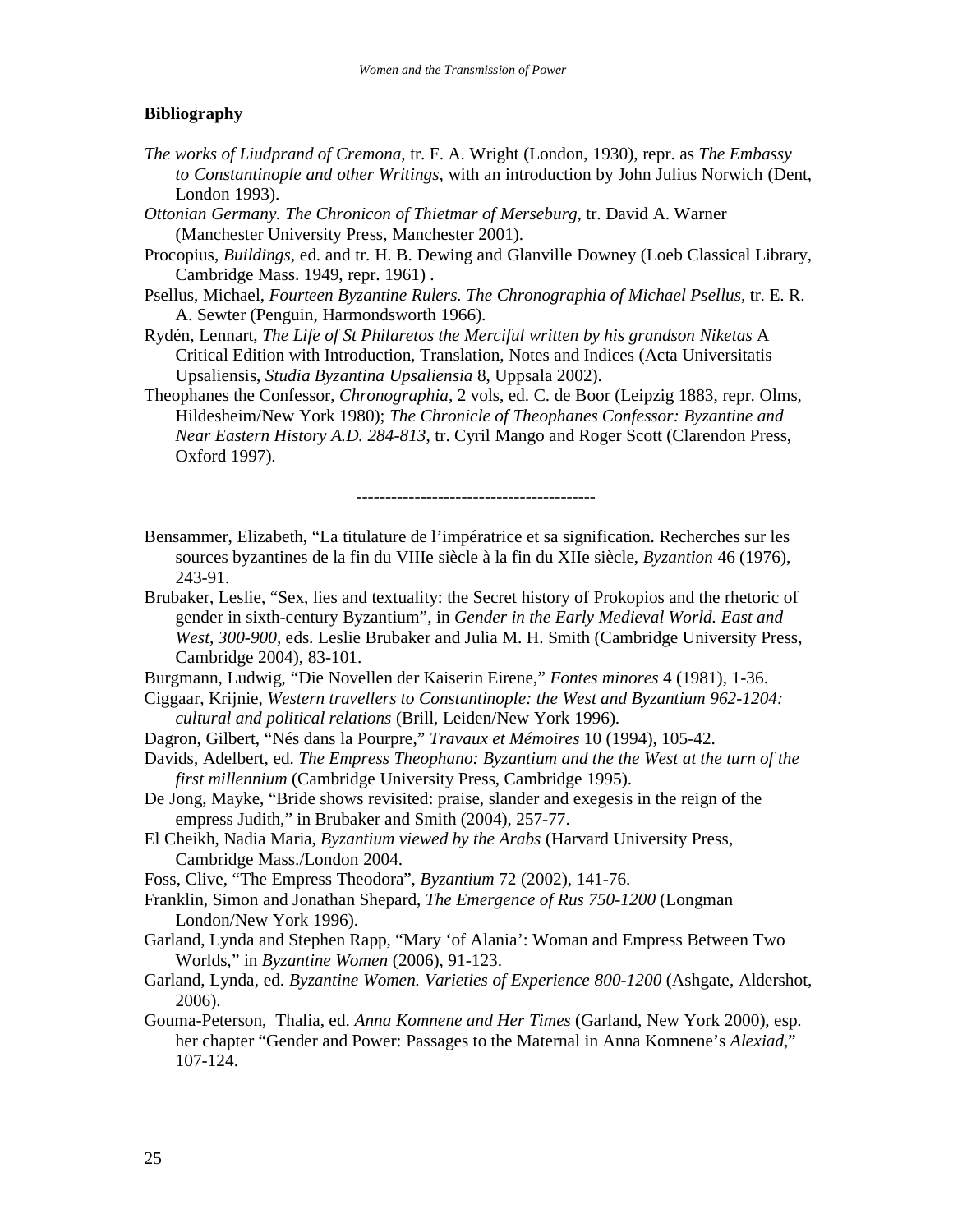#### Judith Herrin

Herrin, Judith, *Women in Purple. Rulers of Medieval Byzantium* (Weidenfeld and Nicolson, London, 2001).

 --*Byzantium. The Surprising Life of a Medieval Empire* (Allen Lane, London 2007) --"Theophano: considerations on the education of a Byzantine princess", in Davids (1995), 64-85.

--"The Imperial Feminine in Byzantium," *Past and Present* 169 (2000), 3-35.

--"Moving Bones: Evidence for Political Burials from medieval Constantinople", *Mélanges Gibert Dagron = Travaux et Mémoires* 14 (2002), 287-94.

--"Political Power and Christian Faith in Byzantium: the Case of Irene (Regent 780-90, Emperor 797-802)", in Kari Elizabeth Børessen, ed. *Christian and Islamic Gender Models* (Herder, Rome 2004), 135-47.

--"Changing Functions of Monasteries for Women during Byzantine Iconoclasm", in *Byzantine Women* (2006), 1-15.

Hill, Barbara, *Imperial Women in Byzantium, 1025-1204: Power, patronage and ideology*  (Longman, Harlow 1999).

--"Imperial Women and the Ideology of Womanhood in the eleventh and twelfth centuries," in James (1997), 76-99.

James, Liz, *Empresses and power in early Byzantium* (Leicester University Press, London 2001).

- James, Liz, ed. *Women, Men and Eunuchs. Gender in Byzantium* (Routledge, London 1997).
- Magdalino, Paul, "Paphlagonians in Byzantine high society," in St. Lampakis, ed. *Byzantine Asia Minor*  $(6^{th} – 12^{th}$  *centuries*) (Athens 1998), 141-50.
- Neville, Leonora, "Taxing Sophronia's Son-in-law: Representations of Women in Provincial Documents," in *Byzantine Women* (2006), 77-89.

Nicol, Donald M., *The Byzantine Lady: Ten Portraits 1250-1500* (Cambridge University Press, Cambridge 1994).

Rapp, Stephen and Lynda Garland, "Mary 'of Alania': Woman and Empress between Two Worlds", in *Byzantine Women* (2006), 91-123.

- Ringrose, Kathryn M., *The Perfect Servant: Eunuchs and the Construction of Gender in Byzantium* (Chicago University Press, Chicago 2003).
- Rydén, L., "The bride shows at the Byzantine court history or fiction?", *Eranos* (1985), 175-91.

Shevchenko, Ihor, "Constantinople viewed from the Eastern provinces in the Middle Byzantine period", *Harvard Ukrainian Studies* 3-4, (1979-1980), 712-747.

Tougher, Shaun, ed. *Eunuchs in Antiquity and Beyond* (Classical Press of Wales, London 2002).

--"Byzantine Eunuchs: An overview, with special reference to their creation and origin," in Liz James (1997).

Treadgold, Warren, "The Bride-Shows of the Byzantine Emperors, " *Byzantion* 49 (1979), 395-413.

Van-Houts, Elizabeth, *Memory and Gender in Medieval Europe, 900-1200* (London 1999).

Vinson, Martha, "The Life of Theodora and the Rhetoric of the Byzantine Bride Show," *Jahrbuch der Oesterreichischen Byzantinistik* 49 (1999), 31-60.

--"Romance and reality in the Byzantine bride shows", in Brubaker and Smith (2004), 192-120.

Vlysidou, Vassiliki, "E politike tou Basileiou Lakapenou enanti tes Dyses" , *Symmeikta* 17 (2005-2007), 111-30.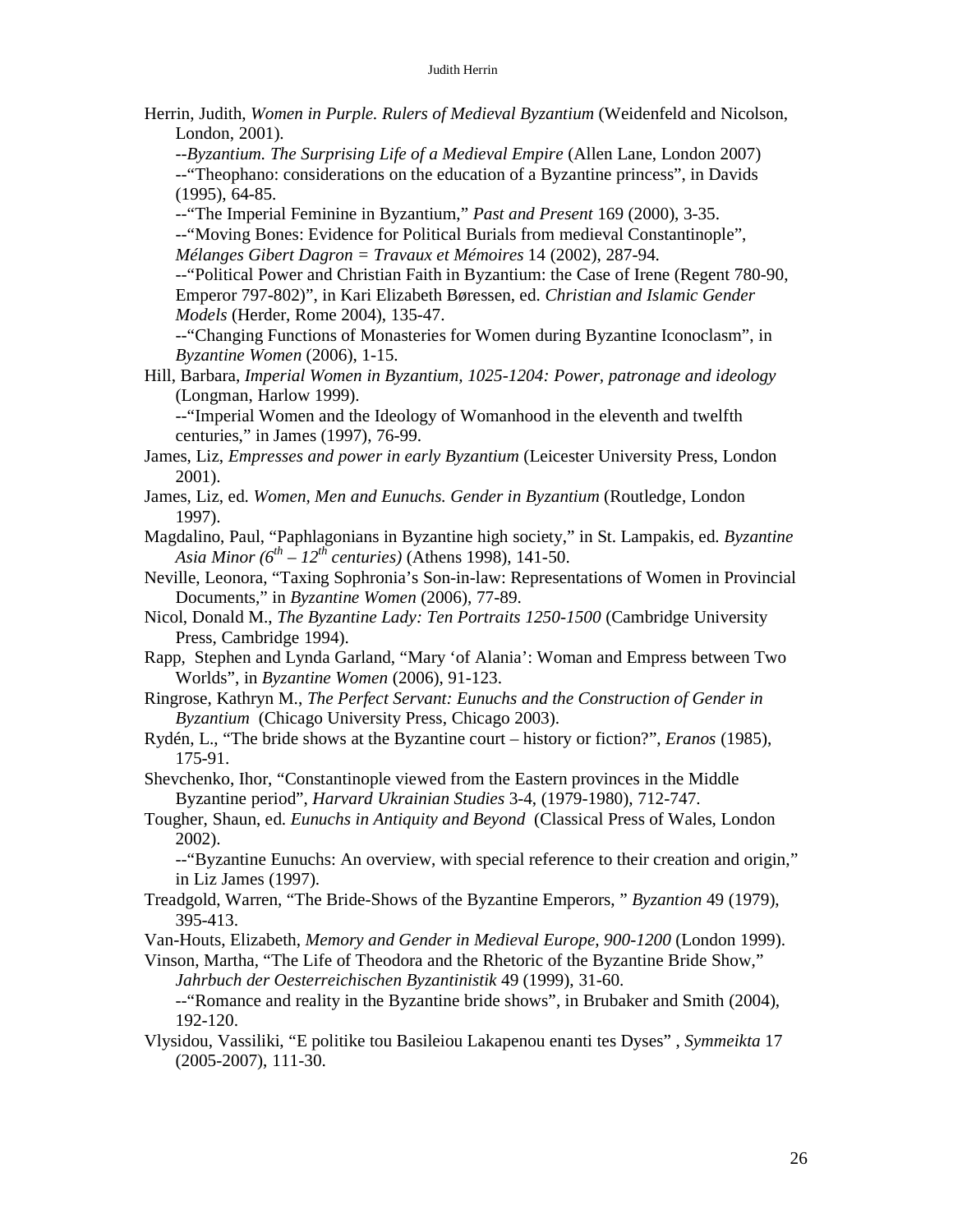## **Family structures and gendered power in early medieval kingdoms: the case of Charlemagne's mother.**

## *Janet L. Nelson, King's College London*

In the past twenty years or so, the historiography of earlier medieval women has been much debated and substantially revised. The old narratives sometimes contradicted each other. One pictured women's high status in a homogenous Germanic culture holding its own in the new barbarian kingdoms against the secular and ecclesiastical versions of *Romanitas*, while another suggested that that ancient status was crushed. One, looking to the *longue durée*, held that women's position steadily improved through the benevolence of the Church, while another saw ecclesiastical pressures reinforcing patriarchy in another guise, and eventually forcing a *Frauenfrage* that was really a *Herrenfrage*. There was a story about a Golden Age followed by decline, but an alternative record was of inaudibility followed by vociferousness. There was yet another story of radical continuity, a history of oppression that stands still, invisibility and silence prevailing throughout. All these versions of early medieval reality have been offered, stretched, altered. And, truth to tell, there is something useful in all these; for tensions are part of the fabric.1 Then questions have been asked about much larger stories from which women had been conspicuous by their absence: did women have a transformation of the Roman world?2 did women participate in the Carolingian Renaissance?3 did women affect, as well as being affected by, the Gregorian reforms?4 did women offer a series of new takes on the ancient Christian ideal of virginity?5

<sup>&</sup>lt;sup>1</sup> The bibliography on all these topics is large, and the references given in succeeding footnotes are no more than representative, though most are rich in further references. Thought-provoking, but very different, starting-points are given by J.W. Scott, 'Gender: a useful category of historical analysis', *American Historical Review* 91 (1986), pp. 1053-75, repr. in her collected papers, *Gender and the Politics of History* (New York, 1999), pp. 28- 50; J.M. Bennett, '"History that Stands Still": women's work in the European past', *Feminist Studies* 14 (1988), pp. 269-83.

<sup>2</sup> J.M.H. Smith, 'Did Women Have a Transformation of the Roman World?', in P. Stafford and A.B. Mulder-Bakker eds, *Gendering the Middle Ages*, a special issue of *Gender and History* 12, no. 3 (2000), repr. (Oxford, 2001), pp. 22-41; *eadem*, 'Introduction: gendering the early medieval world', in L. Brubaker and J.M.H. Smith eds, *Gender in the Early Medieval World. East and West, 300-900* (Cambridge, 2004), pp. 1-19.

<sup>3</sup> K. Heene, *The Legacy of Paradise: Marriage, Motherhood and Women in Carolingian Edifying Literature* (Frankfurt, 1997); Smith, 'Gender and ideology in the early Middle Ages', *Studies in Church History* 34 (1998), pp. 51-73; J.L. Nelson, 'Dhuoda', in P. Wormald and J.L. Nelson eds, *Lay Intellectuals in the Carolingian World* (Cambridge, 2007), pp. 106-20.

<sup>4</sup> J.-A. McNamara, 'The *Herrenfrage*: the restructuring of the gender system, 1050-1150', in C. Lees ed., *Medieval Masculinities. Regarding Men in the Middle Ages* (Minneapolis, 1994), pp. 3-29; C. Leyser, 'Custom, truth and gender in the Gregorian Reform', *Studies in Church History* 34 (1998), pp. 75-91; R. Swanson, 'Angels Incarnate: Clergy and Masculinity from Gregorian Reform to the Reformation', in D. Hadley ed., *Masculinity in Medieval Europe* (London, 1999), pp. 160-77.

<sup>5</sup> P. Brown, *The Body and Society. Men, Women and Sexual Renunciation in Early Christianity* (Oxford, 1988); S. Elm, *Virgins of God: the Making of Asceticism in Late Antiquity* (Oxford, 1994); R. McKitterick, *Books, Scribes and Learning in the Frankish Kingdoms,*  $6^{th} - 9^{th}$  centuries (Aldershot, 1994), chs. VII and XIII; J. Wogan-Browne, *Saints' Lives and Women's Literary Culture. Virginity and its Authorizations* (Oxford, 2004); V. Garver, 'Learned women? Liutberga and the instruction of Carolingian women', in Wormald and Nelson eds, *Lay Intellectuals*, pp. 121-38.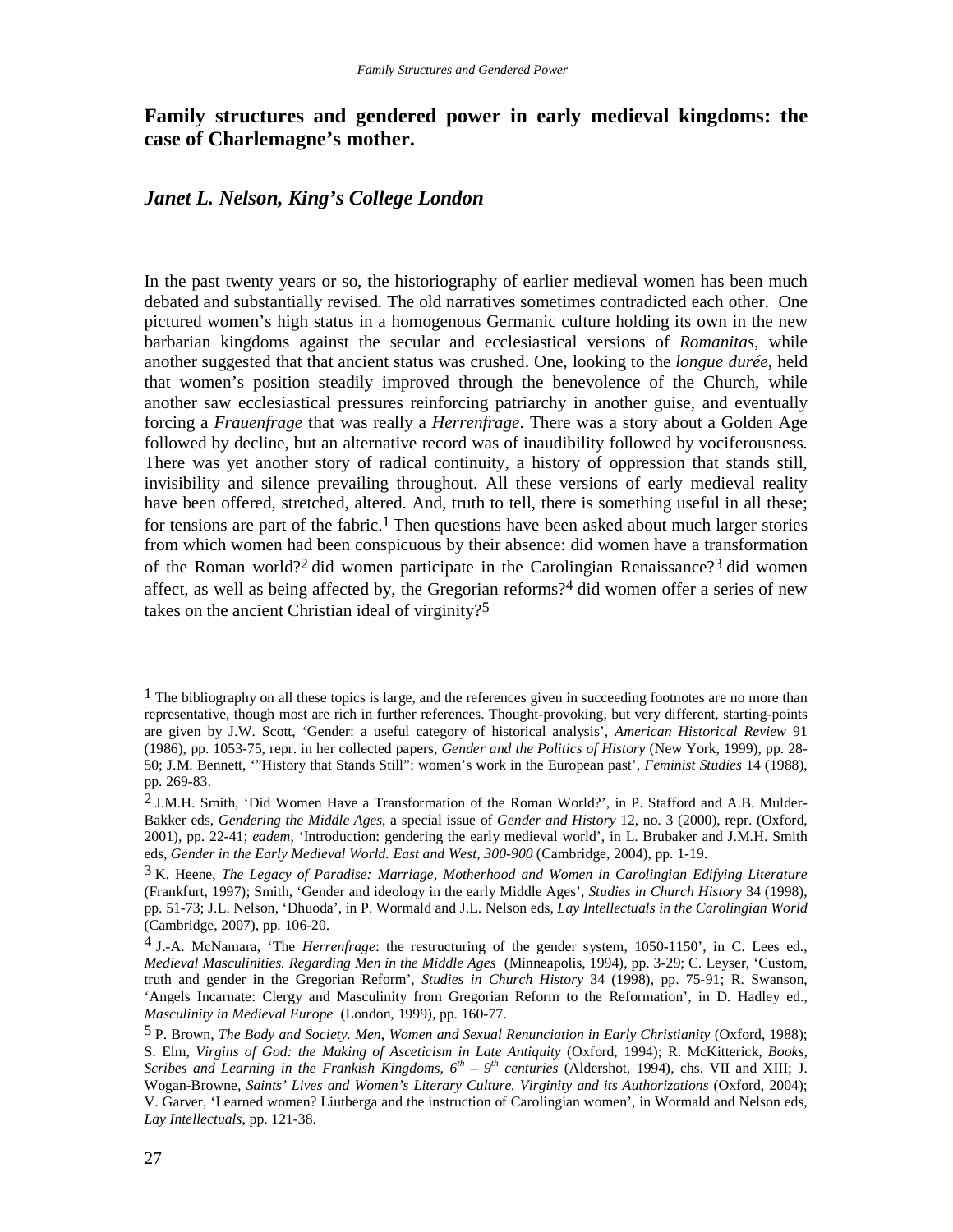Methodologies have been sharpened to match the questions. Approaches to the legal evidence have become warier. Variations in the laws bearing on women and the family – of, for instance, major differences between Frankish and Lombard legal prescriptions about women – have recently been highlighted. According to Lombard law, women were transferred from their father's *Mund* (protection) to their husband's; and they could not defend themselves or their rights in court, but had to have male protectors to speak for them. Frankish law has no equivalent prescriptions, and the assumption, on grounds of alleged common Germanity, that something akin to *Mund* existed in Frankish legal practice, lacks textual support.6 *Lex Salica* title 59, clauses 1-5, implies that children of both sexes inherit equal shares in allodial lands and states that if there are no children, then a parent of either sex, or sibling of either sex, inherits; failing those, then the maternal aunt postpones the paternal one. Only in the case of 'Salic land', apparently a special kind of ancestral land, is no share to go to any woman 'but the male sex acquires it, that is, the sons succeed' (clause 6).7 This was qualified in the later sixth and seventh centuries: not only could even this special land be given to a daughter in default of sons (and sisters could inherit from a deceased brother), but a father could, by document, make his daughter equal heir with her brothers.<sup>8</sup> This prescriptive evidence, interpreted against the background of demographic data which shows that female inheritance was, in statistical terms, a common probability, accounts for the large quantities of land which some women possessed.<sup>9</sup> The alleged existence of two distinct forms of union, lawful marriage, and less formal and un-endowed *Friedelehe*, was always questionable, but has recently been definitively consigned to the category of 'myth', a legal historians' invention.10 What accounts for the observed differences between the profiles of high-born female partners is not legal status but social status, backed by favour, and the play of high politics.

Evidence of legal practice, in the form of charters, is easier to evaluate.11 Charters have long been the backbone of social history, but the relative frequency of women's appearance in them is now clear.12 A woman's gift often appears a straightforward sign of individual agency,  $13$  though, as with men's charters, kin hover in the background. A couple's gift, or a joint will, may mean what they say: the wife as well as the husband makes the decision.<sup>14</sup> Widowhood, a legally- and religiously-recognised state specific to women, is strongly

<sup>6</sup> S. Wemple, *Women in Frankish Society: Marriage and the Cloister 500-900* (Philadelphia PA, 1981); R. Mazo Karras, 'The history of marriage and the myth of *Friedelehe*', *Early Medieval Europe* 14 (2006), pp. 119-51, esp. pp. 140-1.

<sup>7</sup> *Pactus Legis Salicae* c. 59: 6, ed. K.A. Eckhardt, Monumenta Germaniae Historica (hereafter MGH) Leges IV. 1 (Hannover, 1962), p. 222.

<sup>8</sup> Formulary of Marculf II, 12, ed. K. Zeumer, MGH Formulae (Hannover, 1886), p. 83.

<sup>9</sup> I. Wood, 'Genealogy defined by women: the case of the Pippinids', in Brubaker and Smith eds., *Gender*, pp. 234-56. *Lex Salica*'s prohibitions against incest probably predated, and seem independent of, Church legislation on the subject.

<sup>10</sup> Karras, 'The history of marriage', as above, n. 6.

<sup>11</sup> Exemplary in terms of method is D. Hellmuth, *Frau und Besitz. Zum Handlungsspielraum von Frauen in Alamannien (700-940)* (Sigmaringen, 1998).

<sup>12</sup> P. Stafford, '*La mutation familiale*. A suitable case for caution', in J. Hill and M. Swan eds, *The Community, the Family and the Saint: Patterns of Power in Early Medieval Europe* (Turnhout, 1998), pp. 103-25.

<sup>13</sup> F. Staab, 'La circulation des biens à l'intérieur de la famille dans la région du Rhin moyen', in F. Bougard and R. Le Jan eds, *Les transferts patrimoniaux en l'Europe occidentale, VIIIe- Xe siècle*, Mélanges de l'École française de Rome, Moyen Âge, 111, ii (1999), pp. 911-31.

<sup>14</sup> C. La Rocca and L. Provero, 'The Dead and their Gifts: the will of Eberhard, count of Friuli, and his wife Gisela, daughter of Louis the Pious', in F. Theuws and J.L. Nelson eds, *Rituals of Power from Late Antiquity to the Early Middle Ages* (Leiden, 2000), pp. 225-80; cf. below, p. 13, (for Pippin and Bertrada's interest in Prüm).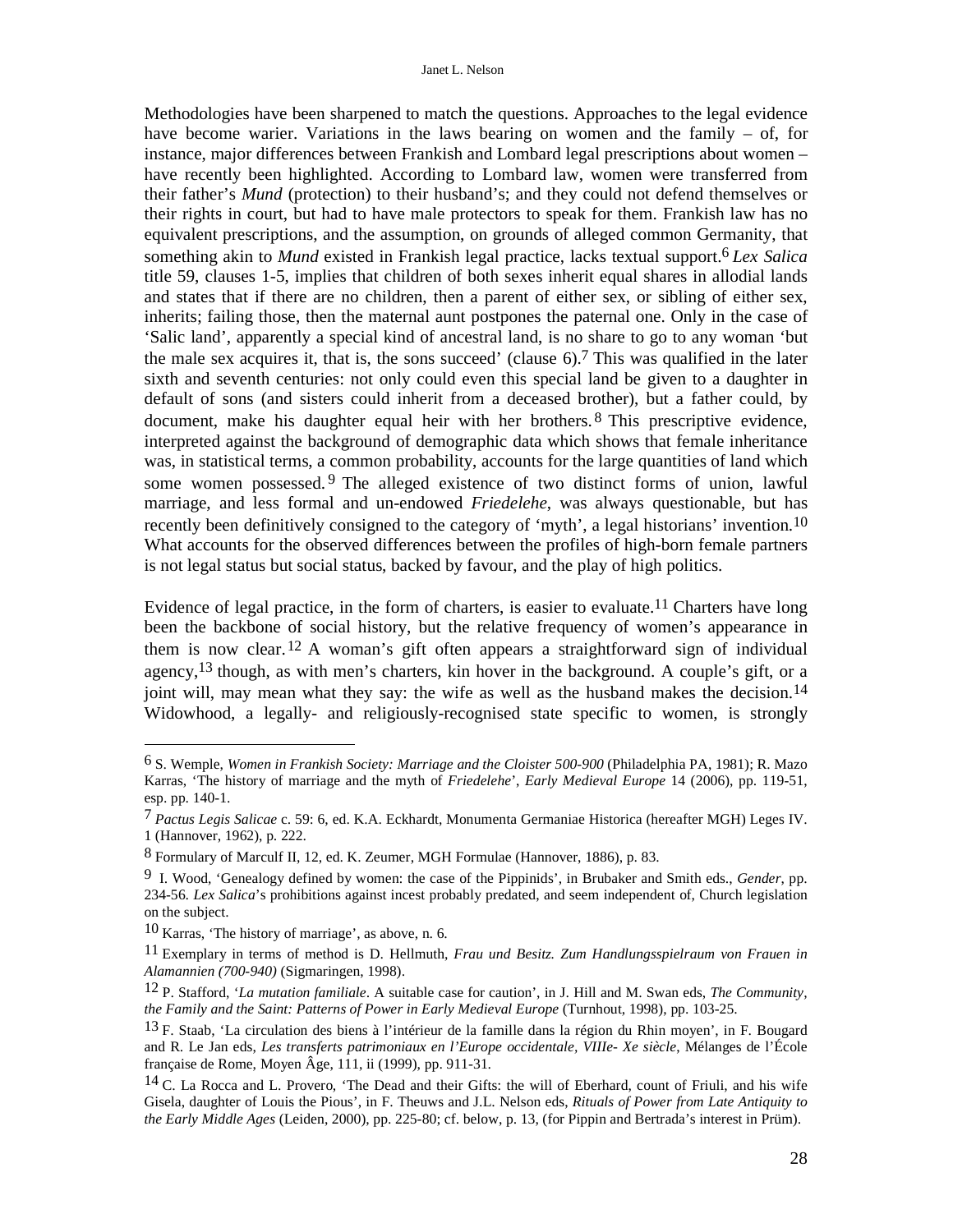represented in the donations of women, while an unexpectedly high proportion, roughly one disproportionately often mentioned in cases of dispute, suggesting that however women of the propertied classes might be endowed, their rights as widows were relatively insecure. 15 Women were vessels: they could transmit rights, but those rights were often challenged, as if pertaining to a weaker vessel.

Frankish legal formulae, long a private reserve of legal historians, are now being acknowledged by social historians as offering multiple windows on life.16 The very existence of collections of these formulae, in formularies, presupposes practice among the landowning classes. Daughters were given *dos*, best translated 'dower', a life-interest in lands and movables, by their husbands at marriage. The formulae assign choice to both parties, while also indicating the role of parental consent. Frankish formulae offer no clear evidence for virilocal marriage as a norm (though it may have been very common), and, whatever historians have imagined to be the case with some Germanic Ur-*dos*, do not show, any more than charters do, that in 'historic times', Frankish *dos* was in moveables alone.17 It is certain that the brides of kings moved to live with their husbands, and this sometimes meant that queens were resourced by their natal families only in moveables, and that for these brides, marriage marked a major break in their lives: a one-way journey.<sup>18</sup> The same may not always have been true for high-born women, for it could happen that the families of the bride and groom had at least some of their landed property in the same region.<sup>19</sup> This could occur, perhaps was more likely to occur, in families of the so-called 'imperial' aristocracy of the Carolingian period.20

Formulae for divorce constitute *prima facie* evidence of a genuine option for Frankish women down to the ninth century, even though other legal and anecdotal evidence is contradictory.<sup>21</sup> In the Carolingian period, the Church's interventions in this area grew, fitfully. But actual cases involving sexual misconduct aroused tremendous debate among laypeople as well as clergy.22

20 La Rocca and Provero, 'The dead and their gifts'.

<sup>15</sup> J.L. Nelson, 'The wary widow', in W. Davies and P. Fouracre eds, *Property and Power in the Early Middle Ages* (Cambridge, 1995), pp. 82-113, repr. in Nelson, *Courts, Elites and Gendered Power* (Aldershot, 2007), ch. II).

<sup>16</sup> B.-M. Tock, 'L'acte privé en France, VIIe siècle – milieu du Xe siècle', in Bougard and Le Jan eds, *Les transferts patrimoniaux*, pp. 499-37, esp. pp. 532-3, 536-7; A. Rio, 'Early medieval Frankish formularies', unpublished University of London Ph.D. thesis, 2006, revised version forthcoming (Cambridge, 2008).

<sup>17</sup> F. Staab, 'La *dos* dans les sources du Rhin moyen et des régions voisines', in F. Bougard, L. Feller, and R. le Jan eds, *Dots et Douaires dans le haut moyen* (Rome 2002), pp. 277-304.

<sup>18</sup> R. Le Jan, 'D'une cour a l'autre: les voyages des reines de Francie au Xe siecles', in eadem, *Femmes*, pp. 39- 52, at pp. 40-2; cf. S. Joye, 'La femme et la maitrise de l'espace', in P. Depreux, F. Bougard and R. Le Jan eds, *Les élites et leurs espaces* (Turnhout, 2007), pp. 189-206.

<sup>19</sup> R. Le Jan, *Famille et pouvoir dans le monde franc (VIIIe-Xe siècle)* (Paris, 1995), pp. 334-9, assembles some bits of evidence in favour of generalised virilocal marriage, but they do not in themselves entirely convince, particularly not for the eighth/ninth centuries, nor do they necessarily mean, as for queens, that a noblewoman moved far away from her natal kin.

<sup>21</sup> Wemple, *Women*, p. 77; Rio trans. with extensive notes and commentary, *The Formularies of Marculf and Angers*, forthcoming (Liverpool, 2008).

<sup>&</sup>lt;sup>22</sup> Orleans II (533) c. 11, is the only Merovingian council to mention divorce: marriages contracted are not to be dissolved on grounds of illness, ed. J. Gaudemet and J. Basdevant , *Les canons des conciles mérovingiens (VIe-VIIe siècles*, 2 vols (Paris, 1989), I, p. 200. Wemple, *Women*, pp. 43, 75 (where no reference is given for the statement that the Merovingian Church permitted divorce in the case of a wife's adultery). The earliest Carolingian church legislation on the subject is that of the Council of Soissons (744, the year of Pippin's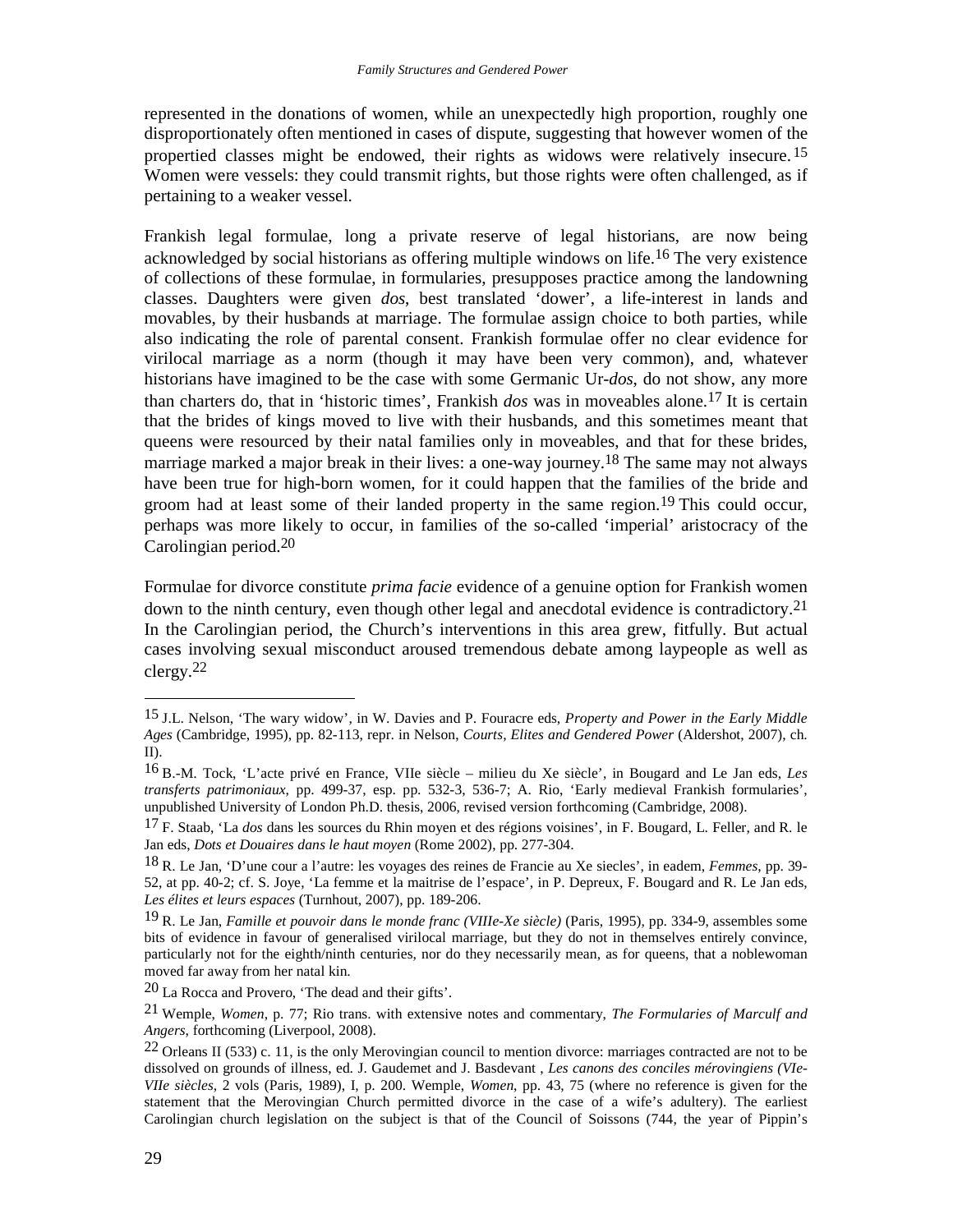High-born daughters had another possible alternative to marriage, if they became, of their own choice or by the choice of their parents and kin, brides of Christ, assigned life-interests in churches and church property.23 The role of abbess was thus resourced, and could be passed on more or less hereditarily.24 Recent research has shown in what complicated, and often comfortable, ways churches manned by women were enmeshed in family power, and senior kin, elder brothers as well as fathers, and at the highest level, sometimes the king, played important parts in their disposition and management. 25 More often in the seventh and eighth centuries than in the sixth, aristocratic abbesses in what would become the Carolingian Empire were credited with holiness, and venerated as saints. In some cases their *Vitae* are near-contemporary and provide rich evidence for these women's lives before as well as after their veiling: for them, consecration did not mean leaving the world of family and royal politics.26 *Vitae* are problematic sources, however, not least because of inbuilt stereotyping, and dating-difficulties. Historians should see here another suitable case for caution.

They need to be cautious, too, with the narrators of barbarian history, chief among them, from the Frankish standpoint, Gregory of Tours. These narratives have been constructively

 $\overline{a}$ 

23 S. Wood, *The Proprietary Church in the Medieval West* (Oxford, 2006), pp. 163, 238.

24 *Vita Geretrudis prima*, ed. B. Krusch, MGH Scriptores rerum Merovingicarum (hereafter MGH SRM) II, pp. 452-63, trans. P. Fouracre and R.A. Gerberding, *Later Merovingian France. History and Hagiography, 640-720* (Manchester, 1996), pp. 319-26, esp. pp. 324-5 (c. 6); *Virtutes S. Geretrudis*, ed. Krusch, *ibid*., trans. J.A. McNamara and J. Halborg, *Sainted Women of the Dark Ages* (London, 1992), pp. 229-34, esp. 232-3 (c. 10). Cf. an eighth-century case in the Rhineland, Staab, 'La circulation des biens', pp. 923-4.

25 See R. Le Jan, 'Convents, violence and competition for power in the seventh century', in M. de Jong and F. Theuws eds, *Topographies of Power in the Early Middle Ages* (Leiden, 2001), pp. 243-69; Wood, 'Genealogy defined'.

26 Le Jan, 'Convents'; Nelson, 'Gendering courts in the early medieval West', in Brubaker and Smith eds, *Gender*, pp. 185-97, esp. pp. 188-90; for the *Vita Leobae*, see Nelson, 'Women at the court of Charlemagne', in J.C. Parsons ed, *Medieval Queenship* (London, 1993), pp. 43-61, repr., Nelson, *The Frankish World 750-900* (London, 1996), pp. 99-132.

marriage), c. 9, MGH Concilia aevi Karolini (hereafter MGH Conc.) [742-842], ed. A. Werminghoff (Hannover, 1906), II, p. 35: *marito viventem sua mulier alius non accipiat, nec mulier vivente suo viro alium accipiat, quia maritus muliere sua non debet dimittere excepto causa fornicationis deprehensa*: the latter exception permits the husband to repudiate his wife caught *in flagrante*, and it is not clear that any distinction is intended between repudiation and divorce. The Decree of Verberie (758x768), MGH Capitularia regum Francorum (hereafter MGH Capit.), ed. A. Boretius (Hannover, 1883) I, no. 16, c. 5, permitted a man to repudiate (*dimittere*) a wife who had plotted his death with others, and then, if he wished, to remarry: cf. below, pp. 6-7. The *Admonitio generalis* c. 43, MGH Capit. I, no. 22, p. 56, cited the Council of Carthage, c. 69: *Ut nec uxor a viro dimissa alium accipiat vivente viro suo, nec vir aliam accipiat vivente uxore priore*. In 796, the Council of Friuli (796), MGH Conc. II, no. 21, c. X, pp. 192-3, used different language: *vinculum iugale resolvere causa fornicationis*. Wemple, *Women*, p. 78, writes that Charlemagne here 'unequivocally decreed that adultery could not dissolve the marriage-bond', but the wording just quoted says that adultery does dissolve that bond, despite the ensuing insistence that the impediment to re-marriage remained. In 802, an instruction to *missi*, MGH Capit. I, no, 35, c. 22, p. 103, reverted to the Carthage canon. Theodulf, MGH Capitularia episcoporum (hereafter MGH Capit. episc.), II, c. V, 6, ed. Brommer, MGH Capit. episc. I (Hannover, 1984), pp. 162-3, clearly influenced by insular penitential legislation, says that a husband whose wife commits adultery *dimittat uxorem si voluerit propter fornicationem*, but adds that *si voluerit adulteram sibi reconciliari, licentiam habet*, provided both do penance. Since there is a good deal of evidence that laymen continued to think in terms of a wife's adultery justifying divorce (and even murder), Wemple, *Women*, p. 75, may be premature in hailing 'a social revolution'. For the ninth century, see S. Airlie, 'Private Bodies and the Body Politic in the Divorce Case of Lothar II', *Past and Present* 161 (1998), pp. 3-38; J.L. Nelson, 'England and the Continent in the ninth century IV: Bodies and Minds', *Transactions of the Royal Historical Society* 15 (2005), pp. 1-27, esp. pp. 20-1; and R. Stone, 'Masculinity, Nobility and the Moral Instruction of the Carolingian Lay Elite', unpublished University of London Ph.D. thesis, 2005, esp. pp. 220-60, and now *eadem*, '"Bound from the other side": the limits of power in Carolingian marriage disputes', *Gender and History* 19 (2007), pp. 467-82.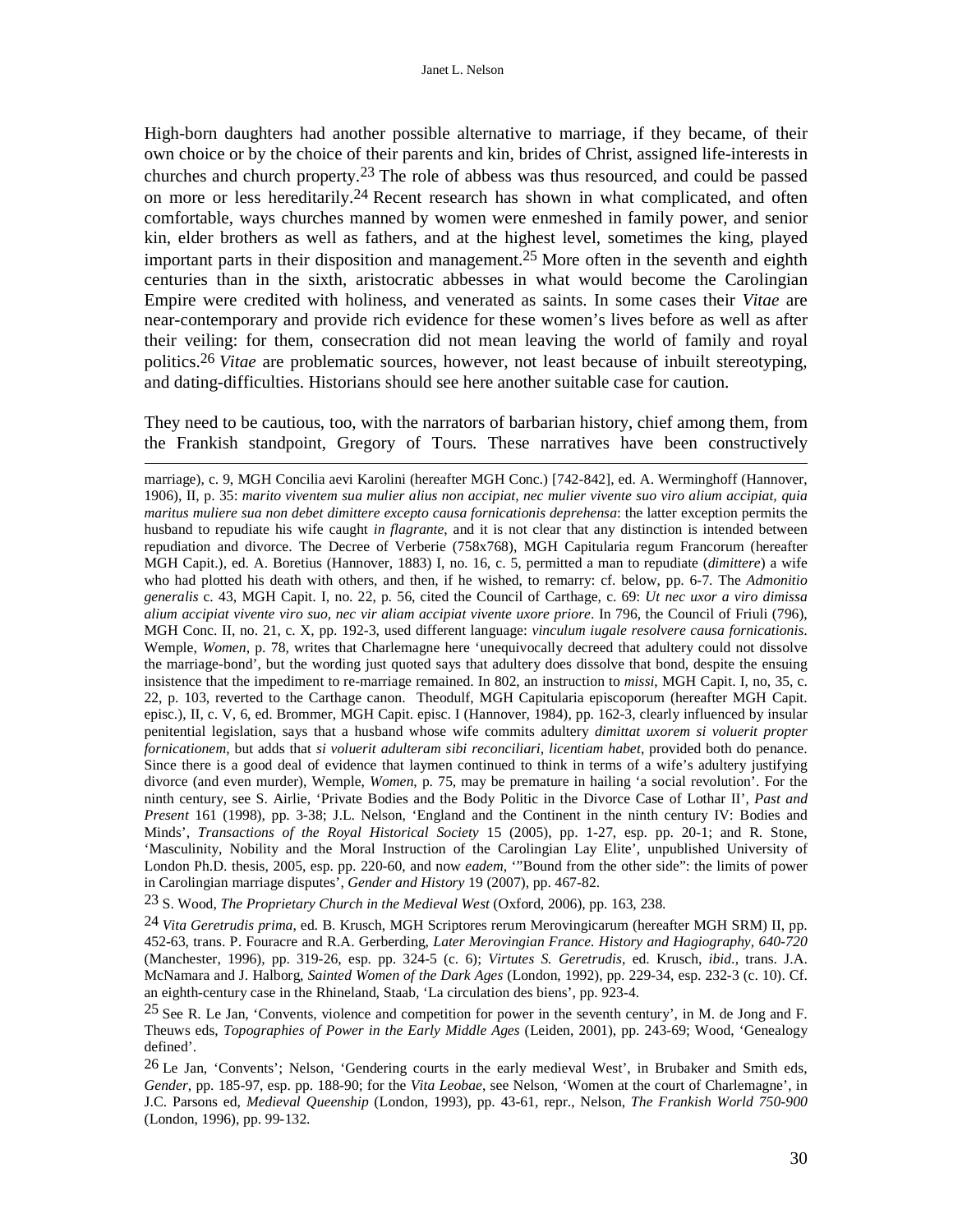deconstructed in recent years, their male authors' personal agendas, including prejudices about gender, exposed, and their representations of women carefully contextualised within the narrative but also in relation to sources outside it, and reappraised.<sup>27</sup> Women's roles as commissioners, even occasionally as authors, and audiences, for such narratives, were familiar to later-medievalists, but more recently have received a good deal of attention from historians of the earlier Middle Ages too.28 Such roles have been contextualised more widely still within communications-networks, often involving pleas and intercession, in which women participated actively, and sometimes distinctively: through letters, and poems, and through gossip.

Excessive reliance on Gregory of Tours is one problem in much modern writing on Frankish women at elite level. Another is a tendency to generalise from the earlier to the later Merovingian period, and then contrast this with the Carolingian.29 The position of royal women in the later period needs to be assessed on its own evidence. There are some powerful queens-consort and queens-regent in the seventh century, and their power comes in part from their natal families and inheritances. There is little direct evidence for dower in these cases; but it might be assumed in the case of the foreign-born Balthild.30 In the age of the *fainéant* kings, the powerful women are not royal but aristocratic, especially the women brought by marriage into the Arnulfing/Carolingian family of the mayors of the palace. Begga, mother of Pippin of Herstal, Charlemagne's great-grandfather, survived the downfall and death of her brother Grimoald to bring inherited lands and political influence in the central Meuse valley region to her husband Ansegisel, son of Arnulf.<sup>31</sup> Plectrude is an even more remarkable case in point. She was apparently one of a sib-set of sisters, all rich in lands in the same region, northwards around Süstern and southwards on the middle Moselle around Echternach. In becoming the wife of Pippin of Herstal (though she had to coexist with a concubine, Alpaida, whom two contemporary sources call 'wife', it is not certain, or plausible, that polygyny occurred), Plectrude brought into Pippin's hands rich estates between Meuse and Moselle.32 While the sisters and daughters, if there were any, of the later Merovingian kings are ignored

<sup>27</sup> W. Goffart, *The Narrators of Barbarian History (A.D. 550-800)* (Princeton NJ, 1988), esp. pp. 224, n. 489, 351, 391-3. Especially helpful on Gregory of Tours are the studies of Ian Wood, most recently, 'The Individuality of Gregory of Tours', in K. Mitchell and I. Wood eds, *Gregory of Tours* (Turnhout 2002), pp. 29- 46, with further references. Very relevant in the present context is Wood, 'Genealogy defined', in Brubaker and Smith eds, *Gender*, pp. 233-56; and cf. below, p. 14, n. 69.

<sup>28</sup> Nelson, 'Gender and genre in women historians of the early Middle Ages', in *eadem*, *The Frankish World*, pp. 183-98; Le Jan, 'Douaires', (noting the limited resources dower brought queens); Wood, 'Genealogy defined'; Y. Hen, 'Gender and patronage in Merovingian Gaul', in Brubaker and Smith eds, *Gender*, pp. 217-33. For Adalperga, duchess of Benevento, patron of Paul the Deacon, see Goffart, *Narrators*, pp. 336-40.

<sup>&</sup>lt;sup>29</sup> For a case in point, Hen, 'Gender and patronage', esp. p. 233, suggesting that Carolingian queens were 'pale' beside Merovingian ones. Cf. Wemple, *Women*, pp. 143-8, 165-74, but with some interesting qualifications to the general idea of 'women's waning influence'.

<sup>30</sup> Wood, *The Merovingian Kingdoms* (London, 1994), esp. pp. 149, 156, 197-202, 223-4; for Balthild's resources, see her *Vita*, trans. Fouracre and Gerberding, *Late Merovingian France*, pp. 118-32, esp. 121-2 (c. 4, on her doings during her husband's lifetime), and pp. 123-6 (cc. 7-9, on her life as widow and regent after his death). Le Jan, 'Douaires et pouvoirs des reines en France et en Germanie (VIe-Xe siècle', in *eadem*, *Femmes, pouvoir et société* (Paris, 2001), pp. 68-88, rightly draws attention, at pp. 69-76, to *les aléas de la documentation*.

<sup>31</sup> This is an inference from, above all, the founding of Nivelles in Brabant by her mother Itta, and her own founding of Andenne near Namur. See P. Fouracre, *The Age of Charles Martel* (London, 2000), pp. 33-50, for a cool appraisal of the evidence.

<sup>32</sup> As regards Alpaida's marital status, the authors of both the *Liber Historiae Francorum*, and the Continuation of Fredegar's *Chronicle*, who call her *uxor*, wrote in the heyday of Charles Martel, Alpaida's son: R. Gerberding, *The Rise of the Carolingians and the Liber Historiae Francorum* (Oxford, 1987), p. 117.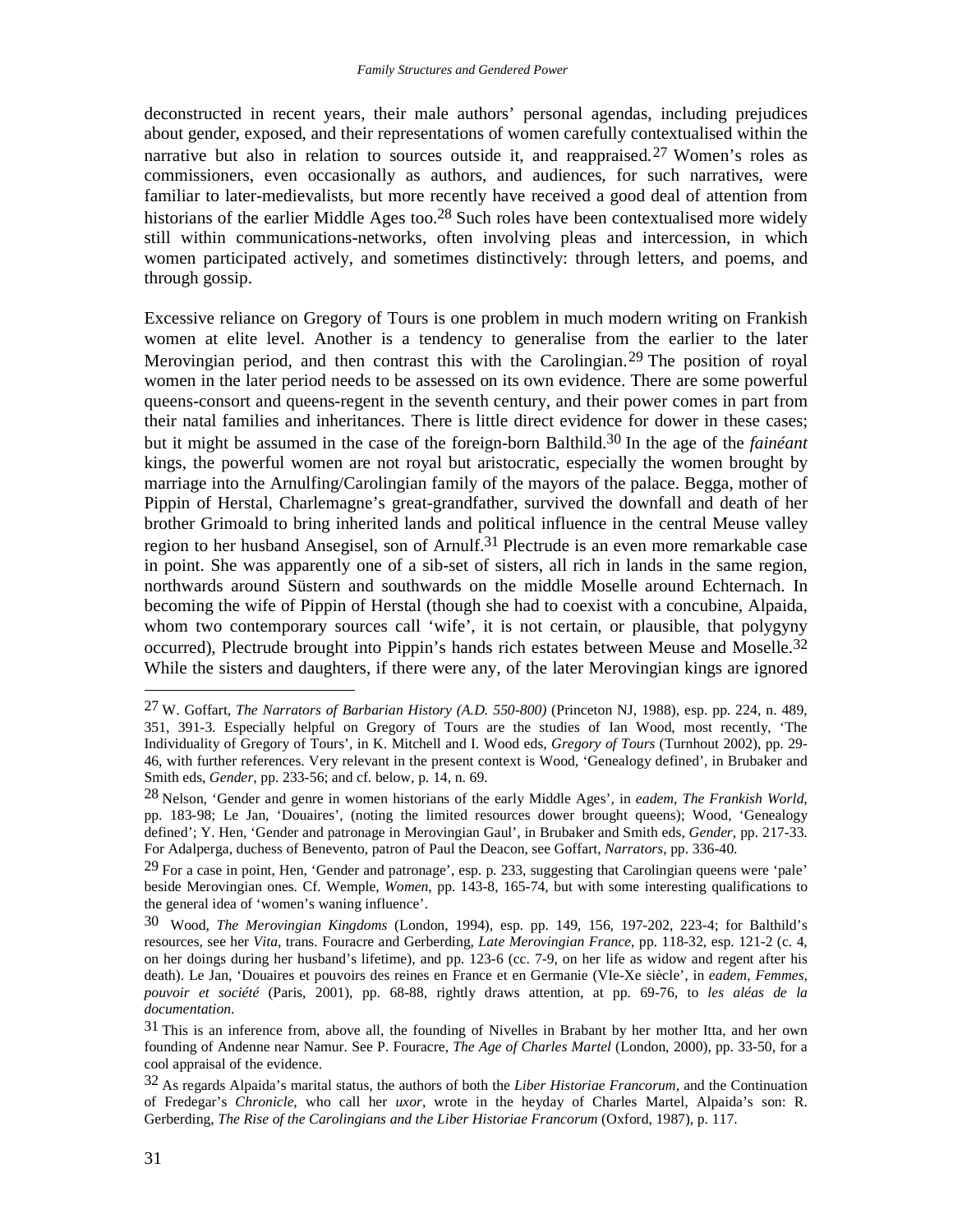in the contemporary narrative sources and charters alike, some of the Arnulfing/Carolingian women, and their wealth, are clearly documented, especially in the charters of the monasteries they founded and patronised. From the eighth century, when charters become more plentiful, more landowning women are recorded and, at least at the highest social level, it is easier to connect this with other evidence.33

 $*$ 

 $\overline{a}$ 

As a bridge between these historiographical comments and the Carolingian case-study, I will briefly consider two legal cases that raise broader questions of gendered structures, and then offer a rapid survey of royal women in the reign of Charlemagne. The pair of difficult cases involve nameless women of not particularly lofty social rank, that came before assemblies summoned by Charlemagne's father Pippin. These were years when the boy was old enough to learn by example, and which may therefore have helped shape his own thinking. I will hazard a guess that his mother (and the women in the households of the men who judged this case) took an interest in them too. Like lightning revealing for an instant more distant, and deeper, parts of a vast scene, these cases give us glimpses of the context of gendered values, assumptions, and customary arrangements, that framed the lives of Charlemagne and his contemporaries. The first is a rare example of a case explicitly recorded in a legislative decree among the decisions made at a Frankish assembly held at Compiègne in 757: 'A Frankish man (*homo Francus*) received a benefice from his lord (*senior*) and brought in with him a vassal of his own (*suus vassallus*); and afterwards that lord [the *homo francus*] died leaving the vassal there; and after this another man received that benefice, and in order to have a greater hold over that vassal he gave him a/the woman of the benefice [*mulier de ipso beneficio*] as his wife?]; this arrangement remained in place for a while but then the vassal repudiated her, and went back to the kin of his dead lord [*senioris sui mortui* - i.e. the *homo francus* first-mentioned] and received a wife [*uxor*] there [i.e. in the benefice], whom he still has. Decided: the vassal should have her whom he received second.<sup>34</sup> One story here is about the efforts of successive holders of a benefice to strengthen their hold on it, the first, by 'bringing in' a vassal, the second, by retaining the same vassal but also 'giving' him a woman, or possibly 'the woman': perhaps she was the bearer of significant property-rights in or on the benefice. The second benefice-holder failed, however, to break the link 'his' vassal had had with the 'Frankish man' who had first installed him, in other words, failed to exploit his predecessor's death effectively to replace him as lord of the vassal – who now 'went back' to his first lord's kin, abandoning the *mulier de beneficio* and seeking another woman. The fates of the two women form the sub-text: the first, apparently 'given' because of her connection with the property, was put in a dangerous position when the vassal decided to ask the family of 'the dead lord' to give him a different woman. The ensuing dispute was tricky enough to be dealt with at the highest level. Churchmen at this very time were tightening the rules on marital status. The *mulier* must have had a plausible case. Hence, the Frankish assembly in ruling against her, used the legal difference between partner and wife, and lodged the terminology of that difference in the record itself, to justify a benchmark decision.

<sup>33</sup> M. Innes, 'Keeping it in the family: women and aristocratic memory', in E. Van Houts ed., *Medieval Memories: Men, Women and the Past, 700-1300* (London, 2000), pp. 17-35.

<sup>34</sup> Decretum Compendiense, MGH Capit. I, no. 15, c. 9, p. 38. I follow the MGH editor, A. Boretius, in taking the *senior* mentioned second to be the *homo Francus*: p. 38, n. 1. The technical meaning of the term *homo Francus* does not matter in the present context, but see Nelson, *Charles the Bald* (London, 1992), p. 167). Readers are encouraged to form their own judgement on which makes the best historical sense (both makes equally good grammatical sense).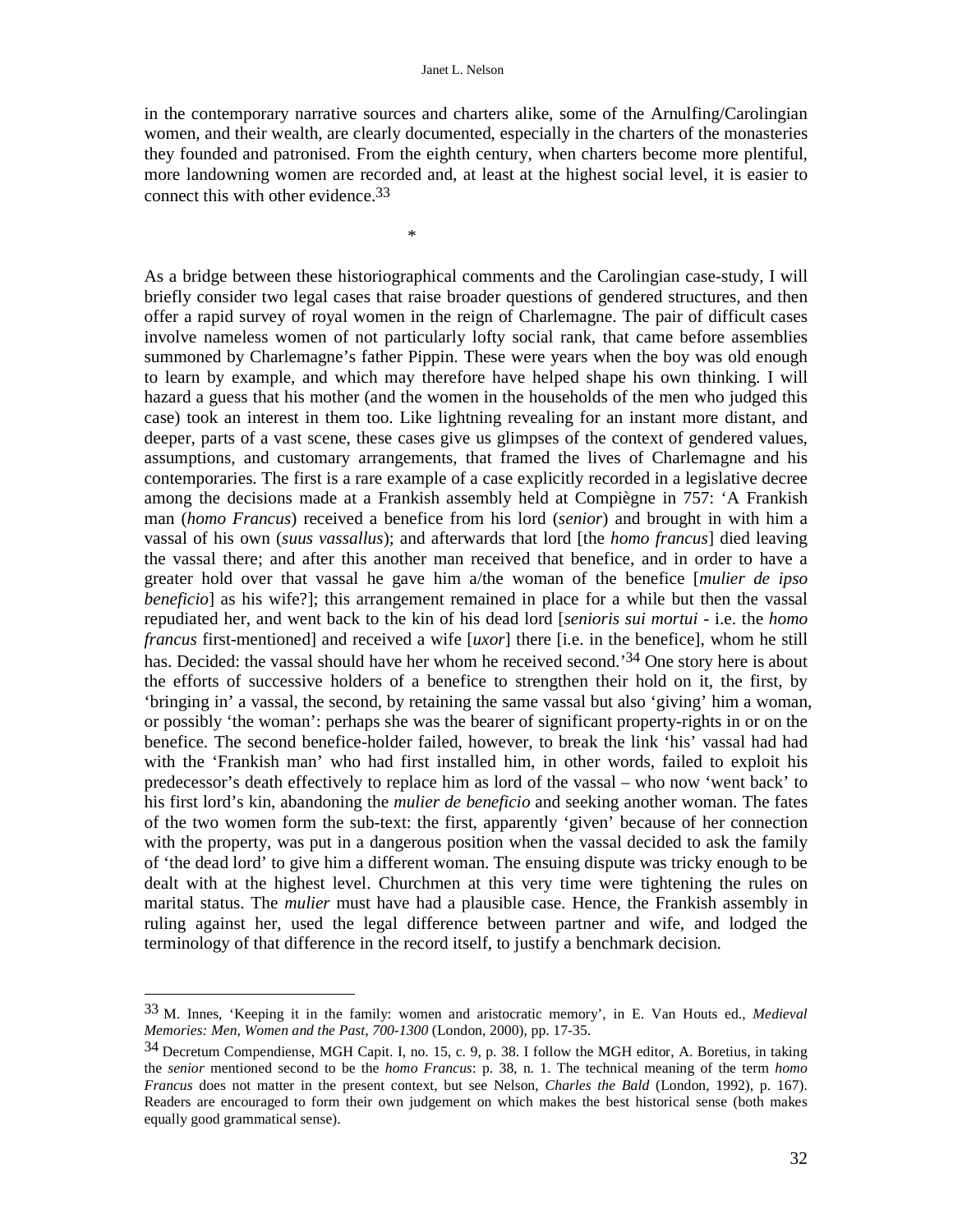The ruling delivered in the second case sounds like the outcome of a particular contentious episode considered by an assembly held at Verberie sometime during the last decade of Pippin's reign. It significantly altered a briefly-noted ruling of the 757 assembly on the question of whether remarriage was possible either for émigrés fleeing their enemies in feuds (*propter faidam*) or for their wives. The answer was no in both cases. At Verberie, a similar question elicited a different answer, and gender made the difference. A man had followed his lord 'to whom he could not betray his faith', and gone into another duchy or province 'through unavoidable necessity'. The man's wife was well able to go with her husband, but refused to do so, whether because of love for her own kin (*amor parentum*) in the home province or through love of the property she had there. It was decided that the woman should remain always bound by marriage (*semper innupta*) for the whole time as long as her husband whom she had not followed was alive, hence unable to remarry, but that the husband, who had fled to another place because necessity compelled him to, if he could not abstain, could take another wife, if he submitted to a (relatively light) penance.35 Again this has the ring of a real case. Against the husband's appeal to the overriding obligation of 'faith' to his lord, hence 'unavoidable necessity', the wife's 'love' of her family or property was discounted.

Moving now to the women of Charlemagne's immediate family, I want to say just a little about what is known about them, and about the different relationships involved. Charlemagne's sister, Gisela, born in 757, is in a category of one. She was baptised by Pope Paul in a specially-devised *in absentia* rite,<sup>36</sup> so that he could become doubly-bonded with her parents as spiritual co-father.<sup>37</sup> She was considered as a possible bride for the young Byzantine co-emperor Leo probably in 767/8, but the political window of opportunity closed. There was discussion, a few years later, of another betrothal, to Adelchis, son of the Lombard King Desiderius and Queen Ansa, but the plan overtaken by the sudden collapse of Charlemagne's Lombard alliance. 38 Instead Gisela, still a young girl, was offered, presumably by her brother, as a bride of Christ to the convent of Chelles, which, being royally and richly patronised, gave her an excellent education.39 As abbess through Charlemagne's appointment,40 Gisela corresponded with Alcuin, a learned theologian, about the meaning of difficult texts. She received poems from him, and also featured as an admired figure at court in poems written by him and other court scholars. She was Charlemagne's natural choice as guardian of his daughter Rotrude and of part of his relic-collection, and also as custodian of the captured daughter of the deposed Bavarian duke, Tassilo.<sup>41</sup> Gisela sometimes visited

<sup>35</sup> MGH Capit. I, no. 16, c. 9, p. 41.

<sup>36</sup> For Gisela's short-lived little sisters, see two epitaphs written by Paul the Deacon for their tombs at Metz, MGH Poetae Karolini Aevi I, Paul the Deacon, *Carmina* XX and XXI, pp. 57-8. For Gisela's birth, see *Annales Petaviani* s.a. 757, MGH Scriptores (hereafter MGH SS) I, ed. G.H. Pertz (Hannover, 1826), p. 11.

<sup>37</sup> Pope Paul to King Desiderius, MGH Codex Carolinus, ed. W. Gundlach, MGH Epistolae Merowingici et Karolini Aevi (hereafter MGH Epp.) III, (Berlin, 1892), no. 14, p. 511; Airlie, 'Towards a Carolingian aristocracy', in Becher and Jarnut eds., *Der Dynastiewechsel*, p. 124.

<sup>38</sup> Stephen III to Charles and Carloman, Codex Carolinus no. 45, p. 563, in 770, contains a (strongly disapproving) allusion to this proposal.

<sup>&</sup>lt;sup>39</sup> On the Chelles scriptorium, see R. McKitterick, 'Nuns' scriptoria in England and Francia in the eighth century', *Francia* 19 (1989), pp. 1-35, repr. *eadem*, *Books, Scribes and Learning in the Frankish Kingdoms, 6th - 9 th Centuries* (Aldershot, 1994), ch. VII.

<sup>40</sup> K.F. Werner, 'Die Nachkommen Karls des Grossen', in Braunfels ed, *Karl der Grosse* IV, p. 431. Gisela may also have been abbess of Argenteuil, near Paris. McKitterick, 'Nuns' scriptoria', p. 19, says Gisela was also abbess of Notre Dame, Soissons, but cites no evidence.

<sup>41</sup> J.-P. Laporte, *Le trésor des saints de Chelles* (Chelles, 1988), pp. 115-50; the relic labels are published in facsimile by H. Atsma and J. Vezin, 'Authentiques de reliques provenant de l'ancien monastère Notre-Dame de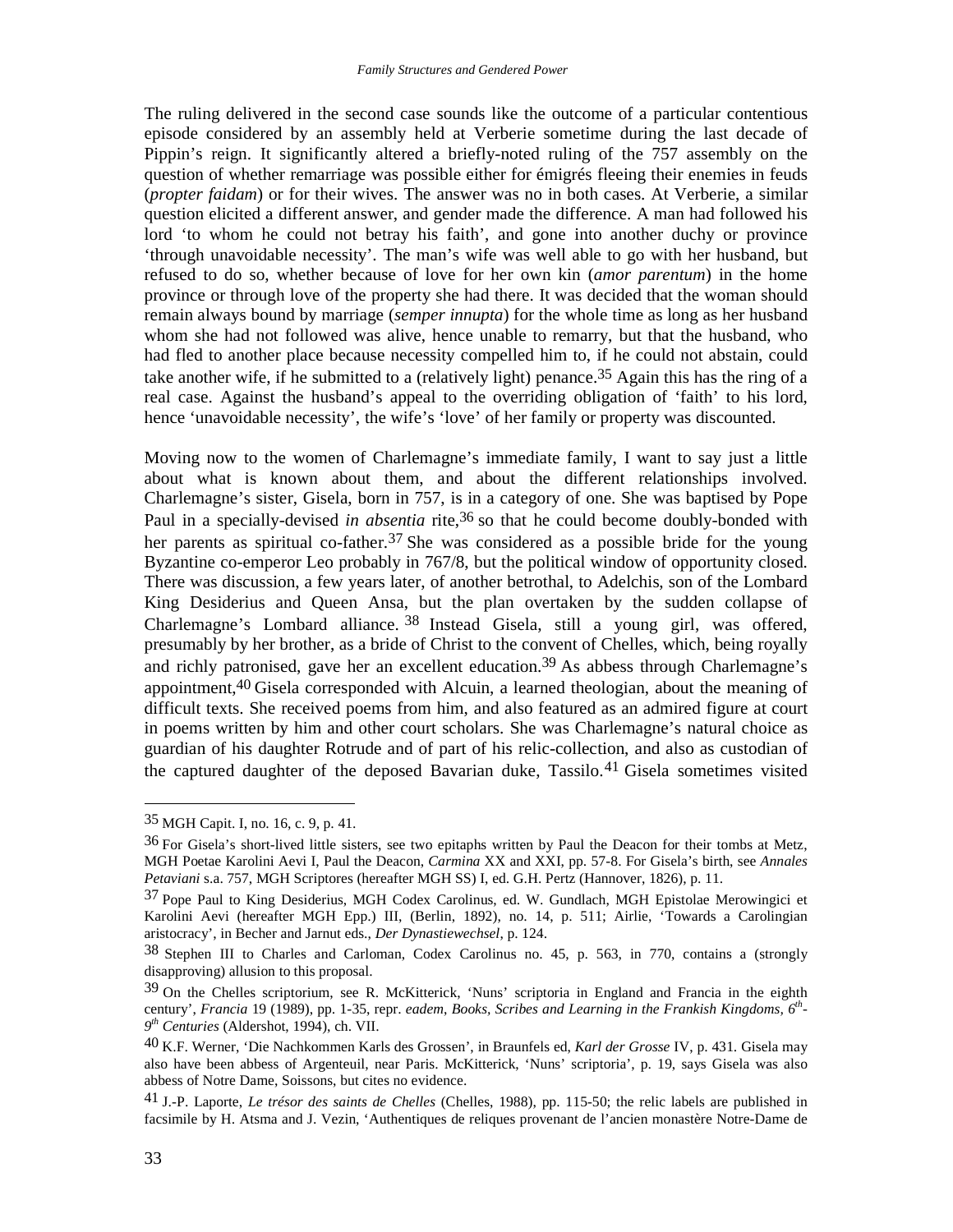Charlemagne's court, for instance in June 799, when, at Aachen, she made a donation to the monastery of St-Denis, subscribing the document as 'most noble daughter of King Pippin' (there is no abbess-title here), and getting it attested by all three of her nephews, Charlemagne's sons Charles the Younger, Pippin and Louis – which could suggest an eirenic role in family tensions around this time.42 Gisela very probably commissioned, and oversaw, the writing of a set of annals offering a distinctive take on political events, and including an interest in Charles the Younger. The annal for 804 records a visit of Charlemagne to Chelles, and says that he was *fretus*, buoyed up, by the conversation he had with his sister, which may well have been, *inter alia*, about plans for a division of the empire that would assign Charles the Younger the lion's share. Einhard, knowledgeable about the latter years of Charlemagne's reign, mentions Charlemagne's fondness for Gisela.43 The evidence adds up to a strong impression that Gisela was an important figure for Charlemagne until her death, probably in 805.44

The five successive wives of Charlemagne are unevenly documented but the evidence is cumulatively substantial. Here I shall do no more than pick out some salient points of difference and similarity.45 The first, Himiltrude, was chosen for his son by Pippin, the rest he chose himself. Himiltrude was Frankish, and Fastrada was from East Francia, but the other three wives were Lombard, Alaman and Saxon, suggesting a policy of distributing this position between the different peoples that comprised Charlemagne's empire. Himiltrude is not documented as having the title of queen, perhaps through deliberate erasure of memory. Both she and the Lombard wife, whose name may have been Gerperga, were repudiated after a relatively short time (perhaps three years, and barely one year, respectively). These were the first two of Charlemagne's wives: a youthful determination to flout canon law did not disappear with time. The two wives that produced no offspring, Gerperga and Liutgard, are poorly attested compared with the rest. It is not clear that Liutgard was recognised as queen, and this may have been connected with her having no children. The natal family of each of these women shows up variously in the evidence: Himiltrude's noble kindred cannot be securely identified, yet clever detective-work has indicated that they were involved in the revolt of Himiltrude's son: 46 their desire to be even with the man who spurned their kinswoman could flare again more than twenty years after the divorce. Alliance with Gerperga's family was clearly Charlemagne's motive in marrying her, but because of the

Chelles (VIIe-VIIIe siècles)', in *Chartae Latinae Antiquiores* XVIII (Zurich, 1985, no. 669, pp. 84-108. For Tassilo's daughter at Chelles, see *Annales Nazariani* s.a. 788, in MGH SS I, 44, with supporting evidence in the form of the Psalter probably written at the Bavarian monastery at Mondsee but at Chelles in the late eighth century: McKitterick, *The Carolingians and the Written Word* (Cambridge, 1989), pp. 252-5.

<sup>42</sup> MGH Diplomata Karolinorum (hereafter MGH DD), ed. E. Mühlbacher (Hannover, 1906), I, no. 319, dated 6 June, 799. On this, see Nelson, 'Charlemagne - *pater optimus*? ', in P. Godman, J. Jarnut and P. Johanek eds, *Am Vorabend der Kaiserkrönung* (Stuttgart, 2002), pp. 269-81, at p. 279 (repr. in Nelson, *Courts, Elites*, ch. XV).

<sup>43</sup> Einhard, *Vita Karoli Magni*, ed. O. Holder-Egger, MGH Scriptores rerum Germanicarum (hereafter MGH SRG) (Hannover, 1911), c. 18, p. 23. For details on the above reconstruction of the sibling relationship, see Nelson, 'Women at the court'; 'Gender and genre', both repr. in *eadem*, *The Frankish World*; and 'Charlemagne - *pater optimus*?'.

<sup>44</sup> Gisela's death is usually dated to 810, but see Nelson, 'Gender and genre', p. 195, n. 75.

<sup>45</sup> Rather than overloading footnotes here, I refer readers to the following: P. Riché, C. Heitz and F. Héber-Suffrin eds, *Actes du colloque 'Autour d'Hildegarde'* (Paris, 1987); F. Staab, 'Die Königin Fastrada', in R. Bernd ed, *Das Frankfurter Konzil von 794*, 2 vols (Mainz, 1997), I, pp. 183-217; and relevant papers in Nelson, *The Frankish World; Rulers and Ruling Families*; and *Courts, Elites*.

<sup>46</sup> S. Airlie, 'Narratives of triumph and rituals of submission: Charlemagne's mastering of Bavaria', *Transactions of the Royal Historical Society* 6<sup>th</sup> ser. 9 (1999), pp. 93-119.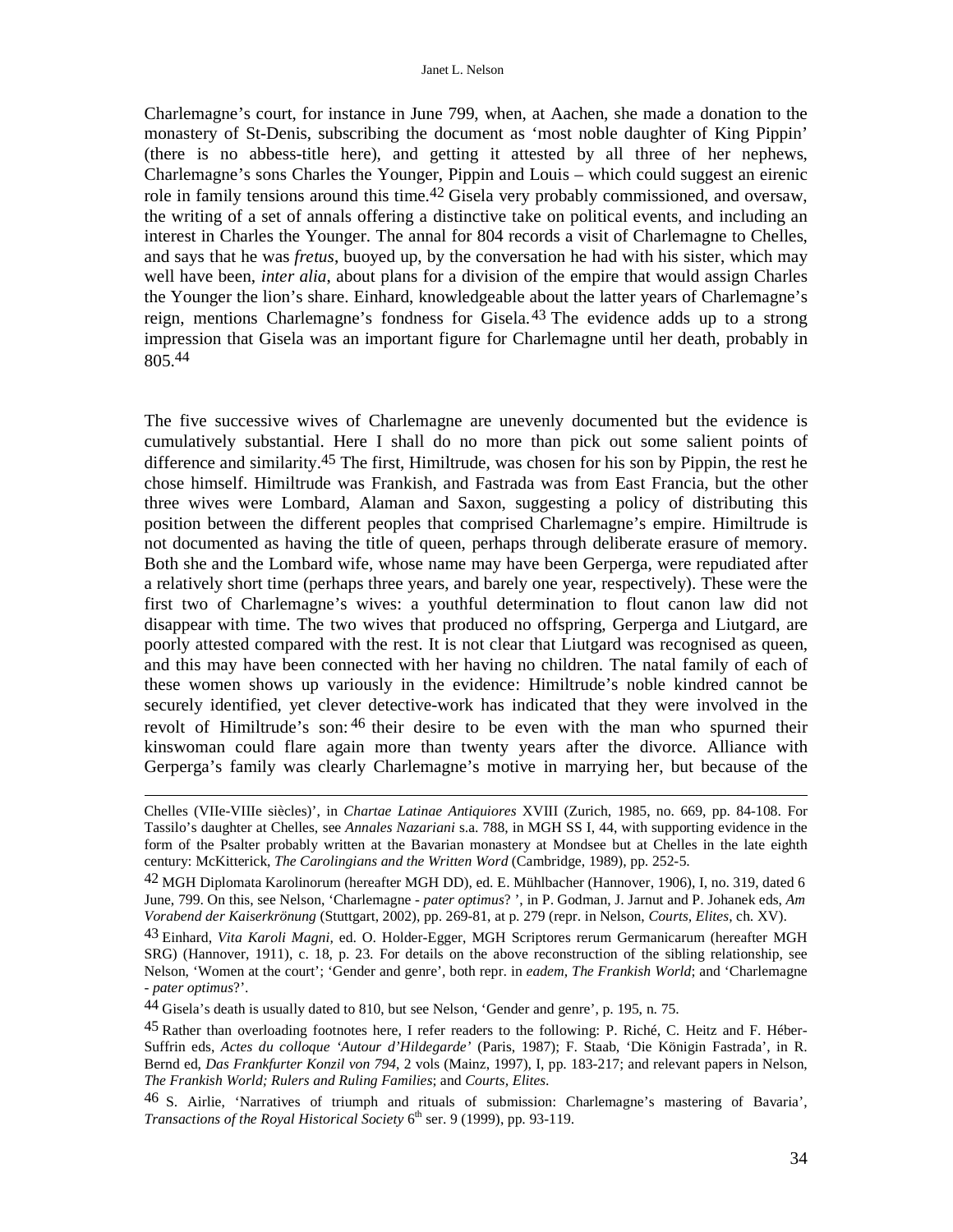divorce and its difficult aftermath, the *damnatio memoriae* in her case was even more complete than in Himiltrude's (even her name has been a mystery). It was not least for this reason that her sisters harboured undying enmity against Charlemagne. Nothing is known of Liutgard's family, beyond their nobility. It seems reasonable to assume a connexion between this marriage and Charlemagne's efforts in the later 790s to absorb Saxony into his empire.

The two wives for whom most evidence survives are Hildegard and Fastrada: that survival is a sign of their success as queens. Hildegard's descent, on her mother's side, from the old Alamannic ducal family was stressed by the biographer of one of her sons, Louis, and was clearly a key factor in Charlemagne's choice, in the dangerous political circumstances of late 771-early 772, following his brother's death and his repudiation of Gerperga. Fastrada's origin east of the Rhine was equally a strong factor in Charlemagne's choice of a new partner after Hildegard's death. Hildegard and Fastrada are both well-documented as having the title 'queen'; both were subjects of liturgical commemoration. Both wielded political influence, at court and beyond. Both had children – Hildegard nine (four sons and five daughters) and Fastrada two (daughters). It is tempting to see the activities of these women between them reflected in the programmatic statement of the queen's role in The Government of the Palace, a political treatise written by Charlemagne's cousin Adalard in c. 812. 'The maintenance of the honour and dignity (*honestas*) of the palace and in particular all that was involved in the display of royalty (*ornamentus*), and also the annual gifts of the royal military retinue (apart from food, drink and horses), fell chiefly to the queen, and under her, the chamberlain. It was their task to plan ahead for what would be required so that nothing was lacking when it was needed. The gifts to foreign envoys were the chamberlain's responsibility, unless the king ordered that it was proper that the queen should share that responsibility with  $\lim_{n \to \infty} 1.47$ Queenship seemed to have become a permanent fixture of the political landscape. Yet after Liutgard's death in 800, Charlemagne ruled without a queen. How can this circle be squared?

A partial answer, I think, lies in the collective role played by Charlemagne's daughters during the Aachen years. There was something surprising, even shocking, to contemporaries in the fact that Charlemagne's daughters all remained unmarried, and lived all or some of the time with their father at court; two of them, at least, Rotrude and Bertha, had lovers, tolerated by their father, and produced offspring, one of whom had a royal name. The court poetry of the 790s depicts the daughters as ornaments of the palace – beautiful, richly dressed and bedizened with jewels, with large retinues. Bertha attracted special admiration for her likeness to her father. Even more than with the two divorced queens, there has been a *damnatio memoriae* of these women. Only the poetry, and a few letters, hint at their contemporary influence. In no document, or narrative text, does anyone boast of having their favour. Again, the ostentatious clean-up of the palace by Charlemagne's son and successor Louis the Pious made it very unlikely that anyone would preserve the record of any connection with the daughters – until, after Charlemagne's death, one or two of them became respectable in the religious life, as abbesses. Their real-life political power was of the personal, informal kind, none the less significant for that, but time-bound, transient. Such relatively uninstitutionalised, mutable, even improvised, power was in fact characteristic of queens in Charlemagne's reign. This emerges, unsurprisingly, especially clearly in the case of the Ur-Carolingian queen and founding mother, Bertrada, to whom the rest of this paper is devoted.

<sup>47</sup> *De ordine palatii*, ed. T. Gross and R. Schieffer, MGH Fontes Iuris germanici antiqui (Hannover, 1980), V, (cap. 22), ll. 360-8. For Adalard's authorship of the core of this work, see Nelson, 'Aachen as a place of power', in M. de Jong and F. Theuws eds, *Topographies of Power in the Early Middle Ages* (Leiden, 2001), pp. 217-41, repr. *eadem*, *Court, Elites*, ch. XIV.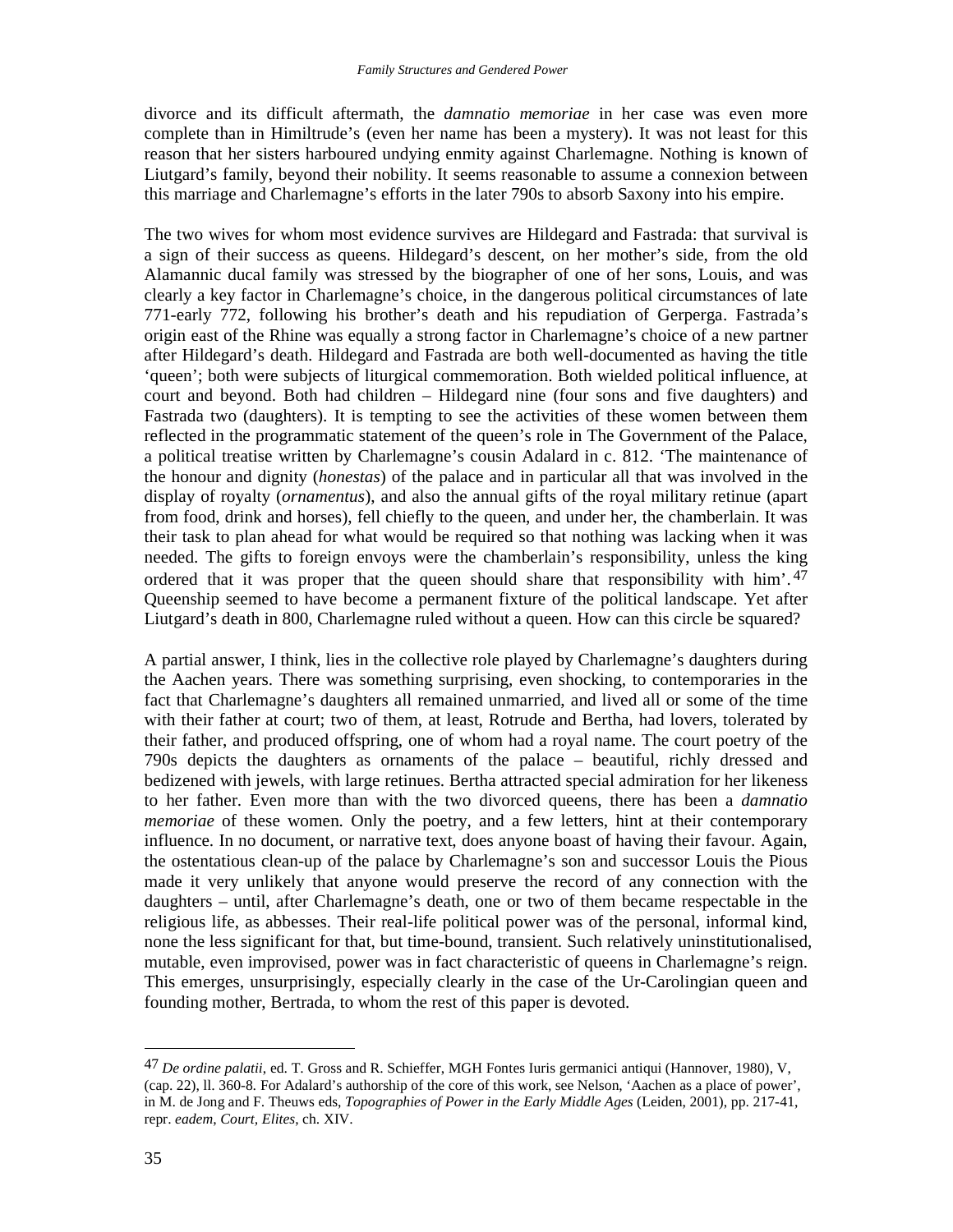\*

Bertrada, nicknamed Berta, Charlemagne's mother, and Pippin nicknamed 'the Short', his father, inherited contiguous estates, and hence were almost certainly closely related within some version of the prohibited degrees. <sup>48</sup> Their marriage in 744 was, among other considerations, a means of reuniting blocs of family property. The evidence is spelled out in a charter of 762 in which the couple later used these estates to endow the monastery of Prüm in the Ardennes, which had been founded by Bertrada's grandmother and namesake and her father Charibert, count of Laon.<sup>49</sup> In 742, following the death of Pippin's father, Charles Martel, on 22 October 741, the mayoralty of the Frankish regnum was divided between Pippin and his elder brother Carloman, excluding their younger half-brother Grifo who fled to Laon, in Carloman's kingdom, where he was taken prisoner. Perhaps Count Charibert 'played some part in Grifo's capture', or perhaps he changed sides and, soon after, 'forged a new alliance' with Pippin.<sup>50</sup> Either way it is an attractive possibility that Pippin's marriage to Charibert's daughter was on the cards from 742 onwards.

The couple's future prospects were more than usually uncertain. Charles Martel had ruled the Frankish realm de facto, without a Merovingian king, since 737, yet early in 743, another Merovingian, Childeric III, was raised to the kingship, probably by Carloman and Pippin in concert: the two brothers co-operated in battles against Bavarians, Saxons and Aquitanians in 743-4. Until 744, Pippin remained unmarried, quite possibly as the result of an agreement with his brother Carloman, some seven years older than Pippin and already with a son, Drogo, aged perhaps 9. Given that the two mayors continued to co-operate closely in 744-7, it seems to me likely that Pippin's decision to marry was concerted with Carloman as well. At the beginning of March, Pippin, *dux et princeps Francorum*, held an assembly at Soissons, and promulgated decrees on various matters of ecclesiastical law and discipline including divorce.<sup>51</sup> There is no evidence on the exact date of Pippin's wedding to Bertrada, but it is worth suggesting the March assembly as a possible context. For nearly three years after their wedding, Pippin and Bertrada showed no sign of producing offspring. Many years later, Bertrada recalled that anxious time.<sup>52</sup> By some point in the summer of 747, Bertrada and Pippin knew a child was on the way, but Carloman, when in August he quit secular life and headed for monastic life in Rome, may not have known.53 He left Drogo in Pippin's care. On

<sup>48</sup> For the nicknames, see *Annales Bertiniani* s.a. 749, ed. G. Waitz, MGH SRG 5 (Hannover, 1883), p. 1, and Notker, *Gesta Karoli Magni* II, 15, ed. H.F. Haefele, MGH SRG 12 (Munich, 1980), p. 79. For prohibited degrees, see Nelson, 'Bertrada', in M. Becher and J. Jarnut eds, *Die Dynastiewechsel von 751* (Paderborn, 2004), pp. 93-108, at p. 97.

<sup>49</sup> Grant of Pippin and Bertrada to Prüm, MGH DD I, no. 16, pp. 21-5. On this and what follows, see Nelson, 'Bertrada', pp. 96-7, 106-7 (text of 762 charter).

<sup>50</sup> Fouracre, *The Age of Charles Martel*, p. 167; Airlie, 'Towards a Carolingian aristocracy', in Becher and Jarnut eds, *Dynastiewechsel*, p. 113.

<sup>51</sup> Cf. above, n. 22.

<sup>52</sup> Cathwulf, Letter to Charlemagne (c. 775), ed. E. Dümmler, MGH Epp. IV (Berlin, 1895), p. 502; see Nelson, 'Bertrada', pp. 97, 107. Fouracre, *Age of Charles Martel*, p. 171, points to a letter of Pope Zacharias to Boniface in 747, Boniface, *Epistolae*, no. 77, ed. M. Tangl, MGH Epp. selectae (Berlin, 1916), pp. 244-6, mentioning a request from Pippin for advice on the canon law of marriage, and suggests that Pippin was sounding out the possibility of divorcing Bertrada. But cf. Nelson, 'Bertrada', p. 103 (in addition to the letters there cited, see also Zacharias' letter to Pippin and the Frankish bishops, Codex Carolinus no. 3 (dated ?747), pp. 479-87, cc. 7, 12).

<sup>53</sup> I infer the date of Carloman's departure from a charter, his last, issued at Düren on 15 August, at a large assembly where, so I. Heidrich plausibly suggests, Carloman was given a formal farewell: Heidrich ed, *Die Urkunden der Arnulfinger* (Bad Münstereifel, 2001), no. 16, p. 96; cf. Carloman's charter *ibid*., no. 15, pp. 92-4,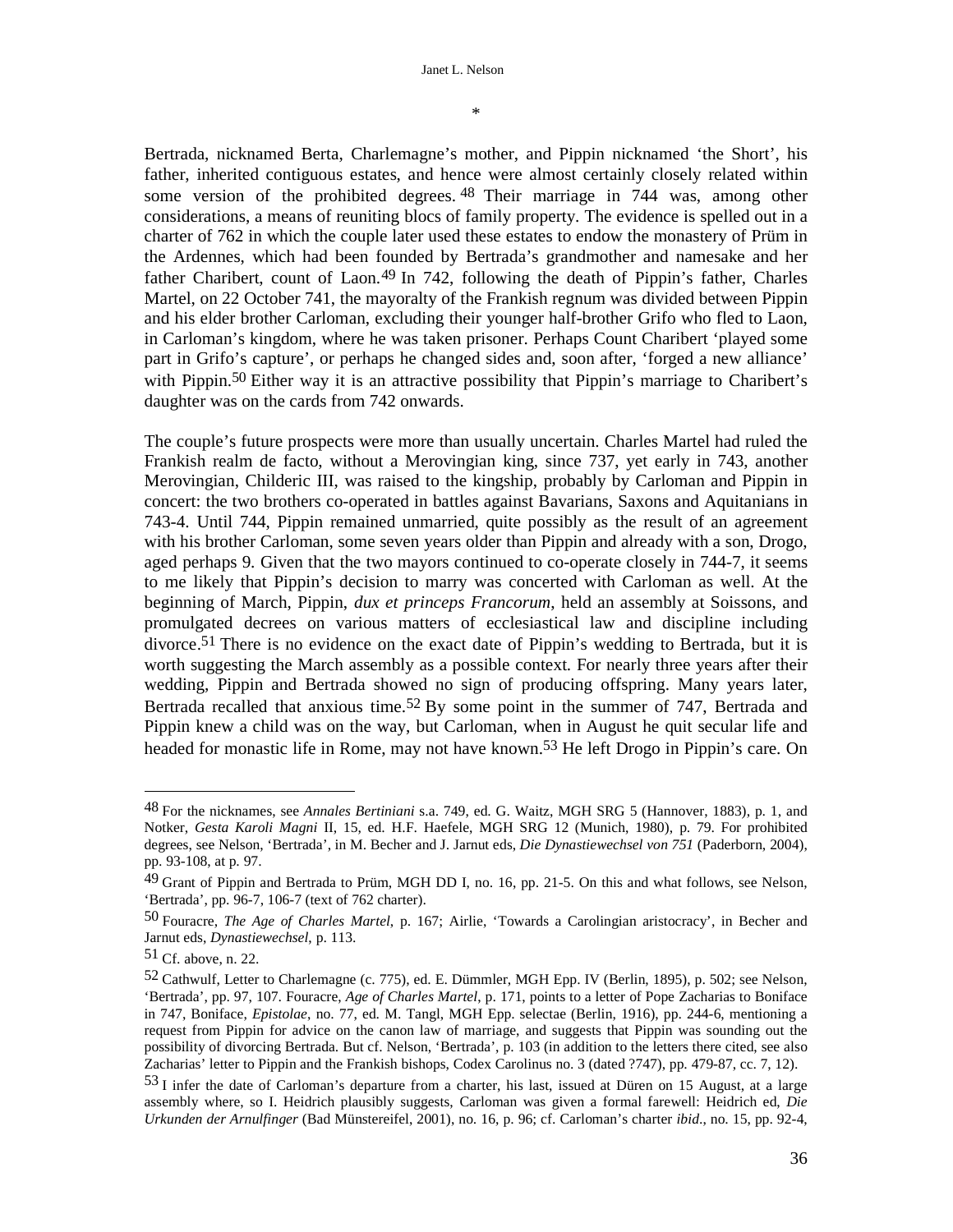2 April 748, Bertrada was the mother of a healthy son, whom they named Charles, after his grandfather, already a name to conjure with, a name harking back not to the seventh-century past, as 'Drogo' did, but to very recent, heroic, family history. Thereafter, her status as wife was assured, and her husband's position much enhanced. For them, Drogo now became a potential problem, but their baby son's name already carried claims capable of trumping his.

Pippin now set about a diplomatic offensive, preparatory to ousting the last Merovingian. The effectiveness of these preparations was mirrored in 'very significant manipulation of the record' in after-years, so that 'the years 749 and 750 remain an almost complete historiographical blank in all of the sources'.<sup>54</sup> One thing we can infer from the following key piece of evidence is that Pippin was intent not just on becoming king himself, but also on Bertrada's becoming queen: 'Envoys were sent to the pope, with the counsel and consent of all the Franks, and once his authoritative response (*auctoritas*) had been received, Pippin, by the election of all the Franks to the seat of the kingdom, with the consecration of bishops and the submission of the lay magnates (*principes*), together with Queen Bertrada, as the order of antiquity requires, was raised to the kingdom.'55 For present purposes, three things are worth stressing. First, the context, and outcome, make it inconceivable that Pippin's elevation depended on the pope's reply: the support of the Frankish bishops and aristocrats had already been secured before Pippin's envoys left for Rome, once Carloman's departure had given Pippin the window of opportunity he had been waiting for. Second, the highlighting of Bertrada's elevation alongside her husband was something that the Frankish elite had also authorised. They knew they were installing not just a new king but a new ruling family. Very probably, they, and certainly some of the clergy, were aware that later Visigothic kings had been anointed just beyond the horizon of memory. But – and this was symptomatic of the strong elective element in Visigothic monarchy – there had never been an anointed Visigothic queen. There was no Merovingian precedent for queenly anointing either, despite the Continuator's implied juxtaposition of Bertrada's consecration with 'the order of antiquity'. Pippin wanted and needed Bertrada's status to be asserted loud and clear, as his consort and, by implication the mother of heirs to the kingdom. No usurpation without legitimation. The third point has to do with the source of the key evidence, the Continuation of Fredegar. Like the *Annales regni Francorum*, the Continuation can be termed propaganda in that its story is strongly pro-Carolingian, but unlike the *Annales*, it cannot be discounted as a seriously retrospective, hence myth-tinged, product of Charlemagne's court in the 790s. To my mind, Roger Collins' suggestion that a 'First' Continuator wrote up to and including chapter 33, that is, completed his stint very soon after 751, for presentation to Pippin and Bertrada at the time of their elevation, is very attractive.56 But even if you reject that on the grounds that chapter 34's evidence for a break at this point depends only on one manuscript, you may find persuasive a variant argument, that the whole work was completed soon after the date of the last entry, i.e. 768.57 I shall return to it in a moment.

issued for the abbot of Stavelot at Wasseiges in the Hesbaye, on 6 June 746 or 747, attested by Drogo 'consenting'.

<sup>54</sup> R. Collins, 'Pippin III as Mayor of the Palace: the Evidence', in Becher and Jarnut eds, *Der Dynastiewechsel*, pp. 75-91, at p. 87.

<sup>55</sup> Continuator of Fredegar c. 33, ed. A. Kusternig, *Quellen zur Geschichte des 7. und 8. Jahrhunderts. Die Fortsetzungen der Chroniken des sogennanten Fedegar* (Darmstadt, 1982), p. 298.

<sup>56</sup> Collins, 'Deception and Misrepresentation in Early Eighth-Century Frankish Historiography. Two Case Studies', in J. Jarnut, U. Nonn and M. Richter eds, *Karl Martell und seiner Zeit* (Sigmaringen, 1994), pp. 227- 247, esp. pp. 242-6.

<sup>57</sup> R. McKitterick, 'The Illusion of Royal Power in the Carolingian Annals', *English Historical Review* 115 (2000), 1-20, revd as 'Kingship and the writing of history', in *eadem*, *History and Memory in the Carolingian*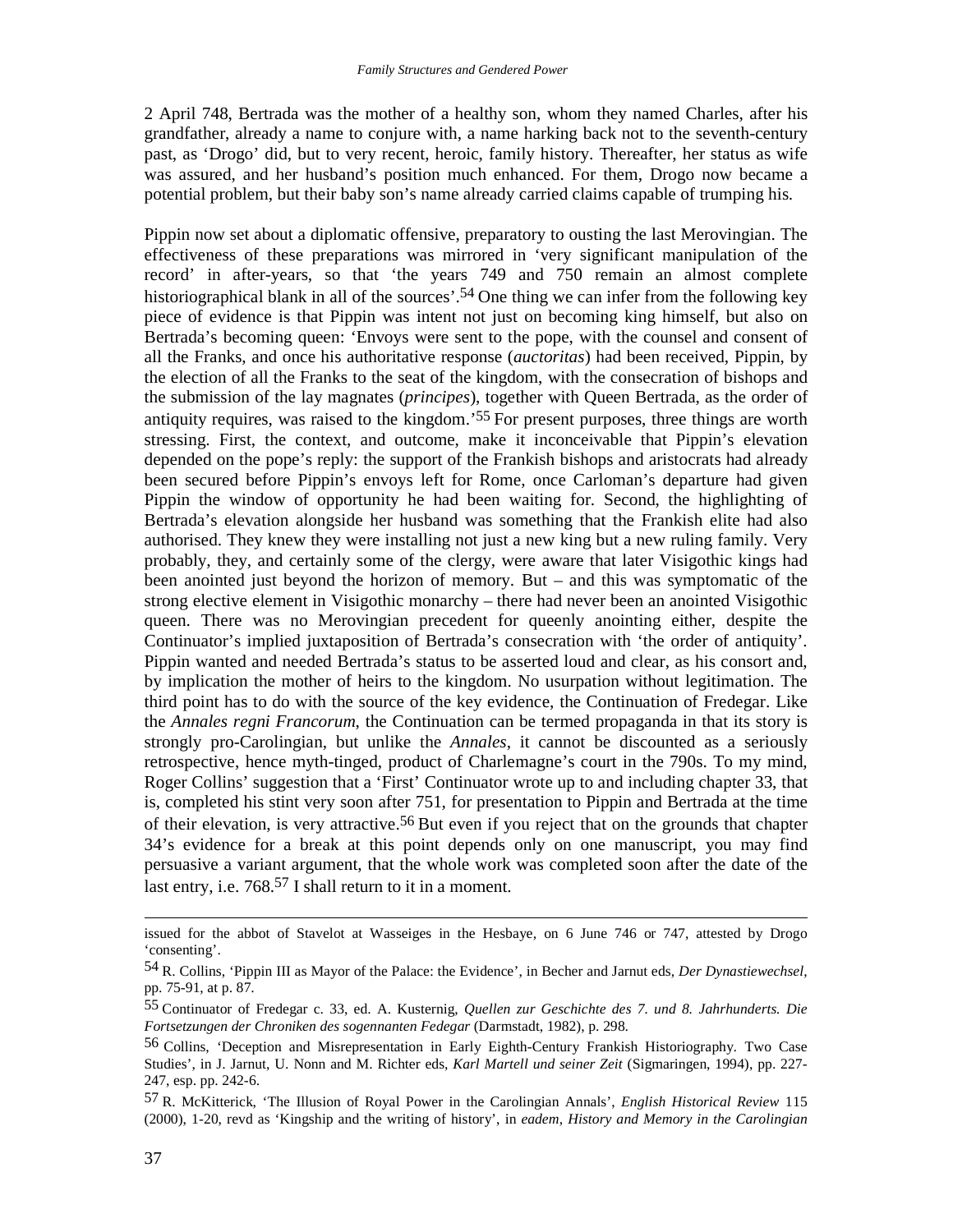As for Bertrada herself, it would be an argument from hindsight, in other words, from what's known of her later activities, to suggest that she too pushed for this strengthening of her own position in the family, at court, and in the realm at large. Her agency on this point cannot be proven. But, given that her brother-in-law and her nephew Drogo still lived, potential rivals to her own offspring, there is nothing implausible in that suggestion. She already had produced another Charles, and in 751 she produced another Carloman, her second son. The naming of children, as noted, was always significant. The precise nature of the ritual 'elevation' is not clear cut. 'Consecration' could mean some kind of blessing. But it could also mean anointing with oil and Frankish clergy were engaged in new experiments with such rituals in the mideighth century.58 If it is accepted on the evidence of the Continuator of Fredegar that Pippin's consecration meant an anointing, then, on the self-same evidence, so did Bertrada's. A crucial point was that bishops were involved: by extending such ritual recognition to the queen, the Frankish Church committed its collective support not just to a new king but to a new dynasty.

Late in 753, Pope Stephen II arrived in Francia. This was an unprecedented papal journey, but Stephen's arrival was expected, because the Frankish court itself had helped set it up.<sup>59</sup> The new governmental assertiveness and military effectiveness of the Lombard monarchy under kings Ratchis (744-9) and Aistulf (749-56),<sup>60</sup> culminating in the fall of Byzantine Ravenna to Aistulf in 751, required some rethinking of positions on the part of both Franks and popes. Aistulf himself negotiated with Frankish envoys to permit Stephen's journey, rejecting the option of closing the alpine passes. Pippin and Bertrada and their sons had come south from the Rhineland to Thionville, where they spent Christmas, when they heard that Stephen and his entourage had crossed the alps.<sup>61</sup> Both papal and Frankish sources mention the highprofile role assigned to Bertrada's son Charles, who was sent out '100 miles' to meet the pope, in effect to receive him into the Frankish realm (the Franks, like the Lombards, knew about the symbolic significance of frontiers), and then escort him to Ponthion to meet his parents on 6 January.<sup>62</sup> There were negotiations, for the aristocracy had to be won over to the idea of

*World* (Cambridge, 2004), pp. 133-55, at pp. 138-40; R. Collins, 'The "Reviser" Revisited: another look at the alternative version of the *Annales regni Francorum*', in A.C. Murray ed, *After Rome's Fall: Narrators and Sources of Early Medieval History. Essays presented to Walter Goffart* (Toronto, 1998), pp. 191-213.

<sup>58</sup> A. Angenendt, 'Das geistliche Bündnis der Päpste mit den Karolingern (754-796)', *Historisches Jahrbuch* 100 (1980), 1-94.

<sup>59</sup> *Vita Stephani II*, cc. 15, 18, 22-3, 26, *Le Liber Pontificalis*, ed. L. Duchesne, revd edn C. Vogel, 3 vols (Paris, 1955-7), I, pp. 445-7.

<sup>60</sup> W. Pohl, 'Das Papsttum und die Langobarden', in Becher and Jarnut eds, *Der Dynastiewechsel*, pp. 145-61, at pp. 149-50.

<sup>61</sup> *Annales regni Francorum* s.a. 753, MS D1 (Vienna 473), ed. F. Kurze, MGH SRG (Hannover, 1895), p. 10, says the king spent Christmas at Thionville.

<sup>62</sup> *Vita StephaniII,* c. 25, p. 446, says '100 [Roman] miles', so, c. 95 modern miles, or c. 150 km: approx. the distance from Thionville to the frontier of Burgundy. The Continuator of Fredegar c. 36, p. 300, confirms the journeys but gives no distance(s). The pope left Pavia on 15 November and got to St-Maurice, some 200 km. north-westward via the Mons Jovis (Great St-Bernard) Pass, on an unknown date. The distance from St-Maurice north-westwards to Ponthion is some 230 km. (rather further from St-Maurice to Thionville, c.260 km.). Moving south-south-westwards from Thionville, Charles and his retinue could have intersected with the pope near Langres, at the Burgundian frontier. For Pippin and the rest of the family, the distance from Thionville to Ponthion is c. 150 km.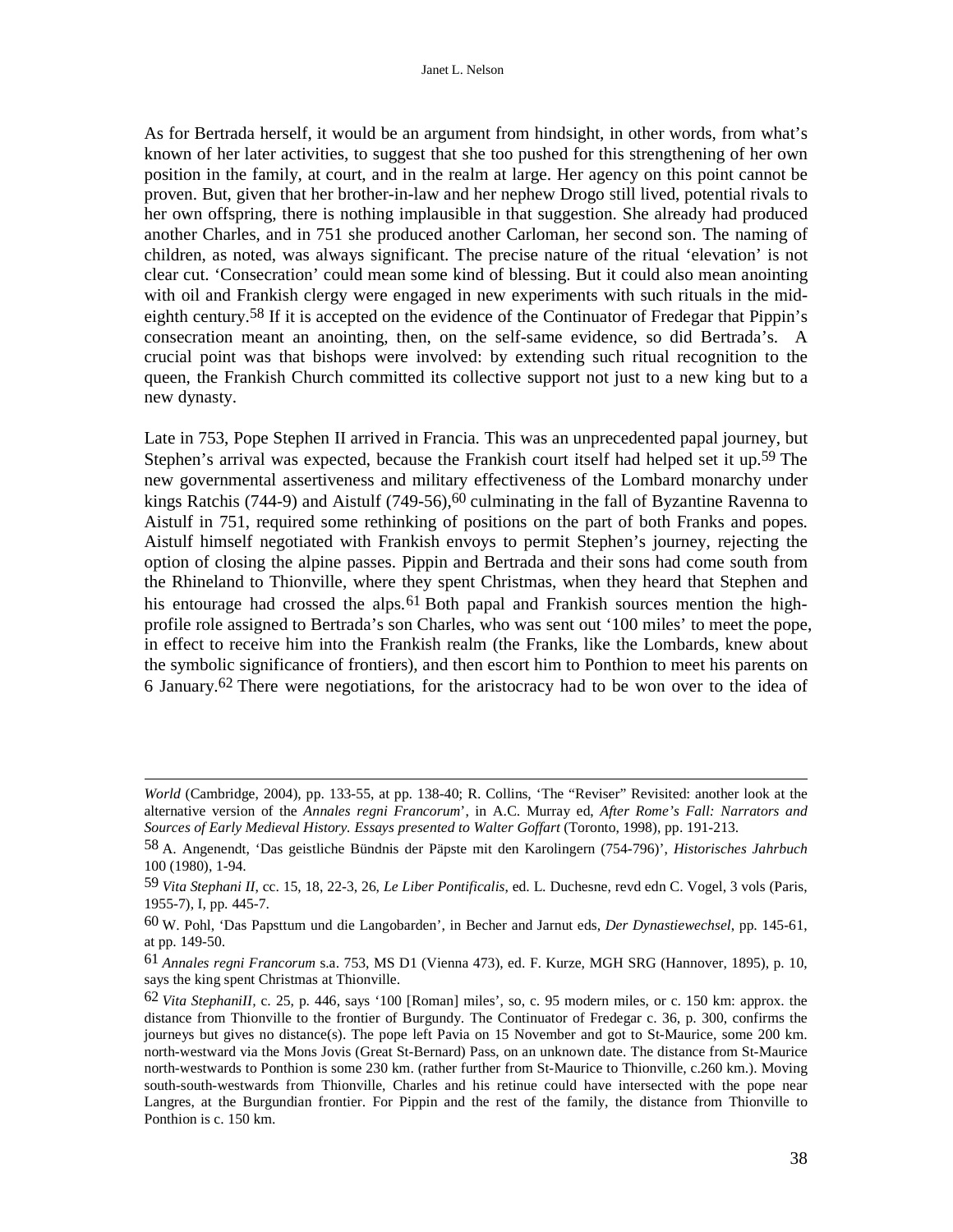Italian intervention.63 Early in 754, at St-Denis where Stephen and his retinue were being lodged, Pippin and Bertrada and their sons, Charles and Carloman, were again consecrated, this time by the pope, very clearly reinforcing the new legitimacy conferred on this royal descent-line, as well as creating bonds of spiritual co-parenthood between the pope and both Pippin, as compater, and Bertrada, as commater.<sup>64</sup> This spiritual relationship was to extend to Stephen's successors, ex officio. It has to be admitted that the case for Bertrada's anointing is not clear-cut: the rhetorical fizz of one papal letter was not mirrored in the cooler prose of the papal biographer, who mentioned the anointings of Pippin and his sons, but was silent on the queen's. The negative evidence of that silence does not make a compelling argument against, though. The papacy was a notoriously conservative institution, and it is not hard to understand the reticence of the papal entourage in face of yet another flagrant innovation. There was no Old Testament warrant for a queen's anointing, nor any modern one either (later Visigothic queens are in general very poorly documented). Yet if ever there was a historic moment for papal daring, this was it. When it came to sounding a mighty paean for the new Frankish dynasty, Stephen II pulled out all the stops. In so doing, he served not only what he perceived as the papacy's interests, but those of Pippin and Bertrada too. Stephen understood that there would be no intervention without comprehensive legitimation for the new ruling family. Here was a meeting of minds.

But just as Frankish aristocrats were not all enthused by the prospect of an Italian adventure, so not all churchmen were persuaded that the novelty of a queenly anointing was warranted. That is why, with the single exception (to which I return) of the Continuator of Fredegar, eighth-century writers were slow to endorse by mentioning it the use of unction for Bertrada. Hence the faux-technical phrasing of the *Clausula de unctione Pippini regis* on that subject ('confirmed by grace with the seven-fold blessing of the Holy Spirit') constitutes to my mind one of the strongest reasons against believing that that text really belongs to its *soi-disant* date of 767. On Bertrada, the *Clausula* protests too much. In a sense, the construction of queenship involved as much suspension of disbelief as did the illusion of royal power.

Nevertheless, Bertrada had power that was real. Before Easter (14 April) 754, Pippin's brother Carloman, now a monk, had returned to Francia too, at Aistulf's instigation, according to Pope Stephen's biographer, to make a last attempt to dissuade Pippin from intervening directly in Lombardy,65 which was precisely what, at an Easter assembly at Quierzy, Pippin committed himself and the Franks to doing. This presaged the end for Carloman, whose sons disappeared from the record at just this point. When in high summer, a Frankish army moved south in the pope's wake, with Carloman in tow, Bertrada went with it, whether because Pippin already planned some imposing ceremonial occasion at Pavia involving the pair of them in underwriting the Lombard king's concessions to the pope, or because he felt his position bolstered by the queen's presence. In the event, Bertrada did not leave Francia this

<sup>63</sup> The evidence of Einhard, *Vita Karoli* c. 6, p. 8, is late, but I take seriously, not least because it cuts so sharply against the grain of medieval and modern assumptions that the Franks were inherently aggressive, his comment that Pippin had difficulty in winning the Franks' endorsement for a campaign against the Lombards.

<sup>64</sup> Codex Carolinus no. 11 (757), p. 505. In this letter to Pippin, Pope Stephen recalled the consecrations of his sons, *cum christianissima eorum matre, excellentissima regina dulcissimaque coniuge, fidele Dei, spiritali nostra commatre*. See Nelson, 'Bertrada', 102, 108. Cf. Codex Carolinus no. 8 (756), p. 496, where Stephen implies that Pippin's *dulcissima coniunx, excellentissima regina et spiritalis nostra commater*, is more enthusiastic than her husband about delivering on promises given in Francia. In this and other wake-up calls, e.g. Codex Carolinus no. 10, p. 502, addressed to Pippin and his sons and *cunctus exercitus Francorum*, the pope's rhetorical chastising is reserved for the military men who are not coming to 'save' their spiritual mother, the Roman Church. Codex Carolinus no. 11, by contrast, expresses elation at the Franks' devotion to St Peter.

<sup>65</sup> *Vita Stephani II*, c. 30, *Liber Pontificalis* I, p. 449.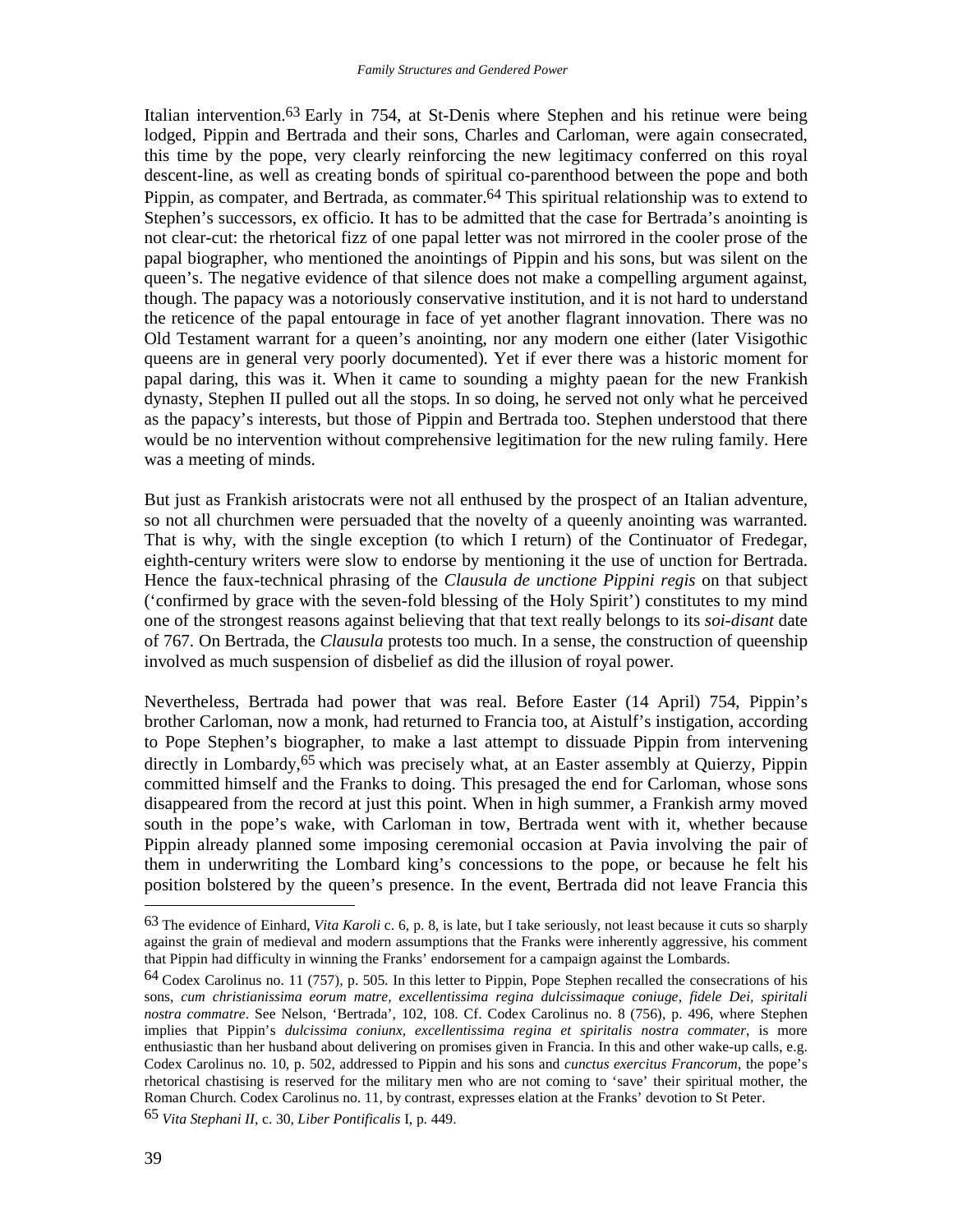time, for Pippin fell ill at Vienne, and she stayed behind with him until his death on 17 August. Whatever her role, as nurse or gaoler, Bertrada clearly had her husband's complete confidence.66

Bertrada's activity as queen is seldom recorded in any major narrative or annalistic source (though the more significant on the rare occasions when it is). One or two snippets of evidence seem indicative, however. Gervold, future abbot of St-Wandrille, according to the hagiographer of that monastery, was taken as a boy by his noble parents to the palace, trained there as a cleric and later served as one of Bertrada's chaplains. 'Thanks to her, he was granted the see of Evreux by the lord king Charles.' 67 The Life of Charlemagne's cousin Adalard, future author of *The Government of the Palace*, also describes him as a 'young tyro' at the palace, and implies that these young men were bound, apparently by oath, to loyal service to the queen.<sup>68</sup> Her own eldest son's debut in public life (so far as is known) was an assembly at Trigorium near Coblenz on 13 August 762 where Pippin and Bertrada together (not, pace the MGH editor, Pippin alone) gave lands to Prüm 'from properties in our ownership', and confirmed earlier gifts. The grant was subscribed by Pippin and by *coniux mea* Bertrada, and attested by both Charles and Carloman, 9 bishops, and 12 counts.<sup>69</sup>

Later in the 760s, Bertrada's profile became markedly higher, as diplomacy began to rival war for the authors' attention. Fortunately, the two main narrative sources complement each other: the Annales Regni Francorum, but not the Continuator of Fredegar, reports the Council of Gentilly near Paris in 767, where envoys were received from Constantinople and from Rome, and Bertrada presumably was involved in organising their reception, and in discussing the possible marriage of her daughter Gisela with Leo IV, the young son of the Emperor Constantine V.70 Perhaps more than Pippin, Bertrada, contemplating the prospect of her only daughter's one-way journey, understood the high stakes involved in what then seemed a likely dynastic link with Byzantium.

The Continuator gives a much fuller account of the latter part of that year than does the author of the *Annales regni Francorum*, including details about Bertrada's presence:

[The king], having summoned the whole army of the Franks, with his Queen Bertrada crossed the Loire confidently [*fiducialiter*] and reached Bourges, and ordered a palace to be built there. He commanded that the Mayfield [i.e. the big summer assembly] be held there, as was customary; and when he had taken counsel with his great men [*proceres*], he left the above-mentioned Queen Bertrada with the rest of the Franks and his faithful counts at Bourges. But the above-mentioned king with the rest of the Franks and his leading men [*optimates*] set off to pursue Waifar [duke of the

<sup>66</sup> *Annales regni Francorum* s.a. 755, *recte* 754, p. 12.

<sup>67</sup> *Gesta sanctorum patrum Fontanellensis Coenobii*, eds. J. Lohier and J. Laporte (Rouen, 1936), XII, i, p. 86. 68 *Vita Adalardi* c. 7, PL 120, col. 1511.

<sup>69</sup> MGH DD I, DD Pippini Regis no. 16, pp. 21-5. Note that the date is very close to the Feast of the Annunciation, and Prüm had Marian relics. Bertrada had also been mentioned as receiving monastic commemoration along with her husband in DD Pippini no. 3 (752), pp. 5-6.

<sup>70</sup> *Annales regni Francorum* s.a. 767, p. 24, reports Gentilly, unmentioned by the Continuator. For the Byzantine marriage proposal, see Stephen III, Codex Carolinus no. 45 (770), p. 562. Much new light is thrown by M. McCormick, 'Textes, images et iconoclasme dans le cadre des relations entre Byzance et l'Occident carolingien', in *Testo e imagine nell'alto medioevo, Settimane di studio del Cantro italiano di Studi sull'Alto Medioevo* 41 (Spoleto, 1994), pp. 95-162, at pp. 113-31; and *idem*, 'Pippin III, the Embassy of Caliph al Mansur, and the Mediterranean World', in Becher and Jarnut, *Der Dynastiewechsel*, pp. 221-41, at p. 221.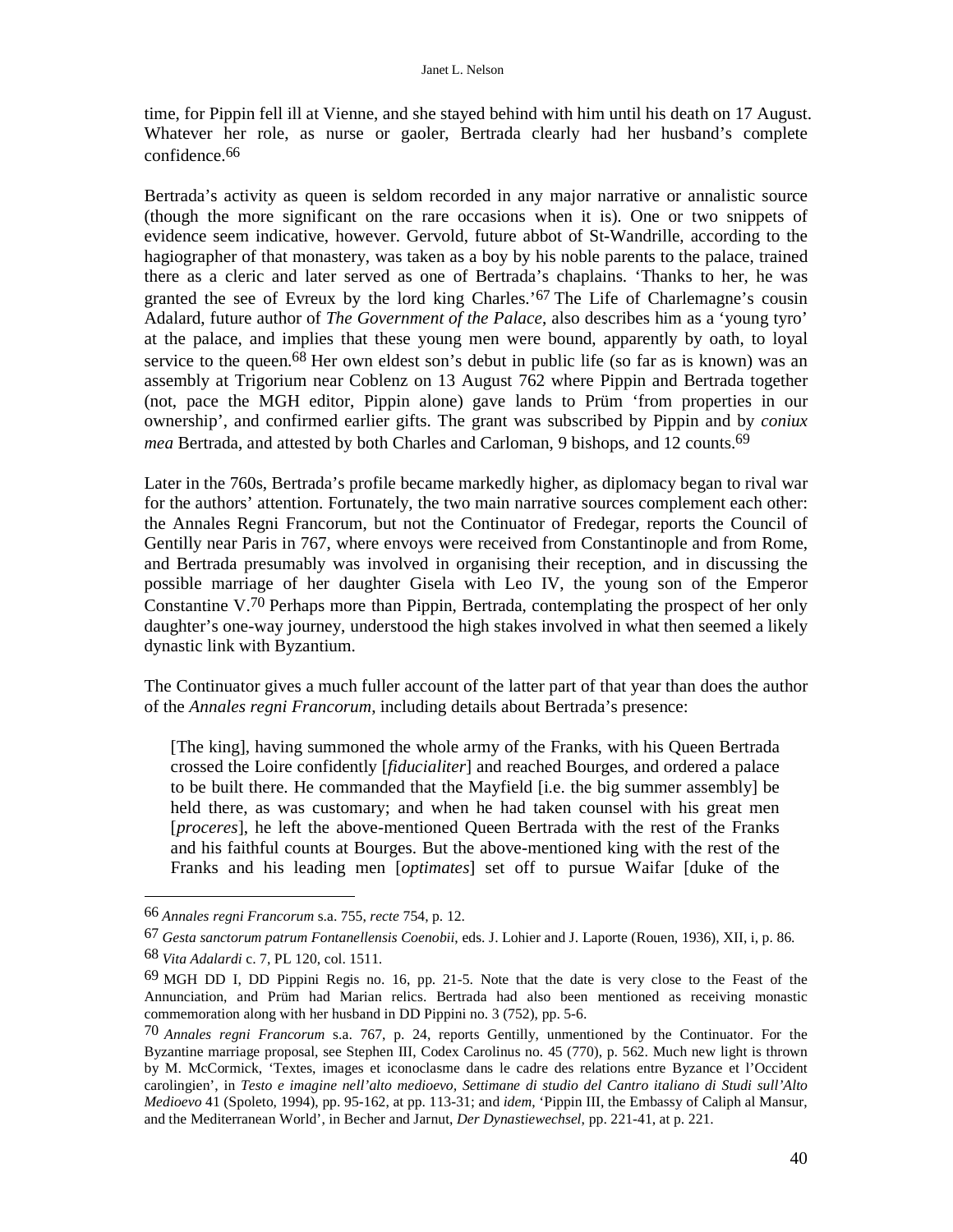Aquitanians]. Since the above-mentioned king in his hunt for Waifar could not find him, for it was now winter, returned with all his forces to Bourges where he had left the above-mentioned Queen Bertrada.'71

This chapter needs to be read against the background of the preceding seven years (covered by the Continuator in chapters 41-8). These describe increasingly violent conflict for rule over Aquitaine, an increasingly determined (*semper in se ipso robustior*) and angry Pippin, and increasingly fierce Frankish reprisals culminating in a huge *razzia* in 766.72 By fielding Bertrada at Bourges in 767, Pippin not only acknowledged her new prominence at court, but signalled a new turn in the campaign for rulership over Aquitaine. While 'the whole army' was sent back to winter in Burgundy, the king and queen wintered together at the new palace at Bourges, by implication guarded only by their military household, with bishops and priests to counsel them in what's plausibly been suggested as the task of crafting a programme for the conciliation and government of Aquitaine, with the rights of churches foregrounded.73 They celebrated Christmas and Epiphany *venerabiliter*: with due ecclesiastical ceremony.

In 768, the pattern was further elaborated, in ways illuminated by the Continuator and the author of the *Annales regni Francorum* between them. Pippin captured Waifar's uncle Remistagnus and his wife, whom he sent to Bourges for trial and, in the uncle's case, execution.74 He also captured not Waifar himself, but Waifar's mother, sister and nieces, who were held prisoner at Saintes.75 Aquitanian resistance was collapsing comprehensively and Pippin received benignly (*benigniter*) those who came to him. Meanwhile Bertrada went from Bourges to Orleans and travelled by boat down the Loire to reach Champtoceaux, a fortified place on the south bank of the Loire some 35 km upstream from Nantes. Pippin interrupted his hunting-down of Waifar in the Perigord to 'come to his queen at Champtoceaux', in time for Easter. There, they received envoys from the Caliph bearing gifts, and gave their gifts in return. The problem of feeding a high-status Muslim deputation would no doubt have engaged the attention of the queen, as would the preparation of the Franks' diplomatic gifts.76 Bertrada, like Pippin, would have been glad that the sending of Frankish envoys to Baghdad in 764 had borne fruit. Close engagement with Aquitainian affairs had shown the Frankish court the importance of the frontier with Al-Andalus. Bertrada, like Pippin, would have been aware that the establishment of a fugitive branch of the Umayyad dynasty in Al-Andalus had made the new Abbasid caliph in Baghdad keen to talk peace and friendship with the Franks. Bertrada, perhaps more than Pippin, understood a queen's potential as peace-maker. In 767-8, when embassies from, first Constantinople, then Baghdad reached the Frankish court, the Frankish queen entered on a crash course in the diplomacy of the Mediterranean world. This enlargement of the queen's political vision proved timely.

<sup>71</sup> Continuator of Fredegar c. 49, p. 318.

<sup>72</sup> The story is told by the Continuator of Fredegar cc. 41-7, pp. 308-16, covering 760-3, and c. 48, p. 318, on 766, with a two-year relative respite (764-5); cf. *Annales regni Francorum* s.a. 760-6. Bourges featured intermittently as the Franks' centre of operations south of the Loire, Continuator of Fredegar cc. 41-3, 46-7, pp. 308-10, 314-6.

<sup>73</sup> On Pippin's Aquitanian Capitulary, see McCormick, 'Pippin III, the Embassy of Caliph al Mansur and the Mediterranean World', pp. 229-30.

<sup>74</sup> Continuator of Fredegar c. 51, pp. 320-2.

<sup>75</sup> *Annales regni Francorum* s.a. 768, p. 26. The capture of Waifar's women is, curiously, not mentioned in the Continuator.

<sup>76</sup> McCormick, 'Pippin III', p. 236, notes that pork was the staple of the Frankish elite.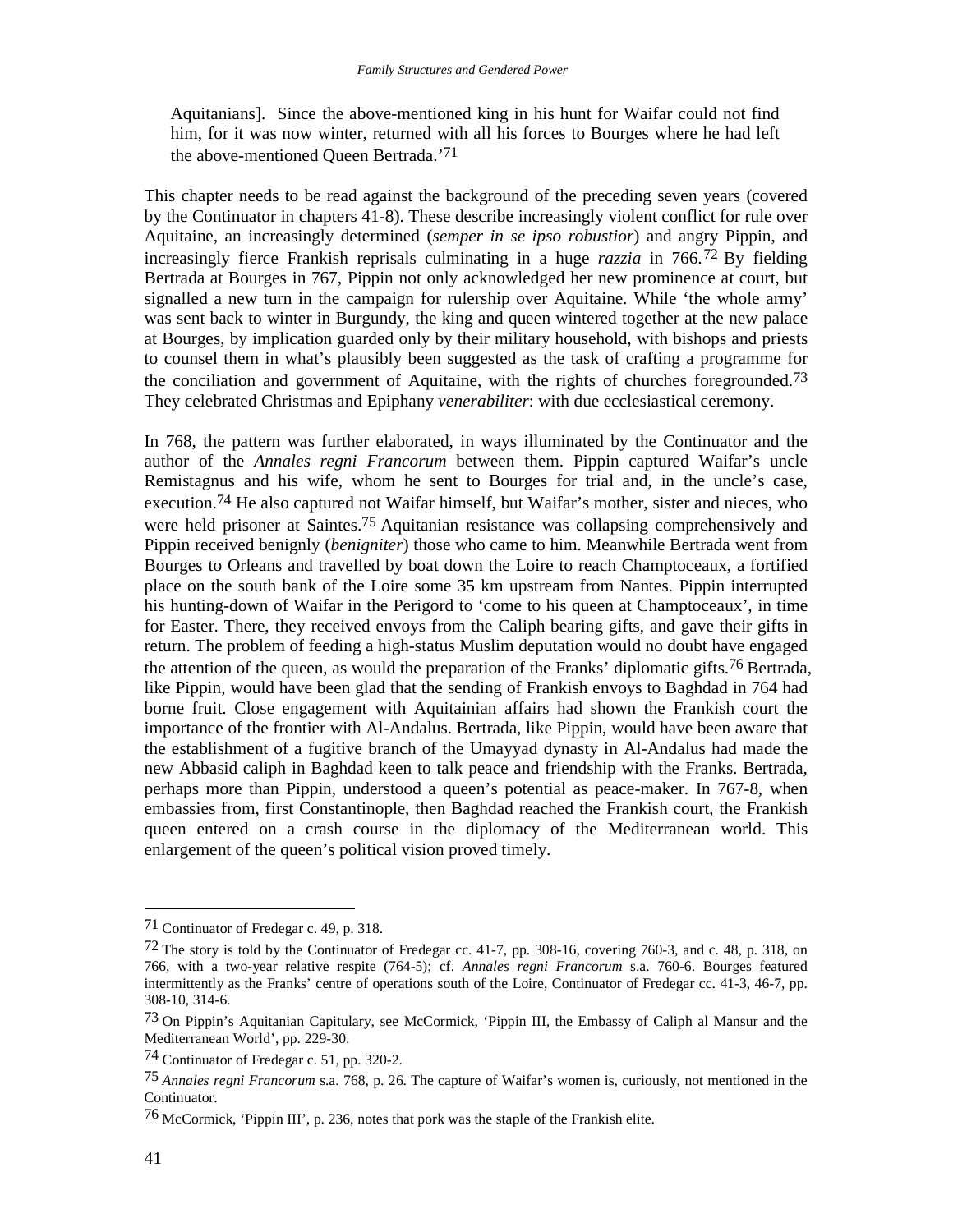From Champtoceaux, Pippin returned to Saintes, with Bertrada. He left her there *cum familia*, that is, with the court.77 Presumably, the queen was also responsible for while he finally saw to Waifar's disposal, engineering his murder by his own followers.78 He then returned to Saintes, *ubi Bertrada regina resedebat, cum magno triumpho et victoria*. 79 The staging of conquest was a heavily gendered affair. It needed a queen at the sedes as well as a king returning there victorious. One thing that greatly enhanced the triumphal atmosphere was the presence of Waifar's women. The captured mother, sister and nieces of Waifar constituted prime tokens of Frankish victory, and it is easy to imagine that they were paraded at Saintes before the Frankish king and queen.

And then, still at Saintes, Pippin fell ill, and within weeks was dying. At this point, the Continuator of Fredegar mentions Charles for the first time since 754, his brother Carloman for the first time ever. The Annales regni Francorum mentions Charles, 'the first-born', fighting with his father in Aquitaine in 761. The Prum charter of 762 was attested by the two sons. There are no further mentions in the narrative sources, until, suddenly, the brothers are at their dying father's side at St-Denis, along with their mother, in September 768. In the years 767-8, the contrast with Bertrada is striking, especially where the Continuator is concerned. The inference that that author had a special interest in Bertrada in these years, or may even have intended to present his work to her, seems plausible – but, equally plausible, that Bertrada acquired a new standing in the closing year or two of her husband's lifetime.

From all this, Bertrada's role in the early years of her sons' reigns extended seamlessly. Whereas no pope had sent a letter to her personally before this, but only sent flattering messages in letters to Pippin and/or their sons, Stephen III addressed Bertrada and Charles (in that order) in a letter of 770.80 Such a form of double-address implies both high honour for Bertrada and that she was residing with her elder son. The pope addressed her as *deo sacrata*, which implies that she formally took a widow's veil after September 768, hence acquiring a formal religious status that carried considerable esteem.81 Her sons, Charles and Carloman, became kings on the same day and, by their father's arrangements succeeded to two equal kingdoms, dividing Francia between them. The brothers seem never to have been on good terms.82 Already in 769, they were in dispute over the inheritance to Aquitaine, Charles claiming that it had been left to him, Carloman that they had equal shares in that province. When in 768 or 769 Charles called his first-born Pippin, Carloman in 770 gave his first-born the same name. Pope Stephen III was anxious about fraternal rivalry, relieved when he thought he had succeeded in stifling it: his letters to each of the brothers show the extent of their competing for power and influence in Rome. In c.775, Cathwulf, a probably Anglo-Saxon scholar seeking Charles' favour, wrote to congratulate the king on the eight 'peculiar

<sup>77</sup> See J.F. Niermeyer, *Mediae Latinitatis Lexicon Minus* (Leiden 1997), s.v. 'familia', senses 2, 6 and 7; the meaning in the Continuator's elite-vernacular Latin suggests the intimacy of the court, and contrasts with that of *familia regalis* in *De ordine palatii* c. 23, p. 76, l. 381 (there, a more formal and, in Carolingian documents more normal, meaning of peasant dependents).

<sup>78</sup> Continuator of Fredegar cc. 51-2, pp. 320-3.

<sup>79</sup> Continuator of Fredegar c. 52, 192, p. 322-3; cf. *Annales regni Francorum* s.a. 768, p. 26.

<sup>80</sup> Codex Carolinus no. 46, p. 564.

<sup>81</sup> Nelson, 'The wary widow', esp. pp. 90-4.

<sup>82</sup> The evidence is laid out with compelling clarity by J. Jarnut, 'Ein Bruderkampf und seine Folgen: die Krise des Frankenreiches (768-771)', in G. Jenal and S. Haarländer eds, *Herrschaft, Kirche, Kultur. Beiträge zur Geschichte des Mittelalters. Festschrift für F. Prinz* (Stuttgart, 1993), pp. 165-76; cf. also Nelson, 'Making a Difference in Eighth-Century Politics: the Daughters of Desiderius', in A.C. Murray ed, *After Rome's Fall*, pp. 171-90, at pp. 180-2 (repr. eadem, Courts, Elites, chapter X.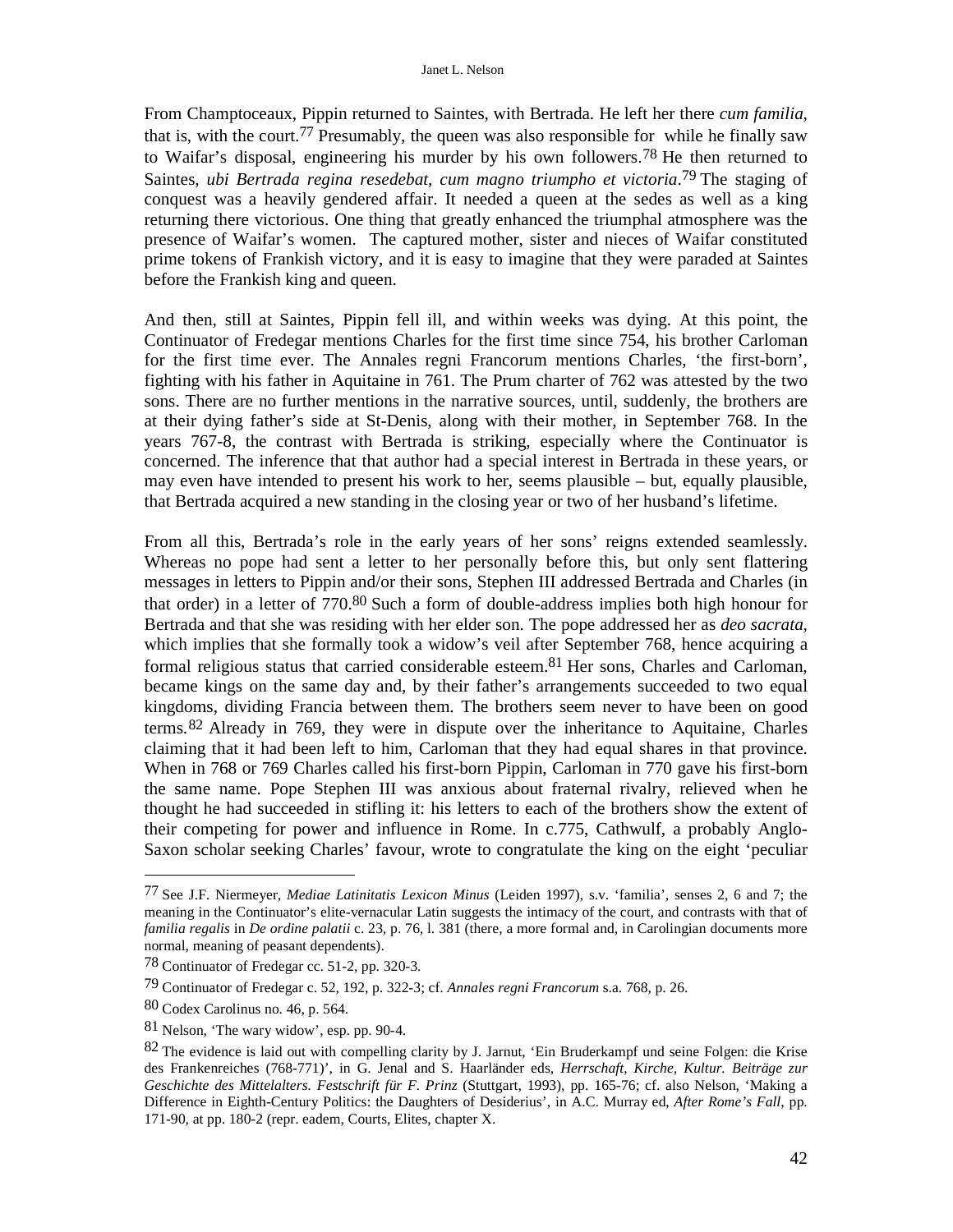blessings' bestowed on him by God: Blessing 1 was 'that you were conceived by God's response to your parents' special prayers, especially your mother's'; Blessing 2 was 'that you are the firstborn; Blessing 3 was 'that God preserved you from the plots of your brother'; Blessing 5 was, 'and this not the least sign of divine favour, that God carried him away from this kingdom to the other one and exalted you over the whole kingdom without any spilling of blood'.83

In 770, Bertrada travelled to visit Carloman at his palace of Seltz in Alsace 'for the cause of peace', before going on to Bavaria en route for Italy 'where she achieved her purpose in going'.84 That purpose is not spelled out in the *Annales regni Francorum*, but one author of more nearly contemporary annals says that 'Berta was Italy on account of the daughter of King Desiderius [of the Lombards]', while another adds that 'Bertrada brought Desiderius's daughter back to Francia'.<sup>85</sup> The more nearly-contemporary authors connect the visit with Desiderius' returning of disputed 'cities' in Italy to 'St. Peter', that is, the pope. Bertrada's visit to Seltz may have been a genuine attempt to conciliate her sons. Her visit to Bavaria was certainly directed towards closer ties with Duke Tassilo, a first cousin of Bertrada's sons and a potential threat to either or both. Tassilo's wife was another of Desiderius's daughters, and the ducal couple were on good terms with the Lombard king. A third daughter of Desiderius was the wife of the Duke Arichis of Benevento. Eighth-century relations between Franks and Lombards had generally been good until Pippin, stirred by the grievances of Pope Stephen II against Lombard acquisitiveness, had campaigned in Italy in the 750s, and his successor Paul I had battered Pippin with letters denouncing Lombard aggression against 'St. Peter's rights'. Hence Charles' decision to seek a Lombard bride was something unexpected, and certainly a diplomatic coup. Bertrada may well have been the framer of the policy, and she was certainly the key figure in effecting it, and squaring Pope Stephen III at the same time: a spectacular case of womanly agency.86

Barely a year later, the marriage, and the alliance between Charles and Desiderius, were at an end. Charles repudiated his Lombard wife in order to marry someone who promised more political support north of the Alps, and specifically east of the Rhine, namely Hildegard. The death of Carloman on 4 December 771 had thrown all existing schemes into the melting-pot. The Lombard wife suffered a *damnatio memoriae* so severe that even the woman's name is unrecorded in any surviving text. The repercussions of Charles' action were far-reaching: great political instability in the short run, a new political configuration in the longer run. Though not the sole cause of the Frankish conquest of Italy, Charles' dishonouring of Desiderius's daughter and Desiderius' ensuing hostility were crucial links in the chain of events. What of Bertrada? She in her own way suffered a *damnatio memoriae*: Einhard says in his *Vita Karoli* that 'the one issue on which trouble ever arose between Charles and his mother was the divorce of King Desiderius's daughter, whom (Einhard repeats) he married at her urging'.87

<sup>83</sup> Cathwulf's letter to Charles, ed. E. Dümmler, MGH Epp. IV (Berlin, 1895), p. 502.

<sup>84</sup> *Annales regni Francorum* s.a. 770, ed. Kurze, p. 30. Here and in the *Annales Petaviani*, the queen is called 'Berta'.

<sup>85</sup> *Annales Petaviani* s.a. 770, p. 13 ; *Annales Mosellani* s.a. 770, ed. C. Lappenberg, MGH SS XVI (Hannover, 1859), p. 496.

<sup>86</sup> Einhard, *Vita Karoli* c. 18, p. 22, says that Charles married the Lombard bride 'at the urging of his mother'.

<sup>87</sup> *Ibid*. Einhard was writing over fifty years after the event, probably in the later 820s. But it is easier to credit his uniquely explicit account of the whole affair than to think of why he should have misrepresented it (he clearly did not invent it). Like one or two other elements in Einhard's description of Charlemagne's private life,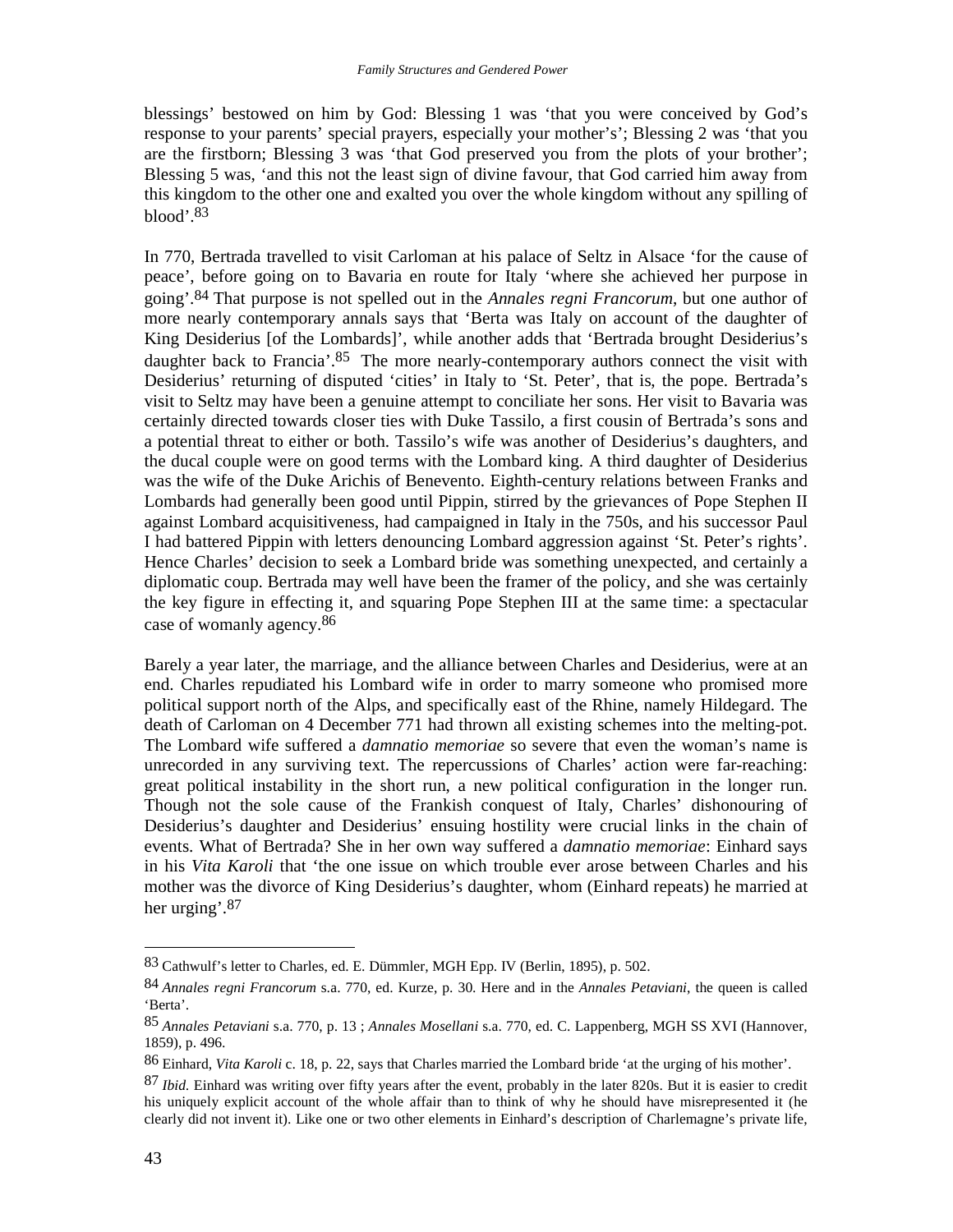Bertrada may have been under a cloud in 772 and for some time afterwards. Yet Einhard himself says in general terms that Charlemagne 'treated her with the greatest respect'; also that 'she spent her old age in great honour with him', and that 'she died not long after [her daughter-in-law Hildegard's] death [in 783], but had lived long enough to have seen three grandsons and the same number of granddaughters in her son's house'. Einhard adds: 'Charles saw to it that she was buried with great honour in St-Denis, the same church where his father lay'.88 When in 802 Charles prescribed the form of the oath to be sworn to him by all his faithful men everywhere, he identified himself as 'son of King Pippin and Queen Bertrada'.89 His sister Gisela also, who was probably responsible for ensuring her mother's liturgical commemoration at Chelles, identified herself in her grant to St-Denis as 'most noble daughter of King Pippin and Queen Bertrada'.90

There is no simple answer to the question of how far social and ideological structures allowed royal women access to power in Charlemagne's remarkably eventful reign. Just as Pippin's reign has to be appreciated as model and motor of much of what characterised his son's, so Bertrada's marital and queenly career sets the scene for Carolingian queenship, while raising doubts about whether that institutional-sounding abstract noun is *le mot juste*. Bertrada's life in some ways demonstrates the gender-specific significance of the life-cycle, yet does not fit entirely easily into that model. It was not only as a widow, for instance, that she had agency. Charlemagne presided over no 'social revolution' in marital norms, let alone gender relations: the royal family, in some ways a beacon for others, was also in Charlemagne's case the exception that proved the rule. It isn't only because they are exceptionally well-documented that Charlemagne's own sexual conduct and views of others' conduct, seem exceptional. Family structures shaped, constrained, and enabled royal women as they did royal men. Within those structures, internal tensions and conflicts between men, within and across generations, were what most affected these lives. In the end, personal traits and personal relationships, within highly contingent circumstances that included windows of opportunity, do more than structures to explain the lived experiences, from joy or triumph to humiliation or disaster, of royal women in the reign of Charlemagne.  $91$ 

notably his revelations about Charlemagne's relationship with his daughters, it is part of an attempt to present his subject warts and all.

<sup>88</sup> Einhard, *Vita Karoli* c. 18, p. 23.

<sup>89</sup> MGH Capit. I, no. 34, p. 101.

<sup>90</sup> Above, p. 7.

<sup>91</sup> I should like to express my warm thanks to Giulia Calvi for inviting me to the inspirational workshop at EU Florence, to Megan Metters for unfailing editorial efficiency and help, and to Serena Ferente, Susan Reynolds and Alice Rio, for collegial support and advice.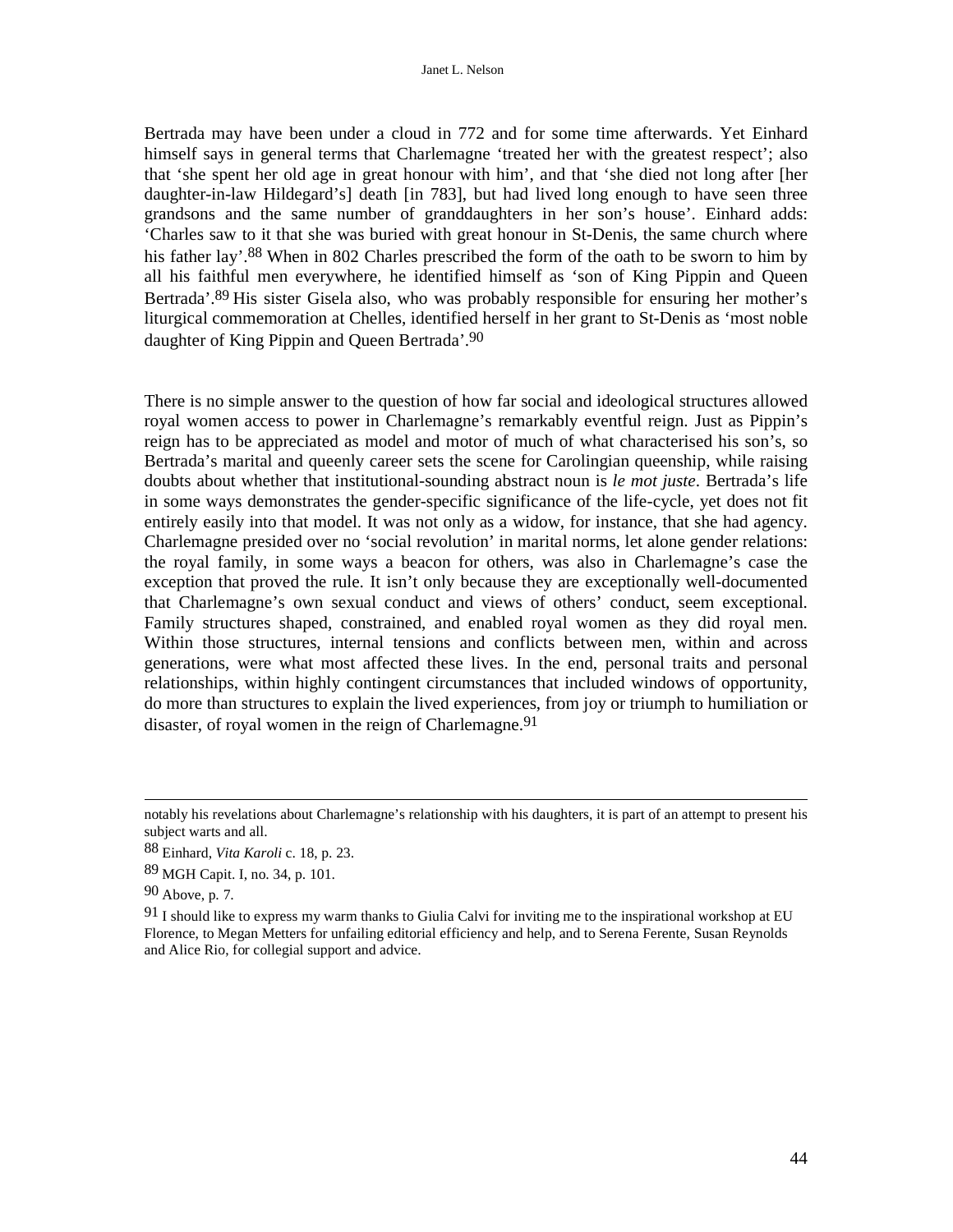# *Naturales dominae***: Female political authority in the Late Middle Ages**

# *Serena Ferente, King's College London*

Most medieval and early modern queens were foreigners, hence suspect. Queens experienced a radical version of the ordinary wife's position, the ambiguous status of one who throughout her life belongs to more than one family – her father's, her husband's and her children's – and has more than one identity. The timeless theme of the menacing 'foreigness' of the queen, like that of the king's 'wicked advisors', had such good currency in medieval and early modern Europe that it must have fulfilled important, if not perhaps structural, political needs.<sup>1</sup> It certainly contributed to the precariousness of women's political legitimacy. As it is well known, it also became the justification for one of the most debated pieces of legislation of medieval Europe, the so-called Salic Law.

[B]y falling into the feminine line it [the crown] can come into the power of a foreigner, a pernicious and dangerous thing, since a ruler from a foreign nation is of a different rearing and condition, of different customs, different language, and a different way of life from the men of the lands he comes to rule. He ordinarily, therefore, wishes to advance those of his nation, to grant them the most important authority in the handling of affairs, and to prefer them to honors and profits.2

The Savoyard jurist Claude De Seyssel wrote the above around 1515. The authenticity of the Salic Law was at the time disputed, and the dispute threatened to challenge the custom barring women from succession to the French crown. De Seyssel, who may have had his own doubts about the law's authenticity, shifted the focus from the problem of forgery to the wisdom of the law. He invoked the inherent 'foreigness' of the female line to the «nation», mindful as he was of the successive crises created within the realm of France in the past one and a half centuries by the claims of English kings.3

<sup>1</sup> The literature on medieval and early modern queenship is now an ocean, but on the theme of Jezebel and the 'evil foreign queen' see the pioneering essay by Janet Nelson, `Queens as Jezebels: the careers of Brunhild and Balthild in Merovingian history', in Derek Baker (ed.), *Medieval Women. Essays dedicated and presented to Professor Rosalind M. T. Hill*, (Oxford, 1978), pp. 31-78; now also in Janet Nelson, *Politics and Ritual in Early Medieval Europe* (London, 1986), pp. 1-48.

<sup>2</sup> Claude de Seyssel, *The Monarchy of France,* trans. J. H. Hexter, ed. Donald Kelley (New Haven, 1981), p. 48. «Car, tombant en ligne féminine, elle vient en main et pouvoir d'homme d'étrange nation, qui est chose pernicieuse et dangereuse : pourtant que celui qui vient de telle nation étrange est d'autre nourriture et condition et a autres moeurs, autre langage et autre façon de vivre que ceux du pays où il vient dominer. Et si veut communément avancer ceux de sa nation et leur bailler la plus grande et principale autorité au maniement des affaires ; et davantage les préférer aux honneurs et profits».

<sup>3</sup> There is a vast literature now on the Salic Law. See Ralph E. Giesey, ''The Juristic Basis of Dynastic Right to the French Throne,'' *Transactions of the American Philosophical Society*, n.s., 51, no. 5 (1961): 3–47; Philippe Contamine, '' 'Le royaume de France ne peut tomber en fille': Fondement, formulation et implication d'une théorie politique à la fin du Moyen Age,'' *Perspectives médiévales* 13 (1987): 67–81; Contamine, ''Le royaume de France ne peut tomber en fille': Une théorie politique à la fin du Moyen Age,'' in *Institutionen und Geschichte: Theoretische Aspekte undmittelalterliche Befunde*, ed. Gert Melville (Cologne, 1992), 187–207; Jacques Krynen, *L'empire du roi: Idées et croyances politiques en France, XIIIe–XVe siècles* (Paris, 1993), 125– 35; and Fanny Cosandey, *La reine de France: Symbole et pouvoir, XVe–XVIIIe siècle* (Paris, 2000), 19–54. Sarah Hanley and Craig Taylor have in the last decade or so engaged in a fruitful debate about the gendered value of the Salic Law, with Hanley arguing that the forged law consecrated the marginalization of women from public authority, whereas Taylor sees it as primarily motivated by anti-English propaganda and in fact replacing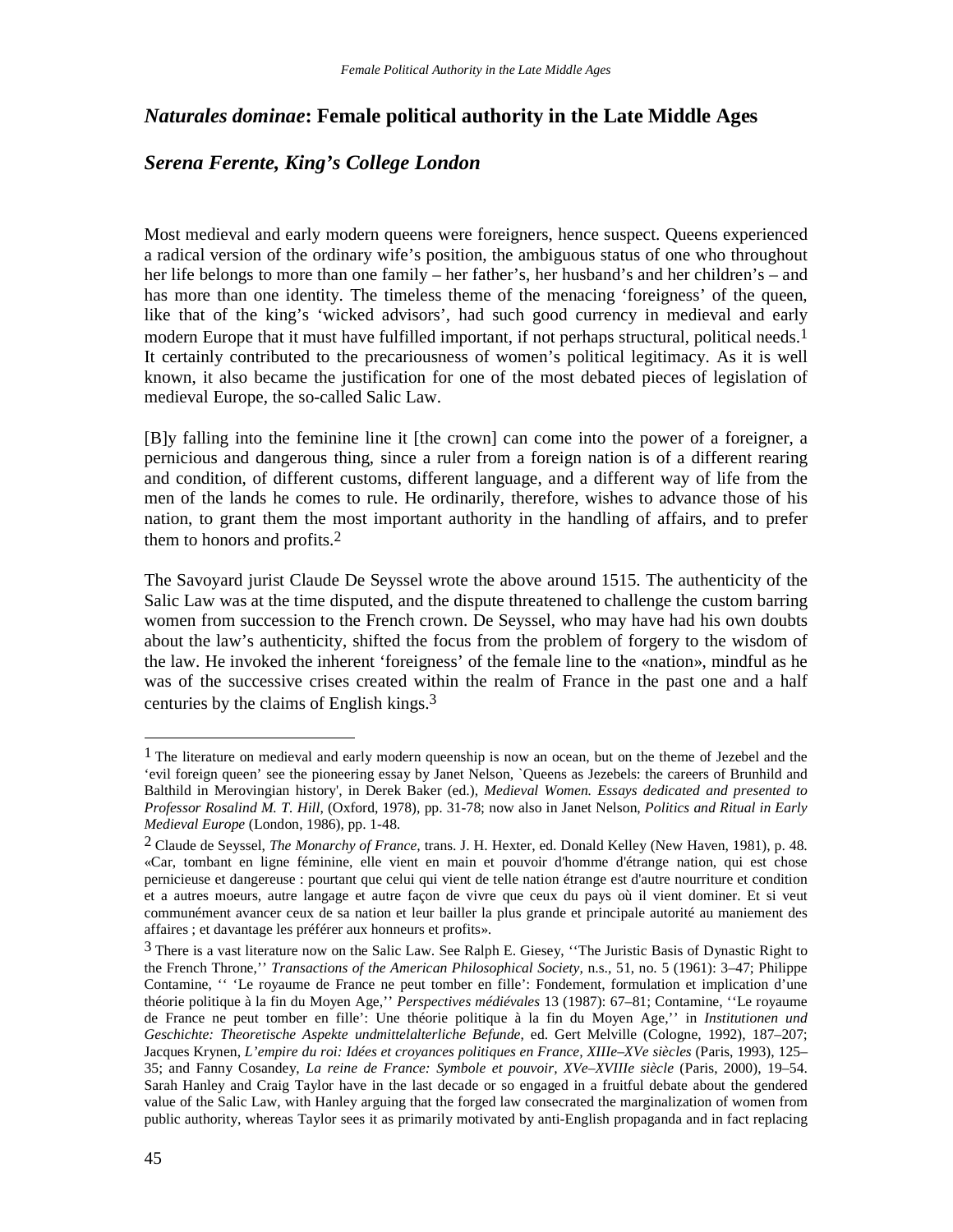In the last two decades the debates surrounding French and English royal successions in the fifteenth and sixteenth centuries and the whirlwind of polemical literature they generated have increasingly attracted scholars interested in the intersections between political history, the history of the state and women's/gender history.<sup>4</sup> Despite an indisputable growth, the meeting of gender history and the political history of the last centuries of the Middle Ages is just beginning to define truly common research grounds as successfully as gender and social history or gender and religious history have done.<sup>5</sup> The study of queenship is one of the obvious points of contact and has attracted an extraordinary amount of scholarship, but recent and indeed not-at-all-recent works focussing on the problem of women's property have shown that a gendered analysis of themes like citizenship or inheritance not only contributes important elements to the understanding of women's political agency but also directly addresses the supposed master narrative of the origins of 'modern' states in Europe.6

The problem of women's changing roles and opportunities within more or less developed state systems is as old as "the Woman Question" and August Bebel's 1879 *Woman under* 

misogynistic arguments based on women's inferiority. Of Sarah Hanley see ''Identity Politics and Rulership in France: Female Political Place" and "The Fraudulent Salic Law" in Christine de Pizan and Jean de Montreuil *Changing Identities in Early Modern France*, ed. Michael Wolfe (Durham, NC, 1997), 78–94; and for the place of the Salic Law in her long term legal and gender perspective "The Family, the State, and the Law in Seventeenth- and Eighteenth-Century France: The Political Ideology of Male Right versus an Early Theory of Natural Rights," *The Journal of Modern History* 78:2 (2006), 289-332. Of Craig Taylor see "The Salic Law and the Valois Succession to the French Crown," *French History* 15, no. 4 (2001): 358–77; and the more recent "The Salic Law, French Queenship, and the Defense of Women in the Late Middle Ages," *French Historical Studies,* 29 (2006), 543-564.

<sup>&</sup>lt;sup>4</sup> In addition to the works cited in the note above on French successions see the equally vast scholarship available on gender and the implications of the succession of the Tudors Mary I and Elizabeth I in England: Paula Scalingi, "The Scepter or the Distaff: The Question of Female Sovereignty, 1516-1607," *The Historian* 41, 1, (November 1978): 59-75; Constance Jordan, "Feminism and the Humanists: The Case of Sir Thomas Elyot's Defence of Good Women," *Renaissance Quarterly* 36, 2 (Summer 1983): 181-201; and "Women's Rule in Sixteenth Century British Political Thought," *Renaissance Quarterly* 40, 3 (Autumn 1987): 421-51; Patricia Ann-Lee, "A Body e Politique to Governe: Aylmer, Knox and the Debate on Queenship," *The Historian* 52 (February, 1990): 242-61; Carole Levin, *The Heart and Stomach of a King* (Philadelphia, 1994); Judith Richards, "To Promote a Woman to Beare Rule": Talking of Queens in Mid-Tudor England," *Sixteenth Century Journal* 28,1 (1997): 100-21 and "Mary Tudor as 'Sole Quene'? Gendering Tudor Monarchy," *Historical Journal* 40, 1 (1997): 895-924; Anne McLaren, 'The quest for a king: Gender, marriage and succession in Elizabethan England', *Journal of British Studies*, vol 41 (2002), pp. 259-290.

<sup>5</sup> See the Introduction and the survey essays by Bellavitis, Kirshner, Zarri and Rusconi collected in Giulia Calvi (ed.), *Innesti. Donne e genere nella storia sociale*, Rome 2004.

<sup>6</sup> Literature on citizenship, inheritance and gender has predictably focussed on Flemish and German cities and the cities of northern and central Italy: see Martha Howell "Citizenship and Gender: Women's Political Status in Northern Medieval Cities", Mary Erler and Maryanne Kowaleski (ed) *Women & power in the middle ages*, London 1988, 37-60; Law, Family, and Women: Toward a Legal Anthropology of Renaissance Italy (Chicago: University of Chicago Press, 1991; Maria Teresa Guerra Medici, *L'aria di città. Donne e diritti nel Comune medievale*, Naples 1996; Chojnacki, Stanley. "Daughters and Oligarchs: Gender and the Early Renaissance State." In Gender and Society in Renaissance Italy. Ed. Judith C. Brown & Robert C. Davis. New York: Longman, 1998, pp. 63-86; Ellen E. Kittell and Kurt Queller, "Whether man or woman": Gender Inclusivity in the Town Ordinances of Medieval Douai, *Journal of Medieval and Early Modern Studies* 30.1 (2000) 63-100; Anna Bellavitis, *Identité, marriage, mobilité sociale. Citoyennes et citoyens à Venise au. XVIe siècle*, Rome: École Française de Rome, 2001; Julius Kirshner, « Women married elsewhere. Gender and Citizenship in Italy," in Anne Jacobsen Schutte, Thomas Kuehn, Silvana Seidel Menchi (eds.), *Time, Space and Women's Lives in Early Modern Europe (Sixteenth Century Essays & Studies LVII)*, Kirksville 2001, 117-149. For a recent review of the literature see Julius Kirshner, "Cittadinanza come genere nelle città-stato del Medioevo e del Rinascimento", in Giulia Calvi (ed.), *Innesti. Donne e genere nella storia sociale*, Rome 2004, 21-38.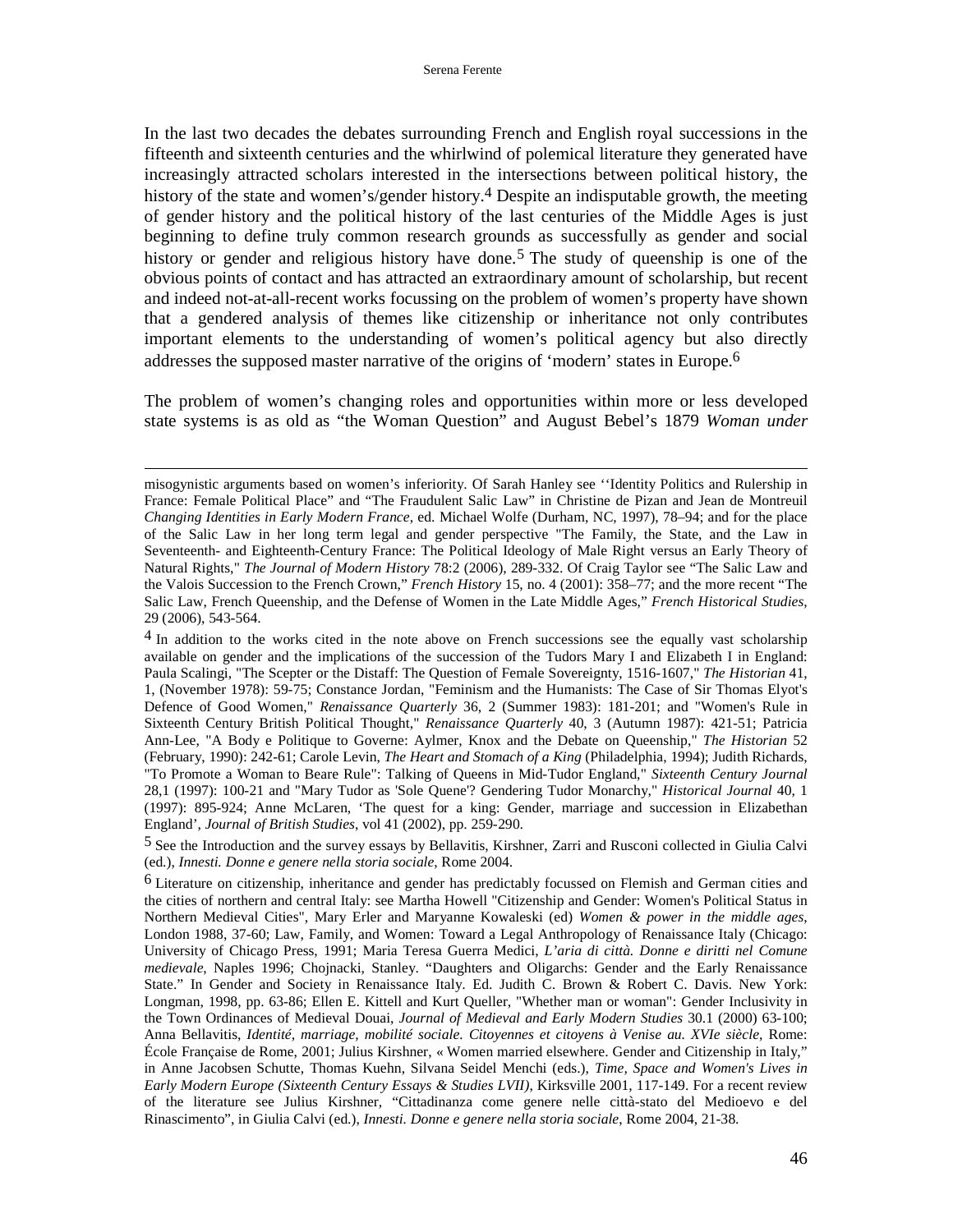*Socialism*. 7 Did women gain or lose from the development of more elaborate state structures? Nineteenth-century socialists thought of course that the state, as an organization aimed at preserving the power of the propertied, was not good news for «civilized» women, particularly if compared to their remote matriarchal ancestors. For politics and property go together, insisted Engels, and the family is an expression of property arrangements.8

Feminist historians resumed the debate in the 1960s and 1970s utilizing some of its older elements. «Power through the family» is an effective, if a little undetermined, phrase popularized by the well-known essay by Jo Ann McNamara and Suzanne Wemple, first published in 1973 in *Feminist Studies* and then reprinted in 1988. McNamara and Wemple suggested in their essay that women had better chances of holding political power in the early middle ages and prior to *circa* the twelfth century, because women exercised power chiefly, if not exclusively, through the family and families were in that distant period more powerful.<sup>9</sup>

As McNamara has recently pointed out, the core thesis of their article owed much to the presupposition that a real shift occurred in the eleventh-twelfth centuries, towards a more pervasive, codified and rigid legal culture, which was at the same time the context and the product of the rise of states in Europe. McNamara has also acknowledged that the works of Georges Duby and David Herlihy on the transformation of the European family, which identified a movement towards a stronger notion of patrilinearity and lineage, reinforced their ideas about the worsening place of women in Western European society. «It seems clear to me that women were disadvantaged by the development of more centralized states, a more hierarchical church, and an urban society based on the money economy».<sup>10</sup> McNamara's point was in many respects the same made by Joan Kelly in her 1977 "Did women have a Renaissance?": «The state, early capitalism, and the social relations formed by them impinged on the lives of Renaissance women in different ways ... but as a group, especially among the classes that dominated Italian urban life, women experienced a contraction of social and personal options».11

Both positions were part of a general attempt by feminist thought to make sense of the trajectory of women in history. Their strength lay in that they showed how women's history could oppose a counter-narrative of decline to the master narrative of progress then dominant in historiography. Since then, historians of women have felt increasingly uncomfortable with such an idea, for women's necessary yet elusive golden age could not be found, the last shadow of the mythical age of matriarchy pursued by nineteenth-century feminists and some

<sup>7</sup> On socialist debates on women and state forms see the comparative review essay by Irene Silverblatt, 'Women in states', *Annual Review of Anthropology*, 17 (1988), pp. 427-460.

<sup>8 «</sup> The form of family corresponding to civilization and coming to definite supremacy with it is monogamy, the domination of the man over the woman, and the single family as the economic unit of society. The central link in civilized society is the state, which in all typical periods is without exception the state of the ruling class, and in all cases continues to be essentially a machine for holding down the oppressed, exploited class.»: Friedrich Engels, *The Origins of the Family, Private Property and the State* (1884), with an introduction and notes by Eleanor Burke Leacock, New York 1972, 235.

<sup>9</sup> Jo Ann McNamara and Suzanne Wemple, "The Power of Women through the Family in Medieval Europe: 500-1100," *Feminist Studies*, 1 (1973), 126-41; also in *Women and Power in the Middle Ages*, ed. Mary Erler and Maryanne Kowalewski (Athens, Georgia, 1988), 83-101.

<sup>10</sup> Jo Ann McNamara, 'Women and power through the family revisited', in Mary Erler and Marianne Kovalewsky, *Gendering the Master Narrative. Women and Power in the Middle Ages*, Ithaca 2003, pp. 17-30, p. 22.

<sup>11 &</sup>quot;Did Women Have a Renaissance?" in *Becoming Visible: Women in European History*, ed. Renate Bridenthal, Claudia Koonz, and Susan Stuard, Boston: Houghton Mifflin, 1977, pp. 137-74, p. 138.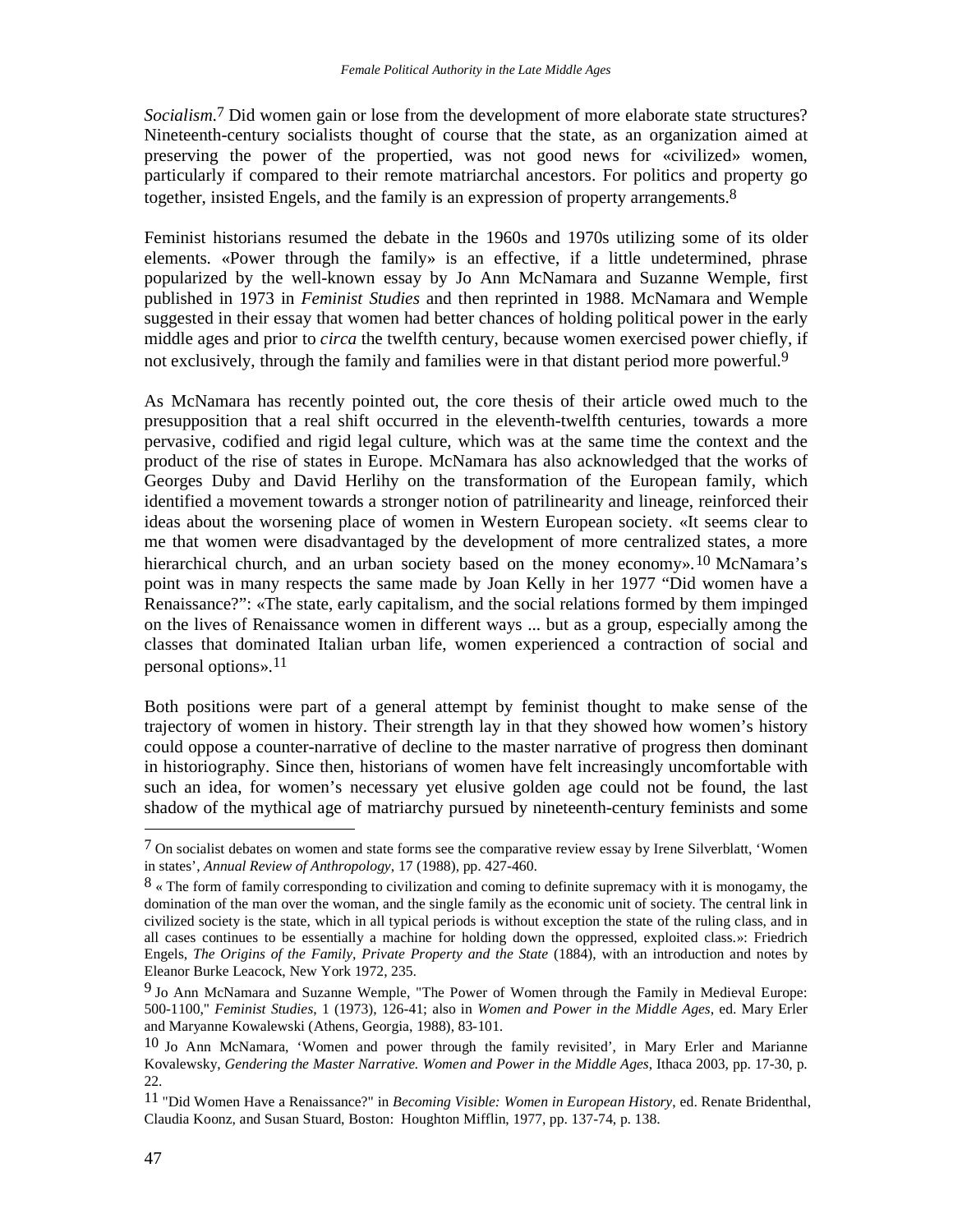twentieth-century archaeologists. Judith Bennett, a late medievalist, has famously and controversially proposed the paradigm of a 'history that stands still', where amidst apparently momentous changes the condition of women *vis à vis* men in reality stays the same, especially when one looks at basic indicators such as work conditions. «The particular constraints and boundaries» may vary, but the background is one of continuity.12

Although even Judith Bennett, initially at least, seemed to limit her argument to the period after the twelfth century, in fact the nature and extent of eleventh- and twelfth-century transformations or 'mutations' are also the object of a fierce debate, in which the history of women and the family are one of the major issues.<sup>13</sup> Even though the specifics of the two debates are very different, whether one looks at the twelfth century or at the Renaissance the value of traditional chronological watersheds has proved particularly controversial among historians of women and gender.

In addition to this, McNamara's and Kelly's 'decline' narrative becomes less convincing once the history of the state has undergone a thorough revision. If a steady and progressive growth of central governments and bureaucracies, including ecclesiastical, and of the monetary economy is visible between the twelfth and the early fourteenth centuries, the situation after roughly 1350 looks quite different. Historians have pointed to the fact that perhaps the strongest master narrative in political history, the story of the 'origins of the state', is by no means a tale of linear progression.<sup>14</sup>

Indeed the late fourteenth and the fifteenth centuries are dominated, everywhere in Europe, by instability. Popes, emperors, dynasties and republican regimes do not last; the growth of 'bureaucracies' as exemplified by the ever increasing production of written sources can be discontinuous. The late fourteenth and the fifteenth centuries were an era of plague, internal conflicts and bastard feudalism, which can neither be easily interpreted as the 'decline' of entities such as 'France', or 'republican liberty', nor as the Hegelian 'stern reluctant working' towards a higher and stronger form of political organization. Those decades were all about political experiment and competition, often a furious competition, among claimants to political authority, in which all possible sources of legitimacy, old and new, were mobilized, but virtually no one, not even the pope or the emperor, could be sure of possessing them all. Such a competition proved as creative as it was destructive.

It is within this context that one should understand the later Middle Ages as an 'age of

 $\overline{\phantom{a}}$ 

<sup>12</sup> Judith M. Bennett, '"History that Stands Still": Women's work in the European past', *Feminist Studies*, 14 (1988), 269-84; see also the polemical exchange between Bridget Hill, 'Women's History: A Study In Change, Continuity Or Standing Still?' and Judith Bennett, 'Women's history: a study in continuity and change', in *Women's History Review*, 2 (1993), 5-22 and 173-184.

<sup>&</sup>lt;sup>13</sup> A summary of the established ideas about an eleventh-century 'mutation' with regard to women and the family, and a sceptical counterargument can be gained from Pauline Stafford, 'La mutation familiale: A Suitable Case for Caution' in J. Hill and M. Swan (eds), *The Community, The Family and the Saint. Patterns of Power in Early Medieval Europe* (Turnhout, 1998) p. 103-26.

<sup>14</sup> The suggestions of Bernard Guénée preannounced what would happen in the 1970s, "Y a-t-il un Etat des XIVe et XVe siècles?", *Annales Economies, Sociétés, Civilisations* 26 (March-April 1971), 399-406 (the title of the article echoing Federico Chabod's 1956 *Y-a-t-il un Etat de la Renaissance?*). The historiographical debate on Italy has been particularly heated and theoretically complex, partly also because of the critical participation of microhistorians. See the papers collected in *The Origins of the State in Italy, 1300–1600*, ed. Julius Kirshner, Chicago, 1996, and particularly Giorgio Chittolini, "The 'Private,' the 'Public,' the State." 34–61; and Anthony Molho, *The State and Public Finance: A Hypothesis Based on the History of Late Medieval Florence*, 97-135.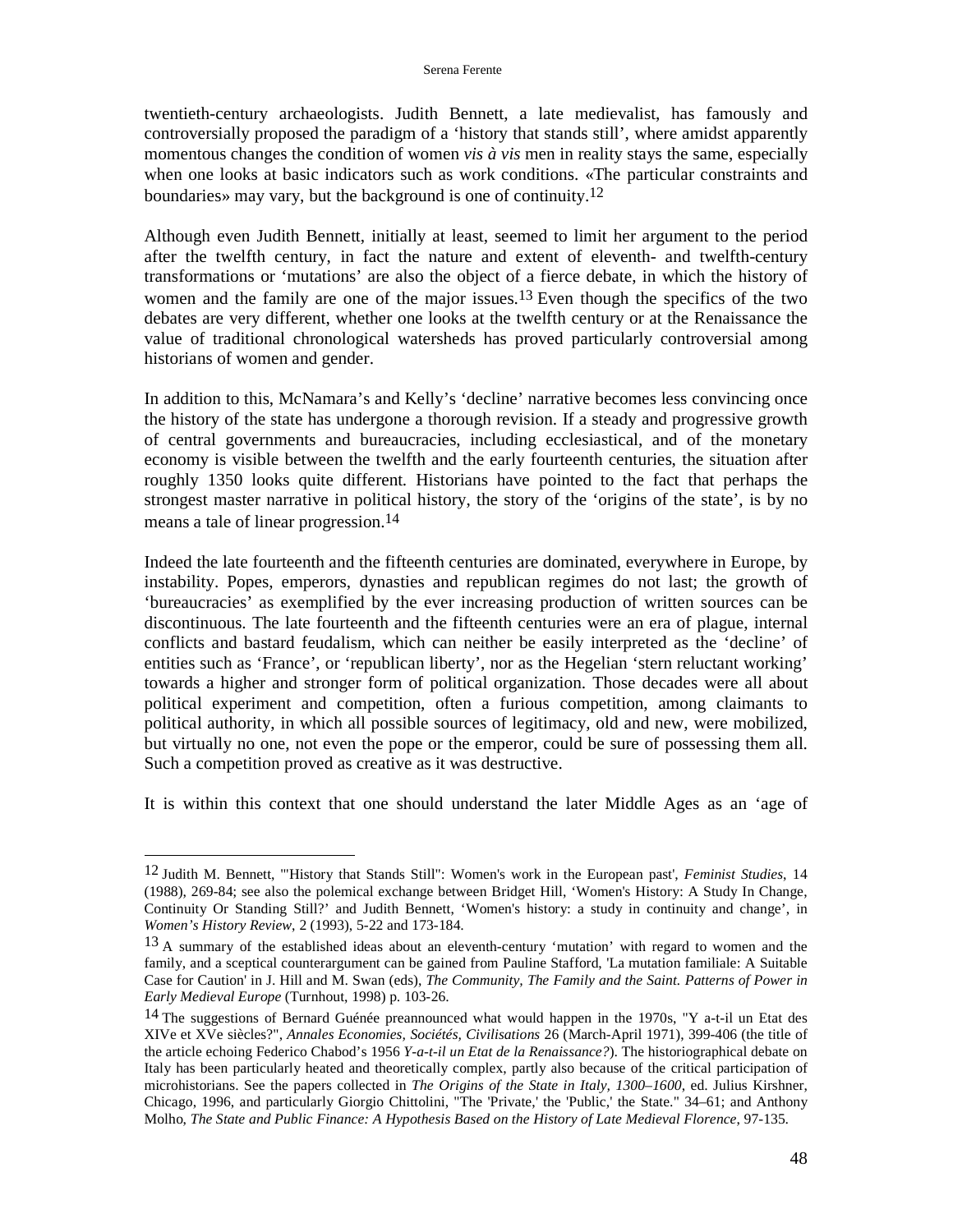heiresses'.15 A large number of women inheriting large and small *dominia* from their natal family were put at the centre of public attention and political debate. A remarkable proportion of these European female lords went on to become rulers of their domains during at least a portion of their life, helped by a biological fate that precociously removed from the scene their brothers and husbands. In fact, even if royal succession cannot be assumed to straightforwardly represent general trends, it seems significant that the period between the mid-fourteenth and the sixteenth centuries in Europe included an unprecedented number of queens regnant (as opposed to queens regents or consorts), after more than a century of uninterrupted male royal lineages. Some of them are better known than others, but Joanna I and Joanna II of Naples, Margaret I of Denmark, Mary I and Jadwiga I of Hungary-Poland, Isabel I of Castile, Mary I and Elizabeth I of England were all reigning in their own right.16

\*\*\*

The pervasiveness and ambiguity of lordship in late medieval discourses and practices of state-building has attracted some of the best European political historiography.17 'Bastard feudalism' is the label used by historians of late medieval England (whether or not there ever was a 'legitimate feudalism'), but a similar phenomenon has been identified in what is possibly the least classically 'feudal' of European political spaces, Italy. The meaning of lordship (*signoria* in Italian), its private/public political features and its relations with higher authorities have occupied historians of late medieval Italy for the last four decades. Because of Italy's privileged position in the historiography on the Renaissance as «a primal scene, both the exception and the rule, of modern politics», it is only mildly surprising that recent historiography on state-building in Italy, with its stress on the blurred boundaries between private and public political authority, has managed to earn itself an entirely uncalled-for postmodernist aura.18

If indeed late medieval/Renaissance Italy was an ideal laboratory of political legitimacy, it is somewhat disappointing that the question of women's rule – which goes straight to the heart of the problem of legitimacy – has taken so long to become the object of scholarly attention. It is certainly not because of lack of sources, since late medieval Italy fully deserves the reputation of a uniquely well documented time and space.

The careers of two Italian rulers, Joanna II queen of Naples and Bianca Maria Visconti duchess of Milan, are excellent illustrations of the insights that women's history can bring to the study of late medieval political authority and the interactions between the state and its competitors. Both women's political careers have failed to attract substantial historical

<sup>15</sup> See the work, based on quantitative analysis, of Michel Nassiet, *Parenté, noblesse et états dynastiques. XVe-XVIe siècles*, (Paris 2000)

<sup>16</sup> Armin Wolf, 'Reigning Queens in Medieval Europe: When, Where, and Why', in John Carmi Parsons (ed.), *Medieval Queenship*, New York 1993, 169-188, provides a list and the genealogical tables of all late medieval regnant queens.

<sup>17</sup> Otto Brunner's *Land und Herrschaft. Grundfragen der territorialen Verfassungsge- schichte Osterreichs im Mittelalter* (Wien, 1959), translated into Italian in 1983 and into English in 1992, has marked now three generations of late medieval historians. In the Italian context the concept of *signoria* carries a particular complexity, because the name designated urban 'despots', lords of lands, and the supreme office of government in communal constitutions: for a good recent survey see the essays collected in Federica Cengarle, Giorgio Chittolini, Gian Maria Varanini (eds.), *Poteri signorili e feudali nelle campagne dell'Italia settentrionale fra Tre e Quattrocento: fondamenti di legittimità e forme di esercizio,Atti del Convegno di studi* (Milano, 11-12 aprile 2003), Florence 2005.

<sup>18</sup> Randolph Starn, 'A postmodern Renaissance?', *Renaissance Quarterly*, 60.1 (2007) 1-24, p. 13.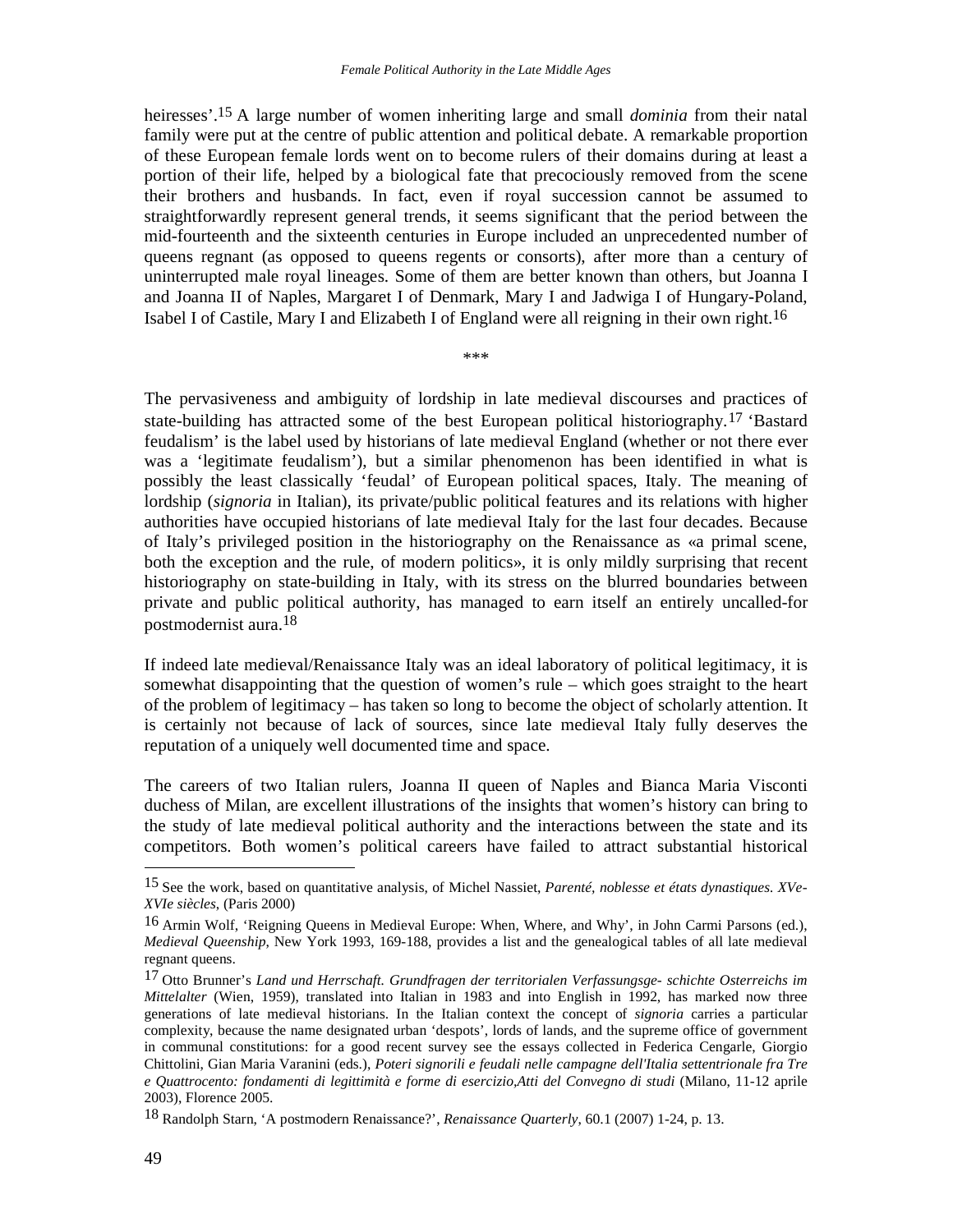research in the last fifty years. On the other hand, they have both inspired a striking number of biographies by unprofessional historians and novelists (a state of affairs that will not overly surprise historians of famous women).<sup>19</sup>

Even a cursory look at their historiographical reputation can reveal the gender stereotypes at play, for Joanna and Bianca Maria were styled as opposite but recognizable ideals of female authority. Here is how Sabadino degli Arienti, the polite author of a collection of famous women's lives in the style of Boccaccio (*Gynevera de le clare donne*, 1492), usefully summarizes Joanna's and Bianca Maria's life stories as they were remembered a few decades after their deaths.20

During her reign, following her immodest nature, [Joanna II] devoted much of her time to libidinous embraces, which decency forbids me to recount; because of such wickedness, if it wasn't that I think that some of her deeds should not remain unknown, I would have omitted her very name, lest I offend the minds of all modest and decent women and illustrious queens.

«Semiramis, wicked queen of Babylon» was the model – a relatively popular one after Boccaccio. Conflated with anecdotes about another queen Joanna, the actual Joanna II would contribute to the posterior and immensely popular image of the lustful, light-hearted (*lieta*), and murderous queen, whose unbridled erotic passion leads to disaster, a Neapolitan variation on the theme of the 'absurdity' and 'monstrosity' of female rule.21

Strikingly different is Bianca Maria's story, and not only because Sabadino was dedicating his work to Bianca's niece, Ginevra Sforza. «Sole child of the magnanimous Filippo, third duke of Milan, through her marriage, virtue, conduct, her illustrious deeds, beauty, modesty and

<sup>&</sup>lt;sup>19</sup> Apart form an astonishing amount of folk anecdotes and some really terrible English poetry ('The love prayer of Giovanna II Queen of Naples' by Henry Charles Lingham, *The Litany of Love and other Poems*, Melbourne 1900), Joanna II inspired a detailed scholarly biography by Nunzio Faraglia, *Storia della regina Giovanna II D'Angiò*, Lanciano 1904, beside some essays by Gennaro Maria Monti, *Nuovi Studi Angioini*, Trani 1937, pp. 353-435; and a section of Emile Léonard, *Les Angevins de Naples*, Paris 1954. Bianca Maria was the object of two biographies, both by unprofessional women historians, who worked on primary sources: Winifred Terni De Gregory, *Bianca Maria Visconti duchessa di Milano*, Bergamo 1940, and Lila Jahn, Bianca Maria duchessa di Milano, Milano 1941. Half a dozen derivative and quite repetitive biographies of both Joanna II and Bianca Maria have appeared in the second half of the twentieth century.

 $20$  On the Bolognese Sabadino degli Arienti (1445-1510) and his three works dedicated to women patrons see now Stephen Kolsky, *The Ghost of Boccaccio. Writings on Famous Women in Renaissance Italy*, Turnhout 2005, 63-109.

<sup>21</sup> Giovanni Sabadino degli Arienti, *Gynevera de la clare donne*, a cura di Corrado Ricci e A. Bacchi della Lega, Bologna 1968 (fac-simile reproduction of the first edition, Bologna 1887), ch. 9 'De Zoanna Secunda Duchessa de Austria': « Et regnando, come costume de sua inpudica natura, fu molto dedita a li libidinosi abraciamenti, quali per honestà a me narrare non lice; per la quale sceleragine certo se non fusse che alcuni suoi facti de memoria degni non me pare sotto scilentio passare, non che quilli, ma pur el suo unico nome scripto haverei, per tema non offendere li animi de le pudiche et oneste donne et de le illustre regine». Sabadino calls Joanna 'duchess of Austria', but this is not aimed at contesting her title of queen; Joanna was known as the 'duchessa d'Osterlich' before becoming the queen because of her previous marriage to William duke of Austria. On the monstrosity of Joanna's rule cf. the chronicler Andrea de Redusiis of Treviso: «Ipsa vero regina, seu quondam alia, sola Regno Apuliae dominatur, quod absurdum est, et monstro Aegyptiaco simillimum ab ommibus fastidiendum. Non propter me dico, qui tam procul absum, sed propter Regni fastidium», in Andrea de Redusiis de Quero, *Chronicon tarvisinum* ab anno MCCCLXVIII usque ad annum MCCCCXXVIII, in Ludovico Muratori (ed.), *Rerum Italicarum Scriptores*, vol. XIX (Milan, 1731), 822.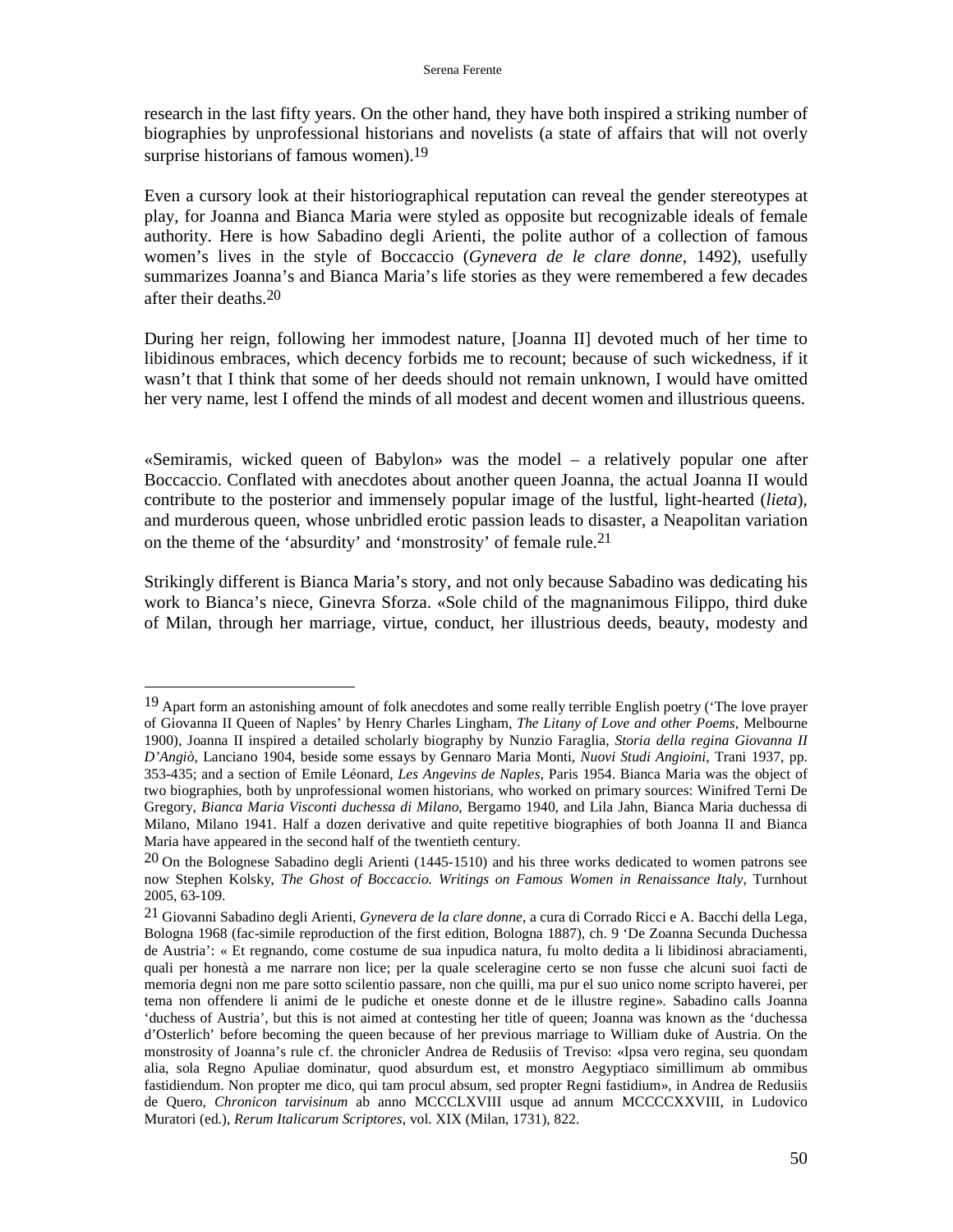piety, she has given her excellent lineage immortal glory and benign reputation».22 Besides her wifely and motherly qualities (her loyalty to an unfaithful but talented husband, her many children), Bianca Maria's «virtue» (courage, firmness) and her «counsel» are invariably the object of praise in several fifteenth-century historical and panegyrical texts; Sabadino even calls her «sanctissima», emphasizing her devotion to Mary Queen of Heaven. Like a perfect Roman matron (Lavinia wife of Aeneas, for example) Bianca is a reassuring and entirely positive model of female authority.

Both images, of course, are hyperbolic; Sabadino's highly stereotypical characterization was there to counter the disturbing/ludicrous nature of a pantheon of powerful women, but not even this, more or less obliged, typecasting can completely elide how intriguing both Joanna and Bianca Maria were.

\*\*\*

Joanna, or Giovanna, II of Anjou-Durazzo (1373-1435), queen of Naples (1414-1435), succeeded her brother Ladislas when she was already forty-one years old and a childless widow. The fact that she had no political experience and was unlikely to produce an heir does not seem to have bothered the Neapolitans and the barons of the kingdom, nor for that matter historians.<sup>23</sup> Yet this most unusual of successions happened peacefully, in a realm that had been recently torn apart by civil wars, since the pious Anjous were a dynasty with many offshoots, and many potential claimants to the throne.

Joanna II's brother Ladislas, king of Naples and Hungary, had died suddenly, his army decimated by the plague under the walls of Florence, in 1414. Joanna's succession was certainly more acceptable by virtue of the precedent set by her aunt Joanna I, grand-daughter of Robert the Wise, queen of Naples from 1343 to 1382. Although at the time of her accession to the throne Joanna had a favourite – a younger Neapolitan called Pandolfello Alopo – her unmarried status constituted a problem and, whether reluctantly or not, Joanna accepted to evaluate several candidate husbands. The final choice, not so much hers as that of her Council, fell on James of Bourbon, count de la Marche, himself a distant relative but with no claims to the Neapolitan throne and the reputation of a perfect knight. They celebrated the marriage in Naples on 10 August 1415 and the Queen publicly invited her subjects to call James king.

If one follows the so-called *Diurnali del Duca di Monteleone*, a chronicle in vernacular penned, at least in part, during Joanna's reign by one or more authors close to the court, the inevitable threat presented by a king consort became immediately apparent.

Only a couple of months had passed, but «King James had by then the lordship, for he had put most castles of the kingdom in the hands of his Frenchmen», he had Joanna's favourite executed, most of her advisors imprisoned or removed from office, and «began to keep the

<sup>22</sup> Sabadino degli Arienti, *Gynevera*, chapter 24 'De Biancha Maria Vesconte duchessa de Milano quarta': « Per giungere italico splendore al titolo de l'altissime donne, recordaremo Biancha Maria, unica figliuola del magnanimo Philippo Vesconte, duca terzo de Milano, la quale per copula matrimoniale, per virtute de animo, per costumi, per opere illustre, beleze, honestate et religione, ha dato a la sua preclara styrpe immortal gloria et benigna fama.».

<sup>23</sup> Although even Sabadino noticed that she «magnanimously took hold of the kingdom, and without any opposition made herself queen» («ella come magnanima tolse il regno, et senza contradizione se fece regina»).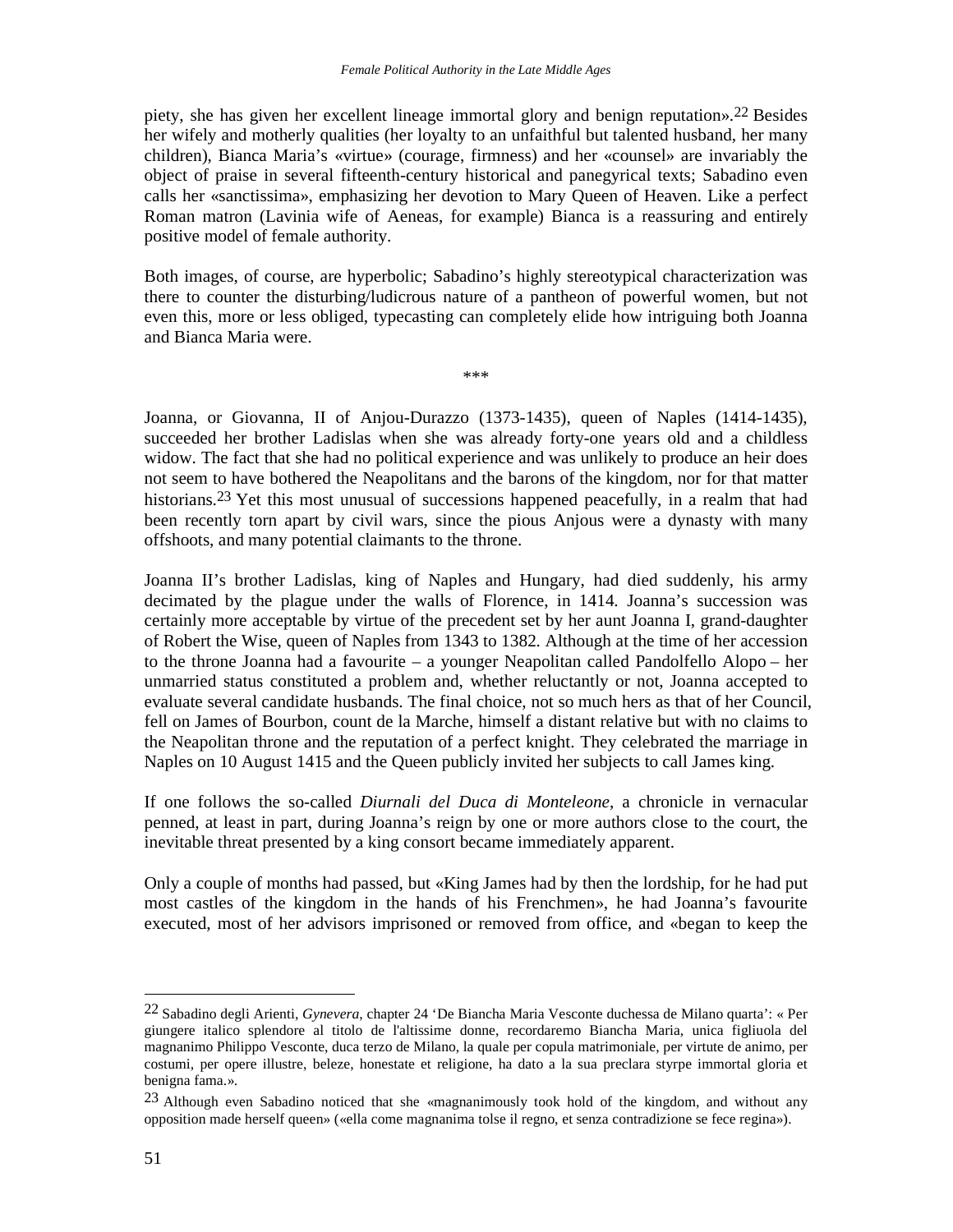### Serena Ferente

Queen as his servant (*infantesca*) and did everything as it pleased him».24

Confined in the castle, guarded by a French soldier, Joanna was prevented from meeting her subjects. Several delegations of Neapolitan aristocrats asked in vain to see her; a conspiracy to kill James was organized but failed. It was recounted that the leader of the conspiracy, Giulio Cesare da Capua, when asked by King James about the punishment deserved by those who try to kill their lord (*lo suo singniore*), had answered: «You are not my lord, because I have my lady (*la donna mia*), you are only her husband and I never swore allegiance to you».25

The attempts to liberate Joanna from her confinement in the castle finally succeeded, and in a temptingly novelistic way. Invited to a marriage celebration, «she obtained to go and attend the dinner in the garden of a Florentine, near the market; there it was decided that she would not return to the castle and, once the Queen had finished to eat, the clamour arose in the market 'Long live Milady the Queen!' and there and then the whole of Naples was in arms, and the Queen, seeing that she was strong said: 'Signori, by God do not abandon me, don't let my husband treat me like this!'».26

Some men of the Caracciolo family, their 'friends', and a large following of people accompanied Joanna to the Episcopal palace, where she spent the night and organized her counterattack, starting with the control of some urban fortresses. A couple of months later «the Queen had rearranged her court and council with Italians, expelling all the Frenchmen», put her husband under siege in the Castel dell'Ovo and defeated his armed guard. Eventually James resolved to leave Naples.27

Joanna went on to govern alone («free, married and without husband» as Sabadino would put it) surrounded by several male and female advisors, barons, *condottieri*, churchmen, jurists, and closely assisted by her new favourite, Giovanni 'Sergianni' Caracciolo. In 1419 she secured the coronation from Martin  $V$  – the pope being the overlord of the Kingdom – after having sent an army to help him to regain control of Rome.

The lack of a designated successor, however, created a void that many were eager to fill. She addressed the problem of the succession in the same way of her predecessors: she adopted an heir. Her first choice was Alfonso V Trastamara, already king of Aragon and Sicily *di là dal Faro*, a powerful ally who would «help and defend her», or so she hoped. When Alfonso took residence in Naples, however, bringing with him a large retinue of ambitious Catalans, the

<sup>&</sup>lt;sup>24</sup> Diurnali del Duca di Monteleone, ed. by M. Manfredi, Rerum Italicarum Scriptores (2<sup>nd</sup> edition), 21.5 (1958), pp. 90-91: «et modo Re Jacobo horamai la signoria perché aveva la più parte deli castelli de lo Reame in mano de Fraciosi»; another manuscript the *Diurnali* (a copy in which the language and the syntax had been normalized) was published by Nunzio Faraglia in 1895.

<sup>25</sup> One of the typical dialogues that the court's 'maestro de casa' Loise de Rosa (*Ricordi*, edited by Vittorio Formentin, Salerno 1999) inserts in his memoirs: «'Dicite, signiure, chi volesse ammaczare lo suo singniore, che doverria patire?' 'Vui lo dicite per me , vuy no mme site singniore, ca aio la donna mia, tu li sy marito et non ve aio may jurato umaio.»

<sup>26</sup> *Diurnali*, p. 93: «La Regina trattò de gire a mangiare la sera à lo mercato ad un giardino de uno fiorentino et la fo determinato che la Regina non tornasse più in lo castello et mangiato che ebbe la Regina così fo lo romore in mezo lo mercato dicendo viva madamma la Regina et lla all'hora tutta Napoli armata, et la Regina vedendose forte dixe Signori per dio no me abbandonate, ne fatime trattare così da mio marito». When the *Diurnali* mention 'tutta Napoli', they refer to the members of the Sedili, the organs of urban government in Neapolitan neighbourhoods.

<sup>27</sup> *Ibidem*: «Et mo' la Regina have adiriczata tutta sua corte et Consiglio de Italiani, cacciando tutti li Francisi».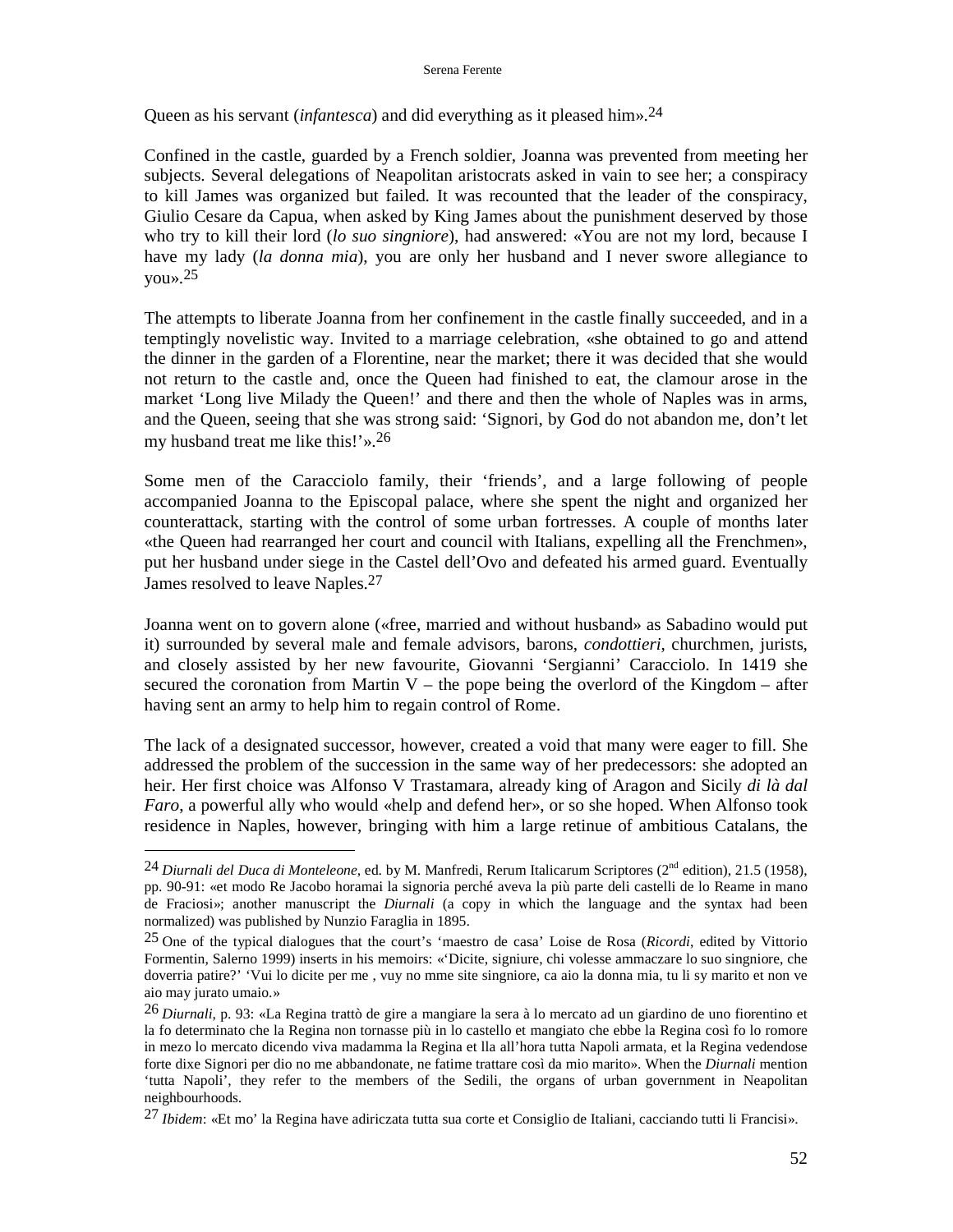mood changed. When he tried to imprison her again, Joanna repudiated him and adopted instead Louis of Anjou, of a cadet branch of the Anjous of Provence, who commanded the loyalty of the Angevin party in the kingdom. Louis proved more helpful and amenable than Alfonso, leading the Neapolitan fleet against the Aragonese and accepting to live in Calabria away from the queen, quietly awaiting his turn.

By the end of the queen's life in 1435, of all the men that had surrounded and occasionally tried to 'tyrannize' her, only Alfonso still had a slim chance to succeed (and succeed he did but after seven years of war). James de la Marche was in exile and would soon become a Franciscan («he was the one who was king, and then was prince, and then was count and then was nothing at all», the major-domo Loise de Rosa commented in his much sharper Neapolitan vernacular).28 Both the formidable condottieri Sforza and Braccio da Montone had died on the battlefield and Louis of Anjou had succumbed to malaria. Dead also was the once all-powerful favourite and Grand Senechal Sergianni Caracciolo, victim of a court conspiracy known to the queen.



Figure 1. Andrea and Matteo Nofri of Florence and others, Monument to Ladislas of Durazzo, 1414-1428, Naples, San Giovanni a Carbonara (detail of the statues of Ladislas and Joanna sitting between Fides and Caritas).

Besides the sepulchre that she commissioned for her brother Ladislas (Figure 1), a grand lategothic monument celebrating her own regal authority as much as her brother's, the most durable legacy of Joanna's reign was a piece of legislation concerning female succession to fiefs in the kingdom.

Another of our laws should be abolished. This is the law that in feudal successions favours the daughter of the firstborn against his brothers. This law dictated by the passions and loves of a

<sup>28</sup> Loise de Rosa, *Ricordi*: «Chisto fo chillo ca fo re e po' fo prencipe e po' fo conte e po' non fo niente, ca se fe' frate e fece bona fine, servo de Dio».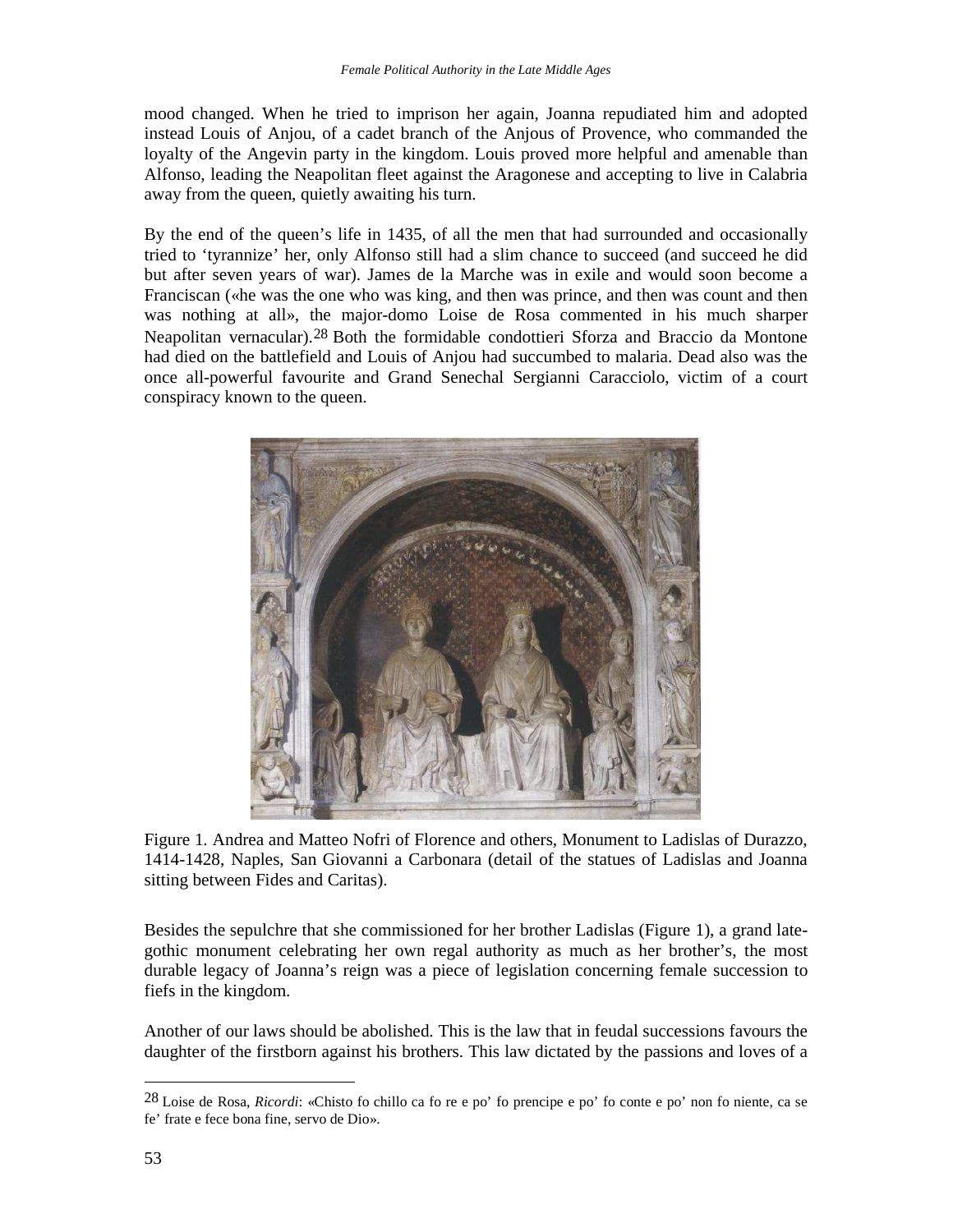lustful queen, this law that transfers the goods of a house into another and impoverishes a brother to enrich a foreigner, this is the law that caused the ruin of your author's family, and bears its name. This is the *Prammatica Filangeria*. 29

The jurist Gaetano Filangieri wrote these lines in his enormously successful *The Science of*  Legislation, published in 1780, republished several times in Italian and translated into all major European languages. A man of the Enlightenment, a reformer of the Church, a supporter of free trade and of a rational and humane judicial system, Filangieri was intolerant of any 'medieval' legal relic, but clearly the lustful queen Joanna and her *prammatica* evoked some deeply personal resentment.

Joanna issued the *prammatica de feudis* on 19 January 141830 as her final pronouncement over a case brought to the court by a woman, Caterina Filangieri, the wife of Joanna's favourite and Grand Senechal Sergianni Caracciolo. Caterina claimed the right to her paternal inheritance as the last surviving child of Giacomo Antonio Filangieri, against the pretensions of her paternal uncle Filippo and her cousin Matteo. The inheritance included the county of Avellino and a large collection of fiefs. The *prammatica*, later nicknamed *Filangeria*, provided the definitive and royally sanctioned interpretation of the constitution *de feudis* of Frederick II's *Constitutiones regni Siciliae*. It stated that in fiefs falling under Frankish law (as opposed to those under Lombard law) the sister inheriting from her brother took precedence over her father's male relatives, provided that she had not already received a portion of her brother's patrimony as dowry – in Caterina's case the dowry of 800 ounces of gold had been promised by her father but never paid.<sup>31</sup>

The *prammatica* has been regarded as the most blatant sign of Joanna's submissiveness to her Grand Senechal's private interests and, by implication, her lascivious and manipulable nature. Undoubtedly Sergianni Caracciolo benefited from the new law, for through his wife he planned to elevate his own house to the level of the great baronial lineages of the kingdom. This reading of the sentence, however, presupposes that the women involved in the dispute had no interests of their own – something that Gaetano Filangieri and most subsequent writers took for granted.

In fact the *prammatica* allowed Caterina Filangieri, not her husband, to become the Countess of Avellino, and the *domina* of a substantial number of lands; the integrity of the family's possessions had been already the object of a family dispute between Caterina's brothers and

<sup>29</sup> Gaetano Filangieri, *La scienza della legislazione e gli opuscoli scelti*, I, Livorno 1826, p. 221: «Un'altra legge converrebbe abolire presso di noi. Questa legge è quella che preferisce nella successione dei feudi la figlia del primogenito ai suoi fratelli. Questa legge dettata dalla passione e dall'amore di una voluttuosa regina, questa legge che traporta i beni di una casa in un'altra, e che impoverisce un fratello per arricchire un estraneo, questa legge è quella che ha cagionato la rovina della famiglia dell'autore e che ne porta il nome. Questa è la *Prammatica Filangeria*.»

<sup>30</sup> Alessio De Sariis, *Codice delle leggi del Regno di Napoli*, VI, 'De' Baroni e de' Feudi e della Ragione Feudale', Naples 1795, pp. 41-42: «Eapropter tenore presentium et de nostra certa scientia et cum deliberatione nostri Consilii ac proprio motu gratia generalis legis condendae et interpretandae dictae constitutionis (ut de successionibus in § et coniugatae et dotatae) declaramus ac interpretamus dictam constitutionem 'ut de successionibus' intelligi et interpretari debere secundum veram opinionem quod in viventibus iure Francorum tunc soror excluditur a successione fratris quando ipsa soror fuerit maritata de bonis fratris de cuius successione agitur, alias non excluditur; In viventibus autem iure Langobardorum sufficit si fuerit maritata et dotata a communi patre vel a fratre dummodo habuerit dotes de paragio».

<sup>31</sup> On Caterina Filangieri see Erasmo Ricca, *Discorso genealogico della famiglia Filangieri*, Naples 1863, 267- 287; and Berardo Candia Gonzaga, *La Casa Filangieri*, Naples 1887, 115-123.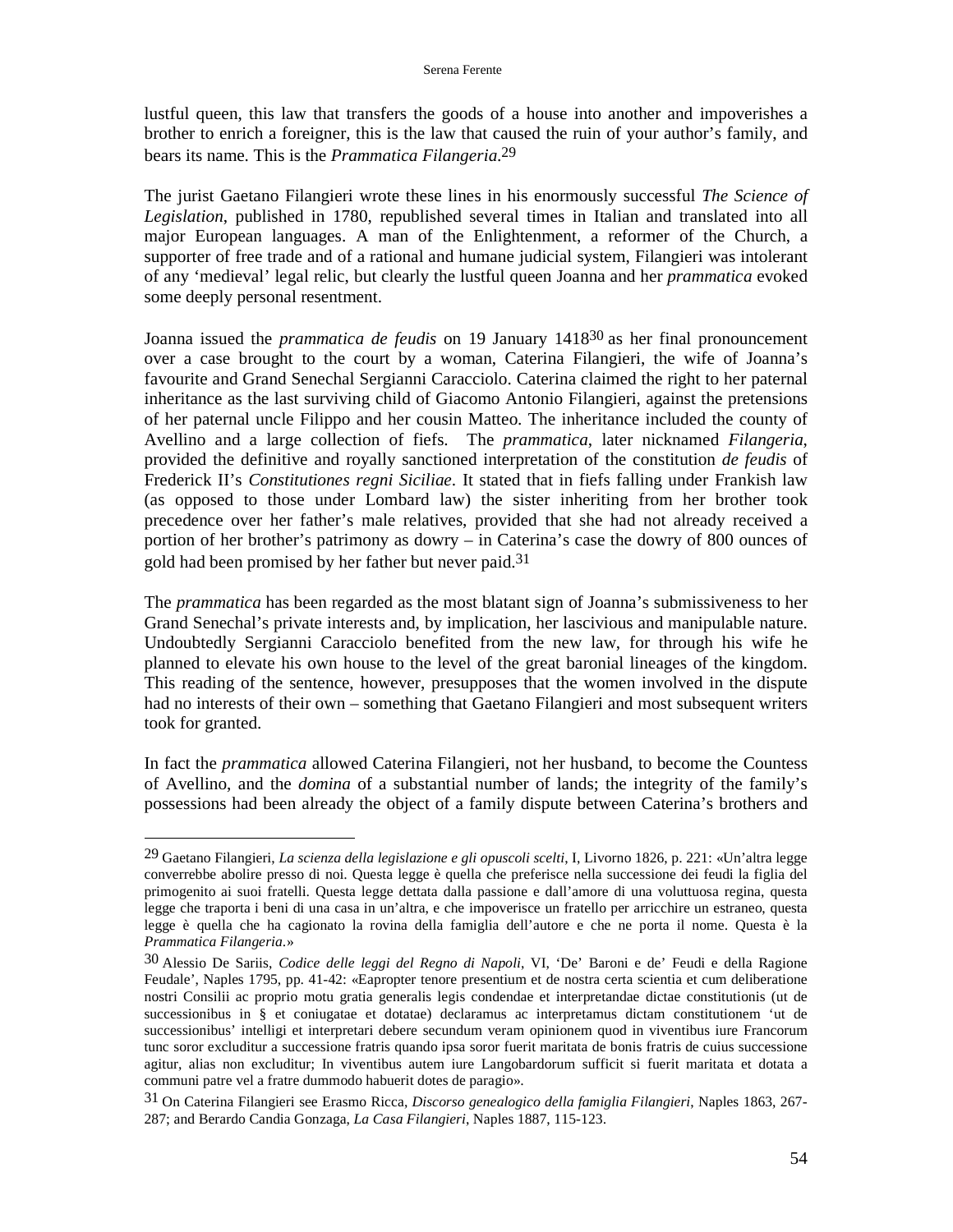their uncles, represented respectively by Caterina's mother Francesca Sanfromondo and Caterina's grandmother Giovannella Minutolo, who had both been guardians of Caterina's brothers and father, respectively, for several difficult years.32 There is no reason to doubt that Caterina had her own interest in her family's patrimony, and a strong sense of family identity. Whereas Sergianni was buried in the urban Caracciolo chapel of San Giovanni a Carbonara in Naples, just behind the effigies of Ladislas and Joanna, for her own mausoleum Caterina, who outlived him, chose the twelfth-century monastery of Montevergine, perched on the mountains of her paternal lands.

Another element has surprisingly failed to attract historical consideration. The succession of Joanna to the throne of Naples had itself followed the same line later privileged in the *prammatica*, for the rights of her first cousin on her father's side, Leonardo of Durazzo, son of the youngest male child of King Charles III, who lived at the Portuguese court, were all but forgotten – one would search in vain for Leonardo's name in the Neapolitan chronicles. In fact one would also search in vain for a mention of the *prammatica* itself in contemporary chronicles – the law certainly did not provoke a scandal, and the queen had backed her interpretation with the opinion of a college of eminent jurists.

Rather than «altering the order of feudal succession», as the enlightened Filangieri lamented, the *prammatica de feudis* put in writing a practice that was perhaps contentious but certainly not aberrant.33 The *prammatica* reveals assumptions about the boundaries of the family that diverged from strict patrilinearity; these were perhaps foreign to a jurist and baron like Filangieri in 1780, but not to his fifteenth-century ancestors.

\*\*\*

A slightly younger contemporary of Joanna II, Filippo Maria Visconti, Duke of Milan from 1412 to 1447, shared a surprising number of characteristics with the Neapolitan queen, considering that, as one of the prototypical Italian despots of the Renaissance he stands at the opposite historiographical pole from the 'feeble and lustful' queen. Lustful he was too, mercurial and occasionally cruel, but this of course did not prevent him from being celebrated as a second founder of the Duchy of Milan. Like Joanna, Filippo Maria succeeded his brother, and like Joanna he did not have any offspring from his legitimate consorts. At his death in 1447, Filippo Maria left behind only a natural daughter from his favourite Agnese Del Maino, Bianca Maria (1425-1468), whom he had married to the military star of the time, the *condottiero* Francesco Sforza.

Bianca Maria, legitimated by her father in 1429, spent most of her adolescence with her mother Agnese in the castle of Abbiategrasso. She grew up not only as the daughter of the Duke of Milan, but also as a member of the Milanese urban aristocracy, since Agnese's family, the Del Maino, were one of Milan's most prominent clans. Both Bianca's paternal and maternal family identities proved essential in the convulsive three years between the death of Filippo Maria Visconti in August 1447 and the solemn ducal investiture of Francesco Sforza

<sup>32</sup>See the documents summarized in Berardo Candia Gonzaga, *La Casa Filangieri*, pp. 115-120.

<sup>33</sup> Female succession to fiefs in Italian jurisprudence was controversial but contemplated in a variety of contexts, even to the detriment of males' rights (in the case of 'maternal fiefs' or 'feminine fiefs'): see Cristina Danusso, 'La Donna e i feudi: Uno sguardo alla prassi successoria dell'Italia settentrionale fra Tre e Quattrocento', *Rivista di storia del diritto italiano*, 65 (1992), pp. 181-239; and Maria Teresa Guerra Medici, 'La successione delle figlie nel feudo. Il feudo materno e l'*opinio Baldi*', in C. Frova, M.G. Nico Ottaviani and S.Zucchini*, VI Centenario della morte di Baldo degli Ubaldi. 1400-2000*, Perugia 2005, pp. 263-288.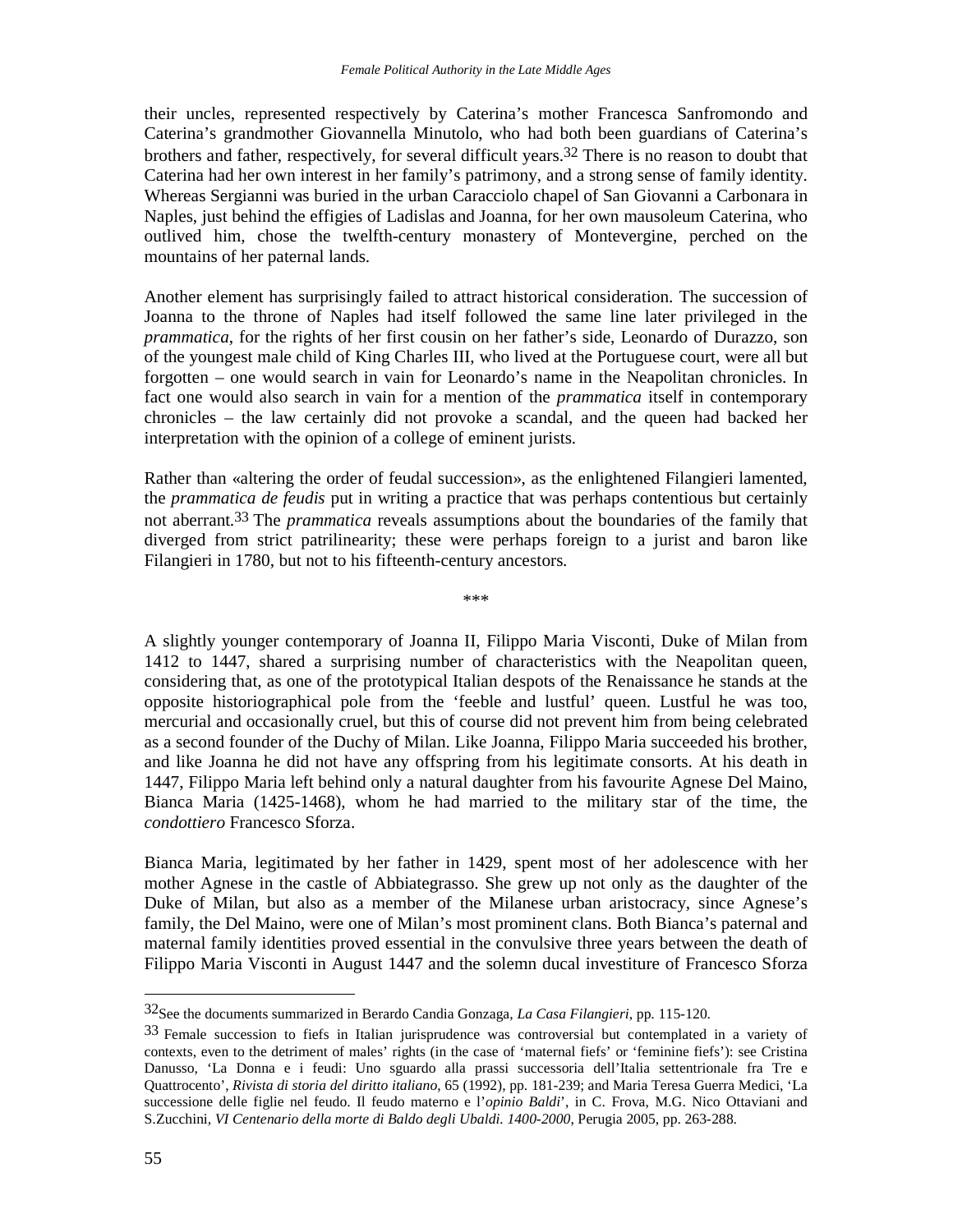in March 1450.

 $\overline{a}$ 

The day after the death of the last Visconti the Milanese proclaimed the return of Milan to liberty and restored a version of the communal constitution, which they called *Ambrosiana Libertas*. Francesco and Bianca Maria were at the time travelling to Lombardy and the Milanese developments took them by surprise. No testament of Filippo Maria could be found; it is only too fitting that Filippo Maria had died in an *après moi le déluge* mood, deliberately leaving the field wide open to the ambitions of several claimants.<sup>34</sup>

Bianca Maria's role in securing her husband's succession to the duchy is generally acknowledged as one of many factors at play, and not the decisive one. In some way historical interpretation still resonates with the echo of fifteenth- and sixteenth-century assessments of Francesco Sforza's career from soldier to prince as the epitome of the power of *virtù* and *fortuna* in Renaissance politics. Machiavelli consecrated Francesco Sforza as one of the rare modern *principi nuovi* that had succeeded in the most arduous task of both acquiring a state and maintaining it, «Francesco, by proper means and with great ability, from being a private person rose to be Duke of Milan, and that which he had acquired with a thousand anxieties he kept with little trouble».35

Of course it would have irremediably spoiled his *exemplum* if Machiavelli had considered the political value of Francesco's marriage to Bianca Maria; but again Machiavelli generally ignored marriage as a political instrument. Even if we accept that Francesco was a 'new' prince, his wife certainly was not. Machiavelli did not overlook the fact that Francesco Sforza conquered Milan in 1450 with «*favori intrinseci*», that is with the support of a faction, «I must not fail to warn a prince, who by means of secret favours has acquired a new state, that he must well consider the motives which induced those to favour him who did so».36 Of such 'favours' so crucial for Francesco's victory, Bianca Maria was the single most important motive.

As it is well known, Francesco Sforza initially contented himself with the title of Captain General of the Milanese and fought with his own mercenary army for the republic he ultimately wished to subdue, until with a literal *volte-face* he turned against the Milanese Republic and put Milan under siege.

Francesco directly owed to Bianca Maria the control of the only two important cities-cumdistricts of the duchy on which he could count throughout the war: Cremona, which was Bianca Maria's dowry and stayed loyal to the duchess, and Pavia, the rendition of which was negotiated in person by Bianca Maria's mother, Agnese Del Maino, who had her own political contacts there. More importantly, fragmentary but trustworthy references in sources

**<sup>34</sup>** On the problem of the succession to Filippo Maria Visconti see Daniele Giampietro, 'La pretesa donazione di Filippo Maria Visconti a Francesco Sforza', *Archivio Storico Lombardo*, 3 (1876), 639-651; Fabio Cusin, 'L'impero e la successione degli Sforza ai Visconti', *Archivio Storico Lombardo*, Nouva Serie, 1 (1936), 3-116.

<sup>35</sup> *The Prince*, ch. 7 'Concerning New Principalities Which Are Acquired Either By The Arms Of Others Or By Good Fortune': « Francesco, per li debiti mezzi e con una gran virtù, di privato diventò duca di Milano; e quello che con mille affanni aveva acquistato, con poca fatica mantenne». On Sforza propaganda and historiography see Gary Ianziti, *Humanistic Historiography under the Sforzas: Politics and Propaganda in Fifteenth-Century Milan*, Oxford 1988.

<sup>36</sup> *The Prince*, ch, 21 'On fortresses': «E, poiché la materia lo ricerca, non voglio lasciare indrieto ricordare a' principi, che hanno preso uno stato di nuovo mediante e favori intrinseci di quello, che considerino bene qual cagione abbi mosso quelli che lo hanno favorito, a favorirlo».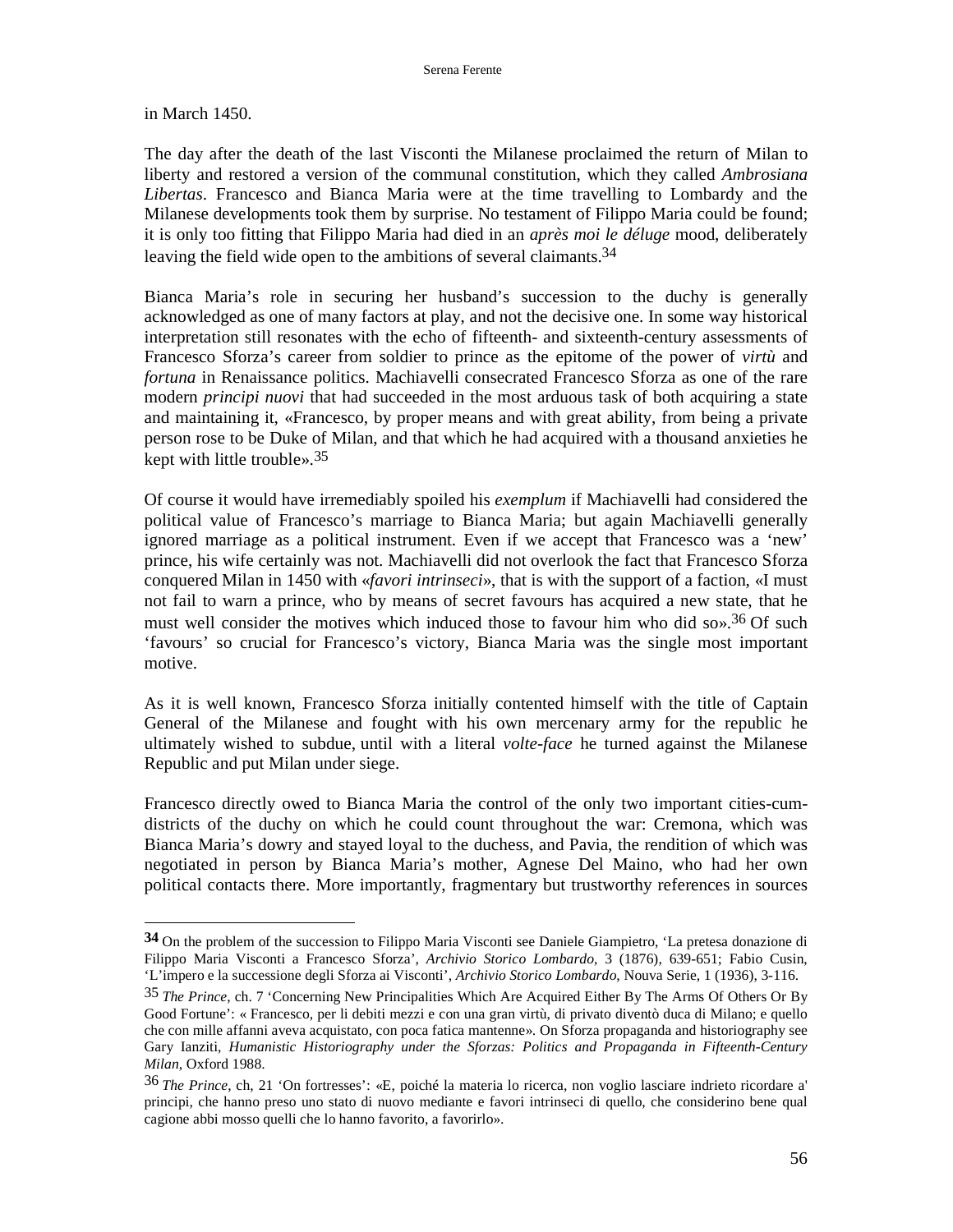of the early 1450s hint at the role of Bianca Maria, both as a Visconti and as a Del Maino, in catalysing the allegiance of the Ghibellines in Milan, the very group that manoeuvred city assemblies in the early months of 1450, presenting Francesco Sforza's lordship as the only option to the extenuated but enraged Milanese.37

Bianca Maria proved again essential in keeping things calm in the winter of 1460-61, when Francesco fell seriously ill and disgruntlement could have turned into armed revolt. One of the most prominent political enemies of the Sforza regime, the *condottiero* Jacopo Piccinino, who also had his 'internal favours' within the duchy, manifested a specific kind of allegiance to the duchess: «I would have never moved against the state of Milady, who sent me a message that I should remember my father's loyalty to her father and that she wanted to hold me in the same love and grace in which the revered memory of her father held my own quondam father».38

Well aware of the precariousness of his position, Francesco Sforza sought to accumulate as many tokens of legitimacy for his rule as possible. His chancery fabricated a false testament by Filippo Maria Visconti, a half-hearted chicanery that was never seriously exploited; in accepting the Milanese '*capitoli*' of submission, which ratified the transfer of lordship, Francesco made sure that the document legally configured an investiture based on popular consent; envoys were sent to the Emperor pleading for the vicariate, in vain, and he entered a number of leagues with other Italian regimes – the most famous of which was the Italian League – mutually recognizing each other.

His marriage to Bianca Maria, however, remained one of Francesco's most important legal assets since the very beginning of his rule, for the two were invested together as Duke and Duchess of Milan. This explains why in 1463, when Francesco became lord of Genoa, Bianca Maria was not only explicitly mentioned in all the official documents, but asked to separately ratify her acceptance of the *capitoli* of submission with the Genoese.39 Such a preoccupation did not arise solely from a general uncertainty about the legal nature of such transfers of sovereignty. Francesco was a 'new prince' also in Genoa, but the Genoese partly understood his lordship over their state as a continuation of the previous lordships of the kings of France and Filippo Maria Visconti. For Genoa too Francesco accumulated various titles of lordship, to which Bianca Maria was always associated, including a feudal investiture from the King of France and a written *instrumentum fidelitatis* signed by dozens of Genoese officials.

The events following Francesco Sforza's death in 1466 confirm both the very real nature of Bianca Maria's political authority and her awareness of it. Her firstborn Galeazzo Maria was in France when the news of his father's death reached him. Bianca Maria presided over the delicate moment of transition firmly and successfully; Galeazzo Maria arrived safely in Milan and no serious commotion was registered in the duchy. The two years of co-rule with Galeazzo, between 1466 and 1468, however, proved very difficult. Bianca Maria saw herself as duchess in her own right, not simply as a regent for Galeazzo Maria. The extent of her

<sup>37</sup> See my *Gli ultimi Guelfi. Passioni e identià politiche nell'Italia del secondo Quattrocento*, PhD thesis, European University Institute, Florence 2007, 32-94.

<sup>38</sup> For the context and the quote see Serena Ferente, *La sfortuna di Jacopo Piccinino. Storia dei bracceschi in Italia (1423-1465)*, Florence 2005, pp. 129-132: «Io non haveria mai facto contra lo stato de Madonna, la quale mandò a mi a dirme che io me volesse ricordare della fede paterna verso el patre, perché ella volea haverme in quello amore et gratia ch'el duca Filippo suo patre de recolenda memoria ebbe el quondam capitano mio patre»

<sup>39</sup> All the final documents sanctioning the transfer of *dominium* are published in Jean Dumont, *Corps Universel Diplomatique des Droits des Gens*, III, Amsterdam 1726, 305-315.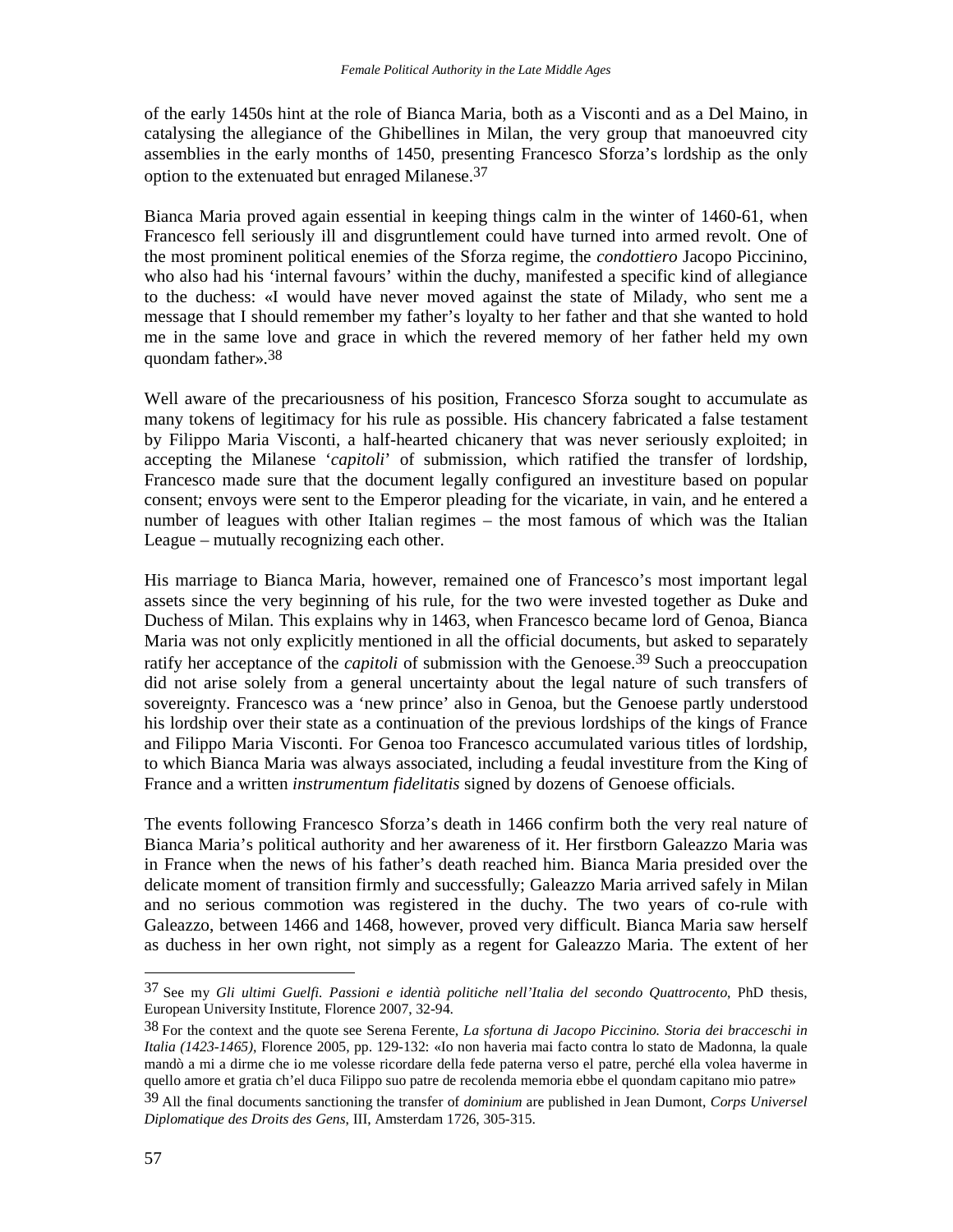networks within the state apparatus became evident as soon as Galeazzo began to replace his mother's men with his own in several crucial councils and offices. Then the young duke famously imposed to the chancery the omission of his mother's name from the intitulations of official documents – except those referring to Genoa, which was at the time very unstable. Bianca Maria in response withdrew to her dotal city, Cremona, separated it from the duchy, and entertained parallel diplomatic contacts with Venice and the King of Naples.40

Bianca Maria's death in 1468, after a long illness, brought all tensions to an end, at a stage in which the conflict with her firstborn was not irreparably public and could be covered up by a lavish funeral and a speech in good Latin. The clashes between Bianca and Galeazzo, documented by hundreds of letters, deserve a much more detailed analysis than I could hope to offer here. The basic points of contention, however, are known. Galeazzo's marriage with the Mantuan princess Dorotea Gonzaga, whom he rejected in favour of a wife of royal blood, Bonne of Savoy; the removal of some of Bianca Maria's most trusted advisors drawn from the Milanese urban aristocracy (including some of Bianca's maternal uncles); Galeazzo's generally 'egoistic' and 'ungenerous' conduct towards his brothers. These few elements suggest two different visions of statecraft: a European marriage alliance instead of an Italian one, advisors personally loyal to the prince instead of officials representing local elites, solitary rule instead of clan solidarity. Galeazzo Maria was perhaps a proto-absolutist prince, but his assassination at the hands of three young Milanese aristocrats in 1476 is hardly a proof of success.

On the contrary, whether it was a matter of womanly virtue, as later writers put it, or of what Machiavelli would call *natural affection*, the loyalty shown to Bianca Maria by subjects and enemies in the worst possible moments of crisis was itself the stuff of political legitimacy. Even if Francesco, like all 'foreign' princes, did inject a large number of his own 'foreign' men into the offices of the duchy, the active presence of Bianca Maria and her own networks prevented the discontent based on anti-foreign prejudice to translate into full-scale revolts. Precisely this crucial balance had been absent during the years of Joanna II's co-rule with her husband James of Bourbon.

It is not necessary to be a socialist to agree that in the Middle Ages property and politics went together. In fact property and political authority were one and the same: *dominium*. It was then in matters of transmission of property that women's political rights were shaped and challenged, whether in dynastic or communal constitutions.

\*\*\*

A baron of the Kingdom of Naples was once reproached for shaming his family by refusing to obey «Queen Joanna, [his] natural *domina* (*donna naturale*)».41 The idea of a *dominium naturale*, and therefore of a *naturalis domina* increasingly underpinned the debates around both women's property rights and their fitness for rule. Joanna's and Bianca Maria's *dominia* were legitimate because they were natural and conformed to the 'nation' they governed. This

<sup>40</sup> See Franca Leverotti*, 'Governare a modo e stillo de' Signori'. Osservazioni in margine all'amministrazione della giustizia al tempo di Galeazzo Maria Sforza duca di Milano (1466-1476)*, Florence 1994, pp. 10-31.

<sup>41</sup> *Diurnali*, p. 16: «[suo zio Raimondo Del Balzo] li disse più e più parole anpollose, dicendo maladetto da Dio foste tu nato per fare brigogna à tale casa quale è la nostra, per certo non si naturale di casa De Bauço, considerando à tanta crudelitate, quanto in te ha regnata et regna ad non volere obedire la Regina Joanna Donna naturale... et come malvaso huomo sei appellato traditore che veni contro la Donna tua, et da quest'ora innante non te appellare de casa De Bauzo.»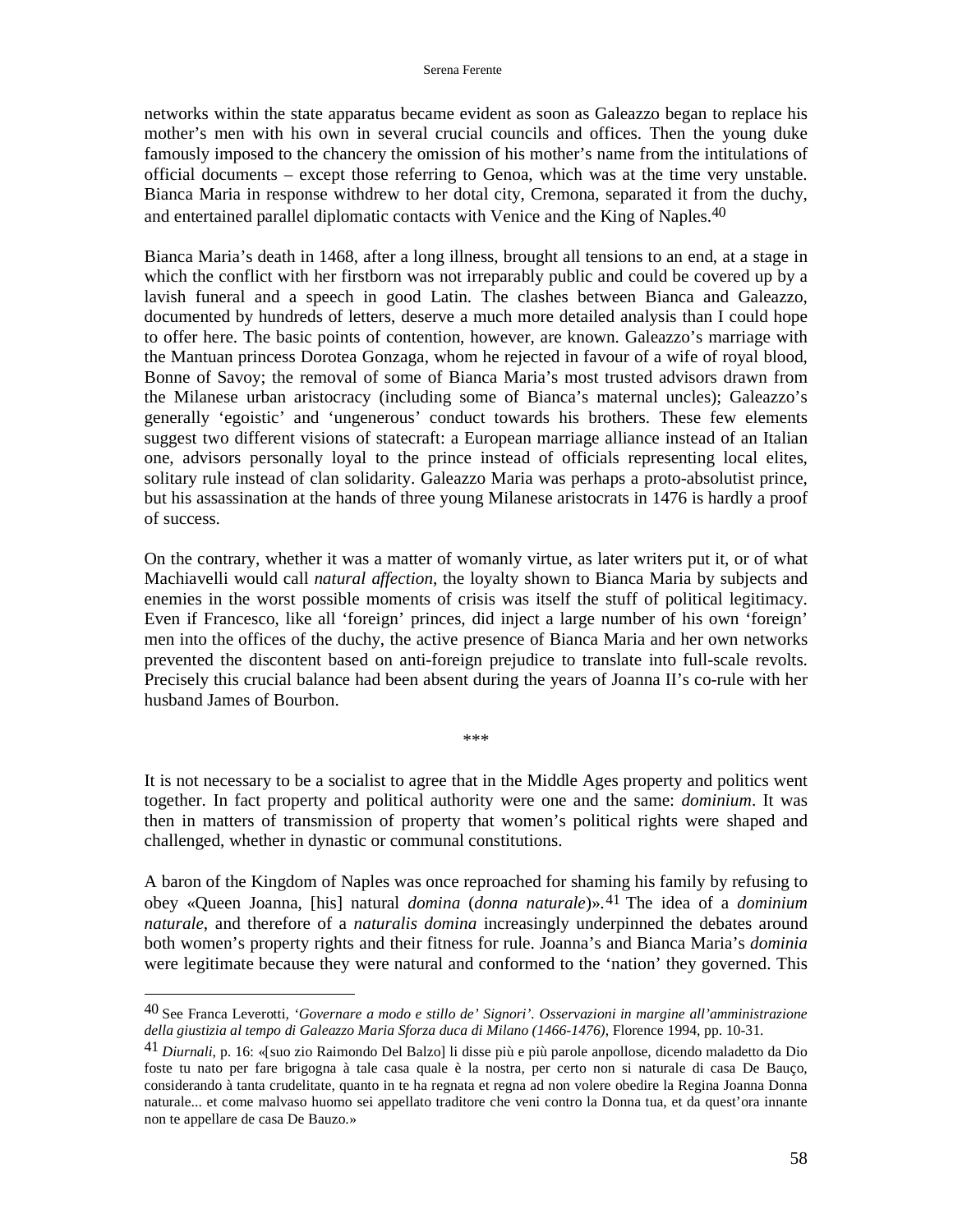was of course the same argument that Claude De Seyssel used in praising the wisdom of women's exclusion by Salic Law.

Many late medieval heiresses are famous as tragic figures, prey of ruthless male relatives, relegated in the corners of the palace, removed from contact with their subjects. Anne of Bretagne and Juana 'the Mad' of Castile are two such princesses, whose suffering and humiliations were romantic but also very political. Anne and Juana in fact commanded a special and durable kind of loyalty, a *natural* allegiance that came to them from being the heirs of a ruling family. Their right to rule did not depend on a temporary and more or less ancillary position, as was the case with consorts or regents; the intrinsic vulnerability of a woman in power did not mean, in their cases, that their competitors could easily marginalize them. Anne's efforts, as queen consort of two kings of France and hereditary Duchess of Brittany, all went in the direction of keeping the duchy separated from the French kingdom; still today this nourishes her popular myth in Breton identity. Juana 'the Mad', daughter of Isabel queen of Castile – who again, by designating Juana as her heir instead of her husband Ferdinand, kept Castile separate from Aragon – despite long years of isolation and her wellknown *locura*, in 1520 was sought after by the Comuneros rebels against her son Charles V; and Juana has had a different but equally strong success in Spanish pop culture.42

The concept of a natural *dominium* refers, more or less tightly, to an idea of natural law. In her encompassing book on Renaissance feminist thought, Constance Jordan has argued that «there were very few ways to interpret contemporary concepts of natural law that were not prejudicial to woman<sup> $3$ </sup> but, as is often the case, it turns out that things were more complex than that. The concept of natural law was defined and redefined for centuries in several discursive communities (theologians, jurists, medics, Spiritual Franciscans, papalist, conciliarists and so on), which as we know shared the words but not necessarily their meaning.

The idea of a *dominium naturale* reveals typically late medieval concerns, for natural law was one of a small group of competing discourses of political legitimation. Theologians debating the origin of *dominium* in Christian and Aristotelian terms more often than not ended up imagining a form of primitive communism, while thirteenth-century canonists could affirm on the contrary that inheritance itself was granted by natural law, inasmuch as blood relations and the family were natural.<sup>44</sup> It was overwhelmingly by virtue of the latter, widely believed, principle of *naturale dominium* that a woman in a position of political authority in the late middle ages and in the early modern times could be accepted as the legitimate ruler.45

Most people of course considered the inferiority of women an equally natural fact, which meant that women's natural rights to *dominium* were a residual kind of rights and applied

 $42$  See the recent biography of Anne – who, to my knowledge, has not attracted the attention of gender historians – by George Minois, *Anne de Bretagne*, Paris 1999. On Juana's political agency see Bethany Aram, 'Juana "the Mad's" Signature: The Problem of Invoking Royal Authority, 1505-1507', *Sixteenth Century Journal*, Vol. 29, No. 2. (Summer, 1998), pp. 331-358.

<sup>43</sup> Constance Jordan, *Renaissance Feminism. Literary Texts and Political Models*, Ithaca 1990, p. 66.

<sup>44</sup> See Charles Reid, *Power over the Body, Equality in the Family. Rights and domestic relations in medieval Canon Law*, pp. 169-174.

<sup>45</sup> Thomas Kuehn, *Law, Family and Women. Toward a legal anthopology of Renaissance Italy*, Chicago 1991, pp. 238-258, has argued that women litigants in Florence could resort to the same ideology of the *honor familiae* that justified agnatic legal arrangements and therefore in some cases «emphasis on the agnatic line could have the effect of favouring women on that line over males in collateral lines» (p. 256).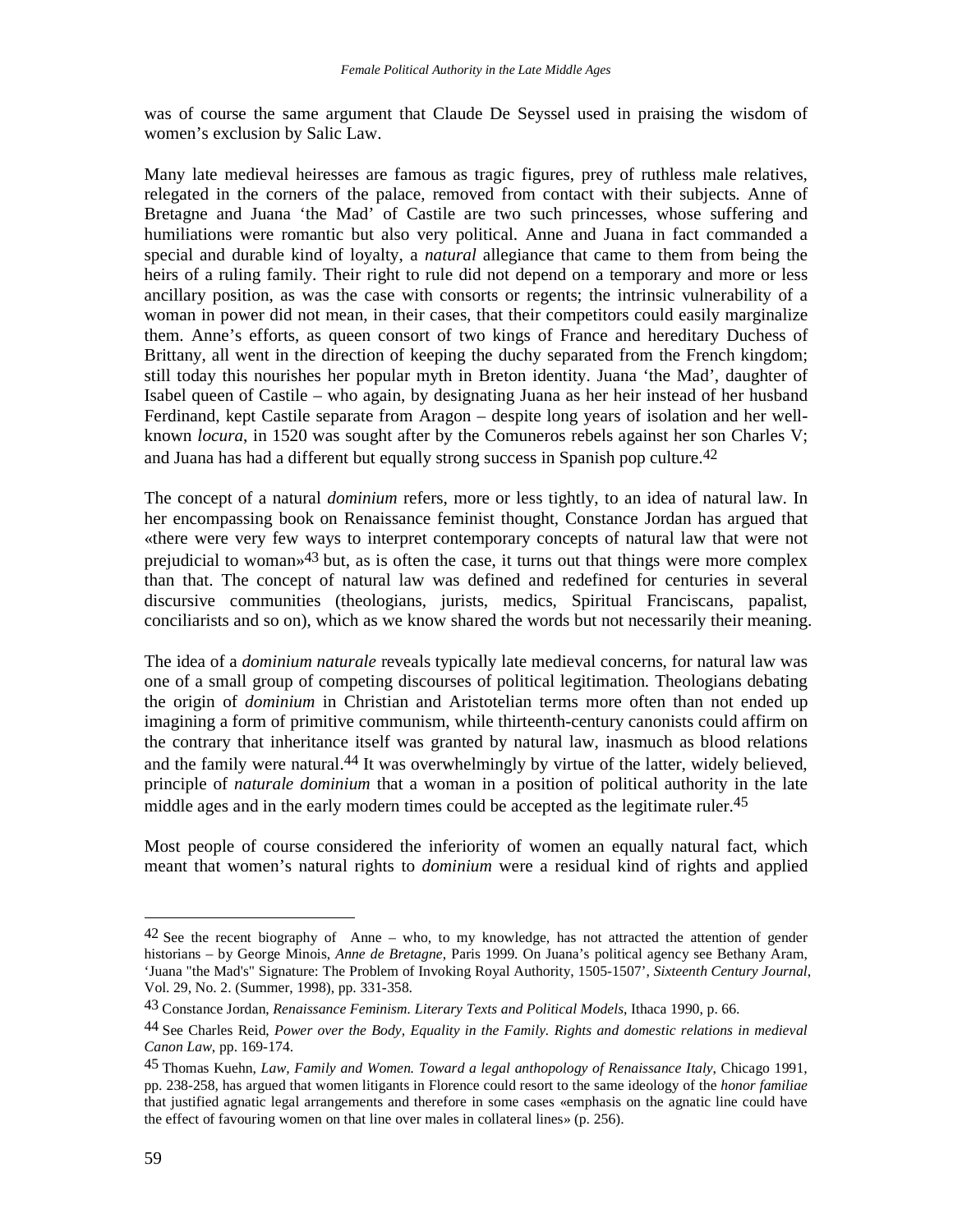### Serena Ferente

only when fathers and brothers were out of the picture.46 The cases of Joanna II and Bianca Maria Visconti, however, seem to indicate that blood and inheritance were 'natural' enough to enable some women to claim precedence over other male relatives, including their legitimate or adopted sons. Ultimately, their rights were natural because many – and not only university masters – believed that they were; this kind of consensus, in a period and in an area in which consensus over legitimate rule was difficult to obtain, was a precious thing indeed. The fact that it was often connected to ideas of 'nation' and local identity (and that indeed some late medieval heiresses did become national or regional heroines in the nineteenth and twentieth centuries) appears perhaps paradoxical to the reader of De Seyssel's notes on the Salic Law or Filangieri's on the *Prammatica de feudis*.

It could be that nature, moreover – not just any discourse but the cruel and deathly nature of the fourteenth and fifteenth centuries – was the genuine origin of female political authority, as it seems that the new demographic profile of Europe worked slightly to women's advantage, increasing the number of propertied women, heiresses and '*naturales dominae*'.47

\*\*\*

So the menacing 'foreigness' of the consort was not always gendered feminine. There was no male equivalent of Jezebel and cases of foreign male consorts were not exceedingly frequent, but they were frequent enough to allow us to identify the distrust and hatred they generated. Joanna's *prammatica*, going in the opposite direction from Salic Law, or Bianca Maria's ideas and style in the government of the duchy suggest that these women were well aware of the foundations of their right to *dominium* and capable of administering the political consensus that this earned them.

What ultimately matters, of course, is whether a relatively large (or, from another perspective, relatively small) group of women rulers means anything at all for women's history in general, and it is difficult indeed not to be struck (or wearied) by the continuities of gender, in this like in other topics. Few disagreements among historians are more important that those about the relative weight of change and continuity, but neither continuity nor change is ever the whole story. For example the fortune of the new literary sub-genre inspired by Boccaccio's *On Famous Womens*, whatever the secretly misogynistic strategies of male authors, cannot be seen in isolation from the increasingly common reality of female rule in late medieval Europe. Boccaccio produced the founding text for Joanna I of Naples (who was also the only 'modern' woman featuring in the collection) and Christine de Pizan wrote her response to Boccaccio, *The Book of the City of the Ladies*, in a court ruled by Queen Isabeau of Bavaria. The growing importance of courts in European politics is only part of the historical context of a literature that many scholars now bravely label proto-feminist; equally crucial is that the vast majority of fifteenth-century works belonging to this genre were composed for women publicly in a position of political authority. The soldier poet Antonio da Cornazzano was

<sup>46</sup> Ian MacLean, *The Renaissance Notion of Woman. A study in the fortunes of scholasticism and medical science in European intellectual life*, Cambridge 1980, is an invaluable survey.

<sup>47</sup> Jeremy Goldberg has argued this for women workers in late medieval York (*Women, Work and Lifecycle in a Medieval Economy: Women in York and Yorkshire*, c. 1300-1520, Oxford 1992); Michel Nassiet came to similar conclusions looking at the aristocracy of the broad French area in *Parenté, noblesse et états dynastiques*. Whereas it is evident that the Black Death inaugurated another demographic regime in Europe, the aggregated effects on women as a group are understandably a much more controversial issue: for a robustly sceptical view see Samuel Cohn, "Women and Work in Renaissance Italy," in Judith C. Brown and Robert C. Davis, eds. *Gender and Society in Renaissance Italy*, London and New York 1998, 107-126.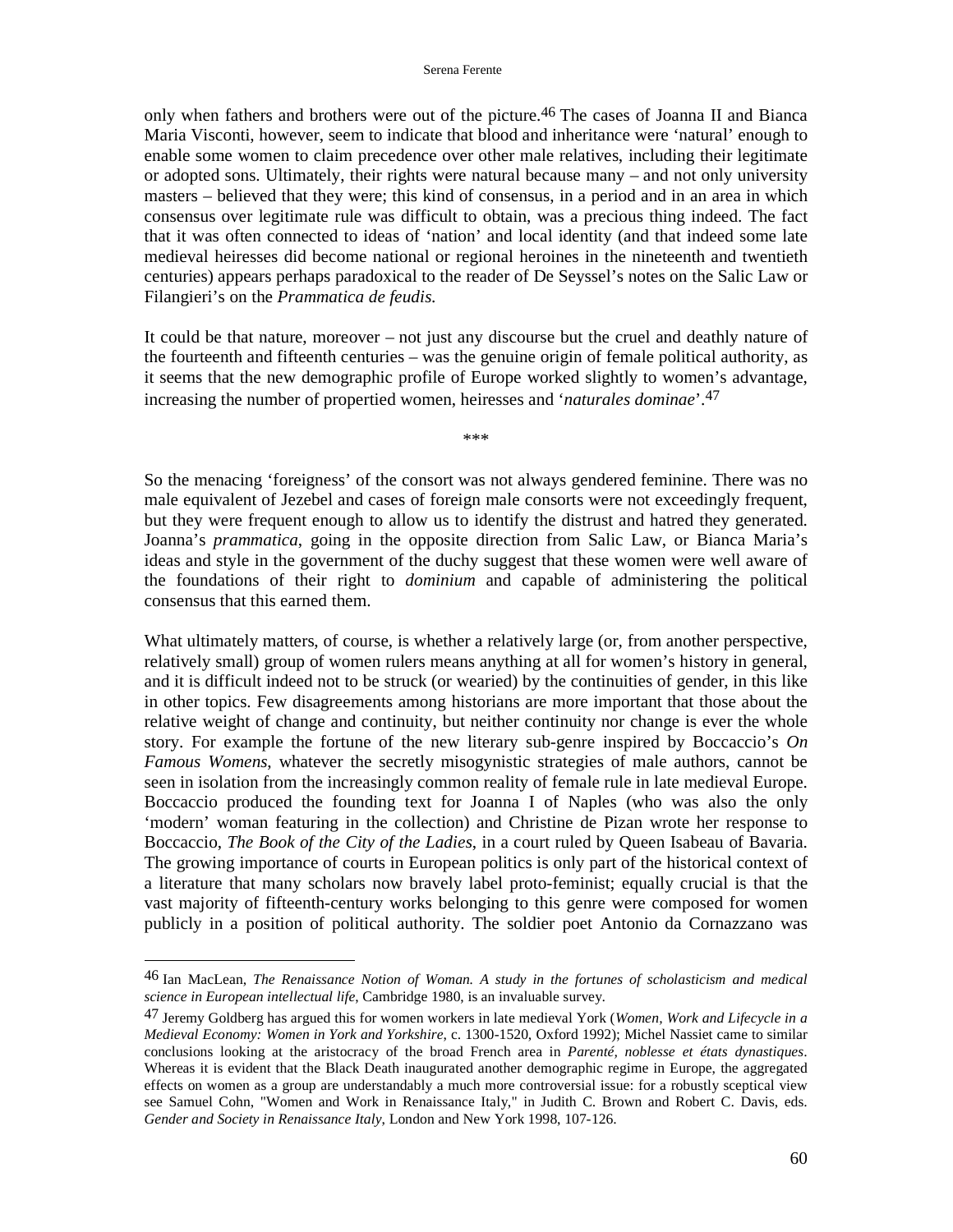preparing his own collection of famous women's lives for Bianca Maria Visconti when she died.48

Seen in combination, the small brigade of (often annoyingly conservative) female rulers and the growing number of (often annoyingly conservative) books on famous women in fourteenth- to sixteenth-century Europe could have a fundamental value beyond that of fashioning a modest first historical pantheon of women worthies. History was increasingly functioning as a powerful source of political justification for everyone, both through the creation of precedents and the unveiling of the sheer variety of human experience. Nature and history, however, were not necessarily incompatible sources of justification, with nature working against women – in fact most of the time both worked against women. They could also both work in their favour.

<sup>48</sup> The unfinished 'De mulieribus admirandis' (1466-68) by Antonio da Cornazzano is the earlier example of the genre in Italian vernacula, and the only one in verses. It is still unpublished: the manuscript is in the Biblioteca Estense of Modena, Italiani, J, 6, 21.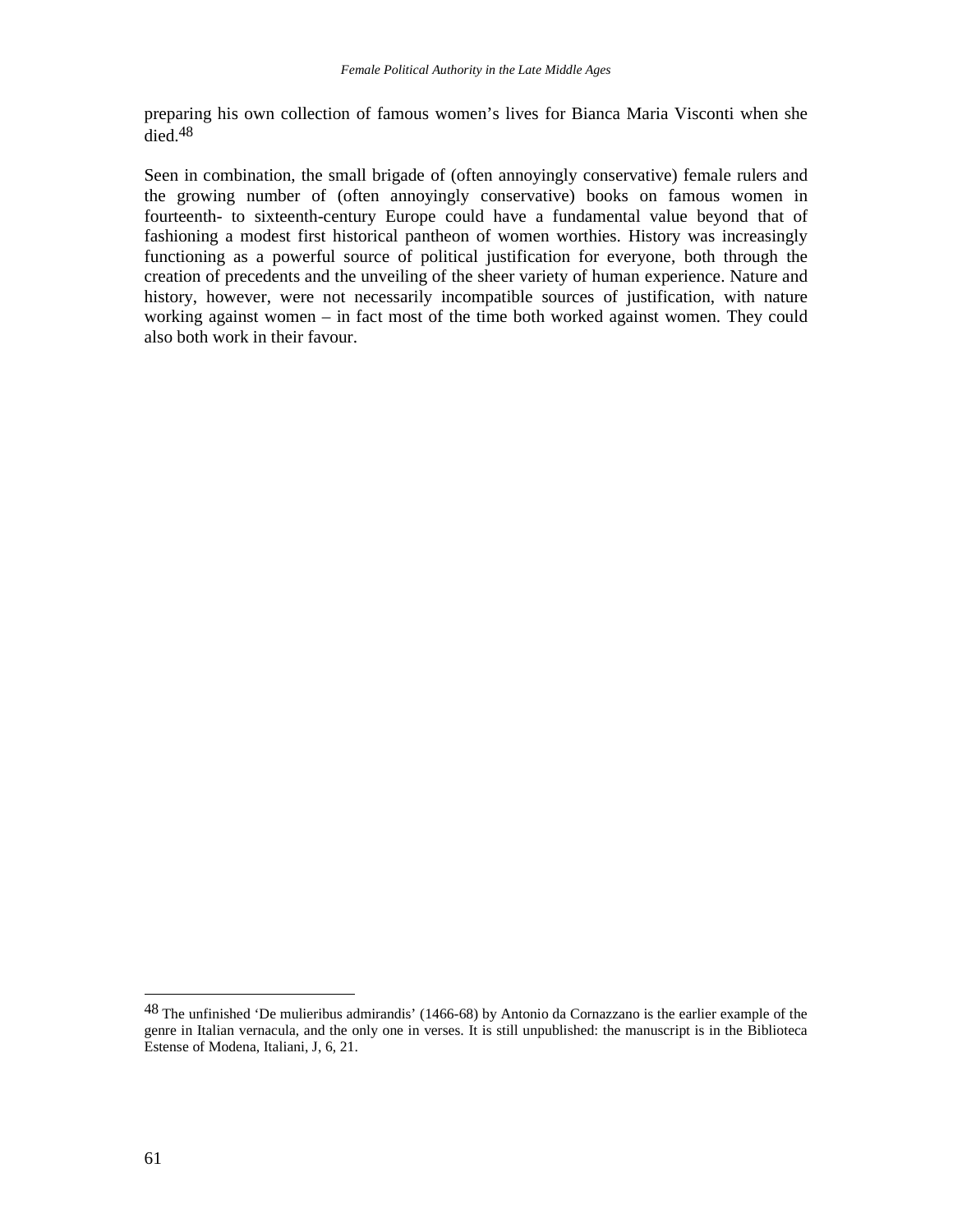# **Quelques réflexions sur les transmissions royales maternelles : La succession de Catherine de Médicis**

## *Fanny Cosandey, Centre de Recherches Historiques, EHESS Paris*

Toutes les monarchies européennes se sont constituées par accumulation d'héritage, les apports maternels venant s'ajouter aux biens paternels. Si la partie la plus visible de la composition patrimoniale, et en cela bien souvent la seule retenue, concerne la transmission masculine (le royaume, constitué du pouvoir et du domaine royal), l'accroissement territorial se fait pourtant, le plus souvent, par les femmes. L'importation, via les épouses, de droits, de pratiques et de biens venus d'ailleurs est un aspect non négligeable des constructions lignagères, y compris dans des dynasties qui, comme pour la France, excluent totalement les filles de la succession au trône. Dans la mesure où ce sont les femmes qui circulent, ce sont elles, aussi, qui favorisent les transferts de biens. L'inflexion patrilinéaire de règle dans l'ensemble des monarchies d'Europe, attribuant prioritairement le trône aux garçons, n'empêche donc pas la participation des femmes; elle contribue même, au contraire, à leur conférer à cet égard un rôle majeur. Cette contribution des princesses au renforcement dynastique se joue d'ailleurs à deux niveaux. Écartées au profit des mâles, les filles peuvent cependant devenir héritières lorsqu'elles n'ont pas de concurrent masculin, cette situation étant loin d'être exceptionnelle au regard de la démographie d'Ancien Régime.1 Par ailleurs, la composition des lignages prend en compte les apports des père et mère dans la transmission du capital réalisée au niveau de l'héritier: les dynasties se conçoivent en effet dans la perspective du double héritage qui, concentré sur l'aîné de génération en génération, accroît un capital constitué de biens comme aussi, éléments importants de la transmission, de droits susceptibles d'être valorisés dans des configurations successorales propices.

Il s'agit ici de comprendre quels sont ces apports féminins, sur quels principes ils sont pensés dans les actes qui organisent la succession (contrat de mariage, testaments, etc.) et comment ils s'intègrent, ou bien échappent, aux lignages concernés. En d'autres termes, quel rôle peut avoir la reine dans les mécanismes de la transmission, et quel jeu joue-t-elle entre une conception familiale et une appréhension politique de son propre patrimoine?

Dans le fonctionnement monarchique de la France d'Ancien Régime, il convient de distinguer la puissance souveraine, qui revient au roi seul, de la puissance dynastique constituée d'un patrimoine complexe porté par les hommes et les femmes appartenant au lignage. Or bien souvent la confusion de ces deux niveaux conduit à avaliser une totale exclusion féminine des rouages de la royauté, ce que conforte la loi salique ou encore la disparition des noms et armes de la reine à la génération suivante. Pourtant, le recours que constituent les femmes (épouses, mères) dans les situations d'incapacité du roi, en période de régence en particulier, mais pas seulement, repose précisément sur leur aptitude à représenter la souveraineté, sur leur intégration, donc, à la dynastie dont elles sont partie prenantes par leur mariage.2 Sans cette intégration, les apports dotaux et patrimoniaux ne pourraient être absorbés par la

<sup>1</sup> C'est toute la question des filles sans frère traitée par Michel NASSIET, *Parenté, noblesse et Etats*  dynastiques, XVe-XVIe siècles, Paris, Presses de l'EHESS, 2000, en particulier 2<sup>e</sup> partie, chapitre IV.

<sup>2</sup> Fanny COSANDEY, *La reine de France, symbole et pouvoir*, Paris, Gallimard, 2000.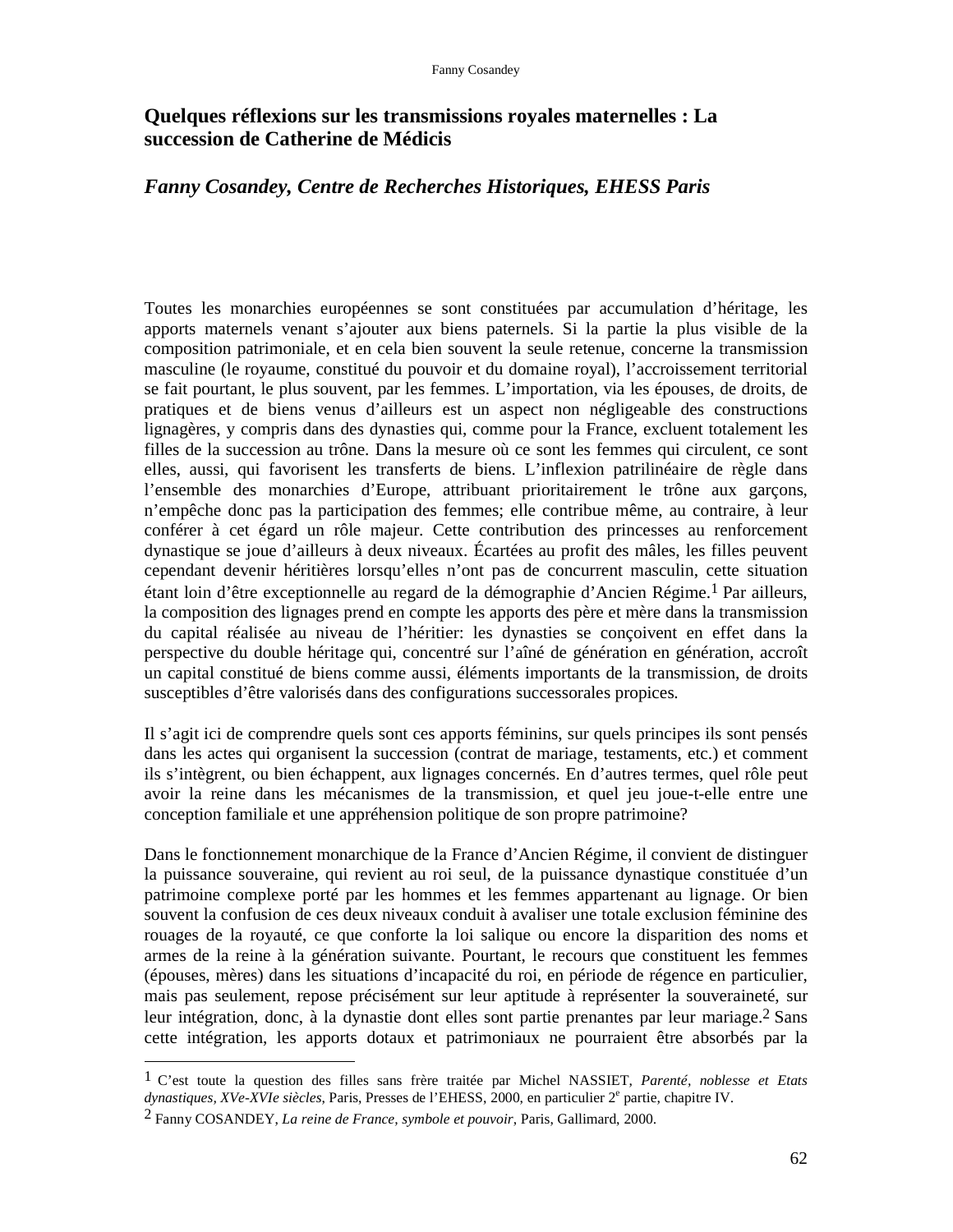couronne. Il s'avère ainsi nécessaire de considérer ensemble les règles de dévolution du trône qui déterminent le fonctionnement monarchique et les politiques mises en œuvre pour assurer l'entrée définitive des biens de la reine dans le domaine royal, afin d'analyser la position royale féminine en termes de complémentarité dans une dynamique dynastique où le patrimoine comme la fonction des reines conditionnent la continuité. L'étude du règlement successoral de Catherine de Médicis éclaire sur la façon dont une reine de France pense son patrimoine et son lignage, comme elle informe aussi sur les stratégies développées par la couronne pour capter un héritage toujours susceptible de lui échapper.3

## **Principes d'inaliénabilité et de séparation des biens dans la couronne de France**

« Toutes nos loix, toutes nos ordonnances confermées par la coustume et Usance, declarent le Domaine de la Couronne sacré (c'est a dire hors du commerce des hommes) » affirme Girard, procureur général en la chambre des comptes, au début du XVIIe siècle.4 Un peu plus tard, l'avocat général Omer Talon précise: « parce que la Couronne, qui est toute ronde, ne reçoit jamais de section ni de démembrement ». 5 La monarchie, structurée par les lois fondamentales, est organisée de telle sorte que tout va à la couronne sans que rien ne puisse en sortir, si l'on suit ces théoriciens du pouvoir. Ainsi la loi salique permet-elle, finalement, d' « attache[r] la Couronne dans la France avec des clouds de diamans ».6 Les apanages sont réservés aux fils de France, à l'exclusion des filles qui sont dotées en argent et renoncent à la succession de leurs parents, la dot constituant leur part d'héritage.7 Les biens maternels ne concernent donc pas les filles, du moins tant qu'il y a des garçons, comme le rapporte encore Girard parlant du mariage d'Elisabeth de France avec Philippe II d'Espagne. Pourvue à ses noces de 400 000 écus, la princesse abandonne « tous droicts paternels et maternels les droicts paternels n'estoient rien d'autant que son pere ne posseddoit que du Domaine de la couronne et pour le regard de ceulx de Catherine de Medicis sa mere au moien des substitution par son Contract de Mariage ny pouvoit rien pretendre au moins qu'apres le deceds de son frere qui estoient lors quatre vivants dont il y a eu trois Roys de suitte […], si apres le deceds de ses freres y pouvoit pretendre nonbstant les Renontiations c'est une autre question ».8

Autre conséquence du principe d'inaliénabilité, le roi, héritier du domaine, est une personne publique.9 « La bource du Roi est celle du peuple », rappelle Du Tillet en 157810 ; ce que Lefevre de la Planche résume en ces termes deux siècles après: « la loi de l'Etat est tellement

<sup>3</sup> Les analyses présentées ici issues d'un dossier en chantier et doivent être considérées comme un travail d'étape.

<sup>4</sup> Bibliothèque Nationale de France, Mss NAF. 7419, fol. 1.

<sup>5</sup> Plaidoyé d'Omer Talon extrait des registres du Parlement, publié dans Jean DU FRESNE, Gervais ALLIOT, Henry LE GRAS et Edme PEPINGUE, *Journal des principales audiences du Parlement*, t. I, Paris, 1652, p. 320- 336.

<sup>6</sup> François de FERMINEAU, *Traicté des droicts de la monarchie, maison, Etat et Coronne de france,* Nismes, F. Martel, 1636, p. 26.

<sup>7</sup> Françoise BARRY, *Les droits de la reine sous la Monarchie Française jusqu'en 1789,* Paris, éd. Donat-Montchrestien, 1932; Monique VALTAT, *Les contrats de mariage dans la famille royale en France au XVIIe siècle,* Paris, Picard, 1953.

<sup>8</sup> Bibliothèque Nationale de France, Mss Fr. 18575, Fol. 5.

<sup>9</sup> Emile CHENON, *Histoire générale du droit français public et privé des origines à 1815,* Paris, Sirey, 1926- 1929, vol. II, p. 335-345; Gabriel LAPOINTE, *Histoire des institutions et des faits sociaux*, Paris, Montchrestien, édition de 1963, p. 384-389.

<sup>10</sup> Jean DU TILLET, *Mémoires et Recherches*, Rouen, 1578, p. 138.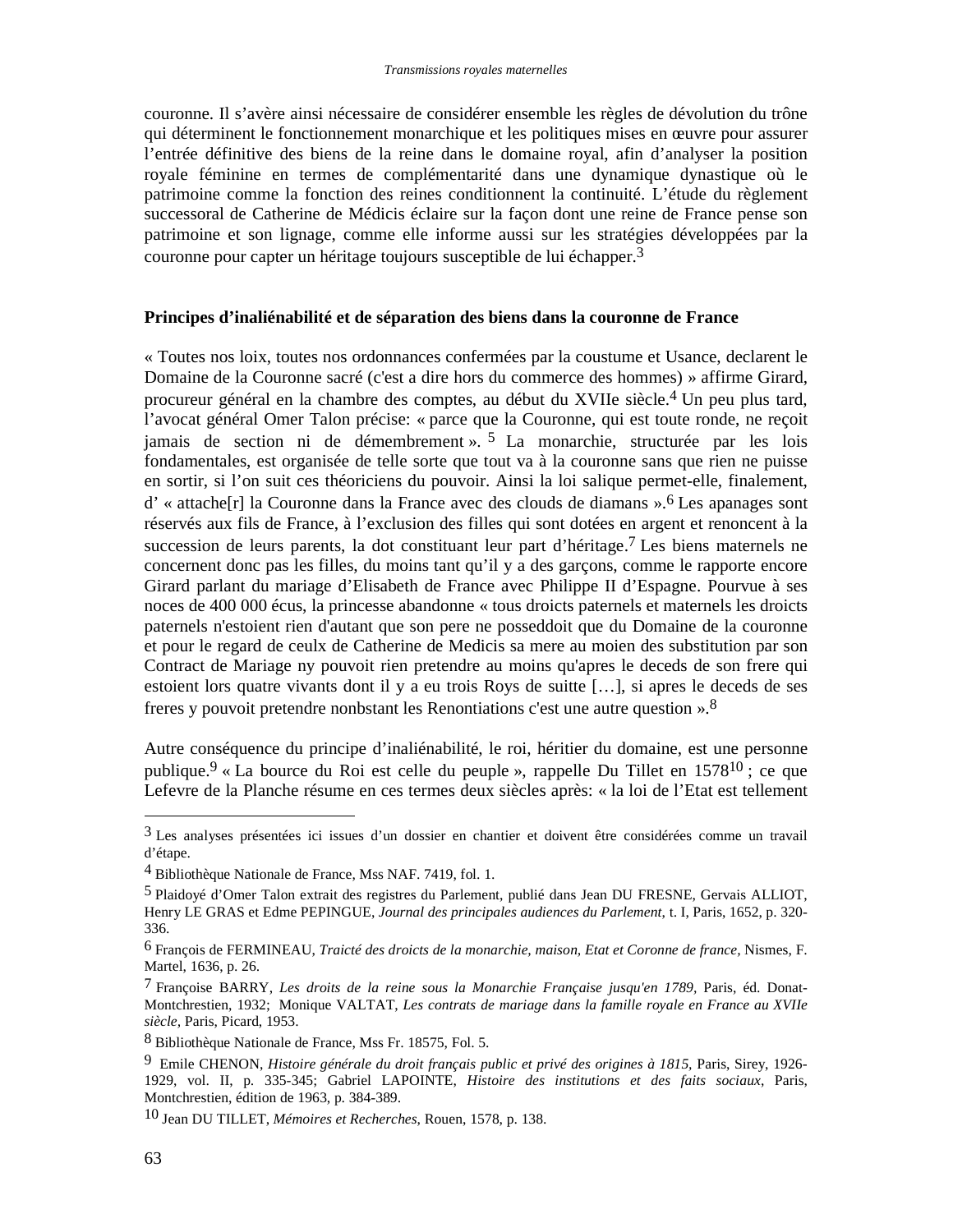jalouse de tout ce qui peut séparer la personne privée du prince d'avec la personne publique, dont elle revêtit celui qui monte sur le trône […] qu'elle ne reconnoit aucune possession, aucune proprieté privée » au souverain. <sup>11</sup> Dans cette perspective, le régime de noncommunauté des biens s'impose dans les contrats de mariage royaux. Non seulement une distinction est clairement établie entre les propres de la reine et le domaine de la couronne dont le roi a l'usufruit à titre d'héritier exclusif, mais il ne peut y avoir d'acquêt au cours de la vie conjugale.12 L'épouse royale conserve ses biens; elle se comporte à cet égard comme une personne privée. Le bénéfice économique des alliances en est fragilisé d'autant, car il est conditionné par la présence de fils et la renonciation des filles.13 Faute d'enfant, les reines veuves reprennent leur dot; elles ou les héritiers d'un premier lit.14 Eléonore du Portugal transmet ainsi ses deniers dotaux à sa fille, l'infante du Portugal.

En revanche, en présence de garçons, le système paraît bien ordonné. Tandis que l'aîné recueille la succession, les princes cadets sont pourvus de terres en apanages, portions du domaine titrées qui marquent leur appartenance au trône de France. Les apanages étant attribués aux mâles en transmission masculine, ils sont destinés à revenir à la couronne, soit par extinction de la branche, soit par avènement de cette lignée au trône de France. Mariés sous le régime de la communauté, ces cadets absorbent plus facilement les héritages féminins qui, soumis ensuite aux règles de succession propres à l'apanage, ne sortent plus de la dynastie capétienne. Il est vrai que les biens des mères servent souvent à doter les cadets des princes du sang, mais cela ne fait que retarder leur intégration. Les modalités de transmission des biens des époux, dans le contrat de mariage d'Henri d'Orléans et de Catherine de Médicis, s'inscrivent tout à fait dans cette perspective. Il y est précisé que l'aîné des fils « aura la succession et hérédité paternelle et maternelle », à la réserve toutefois de la légitime dévolue à chacun des cadets. Les filles, pour leur part, doivent être dotées et mariées à hauteur de leur rang. Si l'aîné des fils se trouve sans héritier, les biens doivent revenir au frère le plus proche, et ainsi « par ordre successif toujours, et par droict de primogeniture ». Seule l'absence de mâle permet aux filles de se partager la succession, à l'exception de l'apanage qui retourne naturellement au domaine.15 Le fonctionnement de la monarchie française repose donc sur

<sup>11</sup> LEFEVRE DE LA PLANCHE, *Traité du domaine*, Paris, 1764-1765, livre XII, Chapitre III.

<sup>12</sup> Sur toute cette question, cf. Françoise BARRY, *Les droits de la reine…, op. cit*.

<sup>&</sup>lt;sup>13</sup> Totalement exclues de la succession paternelle, les filles ne le sont pas forcément de la succession maternelle, sauf à être dotée et reconnaitre ainsi toucher en avance d'hoirie leur part d'héritage. La renonciation qu'elles signent alors les détachent des droits et biens dont leurs mères peuvent être investies. Le mariage des filles de France ouvre ainsi la voie à une stricte transmission masculine de la succession maternelle.

<sup>14</sup> Monique VALTAT, *Les contrats de mariage…, op.cit.* p. 98 et suiv.

<sup>15</sup> Contrat de mariage d'Henri II et Catherine de Médicis du 27 octobre 1533, publié en latin par l'Abbé Casimir CHEVALIER, *Archives royales de Chenonceau. Debtes et créanciers de la Royne mere*, Paris, 1862, et en français, d'après le manuscrit de la Bibliothèque Nationale de France, Fr. 20 176, fol. 65, par Hector de LA FERRIERE, Gustave BAGUENAULT DE PUCHESSE, éd., *Lettres de Catherine de Médicis*, Paris, Imprimerie Nationale, 1880-1943, t. X, p. 478-484. Le texte dit précisément ceci : « Le premier filz qui sortira de ce maryage futur, pourveu qu'il soit apte aux armes et habile pour faire la guerre et qu'il ne soit point astrainct à la prestrise, il heritera et aura la succession et heredité paternelle et maternelle, à la maniere, façon et forme qui sera escript cy-après, avec ceste condition touttesfois qu'il baillera et deslivra la legitime partye d'iceulx biens à ung chacuns de ses aultres freres restans ; mais, quant aux seurs, qu'il sera tenu aussy de les nourrir et colloquer à maryage, ainsy qu'il appartient, et les assigner de douaire, tant selon le nombre qu'elles seront, que aussy selon l'abondance et richesse des biens et abondance des meubles de l'heredité. Les premiers enfans qui seront legitimement sortis de ce present maryage estans destituez et privez d'enfans masles, sorty[s] legitimement dudict maryage, le frere plus prochain, après celluy qui n'aura pas eu d'enfans masle, succedera à l'heredité, pourveu qu'il ne soit point astrainct par aucun lien ecclesiasticque et qu'il ne soit point inepte et inhabile aux armes : consequenment par ordre mort, l'aultre prendra les biens par ordre successif, tousjours et par droict de primogeniture ; gardé que, s'il advient qu'il n'y ait aultres enfans masles et que l'heredité de succession tombe et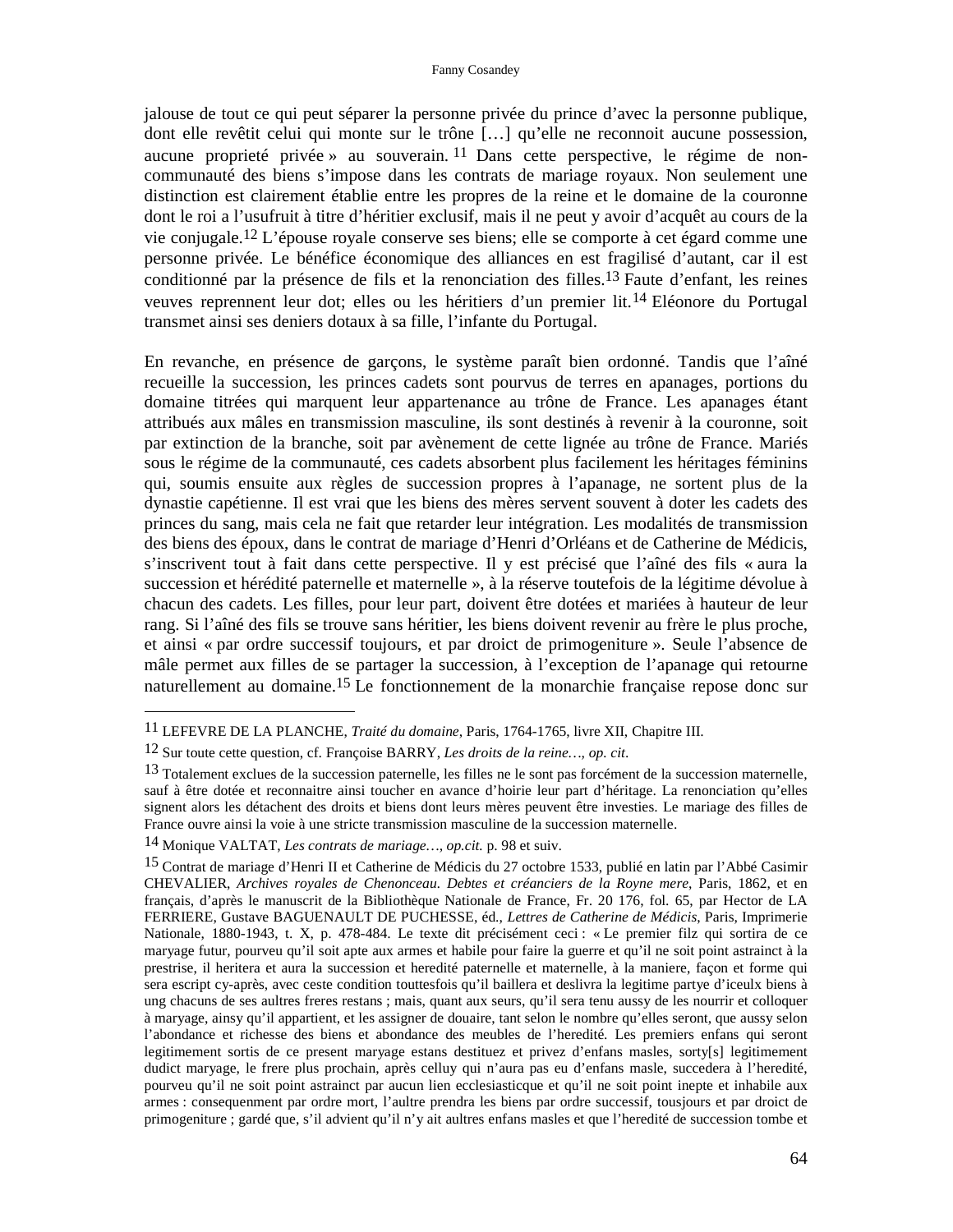une organisation familiale selon laquelle les garçons restent et font souche, les filles sortent et quittent le lignage en se mariant hors du royaume, et les reines entrent et s'intègrent à la dynastie régnante tout en conservant, par leurs noms et armoiries notamment, la trace de leurs origines.

La royauté est ainsi en mesure de maintenir l'intégralité du domaine royal. La propagande monarchique, relayée par la prose des jurisconsultes, présente ainsi un modèle particulièrement performant : la loi salique, propre à la France, confère à la couronne une position de force dans le jeu des alliances dynastiques, car les terres sont incapables de sortir, mais peuvent toujours entrer dans la composition du patrimoine royal. De fait, la dotation des fils en apanage entretient un vivier d'héritiers sans que les filles, dotées en argent, n'amputent le domaine. La mystique du sang, et la célébration de la lignée capétienne placée en position d'exception, est servie par un fonctionnement dynastico-politique qui maintient la famille royale dans une structure autonome alimentée par les deniers de la couronne. A cela s'ajoute le traitement accordé à la reine de France, devenue française par mariage, attachée à la famille royale par sa maternité, et tout entière consacrée à son nouveau royaume.16 Chaque membre de la famille capétienne contribue à renforcer la toute puissance royale, les princes par leur capacité à succéder, que justifie leur grandeur naturelle, les reines par le capital de dignité qui alimente le sang de France, et jusqu'aux filles qui fortifient par de belles alliances la politique étrangère du royaume. 17 Cependant, une telle organisation dynastique, focalisée sur la transmission masculine, n'est pas sans faiblesse car elle entrave l'intégration du patrimoine royal féminin. Non-dit du principe d'inaliénabilité, l'absence de communauté entre époux qui en découle laisse, plus qu'ailleurs, la reine maîtresse de ses biens. Cela accroît d'autant la difficulté à obtenir l'héritage féminin.

Si, dans une configuration idéale que les propagandistes présentent comme la conséquence même de ce modèle parfait, la reine transmet tous ses biens à son fils (héritier du trône par ailleurs) et accroît, par son apport, les biens de la couronne, dans les faits cette modalité de la dévolution se présente rarement, car elle suppose une figure démographique marquée par la naissance d'un seul fils, voire d'un fils unique, pour éviter la division de l'héritage entre tous les enfants. Mené sur le long terme, le raisonnement paraît en revanche plus solide, et il faut considérer plusieurs générations pour comprendre l'ensemble du fonctionnement monarchique : même lorsque le roi ne reçoit rien directement de sa mère, il hérite de droits potentiels qui peuvent un jour être revendiqués, comme autant de profits à réaliser plus tard. Inscrits dans la profondeur du lignage, présents dans la mémoire familiale, ces droits se transmettent de père en fils jusqu'à ce qu'une situation dynastique favorable autorise leur activation. Le processus d'accumulation s'opère ainsi essentiellement sur des droits à succession, que le royaume de France peut toujours recueillir, mais dont il ne peut être dessaisi. Les historiens n'ont peut-être pas été assez attentifs à cet aspect du patrimoine qui contribue à la puissance d'une monarchie mais reste dans l'ombre et n'apparaît donc pas dans

advienne aux filles, que les filles partent et divisent les biens entre soy esgallement, fors et excepté icelle portion ou appanage qui sera sortye et provenue de la coronne et patrimoine des roys de France, lequel apanage [ou domaine] sera restitué et rendu d'où il estoit sorty et venu, selon la coustume et loy des François » (citation p. 481-482).

<sup>16</sup> Fanny COSANDEY, *La reine de France…, op. cit.*

<sup>17</sup> Voir les commentaires de Scipion DUPLEIX à propos de la naissance d'Elizabeth de France par exemple, dans son *Histoire de Henry le Grand*, Paris, Claude Sonnius, 1632, p. 485.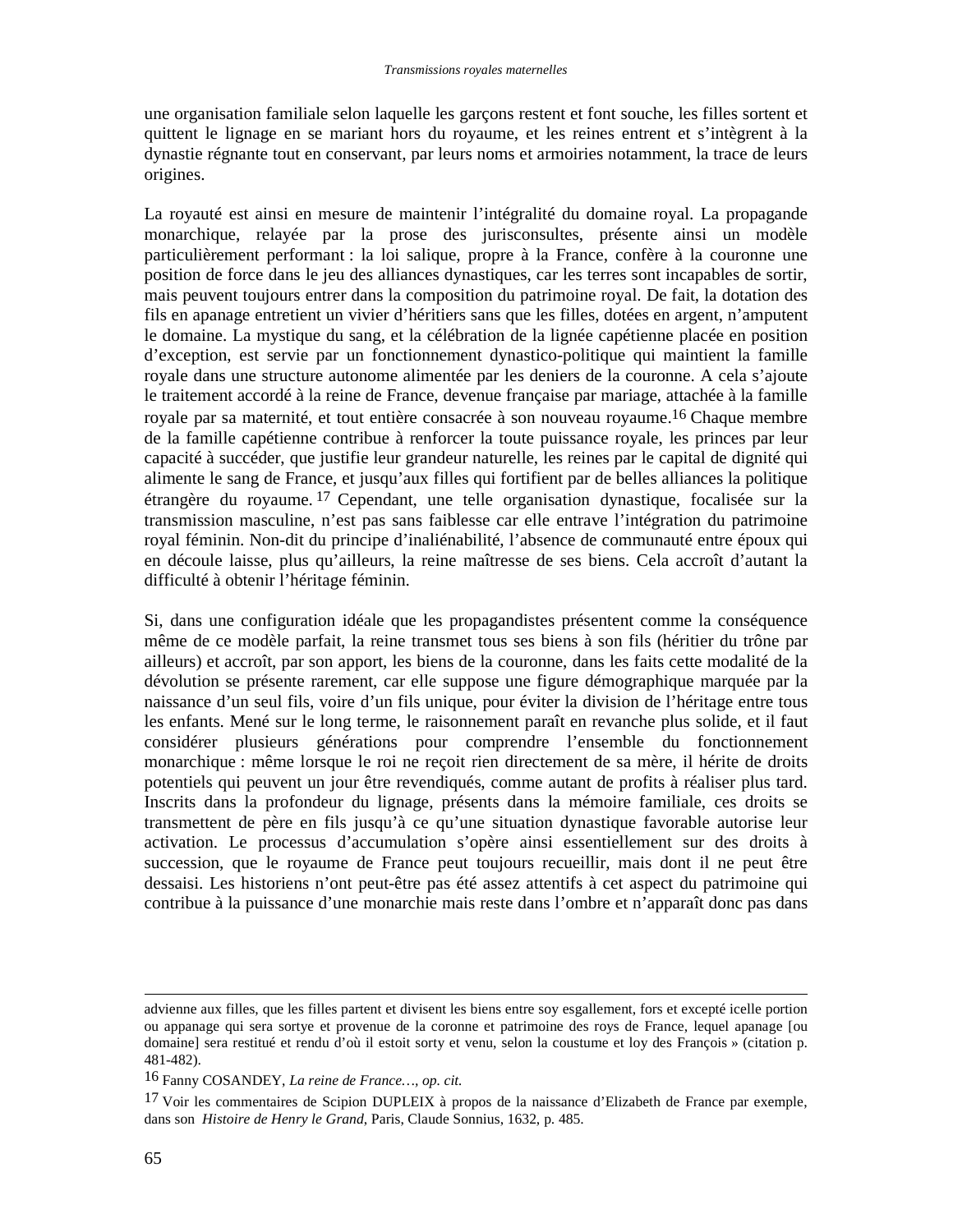### Fanny Cosandey

le règlement des successions. Ce sont pourtant par les droits, bien plus que par un tracé géographique, que se marquent, pendant longtemps, les frontières du royaume.18

Dans l'histoire monarchique française, en particulier à l'époque moderne marquée par la disparition des grandes héritières féodales, l'apport des épouses et mères de roi se mesure donc moins à des biens qu'à une aptitude à transmettre des droits, c'est-à-dire à leurs espérances patrimoniales. La faveur portée à l'aînée des princesses dans les choix matrimoniaux en est une des manifestations. La difficulté réside dans l'ancrage de ces droits, puisqu'il s'agit chaque fois de parvenir à reporter ce potentiel successoral sur le fils. L'exemple de Catherine de Médicis montre que rien n'est joué d'avance, et que la monarchie, très attentive au devenir de la succession, développe pour s'en assurer un trésor d'ingéniosité juridique, depuis le contrat matrimonial jusqu'au règlement final, deux générations plus tard.

### **La succession de Catherine de Médicis**

 $\overline{a}$ 

A ne considérer que les apports dotaux inscrits dans le contrat de mariage, Catherine de Médicis ne semble pas représenter une alliance très prestigieuse. Orpheline de bonne heure, la fille de Laurent de Médicis et de Madeleine de la Tour d'Auvergne19 apporte dans la corbeille de mariée 100 000 écus d'or, auxquels s'ajoutent 30 000 écus en échange de ses droits sur l'héritage de son père (cédés au pape Clément VII<sup>20</sup>), les revenus du comté d'Auvergne qu'elle tient de sa mère, ainsi que des bijoux estimés à 27 900 écus d'or.21 A la même époque, les filles de France mariées à des souverains étrangers sont généralement dotées à hauteur de 400 000 écus, mais est vrai que la princesse de Toscane épouse alors un cadet. Pour modeste que soit sa dot, Catherine n'est pas si démunie: fille unique du duc d'Urbin, elle conserve des espérances sur les biens italiens, la renonciation signée à ses noces n'étant jamais une exclusion absolue. L'alliance d'un fils de France avec cette héritière florentine participe des ambitions italiennes de François Ier. 22 Mieux pourvue que ne le laisse apparaître la composition de la dot, la jeune mariée se trouve cependant rapidement dans une position fragile, tant à cause de sa stérilité, dans les dix premières années de sa vie conjugale, que par le faible apport dotal qui, seul, contribue par ses revenus à alimenter les finances du royaume.23 Par ailleurs, François Ier, déçu dans ses projets italiens par la mort prématurée de

<sup>18</sup> Daniel NORDMAN, *Frontières de France. De l'espace au territoire, XVIe-XIXe siècles*, Paris, Gallimard, 1998.

<sup>19</sup> Sur les origines de cette maison, et les biens que Madeleine transmet à sa fille, on peut voir Jean-Hyppolite MARIEJOL, *Catherine de Médicis (1519-1589),* Paris, Hachette, 1920, chapitre I.

<sup>20</sup> A l'exclusion du duché d'Urbin, dont la possession est reconnue à Catherine, même s'il se trouve alors occupé par Francesco Maria della Rovere. Voir le contrat de mariage, et les analyses de Lucien ROMIER, *Les origines politiques des Guerres de Religion,* Paris, Perrin, 1913, t. I, p. 13.

<sup>21</sup> Sur la dot de Catherine de Médicis, ses droits et sa succession, cf. la thèse de Chantal Turbide, qui expose très clairement l'ensemble de cette question: Chantal TURBIDE, *Les collections artistiques de Catherine de Médicis*, Thèse de doctorat de l'université d'Aix-Marseille I, sous la direction de Martine Vasselin, soutenue le 1<sup>er</sup> juillet 2002. Je remercie l'auteur de m'avoir communiqué un exemplaire de son travail.

<sup>22</sup> Les articles secrets, rédigés lors des premières négociations du mariage, deux ans auparavant, révèlent clairement la politique italienne que sert cette alliance. Cf. Hector de LA FERRIERE, Gustave BAGUENAULT DE PUCHESSE, éd., *Lettres de Catherine de Médicis*, Paris, Imprimerie Nationale, 1880-1943, t. X, p. 484-485. La célébration des noces par les poètes de cour ne laissent d'ailleurs aucun doute sur le succès de cette alliance, telles ces strophes de Jean Peletier: « Pren-la pour royne et avec nous t'allie/Affin que soit de France et d'Italie/Un seul royaume, une royne et un roy ». Jean PELETIER, Œuvres poetiques, éd. Vascosan, 1547, cité par Lucien ROMIER, *Les origines politiques…, op. cit.,* t. I, p. 13.

<sup>23</sup> Cf. Françoise BARRY, *Les droits de la reine…, op. cit*.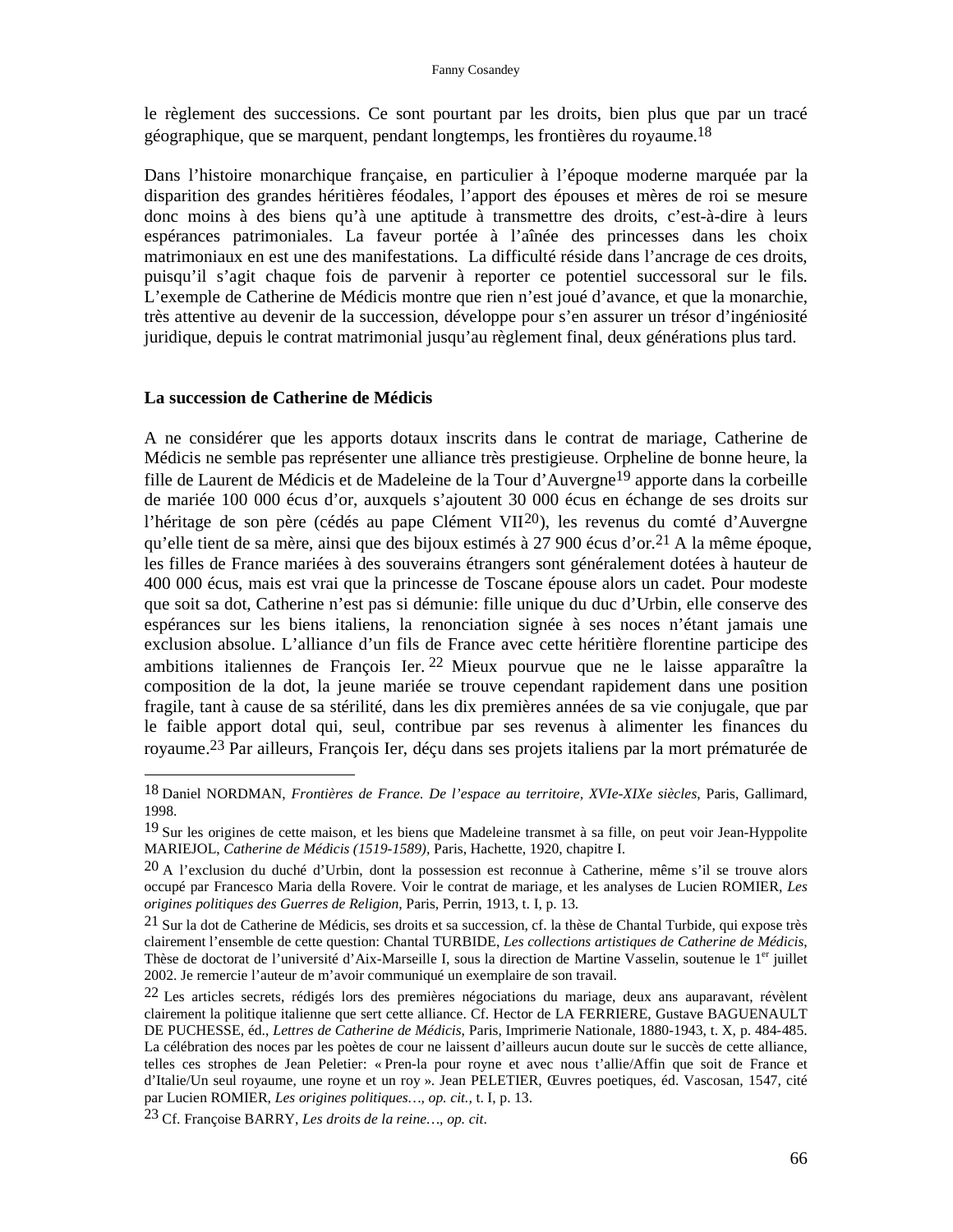Clément VII, se plaint d'avoir eu « la fille toute nue ».24 L'opération matrimoniale pouvait paraître décevante. Un demi-siècle plus tard, la situation de la reine mère est tout autre. Car au regard de la succession, l'apport de la princesse s'avère beaucoup plus important. Seulement, il s'agit de ses propres, et le régime matrimonial ne laisse au roi aucune participation à ce patrimoine. Considérée comme une personne privée quant à la gestion de ses propres, la reine en dispose à sa guise. Le testament de Catherine de Médicis en témoigne; il reflète ce faisant toute la difficulté, pour la couronne de France, à accaparer les biens royaux féminins, comme il révèle, aussi, la conception que la souveraine se fait de la continuité lignagère et dynastique.

Il convient ici de signaler la situation familiale particulière d'Henri II et de Catherine de Médicis. Les époux royaux ont eu quatre fils et trois filles parvenus à l'âge adulte. Largement pourvus d'héritiers quand ils marient leurs filles, ils dotent dignement les princesses en spécifiant, par une clause insérée dans le contrat de mariage, la renonciation à l'héritage paternel et maternel au profit des mâles. La transmission des biens de Catherine semble assurée à la couronne par la pléthore de garçon. Mais à la mort de la reine mère, en janvier 1589, il ne reste qu'un fils vivant, sans postérité, et la stérilité de la reine Louise laisse peu d'espoir de descendance. L'héritier du trône serait alors Henri de Navarre, marié à Marguerite de Valois,25 lui-même sans enfant de cette union. La couronne, dans cette perspective, est destinée à une autre dynastie, celle des Bourbons. Du sang de Catherine et d'Henri II, il n'y a plus guère que les filles ou leurs enfants, ainsi qu'un fils illégitime de Charles IX, seul descendant mâle mais incapable de succéder au trône pour cause de bâtardise.

Il y a là une dissociation entre les intérêts dynastiques des Valois, sur le point de s'éteindre, et les intérêts politiques de la couronne, encore représentés par Henri III, et très probablement perpétués par la branche des Bourbons. Dans son testament, Catherine de Médicis tient compte de toutes ces considérations; l'organisation de sa succession en témoigne. Outre des dons multiples aux gens de sa maison, la reine cède à Christine de Lorraine, sa petite-fille, 26 « pour l'avoir nourrie comme sa propre fille », « tous et chacuns biens, droicts, noms, raisons et actions qu'elle a et lui appartient […] en Italie, ensemble des droits qu'elle peut pretendre au duché d'Urbain ».27 A la reine Louise28, elle remet sa terre et seigneurie de Chenonceaux. Au grand prieur de France, Charles, fils bâtard de Charles IX, elle confie ses biens maternels en Auvergne. Et au roi son fils, elle accorde le reste de ses biens, essentiellement des dettes, tout en l'instituant son unique héritier,<sup>29</sup> afin, précise-t-elle, « qu'ils lui soient propres comme à une personne privée sans qu'ils puissent être dicts unis et annexés à la couronne de France » 30

La reine ne cède donc rien à la couronne, et s'attache à ce que rien ne tombe dans l'escarcelle de la couronne. En revanche, elle répartie ses biens français et italiens de telle sorte qu'ils restent dans le giron familial de son sang. Marguerite de France, sans descendance, n'obtient

<sup>24</sup> Jean-Hyppolite MARIEJOL, *Catherine de Médicis (1519-1589),* Paris, Hachette, 1920, p. 28.

<sup>25</sup> Dernière fille d'Henri II et de Catherine de Médicis.

<sup>26</sup> Née en 1565, elle est la fille de Claude de France et du duc de Lorraine.

 $27$  Testament de Catherine de Médicis. Il circule énormément de copies de ce document. Il a été reproduit dans Abbé Casimir CHEVALIER, *Archives royales, op. cit*., ou encore dans Hector de LA FERRIERE, Gustave BAGUENAULT DE PUCHESSE, éd., *Lettres de Catherine de Médicis*, Paris, Imprimerie Nationale, 1880- 1943, t. IX, p. 494-498.

<sup>28</sup> Épouse du roi Henri III le dernier fils vivant de Catherine de Médicis.

<sup>29</sup> Cela signifie qu'il est apte à recueillir les legs de ceux qui ne peuvent entrer en possession de leur part.

<sup>30</sup> Testament de Catherine de Médicis.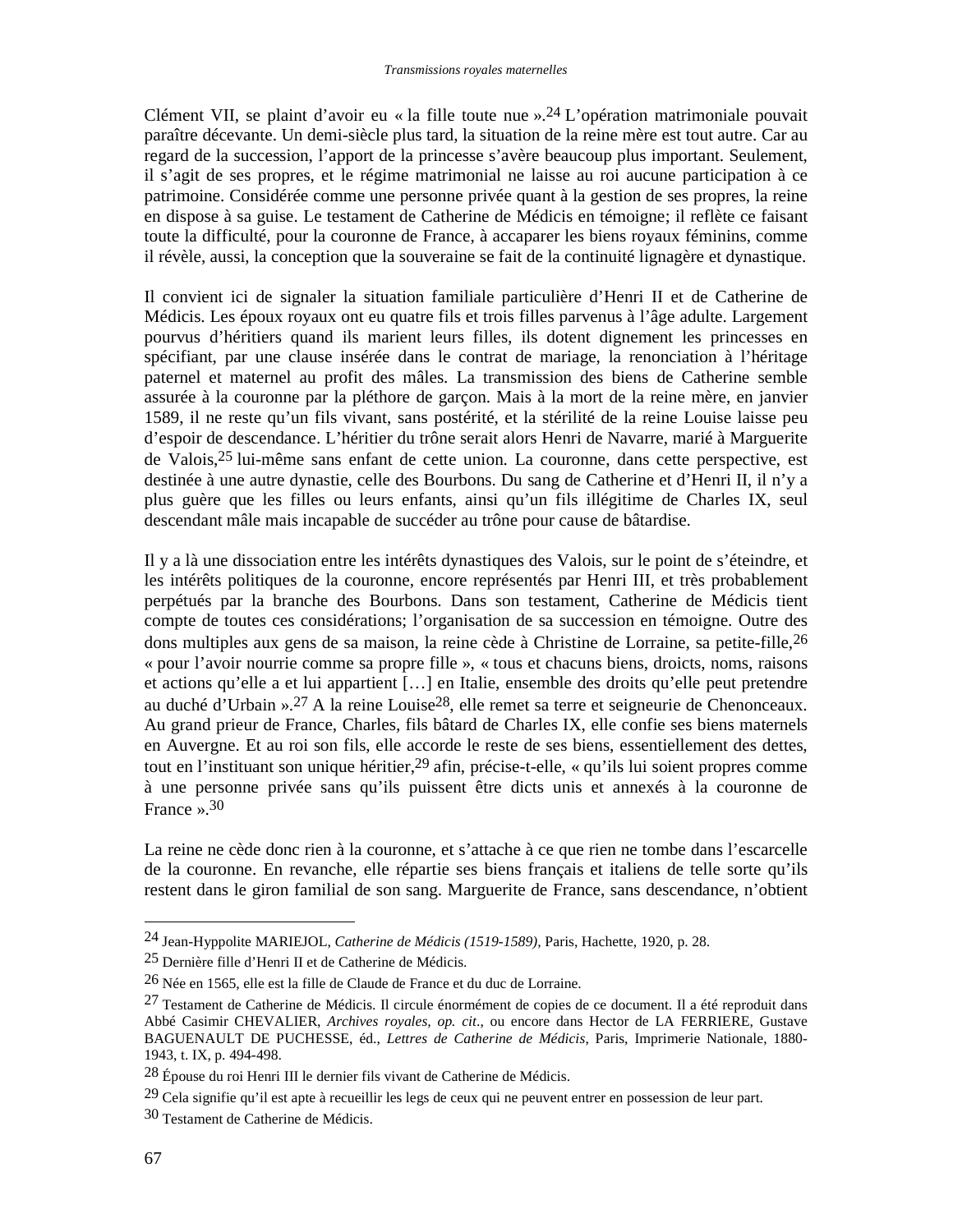rien; Christine de Lorraine promise au grand-duc de Toscane reçoit les biens italiens; Charles, écarté de la couronne, est investi des domaines français; son fils dernier survivant n'est héritier qu'à titre privé. La couronne, promise à un autre lignage, est soigneusement tenue à l'écart d'une succession dévolue à la descendance directe de la reine, dans une conception strictement familiale et lignagère du patrimoine. Ce faisant, non seulement Catherine divise son héritage et annule ce que le mariage de ses parents avait constitué, mais elle s'applique également à reconstituer les lignées paternelle et maternelle, celle de Madeleine de la Tour d'Auvergne par Charles de Valois, celle de Laurent de Médicis par Christine de Lorraine, fiancée à Ferdinand de Médicis. Par ailleurs, elle valorise, par cette opération, des droits qu'elle n'a pu réellement obtenir (ces droits qu'elle peut prétendre, comme le précise le testament), et réalise un capital resté une potentialité.

De fait, la situation de ses biens en Italie est loin d'être simple. Un bref rappel historique donne la mesure de cette complexité. En procès avec Marguerite, duchesse de Parme, 31 pour récupérer l'héritage paternel, la reine refuse, en 1560, un projet de transaction car elle réclame la pleine propriété de ses biens-fonds en Toscane et à Rome. En 1582 le pape, par l'intermédiaire du tribunal de la Rote, donne raison à Catherine, mais à la mort de Marguerite, en 1586, la décision de justice n'est toujours pas exécutée. Le grand-duc de Toscane François de Médicis s'approprie alors les biens de Catherine et les transmet à son frère Ferdinand. La reine mère ne parvient donc pas à entrer en possession de son héritage florentin.32 Mais, en négociant le mariage de sa petite-fille Christine avec Ferdinand, elle garnit la corbeille de mariée de ces droits italiens, qui lui reviennent sans qu'elle puisse en disposer. Elle offre ainsi, par cette alliance, de renoncer à toutes les prétentions qu'elle pouvait avoir sur les biens des Médicis. Avant de mourir, elle « fait cession de ses droits sur les biens de la Toscane et de Rome, et passé pour dot en faveur de la jeune Princesse, deux cens mille écus auxquels ils avoient été évalués. Outre cela, elle lui laissoit par testament la moitié de son palais et du mobilier qui s'y trouvoit. Elle y joignoit encore les droits qu'elle avoit sur le duché d'Urbin, et dont elle pouvoit disposer par dernière volonté, en vertu de l'investiture que Léon X en avoit accordé à Laurent de Médicis son père ».33

Catherine de Médicis, par ses dispositions testamentaires, fait coup double en opérant un tour de passe-passe de droits qui lui échappent mais dont elle peut se targuer. C'est une façon habile de réaliser son héritage, et donne la mesure de l'importance des droits, obtenus finalement à la génération suivante, et capables de constituer une part essentielle d'une dot prestigieuse. C'est aussi l'occasion, pour une Médicis, de renforcer le prestige d'une maison dont elle est issue en réintégrant le patrimoine de Laurent par le truchement d'une alliance avec une princesse considérée comme fille de France. Ultime héritière de la branche aînée, elle restitue à la branche cadette ce qui lui fait défaut en termes de légitimité. Elle-même épouse d'un cadet, Catherine élève la dynastie des Médicis au niveau de puissance capable de disputer aux monarchies européennes une enfant de France. La qualité et l'importance de la

<sup>31</sup> Veuve d'Alexandre de Médicis, elle épouse en secondes noces le duc de Parme Octave Farnèse, mais conserve l'héritage de son premier mari.

<sup>32</sup> Sur cette question, voir la synthèse présentée par Chantal TURBIDE, *Les collections…*, *op. cit*., chapitre II.

<sup>33</sup> Riguccio GALLUZZI, *Histoire du Grand Duché de Toscane sous le gouvernement des Médicis*, t. V, Paris, 1772, p. 27-28. Non compris dans la renonciation qu'elle signa en faveur du pape Clément VII, le duché d'Urbin ne cessa d'être revendiqué par Catherine; elle en conserva toujours le titre, sans pouvoir en jouir jusqu'à ce qu'elle le cède à sa petite fille Lorraine. Et Galluzzi de conclure: « Ce fut donc ainsi que passèrent à Christine, et de son chef aux fils du Grand-Duc Ferdinand, les prétentions qu'elle avoit sur le duché d'Urbin ; prétentions qui, négligées, on n'étant pas soutenues par les armes, sont restées sans force et sans vigueur, dans les occasions même les plus favorables de les faire valoir » (p. 30).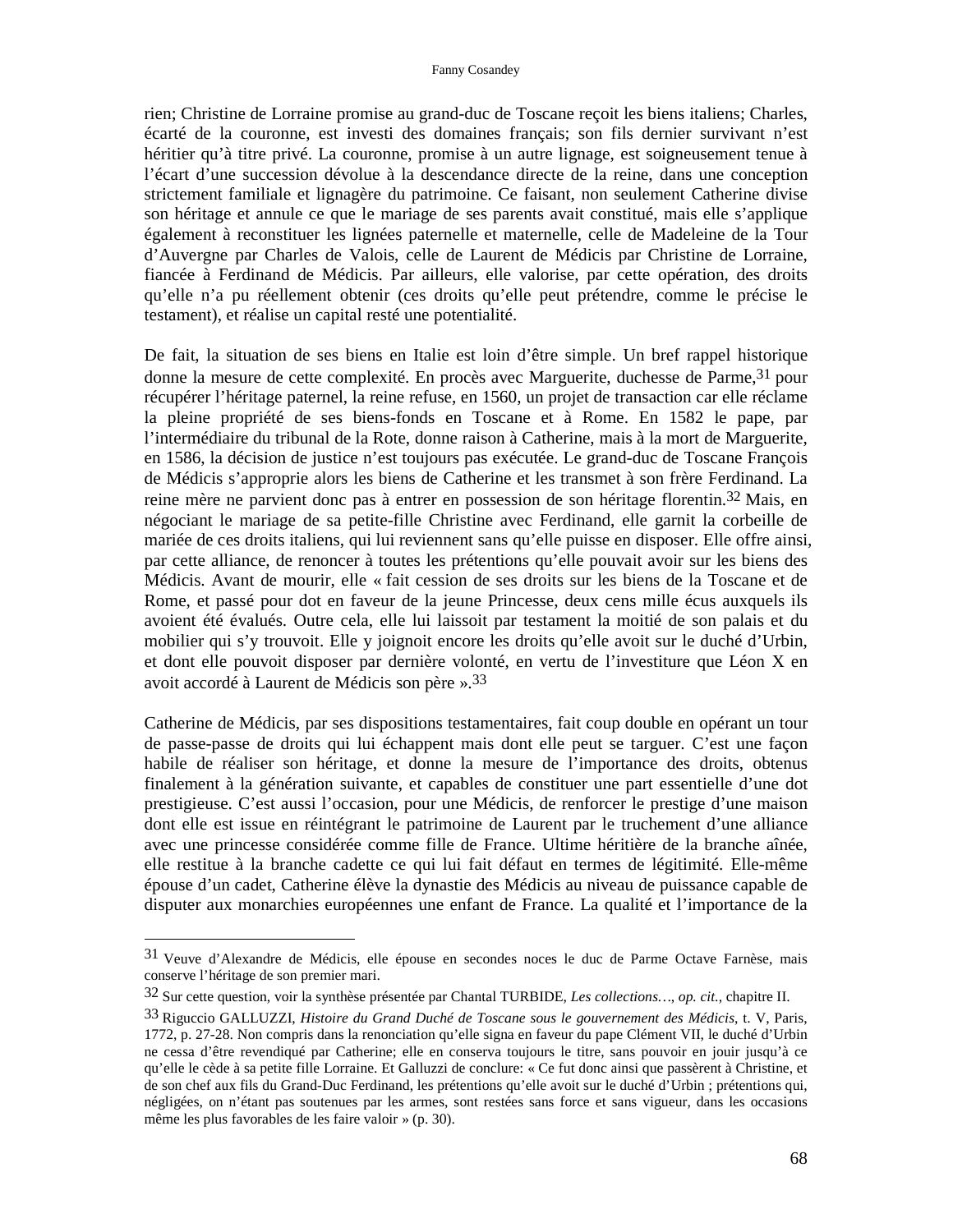dot de Christine de Lorraine la place davantage au rang de princesse royale que de duchesse de Lorraine. D'ailleurs, encore en 1590, lorsque le grand-duc charge Gondi de réclamer à Henri IV les sommes assignées par Henri III au paiement de la dot, il est précisé que c'est « à titre de fille de France »,<sup>34</sup> et en cela imputé à la couronne. Par ce bouclage d'alliance, les Florentins profitent de l'ascension de Catherine, d'autant que la glorification des Médicis passe traditionnellement par l'exaltation des ancêtres dont les plus prestigieux viennent en ligne féminine.35

Si Catherine entreprend de refonder la dynastie des Médicis par la reconstitution de l'héritage, elle entend également rétablir la lignée maternelle des La Tour d'Auvergne en cédant ses biens auvergnats au seul de ses descendants capable d'indépendance vis-à-vis de la couronne. Charles d'Angoulême prend alors les noms et titres de comte d'Auvergne et fait ainsi revivre une tige autrement disparue. En dehors des considérations affectives invoquées pour justifier un tel choix, la stratégie patrimoniale de la reine mère consiste à dégager son héritage du domaine royal et éviter ainsi qu'il ne tombe dans l'anonymat des biens de la couronne, lui faisant perdre du même coup toute identité lignagère. C'est d'ailleurs dans ce même objectif que Catherine précise que le roi lui-même n'est son légataire qu'à titre privé. Le soin que la reine mère accorda aux affaires du royaume, comme régente et comme mère, répondant ainsi aux devoirs de son statut royal, ne rejoint donc pas les préoccupations de sujette soucieuse de préserver son héritage et de perpétuer son lignage. Le testament de Catherine exprime une dissociation entre les enjeux politiques et les intérêts particuliers d'une épouse royale. Consciente de cela, la monarchie a œuvré, tout au long de l'existence de la souveraine, à s'attacher cet héritage; elle y parvient finalement, en s'appuyant une fois de plus sur les filles, vecteurs de droits et atouts essentiels dans les stratégies successorales.

La révision des différents contrats de mariage joue bien souvent en défaveur de la couronne mais autorise aussi une marge de manœuvre politique qui profite des brèches juridiques ouvertes à cette occasion. Il faut près de 80 ans au trône pour s'approprier, sinon la totalité, au moins la partie française de la succession de Catherine. Tout commence avec le contrat de mariage signé le 27 octobre 1533 entre la princesse de Toscane et le duc d'Orléans, Henri de Valois. Conformément au droit matrimonial royal français, les époux sont unis sous le régime de la communauté, et les clauses concernant la transmission favorisent l'aîné et sa descendance mâle.36 A l'avènement d'Henri II, la règle de non-communauté s'imposant, le contrat est automatiquement modifié: « A ce qui a esté dict quil ny a communaulté entre le Roy et la Royne est tellement vray que sil y avoit stipullation au contraire dans le contract de mariage d'entre le Roy et la Royne elle seroit nulle et abusive comme contraire a la coustume et usance de france bien davantage sy un fils de france mesme puisné se mariant y avoit communaulté entreux par leur contract de mariage venant a la Couronne ladict communaulté cesseroit ».37 La reine est seule maîtresse de ses propres. Concernant les enfants du couple, les mariages des filles de France donnent chaque fois lieu à la signature d'une clause de renonciation. C'est encore le cas pour Marguerite de Valois, la dernière à convoler, qui reçoit en dot 300 000 écus d'or en avance d'hoirie et en échange d'une renonciation à la succession de ses père et mère. Lorsque, à sa mort, Catherine dispose de ses biens, elle les répartit parmi

<sup>34</sup> Riguccio GALLUZZI, *Histoire du Grand Duché de Toscane*, *op. cit., p*. 81.

<sup>35</sup> Caroline CALLARD, « La fabrication de la dynastie médicéenne », Jean Boutier, Sandro Landi, Olivier Rouchon (dirs), *Florence et la Toscane, XIVe-XIXe siècles. Les dynamiques d'un Etat italien*, Rennes, Presses Universitaires de Rennes, 2004, p. 381-398.

<sup>36</sup> Cf. note 15.

<sup>37</sup> Bibliothèque Nationale de France, Mss Fr. 18575, fol.5, *Traité de Girard sur les dots et douaires*.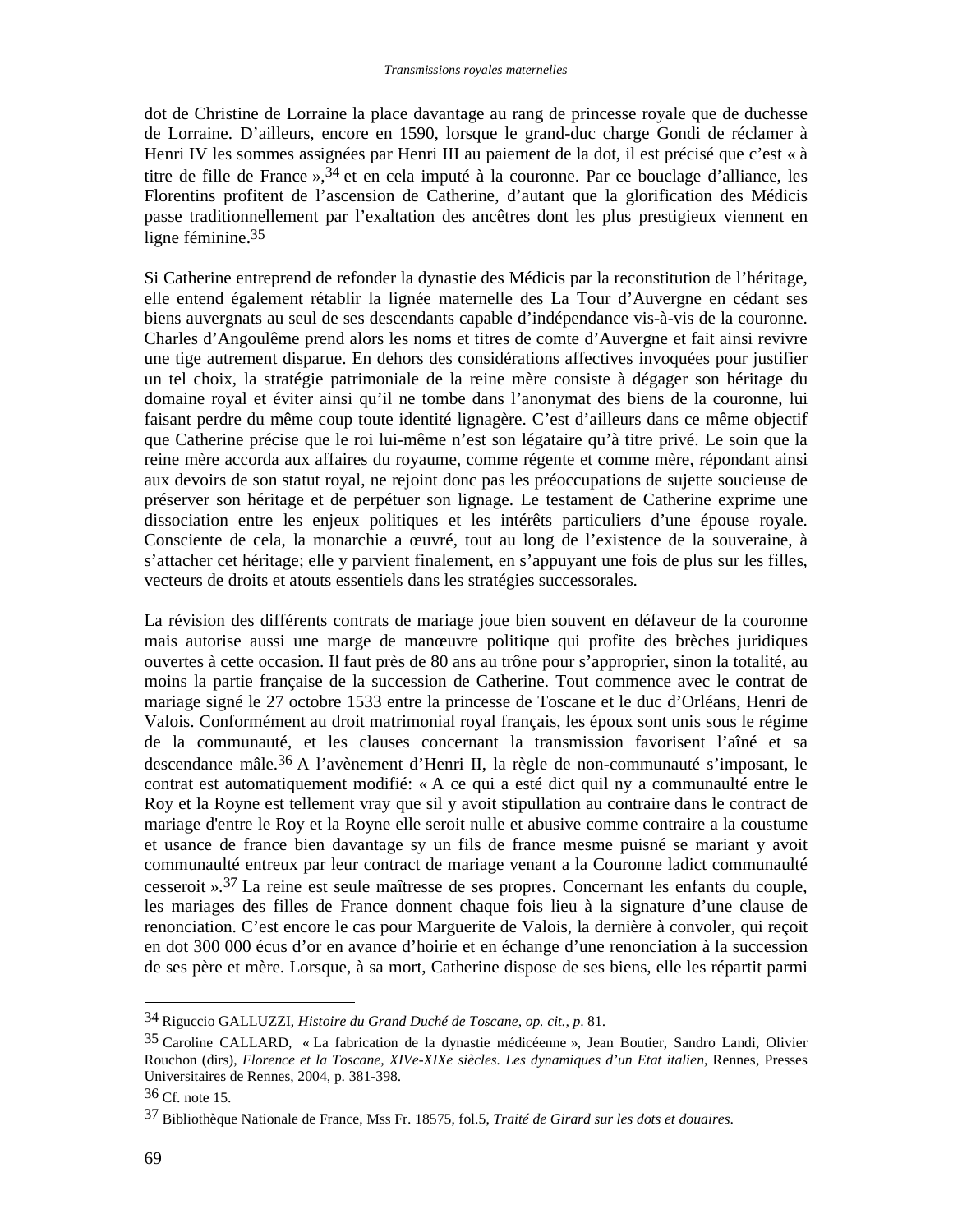ceux qui peuvent faire souche. Écartée, Marguerite conteste.38 En 1599, l'annulation du mariage de Marguerite et d'Henri IV permet de remettre en cause la clause de renonciation. La princesse revendique alors l'héritage français de sa mère et intente, dans les premières années du XVIIe siècle, un procès contre son neveu Charles, par ailleurs accusé de trahison. Le 10 mai 1606, Marguerite de Valois, sans descendance, fait don de tous ses biens au Dauphin Louis, en ne se réservant que l'usufruit de ses domaines, et elle obtient, deux mois et demi plus tard, le 30 mai 1606, gain de cause dans son procès: le comté d'Auvergne lui est attribué; l'arrêt est confirmé et rendu exécutoire le 17 juin 1606. Héritier de la reine Marguerite, qui lui a abandonné jusqu'à l'usufruit de ses terres d'Auvergne en échange d'une confortable pension dès 1609, Louis XIII réunit ces biens au domaine en devenant roi de France.

Finalement, la couronne obtient les possessions françaises de celle qui fut duchesse d'Urbin, comtesse d'Auvergne et reine de France. Mais le travail fut long et l'issue incertaine. Le mariage de Marguerite de Valois, dernière des filles vivante d'Henri II et de Catherine de Médicis, dans la maison de France, a largement favorisé la conclusion, heureuse pour la monarchie, de la succession. Mais l'alliance italienne n'a pas répondu aux attentes de François Ier qui, de ce point de vue, a effectivement eu « la fille toute nue ». Prudente, Catherine a fait en sorte de ne pas raviver les ambitions politiques du royaume de France sur la péninsule, évitant de reproduire le précédent, lourd de conséquence, du mariage de Valentine Visconti avec Louis d'Orléans. Si les devoirs d'État de la reine mère ne rejoignent pas les intérêts lignagers de la princesse de Toscane, la stratégie successorale adoptée peut apparaître, aussi, comme une sage décision politique.

#### **Conclusion**

 $\overline{a}$ 

Les lois fondamentales assurent certes une transmission totale du patrimoine capétien, mais elle rendent dans le même temps plus incertaine l'acquisition des biens féminins, pourtant le plus sûr moyen d'accroître le domaine royal. En laissant la reine maîtresse de ses biens, en la désolidarisant des biens de la couronne, le système monarchique maintient, sur le plan lignager, la concurrence entre deux conceptions patrimoniales, l'une au service du trône et l'autre au service des personnes privées. Les efforts de la monarchie pour intégrer symboliquement la reine à la dynastie régnante est un moyen de contrer le déficit institué par la règle d'inaliénabilité. Les modalités de représentations, fondées très largement sur le cérémonial, offrent l'image d'une épouse et mère assimilée à la famille royale au point que la transmission des qualités lignagères passe naturellement au fils, roi, et donc à la couronne que la souveraine contribue ainsi à enrichir. Cet aspect de la question n'est pas négligeable; la puissance dynastique procède de fait d'un capital symbolique que vient étayer un capital économique. L'un ne va pas sans l'autre, les manipulations généalogiques de la famille Médicis pour profiter d'une lignée prestigieuse en sont l'illustration.39

<sup>38</sup> Voir par exemple les arguments avancés dans : Bibliothèque Nationale de France, Mss NAF 1049, fol. 93 et suiv.

<sup>39</sup> Voir à ce sujet, parmi bien d'autres, l'ouvrage de P. de Boissat, dont le titre lui-même est évocateur: Pierre de BOISSAT, *Le brillant de la royne, ou les vies des hommes illustres du nom de Medicis, contenans plusieurs exemples, accidens, discours et sentences remarquables en faict d'ambition et de division civiles, et de la varieté de Frotune, et de l'inquietude de l'Estat populaire et aristocratique. Avec une memorable suitte, continuation et felicité des seigneurs et princes genereux, et signalez en toutes vertus en une seule famille*, Lyon, P. Bernard, 1613.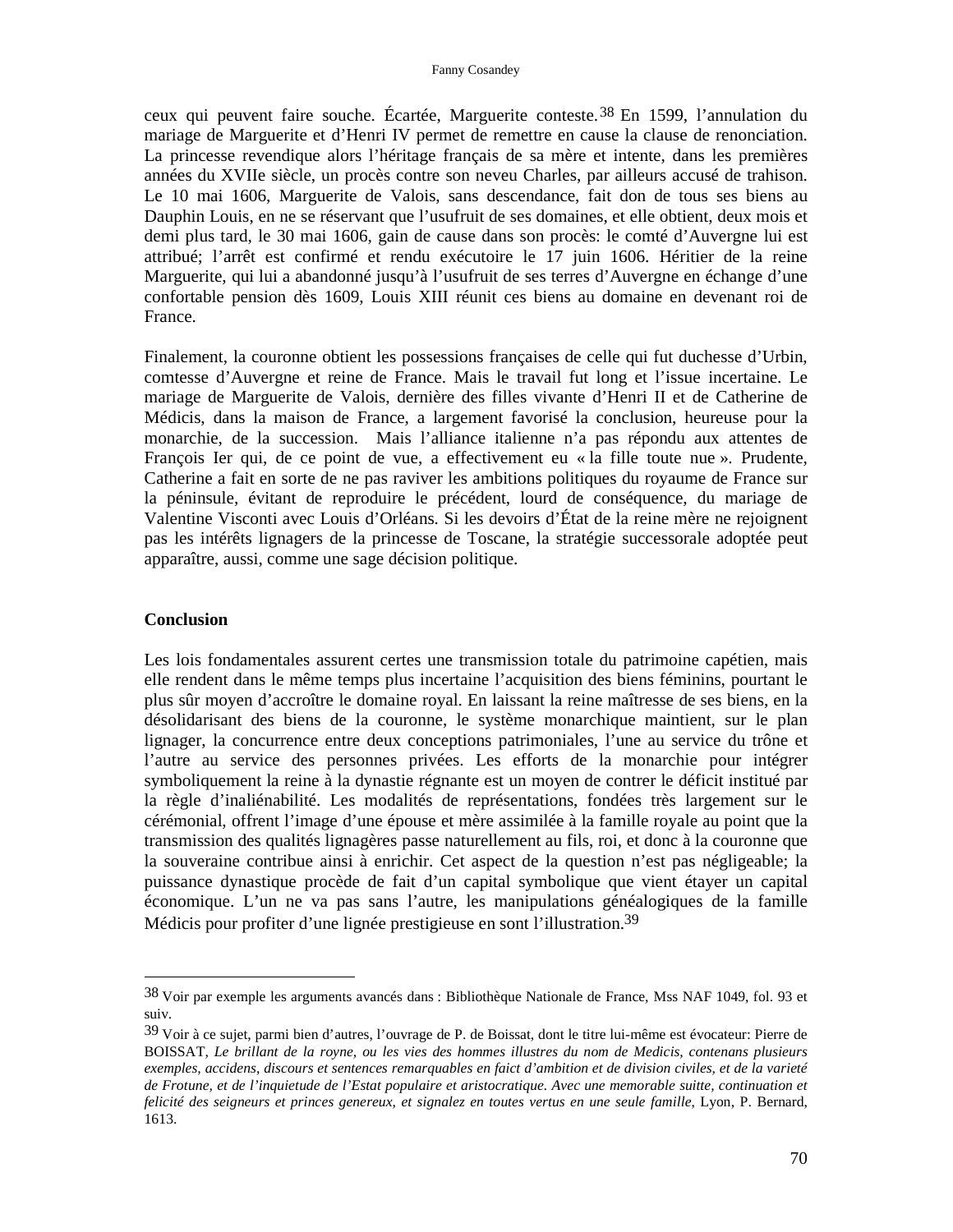Mais si, pour être définitivement acquis par domaine de la couronne, les patrimoines féminins doivent être transmis aux mâles, la circulation des biens ne peut, pour autant, faire abstraction des lignées féminines. L'enchevêtrement juridique de la succession Médicis révèle le rôle des femmes dans la redistribution patrimoniale, parfois à plusieurs générations d'écart. Il est alors impératif de penser toutes les dynasties en considérant la participation des filles autant que celle des garçons, quand bien même ces dynasties puissent paraître patrilinéaires. Cette évidence, qu'il n'est pas inutile de rappeler, appelle une autre remarque : les constitutions lignagères et patrimoniales méritent un examen à long terme trop souvent faussé par l'apparence d'une transmission masculine directe du nom et des titres. C'est une arrièrepetite-fille de Laurent de Médicis, et exclusivement en ligne féminine, qui rapporte les droits de son aïeul dans le giron florentin et permet la reconstitution du patrimoine; c'est une arrièrepetite-fille du comte d'Auvergne, là encore en stricte ligne féminine, qui intègre le comté d'Auvergne à la couronne. Ainsi, la visibilité donnée à la transmission patrimoniale, par le principe d'inaliénabilité d'une part et par la renonciation à héritage dans le contrat de mariage d'autre part, leurre dans la mesure où elle efface la contribution des princesses. Pour la couronne, la succession strictement masculine, supposant une transmission directe du nom et du patrimoine, ne donne à voir que les rôles masculins. Le comté d'Auvergne fait bien partie du domaine mais ce n'est pas grâce à la reine mère. Et les biens italiens échappent aux Capétiens, alors qu'ils appartiennent à la même succession.

Deux temporalités répondent finalement à deux formes d'héritage. Le gain immédiat, direct, d'une alliance prestigieuse repose sur les qualités dynastiques d'une princesse qui transmet à son fils et communique à la couronne le capital symbolique dont elle est investie à sa naissance. En revanche, les biens propres et les droits dont la reine, personne privée, est détentrice par son lignage, et qu'elle transmet à sa descendance, ne se mesure qu'à long voire très long terme. C'est en regardant, aussi, du côté des filles et en insistant sur le rôle essentiel qu'elles jouent dans la circulation des patrimoines que peuvent se comprendre les stratégies matrimoniales, cet instrument de la politique étrangère qui reste, jusqu'à la fin de l'Ancien Régime, une affaire de famille.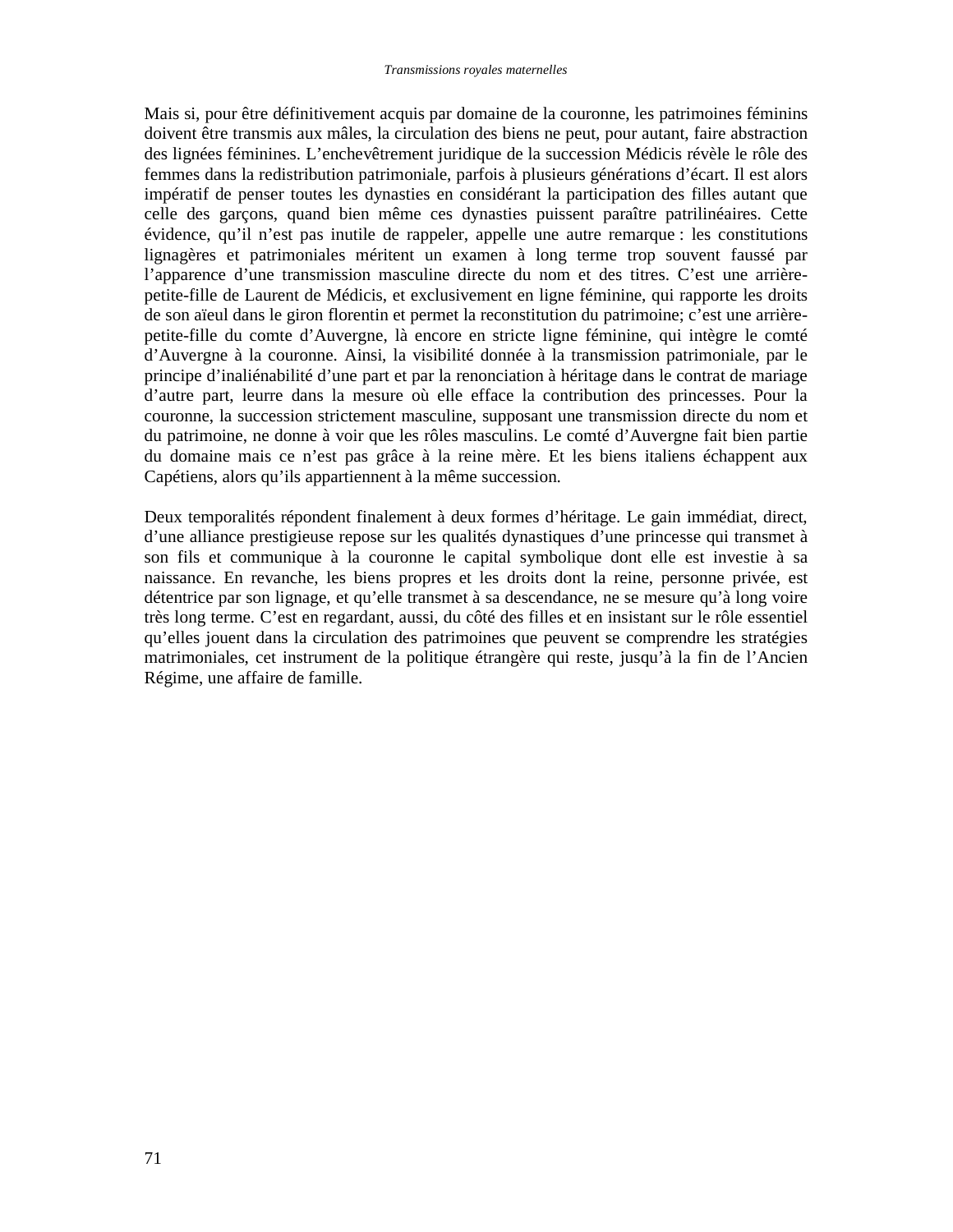# **Une femme, Gouverneur de Sienne, dans la crise dynastique médicéenne : l'entrée de Violante Béatrice de Bavière Médicis à Sienne le 12 avril 1717**

# *Aurora Savelli, University of Florence*

 $\overline{a}$ 

Après la défaite de la République de Sienne face aux armées alliées des Médicis et des Espagnol en 1555, après le siège qui causa la décimation de la population ( la faisant passer de 23.000 habitants en 1540 à environ 10.200 hab. en 1556), la ville de Sienne et son territoire bénéficièrent d'un statut juridique et institutionnel doté d'une large autonomie, à l'intérieur même de l'État médicéen. 1 Ces faits sont probablement peu connus. C'est pourquoi il convient de se concentrer en priorité sur ce contexte institutionnel pour comprendre l'objet principal de cette contribution, à savoir quel fut l'impact de la nomination d'une Princesse Médicis au gouvernement de la ville sur la société locale siennoise. Plus largement, le cas de Violante Béatrice de Bavière Médicis oblige à s'interroger sur la fonction réelle du gouvernement des femmes de maison Médicis à l'intérieur des équilibres de la lignée.2

## **L'État de Sienne à l'intérieur des équilibres politiques médicéens**

La guerre de Sienne ne s'achève qu'en 1559 avec la chute de Montalcino, ville qui avait accueilli un grand nombre d'exilés de la République de Sienne, soutenue par les armées françaises. Entre temps, en 1557, Philippe II d'Espagne avait inféodé la cité et son territoire à Côme I de Médicis, tout en conservant quelques ports - Orbetello, Talamone, Port'Ercole, Monte Argentario et Santo Stefano - dans ses domaines.

À cette époque, l'État médicéen est partagé en deux: au Nord, le «Stato Vecchio» qui dépend du contrôle des magistrats fixés à Florence et qui représente la partie la plus ancienne du domaine florentin ; au Sud, le domaine siennois, appelé « Stato Nuovo », qui est le plus récent. Deux zones échappent à cette juridiction siennoise: l'État des *Presidi* et le Principat de Piombino.

Par une loi datant de 1561, Côme I réforme le *Stato Nuovo*3 et instaure de nouvelles magistratures réservées à des non Siennois. Dans le même temps, un grand nombre d'organes politiques et institutionnels de la période républicaine restent aux mains de l'oligarchie locale. L'aristocratie siennoise conserve donc le monopole des charges publiques jusqu'à la mise en place d'une réforme voulue par le grand-duc Pierre Léopold d'Habsburg-Lorraine en 1786.4

<sup>1</sup> D. Marrara, "L'autonomia dello Stato di Siena nell'età del principato mediceo", *Rassegna di politica e di storia*, XI (1965), pp. 1-10.

<sup>&</sup>lt;sup>2</sup> Les femmes de la famille Médicis ont fait l'objet d'un colloque important organisé par Alessandra Contini et Riccardo Spinelli (6-8 octobre 2005, Florence, Archivio di Stato), en cours de publication. La figure de Violante de Bavière Médicis a été au cœur des trois communications de Giulia Calvi, de Marina D'Amelia, et la mienne.

<sup>3 &</sup>quot;Reformatione del governo della Città, e Stato di Siena [1561]", in *Legislazione toscana pubblicata e illustrata da Lorenzo Cantini*, IV, Florence, Stamperia Albizziniana, 1802, pp. 116 et suivantes. Cf. E. Fasano Guarini, "Le istituzioni di Siena e del suo Stato nel Ducato Mediceo", in L. Rombai (dir.), *I Medici e lo Stato senese 1555-1609: storia e territorio*, Rome, De Luca, 1980, pp. 49-62.

<sup>4</sup> Je me permets de renvoyer à A. Savelli, "Un confronto politico tra Firenze e Siena: la riforma delle magistrature senesi in età leopoldina (1772-1786)", *Ricerche storiche*, XXV (1995), n. 1, pp. 61-109.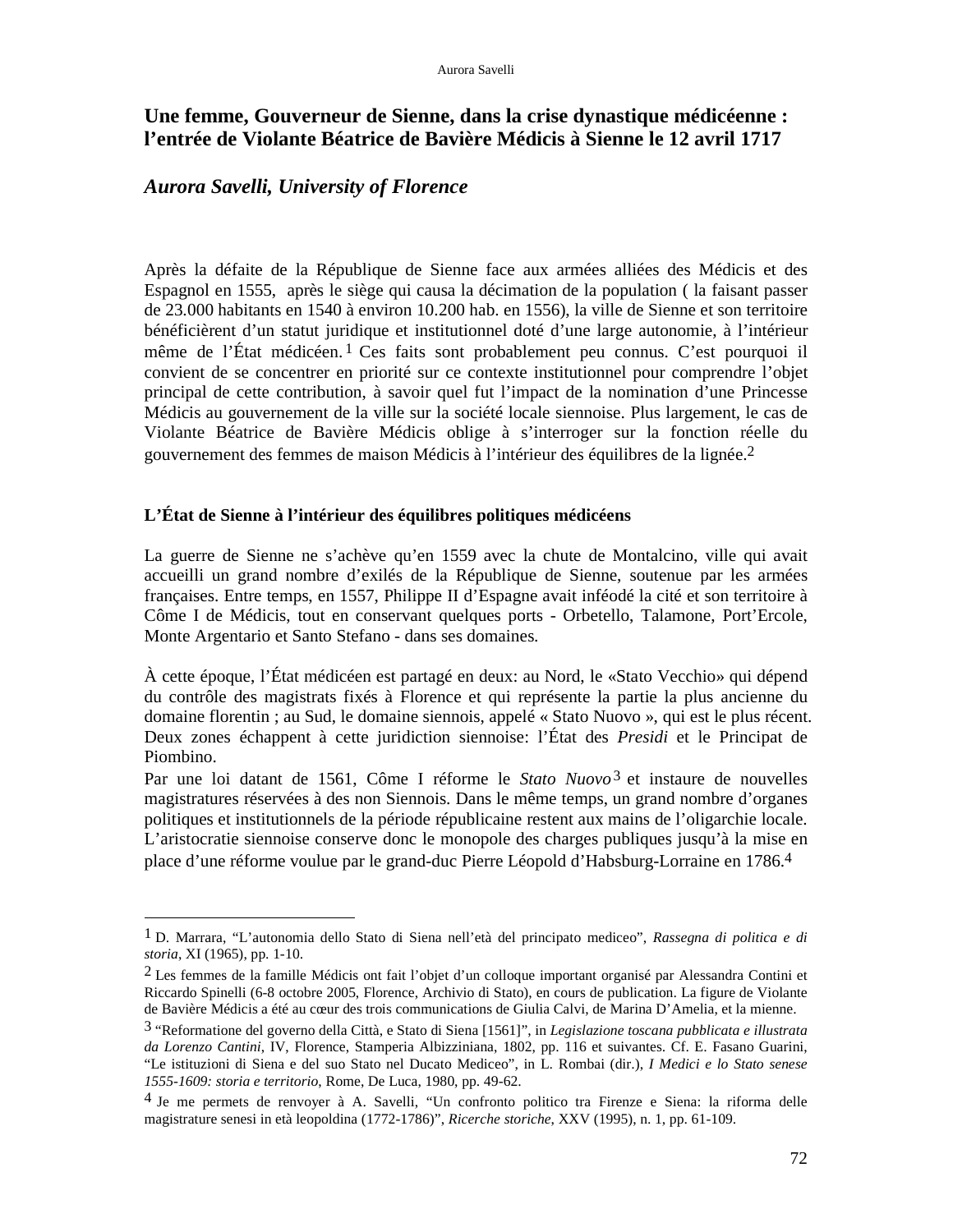Durant l'ancien régime, l'État de Sienne possédait un statut juridique distinct de celui de l'État de Florence. Les magistratures locales revendiquaient leur autonomie par rapport à celles de Florence, arguant du fait que l'État de Sienne se trouvait dans une relation de dépendance « personnelle » et féodale avec les Grands Ducs. Ainsi, un décret promulgué par Florence ne pouvait être validé à Sienne que s'il était approuvé par la magistrature locale adéquate. Lorsqu'en 1569 Côme obtint le titre de grand-duc, 5 Scipione Ammirato, un historien protégé des Médicis, écrivit que « le fait de rassembler sous le titre de grand-duc hé de Toscane l'État de Florence et de Sienne n'avait d'autre fin que d'assurer pour l'éternité que ces deux états ne se seraient plus jamais séparés, comme cela était advenu pour le Royaume de Naples ».6 En réalité, la domination médicéenne sur l'État siennois continua à apparaître comme potentiellement réversible,7 et la question allait se reposer tout particulièrement au début du XVIII<sup>e</sup> siècle quand l'extinction de la famille Médicis sembla imminente.

Parmi les offices nouvellement institués en 1561 et réservés à des non Siennois celui de Gouverneur, représentant du Duc et dépendant directement de celui-ci, était sans doute le plus important. Il s'agissait d'une charge à durée indéterminée, dont les prérogatives étaient régulièrement redéfinies.

La deuxième moitié du XVI<sup>e</sup> siècle marque une période d'opposition entre les Gouverneurs de Sienne et les magistratures nobiliaires pour contrôler l'accès à la noblesse.<sup>8</sup> Le conflit fut de courte durée et le XVII<sup>e</sup> siècle s'ouvre sur un équilibre très avantageux pour l'oligarchie locale, puisqu'elle indiquait elle-même au grand-duc les candidats proposés aux magistratures réservées aux candidats locaux. Jusqu'à l'arrivé de Pierre Léopold de Habsbourg-Lorraine en 1765, ce système politique est tout à fait stable.

Il est important de souligner combien la noblesse tire son statut de la cité elle-même. Ainsi, on est noble parce qu'on a exercé la magistrature civique la plus importante (le *Concistoro* dans notre cas). Dans la première moitié du XVII<sup>e</sup> siècle, un noble siennois explique ainsi les différences: alors que la noblesse absolue revenait à des monarques ou à des petits seigneurs (libres ou subordonnés à des princes de rang supérieur), la noblesse « conditionnée » était une

<sup>5</sup> Mais il faut garder présent à l'esprit que le terme de grand-duché signifiant l'ensemble des dominations médicéennes, fut utilisé seulement à partir de 1737 avec l'arrivée de la dynastie lorraine. Sur ce sujet, on se reportera aux nombreuses contributions de Marcello Verga, et plus précisément "Un Principato regionale. Gli Stati medicei nell'età barocca", in M. Bevilacqua, G.C. Romby (dir.), *Atlante del Barocco in Italia. Firenze e il Granducato. Province di Grosseto, Livorno, Pisa, Pistoia, Prato, Siena*, Rome, De Luca, 2007, p. 54.

<sup>6</sup> E. Fasano Guarini (dir.), *Storia della civiltà toscana. III. Il principato mediceo*, Florence, Le Monnier, 2003, dont la préface contient la citation de Scipione Ammirato ici traduite; « (…) l'unire sotto titolo di Granduca di Toscana lo Stato di Firenze e di Siena non era altro che assicurare in eterno, come del Regno di Napoli era avvenuto, che quelli Stati non si avessero giammai più a smembrare ».

<sup>7</sup> Voir les observations de Luca Mannori qui, en commentant la promotion de Côme et de François de Médicis au statut de Grands Ducs en 1569, écrit que « (…) i Granduchi mantennero del tutto distinto il loro dominio sul Senese – a carattere incontestabilmente feudale, e dunque potenzialmente reversibile – da quello fiorentino, nel fondato timore che ogni contaminazione avrebbe indebolito il loro potere. Sicché i due Stati continuarono a reggersi in autonomia reciproca e ad essere accomunati solo dall'occasionale subordinazione ad uno stesso signore» ; « (…) les Grands Ducs ont maintenu bien distinct le domaine siennois – incontestablement féodal, et donc potentiellement réversible – et le domaine florentin, dans la crainte bien fondée que toute contamination aurait affaiblit leur pouvoir. Pour cette raison, les deux États continuèrent à se gouverner de manière autonome l'un par rapport à l'autre et ne furent associés que lors subordinations occasionnelles à un même seigneur » (*Il Sovrano tutore. Pluralismo istituzionale e accentramento amministrativo nel Principato dei Medici, secc. XVI-XVIII*, Milan, Giuffrè, 1994, p. 79).

<sup>8</sup> Cf. D. Marrara, *Riseduti e nobiltà: profilo storico-istituzionale di un'oligarchia toscana nei secoli XVI-XVIII*, Pise, Pacini, 1976 (et plus précisément le chapitre III).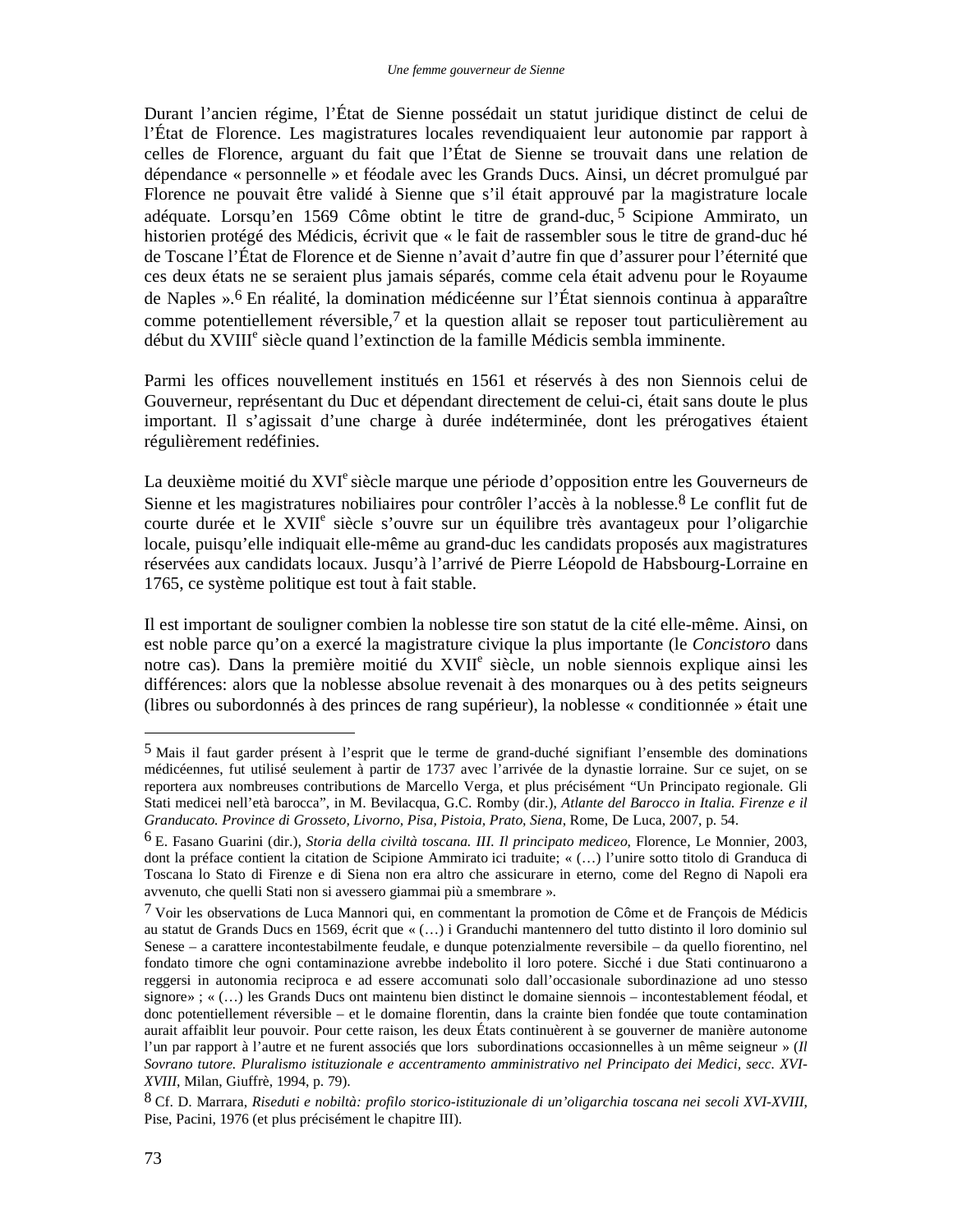disposition provenant des familles et transmise à l'individu, le rendant apte à exercer les fonctions politiques de la patrie.9 Il ajoutait ensuite que cette patrie devait être une cité, car la magistrature exercée dans des lieux non nobles ne conférait pas la noblesse.10

Plusieurs aspects concernant la noblesse siennoise sont désormais bien connus, notamment sa capacité de maintenir sa mainmise sur le territoire du *Stato Nuovo*, qui ne fut pas ralentie pendant la période médicéenne, après que différentes zones lui aient été inféodées. De même, la crise démographique qui affecte l'État entre le  $XVI^e$  et le  $XVII^e$  siècles, <sup>11</sup> a été bien étudiée tout comme certaines pratiques sociales comme l'endogamie, ou celles à travers lesquelles ce groupe social, très différencié économiquement, cherchait à répondre au risque d'extinction:12 l'adoption, par exemple, permettait aux familles la survivance du nom.13 On sait, enfin, que cette oligarchie ne répond pas au manque d'hommes par une ouverture sur des groupes sociaux extérieurs; bien au contraire, elle resserre les mailles du filet, en limitant de manière drastique la possibilité de nouvelles admissions et en maintenant un contrôle puissant sur les magistratures civiques.14

En somme, la noblesse siennoise apparaît comme un groupe compact, culturellement soudé, dont la force dérive également des liens très étroits avec Rome et la Papauté.15 L'aristocratie siennoise regarde en direction de Rome, alors que les rapports avec Florence, qui est enfin parvenue à dompter les ambitions de la vieille République, se font de plus en plus complexes. Un ambassadeur vénitien décrit cette complexité et propose une clé d'interprétation fort utile: quelques années après la chute de la République, il écrit que les Siennois n'auraient jamais accepté d'être soumis aux Florentins; ils acceptaient, toutefois, d'être dominés par la famille des Médicis, dans la mesure où ils n'avaient jamais eu avec elle d'inimitié, et puisque la ville de Florence lui était également soumise.16 Dans le discours public des magistrats siennois, ce dédoublement entre la ville de Florence et la famille des Médicis – qui signifie, sur le plan juridique, lien personnel et revendication d'un rapport direct avec le grand-duc – se trouve constamment réaffirmé afin de défendre un certain nombre de privilèges.

<sup>9</sup> Par « patrie » l'auteur entend ici la ville natale.

<sup>10</sup> D. Marrara, *Riseduti e nobiltà*, *op. cit.*, pp. 101-102.

<sup>11</sup> G.R.F. Baker, "Nobiltà in declino: il caso di Siena sotto i Medici e gli Asburgo-Lorena", *Rivista storica italiana*, LXXXIV (1972), n. 4, pp. 584-616.

<sup>12</sup> T. Detti, C. Pazzagli, "Le famiglie nobili senesi fra Settecento e Ottocento", *Bollettino di demografia storica*, 1994, n. 21, pp. 45-64.

<sup>13</sup> Voir le cas de la famille Sansedoni étudiée par Laura Vigni, "La famiglia Sansedoni dal Cinquecento all'estinzione", in F. Gabbrielli (dir.), *Palazzo Sansedoni*, Sienne, Fondation Monte dei Paschi di Siena, 2004, pp. 57-87.

<sup>14</sup> Cf. D. Marrara, *Riseduti e nobiltà*, *op. cit.*, et M. Ascheri (dir.), *I Libri dei Leoni. La nobiltà di Siena in età medicea (1557-1737)*, Sienne, Monte dei Paschi di Siena, 1996, où l'on se reportera plus particulièrement aux contributions de Mario Ascheri et d'Oscar Di Simplicio.

<sup>15</sup> R. Ago, *Carriere e clientele nella Roma barocca*, Rome-Bari, Laterza, 1990.

 $16 \times (\dots)$  dicono ora che non potriano tollerare, né tollerarieno mai, d'esser sottoposti a' fiorentini; ma che, con la casa de' Medici non avendo mai avuto inimicizia, sopportano d'essere da quella governati, poiché a quella vedono medesimamente sottoposti i fiorentini »; « (…) il disent maintenant qu'ils ne pourront tolérer, ni ne toléreront jamais, d'être soumis aux Florentins ; mais que n'ayant jamais eu d'inimitié avec la famille des Médicis, ils supportent d'être gouvernés par eux, puisque à eux viennent également soumis les Florentins »; *Relazioni degli ambasciatori veneti al Senato*, éditées par A. Segarizzi, III: *Firenze*, première partie, Bari, Laterza, 1916, p. 132.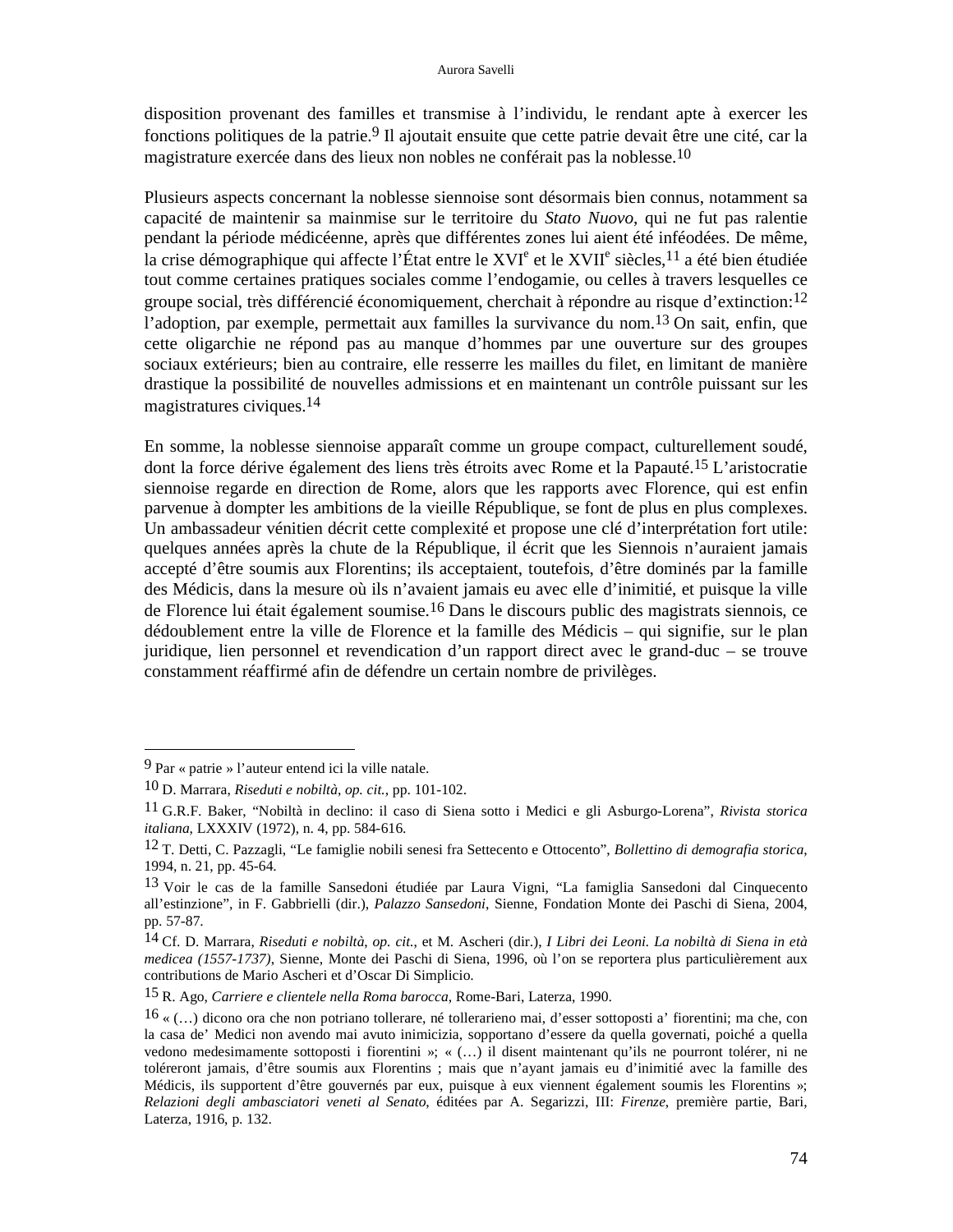### **Catherine de Médicis Gonzague, Gouverneur de Sienne (1627-1629)**

La nomination du premier Gouverneur provenant de la famille Médicis advient au début du XVII<sup>e</sup> siècle, durant la phase de stabilité, lorsque la famille des Médicis renonce à mettre en œuvre une vraie réforme des équilibres sociaux locaux. En 1627, Catherine de Médicis inaugure ainsi la tradition des gouverneurs médicéens, tradition qui ne s'interrompra qu'avec l'extinction de la dynastie.

Veuve, depuis octobre 1626, de Duc de Mantoue Ferdinand de Gonzague mort sans descendance, dans la capitale la princesse s'était trouvée dans une situation critique. Vincent II, le frère de Ferdinand, lui aussi dépourvu de descendance, était devenu le nouveau Duc. Mais on sait que la France et l'Espagne revendiquaient la succession. Les Français soutenaient le duc de Nevers, alors que les Espagnols appuyaient le fils naturel de feu Ferdinand de Gonzague, défendant la légitimité de la filiation et portant ainsi un grave préjudice à la veuve. Une fois que les démarches pour la restitution de la dot furent achevées, Catherine envoya à Florence son propre émissaire. Sa mère, Christine de Lorraine, joua alors un rôle déterminant dans les tractations qui permirent le retour de sa fille à Florence.<sup>17</sup> En mai, l'envoyé médicéen partit à son tour pour Mantoue. Le Prince Laurent pria sa sœur de l'écouter attentivement « et de lui accorder toute sa confiance dans le commerce qu'il lui exposera, et qui me touche infiniment ainsi que toute la famille ».18 Quelques temps plus tard, le grand-duc allait pouvoir se réjouir avec elle d'avoir « promptement résolu de revenir dans sa famille, pour sa consolation et pour la nôtre, et tout particulièrement celle de Madame sa Mère, mon aïeule ».19

Dès que l'affaire de la place de sa fille dans le grand-duché est résolue, sa mère, peut librement lui décrire en détail les avantages de son nouveau statut de Gouverneur de l'État de Sienne :

<sup>&</sup>lt;sup>17</sup> Cf. les jugements des contemporains sur Christine de Lorraine cités dans I. Pagliai, "Luci ed ombre di un personaggio: le lettere di Cristina di Lorena sul «negozio» di Urbino", in G. Zarri (dir.), *Per lettera. La scrittura epistolare femminile tra archivio e tipografia*, Rome, Viella, 1999, pp. 441 et suivantes. On se reportera également, dans les Archives d'État de Florence (ASFi), *Mediceo del Principato*, 6110, cc. 285-286, à la lettre de Christine à sa fille, en date du 25 mars 1627: « Circa poi alla vostra venuta qui potete immaginarvi che gusto, et che contento sarebbe il mio, poiché verreste nella vostra propria casa dove non vi mancherebbeno tutte quelle carezze che potessi desiderare. Ma perché Monsignor Arcivescovo di Pisa ci ha detto che fatto Pasqua volete mandar qui l'Abate di Santa Barbera, che è persona prudente e accorta, aspetteremo la sua venuta, la quale ci par molto necessaria, et sentito che havremo lui, non mancheremo di conferir seco mille particolari, che non convengono metterli in carta, et assicuratevi pure che havremo sempre il pensiero a tutto quello che sarà vostro bene e nostro servitio » ; « Vous pouvez vous imaginer combien votre venue ici me comblerait, puisque vous reviendriez dans votre propre maison où ne vous manqueraient aucune des caresses que vous pouvez désirer. Mais puisque Monseigneur l'Archevêque de Pise nous a dit que après Pâques vous voulez envoyer ici l'abbé de Santa Barbera, qui est une personne prudente et avisé, nous attendrons sa venue qui nous semble très nécessaire, et après l'avoir écouté, nous parlerons avec lui d'un certain nombre de détails qu'il serait imprudent de confier au papier ; soyez bien sûre que nous aurons toujours à cœur de faire votre bien et notre avantage ».

 $18 \times (\dots)$  et di portargli anche intera credenza nel negozio che le esporrà, il quale preme infinitamente a me et a tutta questa Casa » : ASFi, *Mediceo del Principato*, 6108, c. 656, lettre de Don Lorenzo de Medicis en date du 6 mai 1627.

 $19 \times (\dots)$  prontamente risoluto di tornarsene in questa sua Casa, per consolazione sua et nostra, et di Madama sua Madre, et mia Ava in particolare » : *ivi*, c. 659, lettre du 4 juin 1627.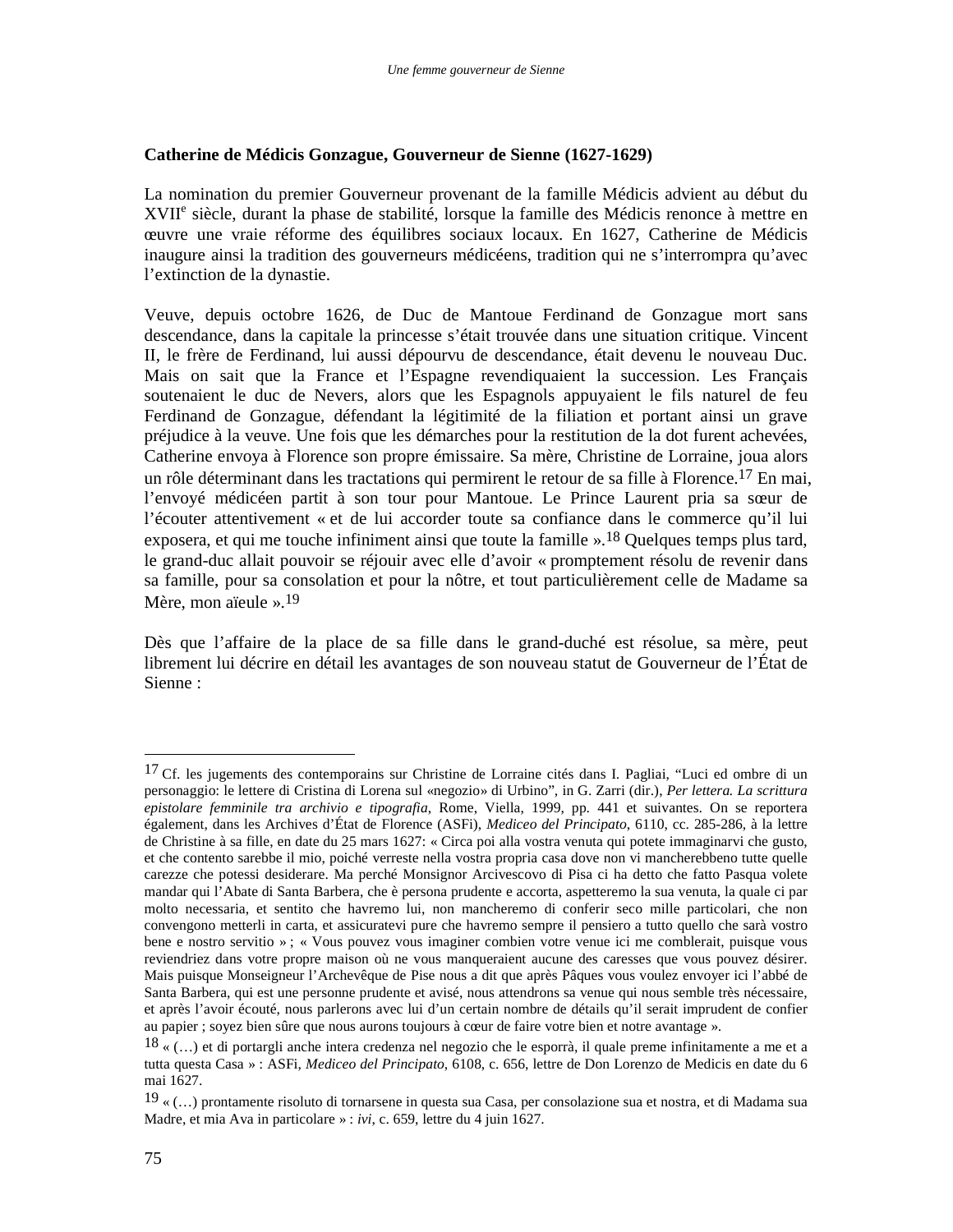#### Aurora Savelli

Son Altesse Madame ma Fille très Aimée. (…) je pense que vous pourrez trouver une entière consolation et vous résoudre à revenir vivre dans la famille où vous êtes née, puisqu'il ne plût pas à Dieu que vous finîtes vos jours dans l'autre. Il faut donc se préparer au départ, puisque nous avons décidé que Monsieur le Cardinal se mette en chemin à ce sujet (…) et les satisfactions ne vous manqueront pas non plus par la suite si vous m'accordez toute votre confiance, parce que le grand-duc et l'Archiduchesse vous aiment tendrement ; et dans le Gouvernement de Sienne, vous serez révérée, et aurez moyen de plaire à Dieu comme aux hommes ; je crois savoir que l'air de notre pays vous conviendra mieux que celui de Lombardie (…) Si bien que vous pouvez vous préparer à revenir avec joie, puisque, alors que Votre Altesse est là-bas contrainte d'obéir à l'intérieur mais aussi à l'extérieur du monastère, à Sienne, elle sera obéie de tous **(**…**)**. 20

Le gouvernement de Sienne représente pour Catherine une attribution correspondant à son état, comme le démontrent les paroles de sa mère: ce n'est ni la première ni la dernière fois que l'office sera engagé en faveur des femmes de la maison Médicis. La première fut précisément Christine de Lorraine qui, en 1609, avait reçu en héritage de son mari Ferdinand « un gouvernement libre et absolu » sur les *Capitanati* de Montepulciano et de Pietrasanta.21 Côme II avait suivi l'exemple, laissant à sa femme, Marie-Madeleine d'Autriche, le gouvernement de Colle di Val d'Elsa et de San Miniato.22

En ce qui concerne le cas siennois, le poste de gouverneur semble résoudre plusieurs problèmes à la fois : celui d'une relation difficile de la dynastie avec les pouvoirs locaux, celui d'une crise de prestige de l'office lui-même – en déclin, comme le souligne Marrara, à cause de l'état de conflictualité permanente avec les magistratures nobiliaires – celui enfin des demandes pressantes et répétées en provenance de la cité, souhaitant une présence plus régulière du grand-duc auquel seul elle entend faire référence. Il est sûr que Sienne interprète comme un privilège la présence, au poste de Gouverneur, d'un prince de sang: la ville y voit une forme de reconnaissance de la dignité de l'État Siennois et de son oligarchie;23 car dans

<sup>20 «</sup> Serenissima Signora mia figlia amatissima. (…) io penso ch'ella potrà prendere intera consolatione e tanto più conformarsi nella resolutione di tornare a vivere nella Casa dove è nata, poiché non è piaciuto a Dio ch'Ella habbia a finire i suoi giorni in cotesta. Preparisi dunque alla partenza, perché habbiamo disegnato che il Sr Cardinale s'incammini per costà (…) et non le mancheranno sodisfazioni anche nel resto col concorso però della sua confidenza, perché il Granduca et l'Arciduchessa l'amano teneramente; et nel Governo di Siena ella sarà reverita, et haverà modo di meritare appresso a Dio, et appresso agli huomini, et le piacerà più l'aria nostra che cotesta di Lombardia (…) Sì che dispongasi pur sempre più a venire allegramente, considerando, che se mentre VA è costì sta obligata a obedire et dentro et fuori del Monasterio, a Siena sarà ella obbedita da tutti (…) » : ASFi, *Mediceo del Principato*, 6110, c. 296, lettre de Christine de Lorraine en date du 6 juin 1627.

<sup>21</sup> R. Galluzzi, *Istoria del Granducato di Toscana sotto il Governo della Casa Medici*, tome 5, Florence, Cambiagi, 1781: tome III, livre V, chapitre XII, p. 256.

<sup>22</sup> *Ivi*, tome III, livre VI, chapitre VI, p. 394. Voir également sur cet aspect M. Verga, "Un Principato regionale", *op. cit.*, p. 60, pour qui la concession des gouvernements prouve l'importance « (…) che il matrimonio con queste due principesse aveva significato per i due granduchi medicei – rilevanza che la concessione del governo di questi due importanti territori segnalava in modo aperto – ma anche del ruolo politico che adesso le principesse avevano acquisito negli equilibri del potere mediceo » ; « (…) que le mariage avec ces deux princesses avait signifié pour les deux Grands Ducs – importance que la concession du gouvernement de ces deux remarquables territoires signalait de manière claire et nette – mais également le rôle politique que les princesses avaient désormais acquis dans l'équilibre des pouvoirs médicéens ».

<sup>23</sup> Le grand-duc à la Gouverneur Catherine, lettre du 12 juillet 1627: « Del salvo arrivo di VA in Siena io ero stato avvisato pienamente […] vedendo quanto ella stava occupata in ricevere et gradire le dimostrationi della grande allegrezza che ne ha fatta cotesta Città, la quale ha ben potuto conoscere l'amore che tutti noi le portiamo poi che habbiamo voluto che sia governata da una Principessa del nostro sangue » ; « Je fus pleinement informé de l'arrivée de VA à Sienne […] voyant combien elle était occupée à recevoir et jouir des manifestations de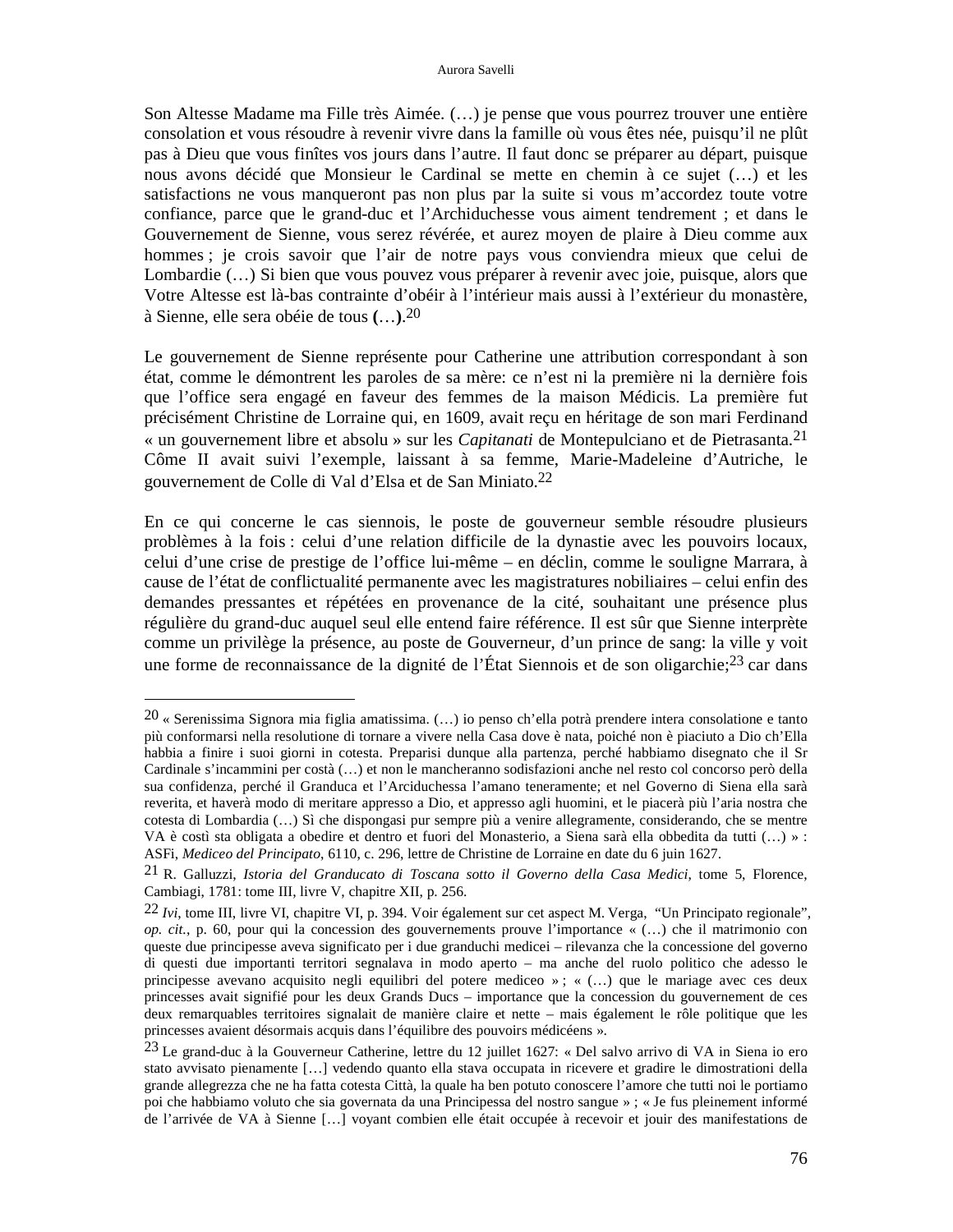la vie politique et administrative quotidienne, l'absence d'un Gouverneur privait la ville d'un canal de médiation d'autant plus efficace qu'était haute la dignité de celui qui en détenait le poste.

De toute évidence, le fait d'avoir une cour à Sienne répondait également à un équilibre interne à la famille des Médicis. Le veuvage de Catherine (qui meurt en 1629 dans l'exercice de sa charge) imposait à ceux qui dirigeaient alors la destiné du grand-duché – les régentes Christine de Lorraine et Marie-Madeleine d'Autriche – de lui trouver une situation.

# **Violante Béatrice de Bavière Médicis, Gouverneur de Sienne**

On retrouve cette préoccupation des équilibres familiaux dans les circonstances de la nomination de Violante Béatrice de Bavière Médicis. En 1688, Violante avait épousé le fils de Côme III, le prince Ferdinand de Médicis, dont elle resta veuve en 1713. Trois an plus tard, la sœur du défunt Ferdinand, Anne Marie Louise de Médicis, devint également veuve24. En avril 1717, Violante se rend à Sienne alors qu'Anne Marie Louise rentre à Florence en octobre de la même année: cet écart de quelques mois à peine suggère plusieurs éléments d'informations. D'une part, il semble que Côme III voulait maintenir Violante dans le grand-duché, en raison de ses liens forts qu'elle entretenait avec les cours d'Europe ainsi que de son prestige personnel; mais il semble également qu'il souhaitait éviter la multiplication des princesses de sang à la cour.25

Comme ce fut déjà le cas en 1627 avec Catherine, duchesse de Mantoue, la concession de l'office de gouverneur intervint pour compenser une fragilité de statut de la veuve du Prince Ferdinand, que le retour à la cour de Anne Marie Louise aurait rendu dramatiquement évident. Il est également fort probable que Côme III ait bénéficié de suggestions "opportunes" sur les destinées de sa bru, de la part de Siennois exerçant une charge à Florence et fort attentifs aux intérêts de leur patrie comme à la défense de ses prérogatives (puisque c'est ainsi que le poste de gouverneur était désormais perçu).

Pour la famille des Médicis, il s'agissait d'un moment très délicat. La préoccupation majeure de Côme était d'éviter l'extinction de la famille, mais il lui fallait également mettre le grandduché à l'abri des appétits des potentats européens. Les mariages des deux mâles de la famille étaient inféconds: stérile le couple Ferdinand-Violante, stérile le couple formé par Jean

grande allégresse de la part de cette Cité, qui a pu se rendre compte de tout l'amour que nous lui portons, puisque nous avons voulu qu'elle soit gouvernée par une Princesse de sang » (ASFi, *Mediceo del Principato*, 6108, c. 662).

<sup>24</sup> Sa personnalité a fait récemment l'objet d'une importante révision historiographique : S. Casciu (dir.), *La principessa saggia. L'eredità di Anna Maria Luisa de' Medici Elettrice Palatina*, Catalogue d'exposition (Florence, 2006-2007), Livourne, Sillabe, 2006, à l'intérieur duquel, pour les thèmes qui nous occupent ici, on se reportera à la contribution de M. Verga, "Strategie dinastiche e mito cittadino: l'Elettrice Palatina e Firenze", pp. 24-29.

<sup>25 «</sup> La presenza dell'Elettrice alla Corte di Toscana doveva alterare le convenienze della Principessa Violante, la quale aveva perciò dichiarato di volere ritornare in Baviera. Per conciliare queste differenze il G. Duca gli aveva accordato il Governo di Siena, e ciò somministrandoli un giusto pretesto per allontanarsi dalla Corte gli dava ancora luogo a cedere con dignità all'Elettrice »; « La présence de l'Electrice à la Cour de Toscane devait altérer les intérêts de la Princesse Violante, qui avait pourtant déclaré vouloir retourner en Bavière. Pour concilier ces divergences, le grand-duc lui avait accordé le poste de Gouverneur de Sienne, et ceci, tout en lui procurant un juste prétexte pour s'éloigner de la cour, lui donnait encore la possibilité de céder avec dignité à l'Electrice » (R. Galluzzi, *Istoria del Granducato di Toscana*, *op. cit.*, tome V, livre I, chap. II, p. 43). On se reportera également à G. Conti, *Firenze dai Medici ai Lorena*, Florence, Giunti, 1993 (anastatique de l'édition Firenze, Bemporad, 1909), pp. 726-727.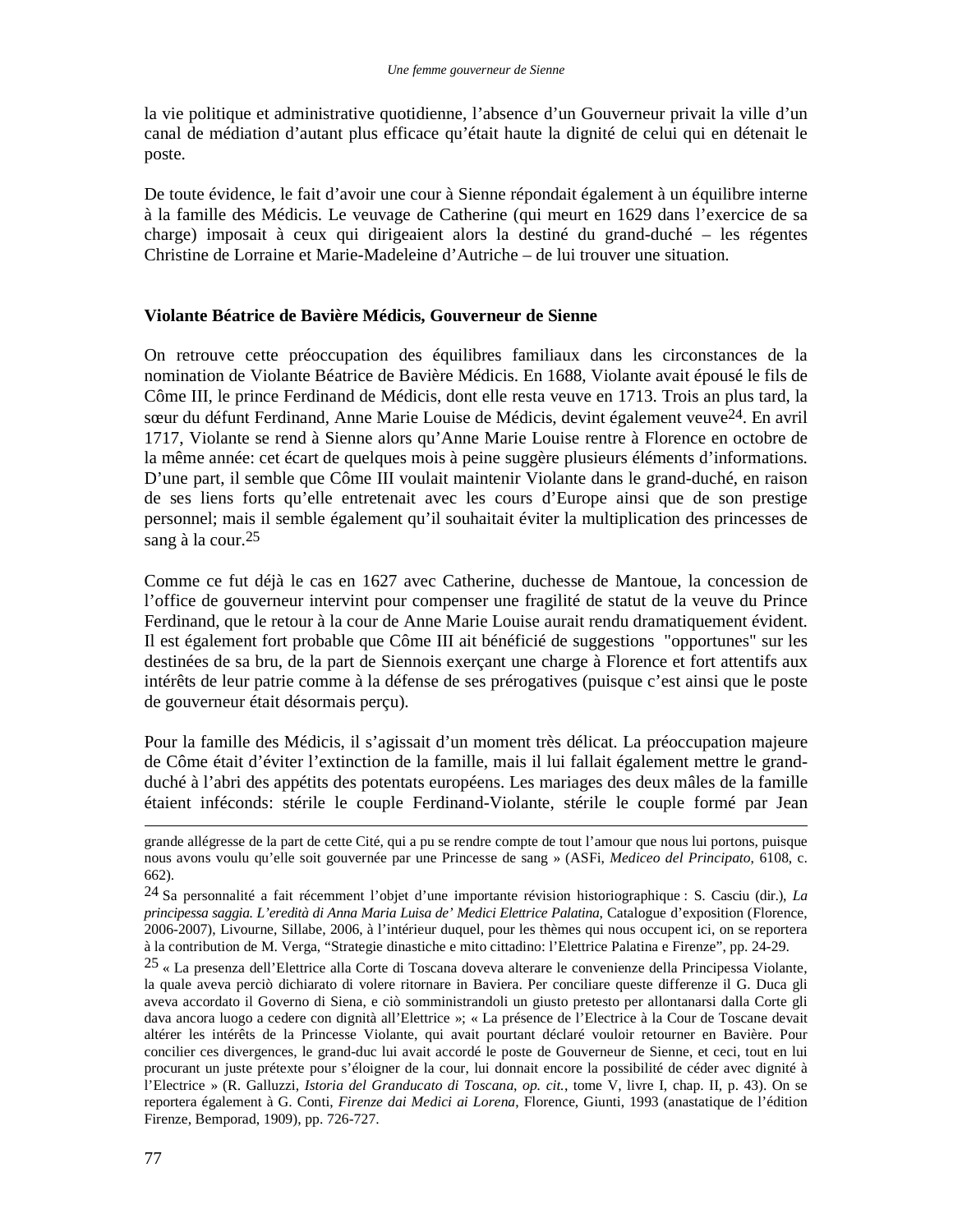Gaston (un autre fils du grand-duc, qui allait succéder à Côme en 1723) et Anne Marie Françoise de Saxe. La crise internationale qui s'ouvre en 1701 avec la mort du roi d'Espagne, rendait donc on ne peut plus incertaine la destinée du grand-duché et, par voie de conséquence, celle de l'État de Sienne. Puisqu'en 1557 le *Stato Nuovo* avait été attribué à Côme en concession féodale, il aurait pu, avec la fin prévisible de la lignée des Médicis, retrouver sa pleine autonomie politique. Contrairement à ce qu'avait soutenu Scipione Ammirato, le titre de grand-duc que le pape avait donné à Côme I en 1569 ne semblait pas suffire à annuler la situation de départ: l'État de Sienne, justement parce qu'il s'agissait d'une concession féodale de l'Empereur, devait lui revenir. Depuis 1703, le refus du grand-duc de reconnaître Charles III héritier de la couronne d'Espagne, avait provoqué entre l'Empereur et ses conseillers une discussion qui portait sur les droits de Côme III sur le fief siennois, puisqu'il était entendu qu'à la mort de Charles II, l'État de Sienne devait retourner à l'Empire. 26 En 1706 l'Empereur intima au grand-duc de reconnaître Charles III et de recevoir de celui-ci l'investiture de l'État de Sienne. 27 De même, le projet du grand-duc de restaurer la République de Florence entra en conflit avec les différents statuts juridiques des deux États, « détail » qui n'échappait pas même à ceux qui regardaient avec bienveillance les projets du Grand-duc.28

Si, en 1713, l'Empereur obtint la reconnaissance des ports du territoire siennois, le traité entre l'Espagne et l'Angleterre comprenait un article resté secret qui assurait à l'Espagne la domination sur Sienne, et en déclarait l'union perpétuelle avec Florence. La question était cependant loin d'être résolue. La même année, le 30 octobre 1713, le Prince héritier Ferdinand mourut et, en novembre, le Sénat de Florence disposait de la succession en faveur de l'Électrice Anne Marie Louise, une fois que la lignée masculine se serait éteinte. Cela ouvrit une longue querelle entre les ministres impériaux et la cour toscane, qui attribuait à Côme le droit de disposer librement de ses États ; l'épisode est bien connu. En 1716, pour en garantir l'union, le grand-duc entreprenait des tractations avec la maison d'Este29, mais on sait que les choses en allèrent autrement et que les puissances européennes destinèrent à la succession François Etienne de Lorraine, grand-duc à partir de 1737, année de la mort de Jean Gaston.

Cette incertitude politique pouvait soit entraîner des tensions, soit susciter un nouveau dynamisme des acteurs locaux. C'est dans un tel contexte, par exemple, qu'un noble siennois avait élaboré en 1715 un projet sur la cité qui avait entre autres buts de renforcer l'autonomie du *Stato Nuovo*, justement après l'extinction de la dynastie médicéenne. L'auteur s'y préoccupait en particulier d'obtenir la restitution de certaines terres et d'éclaircir le statut des

<sup>26</sup> R. Galluzzi, *Istoria del Granducato di Toscana*, *op. cit.*, tome IV, livre VIII, chap. VIII, p. 359.

<sup>27</sup> *Ivi*, tome IV, livre VIII, chap. IX, p. 369.

<sup>28</sup> Quand le Marquis Rinuccini fut envoyé en Hollande pour trouver un consensus, telle fut la réaction du Grand Pensionnaire: « Considerò che il Dominio di Firenze come libero e indipendente non esigeva particolari riguardi, e che qualunque atto solenne che si fosse fatto per renderli la libertà sarebbe stato garantito dalli Stati con tutto l'impegno; ma non così potea farsi dello Stato di Siena, e di quei Feudi dei quali la Casa Medici prendeva l'investitura, poiché per rapporto ai medesimi erano da considerarsi i diritti dei parenti più prossimi del G. Duca, e l'inevitabile necessità del consenso Imperiale per il loro passaggio »; « Il considérait que le domaine de Florence étant libre et indépendant n'exigeait pas de considération particulière, et que tout acte solennel exécuté pour lui rendre la liberté serait garanti et respecté par les Etats ; mais il ne pouvait en être ainsi de l'Etat de Sienne, comme de tous les fiefs inféodés à la famille Médicis, puisque on devait tenir compte des parents les plus proches au grand-duc, étant nécessaire d'avoir l'accord impérial pour leur passage » (*ivi*, tome IV, livre VIII, chap. IX, pp. 385-386).

<sup>29</sup> *Ivi*, tome V, livre I, chap. II, pp. 41 et suivantes.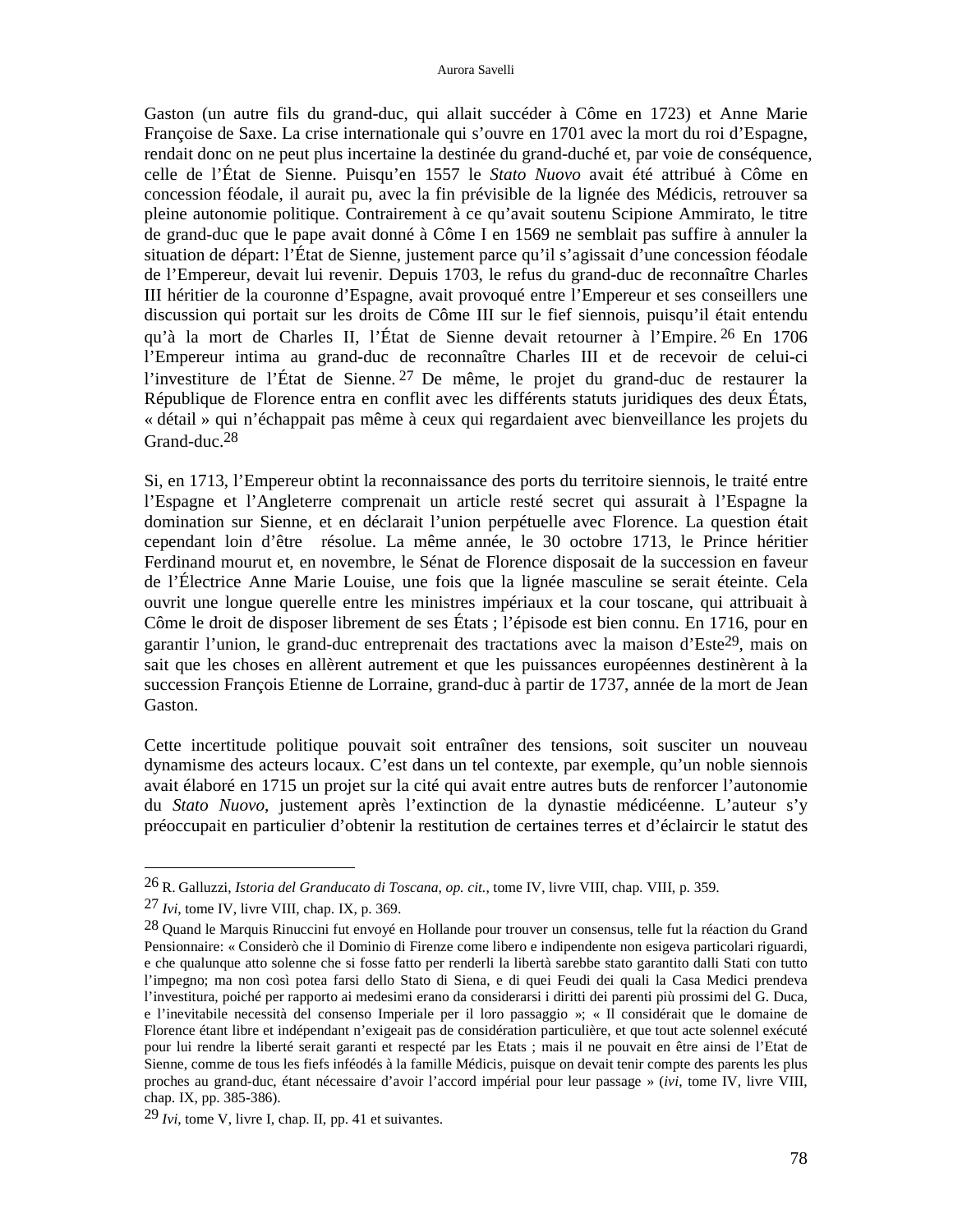certaines autres. Il n'excluait pas non plus un changement de régime, ce qui le conduisait à envisager un élargissement des couches dirigeantes locales.30

C'est seulement dans ce contexte que l'on peut comprendre pourquoi l'entrée, en avril 1717, de Violante Béatrice de Bavière Médicis comme Gouverneur de la cité et de l'État de Sienne, représente un événement capital pour la société siennoise. Dans les circonstances politiques et institutionnelles présentes, où la destiné de l'État de Sienne n'apparaissait pas du tout clairement définie, la nomination d'un Gouverneur si prestigieux pouvait représenter pour l'aristocratie siennoise une opportunité riche de sens, préfigurant peut-être même, une fois éteinte la famille Médicis, une solution de la question siennoise en phase avec les attentes locales.

L'arrivée de Violante se présente donc comme un événement complexe, mêlant différents acteurs sociaux, qui revendiquent tous un espace et un rôle de prestige: la *Governatrice* ellemême, face au grand-duc, son beau-père, et aux pouvoirs locaux; l'aristocratie de Sienne qui voit se réaffirmer en cette occasion le prestige de la cité; enfin, des groupes populaires à base territoriale qui, en une période où les règles de la vie sociale étaient fortement ritualisées, trouvent là une occasion de grande visibilité.

L'importance que les pouvoirs locaux attribuent à la nomination de Violante apparaît tout particulièrement dans la recherche et la mise en place d'un cérémonial grandiose. La magistrature chargée des cérémonies lance une enquête sur la façon dont les précédentes entrées des Gouverneurs s'étaient déroulées. Mais les documents révèlent des cérémonies qui semblent désormais bien insuffisantes puisque, par le passé, les manifestations d'allégresse s'étaient limitées à l'envoi de délégations de nobles aux frontières de l'État. Il semble désormais indispensable de mettre en scène un « pacte » qui lie le destin de la ville et de son État à celui de la princesse: la cérémonie doit apparaître comme un événement impliquant plusieurs acteurs sociaux, et pas seulement l'aristocratie. Pour la première fois en une telle occasion, des groupes populaires, à savoir le « *Contrade* », prennent part à la cérémonie.

Que sont donc les *Contrade* ? Jusque dans la première moitié du XVII<sup>e</sup> siècle, les dix-sept *Contrade* de la ville de Sienne, encore très vivaces de nos jours, <sup>31</sup> n'étaient que des groupes territoriaux (*universitates habitatorum*), actifs sur la scène festive de la cité, mais dont les dynamiques internes restaient peu structurées. Dans le courant du XVII<sup>e</sup> siècle, certaines *Contrade* se dotent progressivement de statuts et entreprennent également la constitution d'églises. Leur organisation s'inspirait de celle des confréries de laïques: au sommet, le Prieur détenait le pouvoir de convoquer le Conseil des habitants de la *Contrada*, assisté dans sa tâche par un Vicaire et de deux Conseillers. Le Camerlingue, lui, s'occupait de la gestion économique et administrative, mais son autonomie restait limitée. Deux ou trois nobles

<sup>30</sup> C'est le projet d'Alcibiade Lucarini Bellanti, *Parere per la Città e Stato di Siena* [1715], manuscrit conservé à la Bibliothèque Communale de Sienne (Ms. A. IV.18, cc. 2r.-17v.) publié par A. Zappelli, *Alcibiade Bellanti Lucarini (1645-1724). Le vicende familiari, la presenza nell'Ordine di Santo Stefano e il pensiero politico di un nobile senese*, Pise, ETS, 2002, pp. 146-158.

<sup>31</sup> Leurs noms, stables à partir de la moitié du XVI<sup>e</sup> siècle, sont les suivants: *Aquila* (Aigle), *Bruco* (Ver), *Chiocciola* (Escargot), *Civetta* (Chouette), *Drago* (Dragon), *Giraffa* (Girafe), *Istrice* (Hérisson), *Leocorno* (Licorne), *Lupa* (Louve), *Nicchio* (Coquille), *Oca* (Oie), *Onda* (Onde), *Pantera* (Panthère), *Selva* (Forêt), *Tartuca* (Tortue), *Torre* (Tour), *Valdimontone* (Mouton). Une tentative de classification intéressante des emblèmes des *contrade* est proposée par G. Mazzini, "Il microcosmo araldico contradaiolo: una proposta di classificazione (secolo XVI)", in A. Savelli, L. Vigni (dir.), *Uomini e contrade di Siena. Memoria e vita di una tradizione cittadina*, Sienne, Comune di Siena, 2004, pp. 253-263.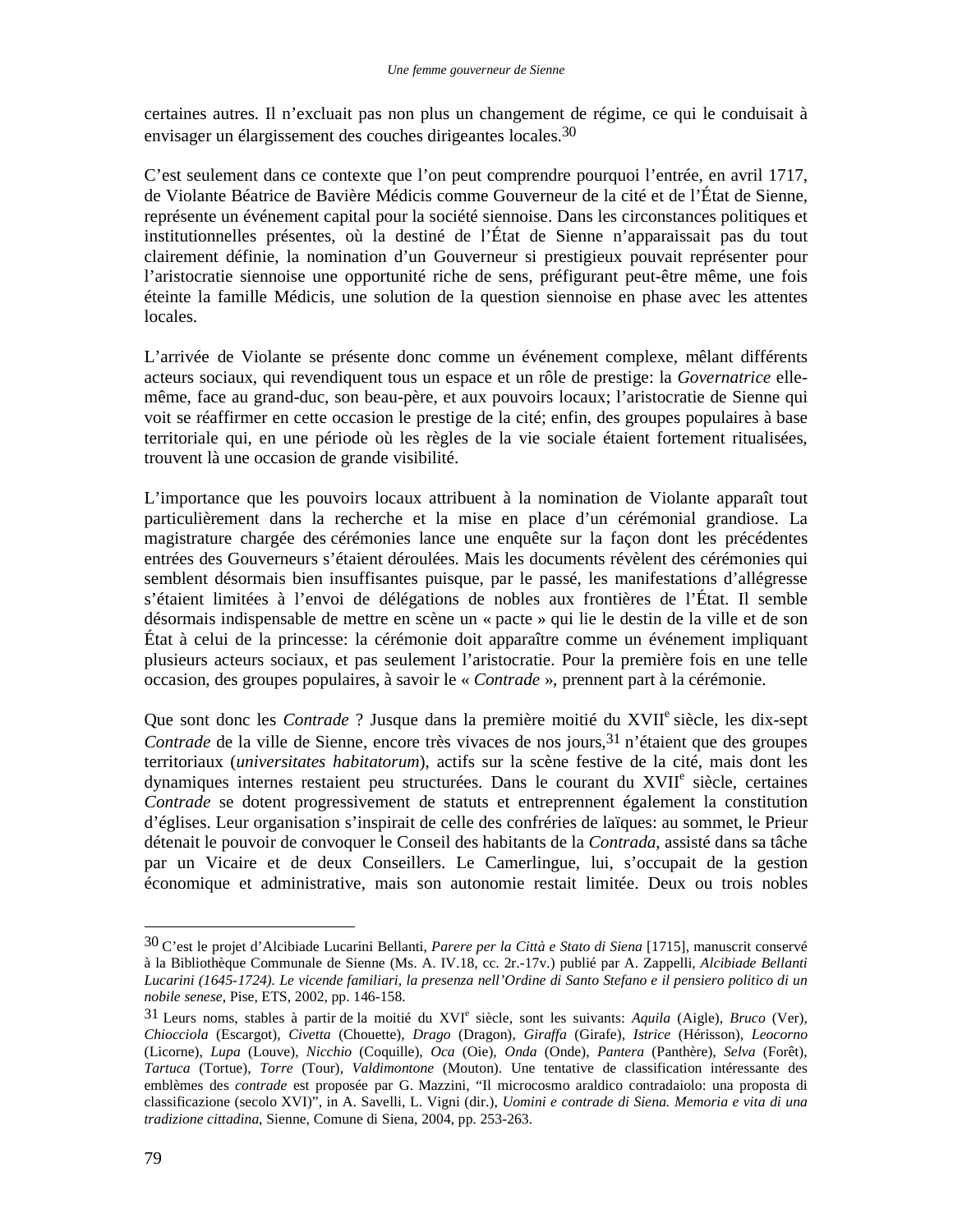Protecteurs (*Protettori*) développaient une action de patronage, faisant le lien entre le groupe territorial et les magistratures laïques ou l'autorité religieuse.32

On ne saurait comprendre la reconnaissance que les *Contrade* obtiennent en 1717 pour leur rôle joué dans les cérémonies sans tenir compte de la façon dont elles avaient réussi à émerger dans l'associationnisme urbain. Entre la fin du XVI<sup>e</sup> et le début du XVII<sup>e</sup> siècle, s'affirment non seulement les nouveaux besoins rituels de l'oligarchie locale, mais également la façon dont les habitants de la cité n'appartenant pas aux *Contrade* montrent quand même une forme d'adhésion et de reconnaissance de ces groupes territoriaux. Les *Contrade* avaient, en fait, une intense activité religieuse et dans leurs églises se déroulait une liturgie capable d'attirer la population. Venait ensuite la participation régulière au « *Palio* » du 2 juillet (Visitation). Cette course de chevaux, institutionnalisée vers le milieu du XVII<sup>e</sup> siècle, était financée par la noblesse locale et courue dans le périmètre de la *Piazza del Campo*, la place la plus importante de la ville où le *Palazzo del Pubblico* faisait face aux palais d'importantes familles de l'aristocratie siennoise. Au début du XVIII<sup>e</sup> siècle, le *Palio* représentait pour les *Contrade* un événement auquel on se faisait un honneur de participer.

Les rituels liés à la victoire du *Palio*, ou à d'autres moment de la vie des *Contrade*, faisaient que la population dans son ensemble reconnaissait dans les *Contrade* une présence vitale pour la cité. Cette présence fut renforcée après 1701, lorsqu'une des *Contrade* demanda à la magistrature de pouvoir courir un second *Palio* le 16 août, comme manifestation d'allégresse pour la victoire qu'elle avait obtenue le 2 juillet précédent. Instaurée à cette occasion, cette pratique devint rapidement une habitude. Le fait d'être protagonistes de l'activité festive assurait aux *Contrade* un assentiment qui dépassait le cercle de ses adhérents et des participants aux conseils: le *Palio* était un spectacle apprécié, qui convenait au goût populaires mais pas seulement, puisque les archives privées de nombreux aristocrates en gardent des traces, enregistrant ainsi très précisément les victoires de chaque *Contrada* au *Palio*.

Le soir du 12 avril 1717, Violante fit donc son entrée en Ville. Un nombre considérable de témoignages racontent cette célébration : on la retrouve ainsi dans les trois textes inédits des Siennois Giovanni Antonio Pecci, 33 Giuseppe Maria Torrenti 34 et Antonio Bernardino

<sup>32</sup> Pour un approfondissement, je me permets de renvoyer à certaines de mes contributions : "*Una distinta divisione in più squadre del popolo sanese*: le contrade di Siena in età moderna", in G. Delille, A. Savelli (dir.), *Essere popolo. Prerogative e rituali d'appartenenza nelle città italiane d'antico regime*, *Ricerche storiche*, XXXII (2002), nn. 2-3, pp. 281-327; "Case e contrade in età moderna", in F. Benfante, A. Savelli (dir.), *Proprietari e inquilini*, *Quaderni storici*, n. 113, 2003, pp. 345-362 ; "Un esempio di patronage. Nobili protettori e popolo delle contrade di Siena (Siena, XVII-XVIII secolo)", in E. Pellegrini (dir.), *Giovanni Antonio Pecci. Un accademico senese nella società e nella cultura del XVIII secolo*, Sienne, Accademia degli Intronati, 2004, pp. 287-313. Une bibliographie extensive sur les *Contrade* se trouve dans M.A. Ceppari Ridolfi, M. Ciampolini, P. Turrini (dir.), *L'immagine del Palio. Storia cultura e rappresentazione del rito di Siena*, Sienne, Monte dei Paschi di Siena, 2001.

<sup>33</sup> G.A. Pecci, *Relazione dell'ingresso, e feste, rappresentate nella Città di Siena in onore della Serenissima Gran Principessa Violante Beatrice di Baviera negl'anni MDCCXVII* (Bibliothèque Moreniana de Florence, *Fond Pecci*, 50, n. 4, cc. 68-111).

<sup>34</sup> *Veridico ragguaglio della Solenne Entrata fatta in Siena dalla Reale Altezza della Ser.ma Gran Principessa di Toscana Violante di Baviera, Sua Governatrice, lì 12 aprile 1717 e Feste susseguentemente celebrate, Descritto da Giuseppe M.a Torrenti, nell'Accademia de Rozzi detto lo Scelto*, reproduction en fac-simile et transcription du manuscrit conservé à la Bibliothèque du Victoria & Albert Museum, avec la préface de R. Bianchi Bandinelli, Roma, Editions de l'Elefanti, 1973.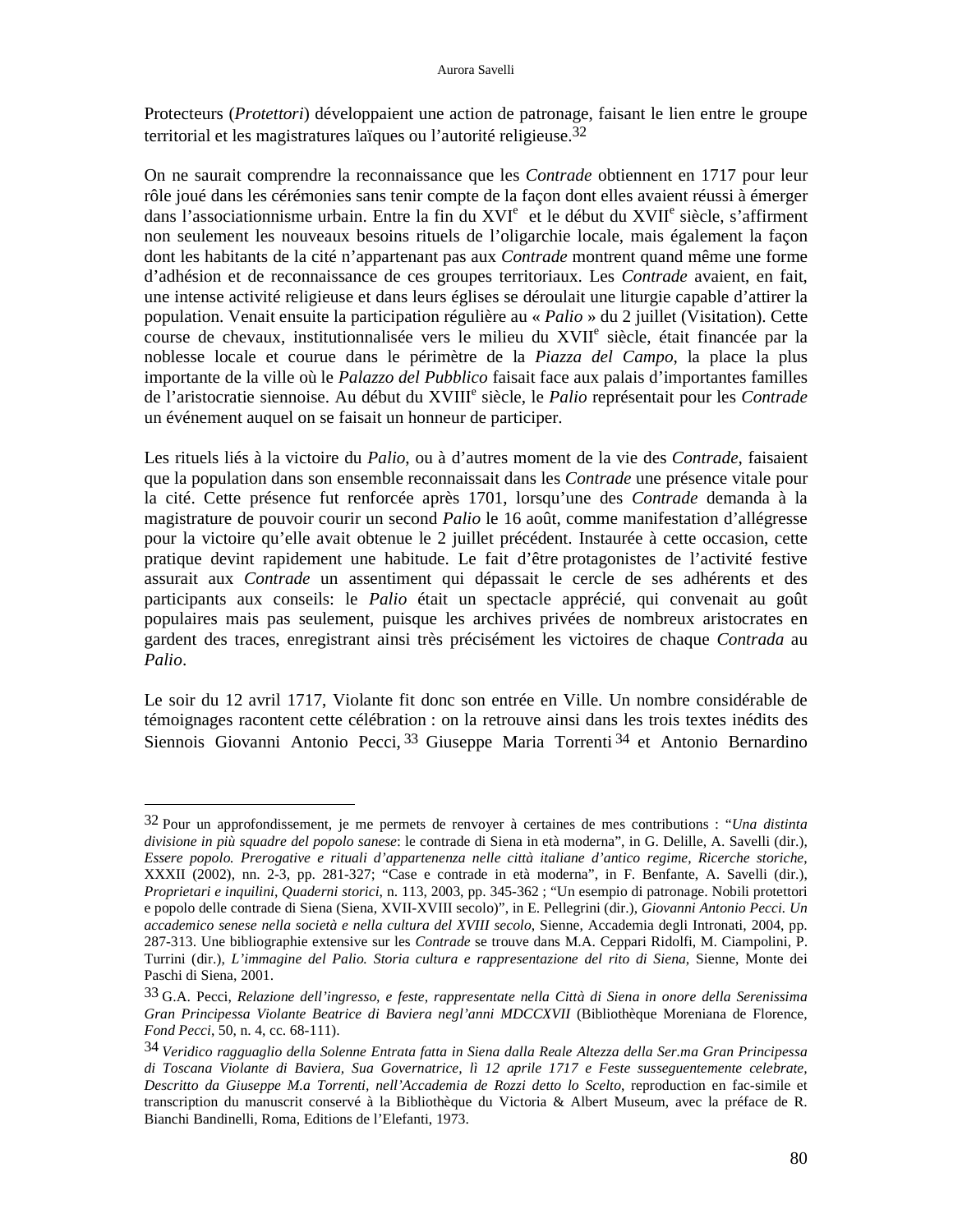Fancelli,35 dans la *Lettre d'un prêtre siennois* imprimée à Padoue en 1717,36 et dans deux opuscules publiés à Florence en 1717.37 Enfin, Girolamo Gigli propose un autre compte rendu de la scène dans son *Diario Sanese* édité en 1723,.38

L'accueil aux frontières de l'État restait une prérogative des nobles siennois; mais on avait demandé à chaque *contrada* de placer devant la porte par laquelle devait entrer la Governatrice, quinze hommes portant épée, ainsi qu'une torche éclairant leurs drapeaux respectifs. Ils devaient, en signe d'hommage, être précédés par le tambour. 39 On allait retrouver ces mêmes hommes pour accompagner la princesse sur la place publique où ils devaient arriver par un chemin plus court.

Le pacte qui lie la Princesse avec Sienne trouve une représentation adéquate dans l'apparat mis en place pour l'occasion. Il se caractérise par un savant dosage entre les emblèmes de la tradition municipale et ceux de la famille de Bavière et de Médicis. Les symboles municipaux sont présents dans les colonnes blanches et noires qui entourent la place (l'écu noir et blanc appelé «Balzana» est l'emblème de la ville), ainsi que dans l'alternance, sur le tympan de la colonnade, de la *Balzana* et de l'autre emblème civique, la louve qui allaite les jumeaux<sup>40</sup> (le mythe qui veut que la ville de Sienne ait été fondée par Aschio et Senio, les neveux de Romulus est élaboré au XIV<sup>e</sup> siècle).

Le *Palio* couru en l'honneur de Violante le 2 juillet 1717, à la présence de Côme III, souligne encore plus explicitement la dimension municipale. On peut en décrire les moments-clés à partir d'un témoignage de l'époque.41 Sur l'ordre du Maître du Champ – un noble siennois – les *Contrade* se disposent en bon ordre pour faire leur entrée sur la *Piazza del Campo*. Dans le même temps, un groupe de jeunes nobles à cheval se rassemble devant le palais où siège la *Governatrice* pour lui faire escorte. L'entrée sur la place des cavaliers et des carrosses marque le début du spectacle. Après deux tours de place, la Princesse, le grand-duc, les dames et les chevaliers de la cour, prennent place sur une estrade dont la hauteur et la largeur dépasse toutes les autres: ils assistent donc au défilé puis au *Palio* jouissant d'une visibilité totale sur tous les angles de la place, symbole de leur suprématie politique par rapport à la ville. Le Maître du Champ, après que Leurs Altesses Royales aient donné l'ordre de départ, fait son

<sup>35</sup> Archives municipales de Sienne (Archivio Storico del Comune di Siena = ACSi), *Balia. Festeggiamenti*, 10, [6]: *Onoranze per il solenne ingresso della Serenissima Violante di Baviera Gran Principessa di Toscana in questa città di Siena seguito la sera del 12 aprile 1717*.

<sup>36</sup> *Lettera di Sacerdote Sanese, che scrive ad altro Sacerdote Fiorentino suo Amico, dandoli distinto, e minuto ragguaglio del Solennissimo Ingresso fatto in Siena da Madama Reale la Serenissima Violante Beatrice di Baviera Gran Principessa di Toscana destinata dall'A.R. del Gran Duca Cosimo III Governatrice della Città, e Stato di Siena*, Padoue, 1717.

<sup>37</sup> *Relatione sopra l'ingresso in Siena fattosi dall'Altezza Reale la Serenissima Violante Gran Principessa di Toscana nella sera del dì 12 Aprile 1717 in occasione del Possesso presosi dalla medesima Sereniss. Real Principessa, del Governo di quella suddetta Città, e Stato*, Florence, Anton Maria Albizzini, 1717; *Entrata dell'Altezza Reale della Serenissima Violante Gran Principessa di Toscana nuova Governatrice della Città e dello Stato di Siena seguita il dì 12 aprile 1717*, Florence, Piero Matini, 1717.

<sup>38</sup> G. Gigli, *Diario sanese. In cui si veggono alla giornata tutti gli avvenimenti più ragguardevoli spettanti sì allo spirituale, sì al temporale della Città, e Stato di Siena; con la notizia di molte nobili famiglie di essa, delle quali è caduto in acconcio il parlarne*, 2 voll., Lucques, Leonardo Venturini, 1723; 2<sup>a</sup> ed., 3 voll., Sienne, Tip. dell'Ancora, 1854: I, pp. 136-140.

<sup>39</sup> ACSi, *Balia. Festeggiamenti*, 9, c. 257.

<sup>40</sup> *Entrata dell'Altezza Reale della Serenissima Violante*, *op. cit.*

<sup>41</sup> G.A. Pecci, *Relazione dell'ingresso, e feste*, *op. cit.*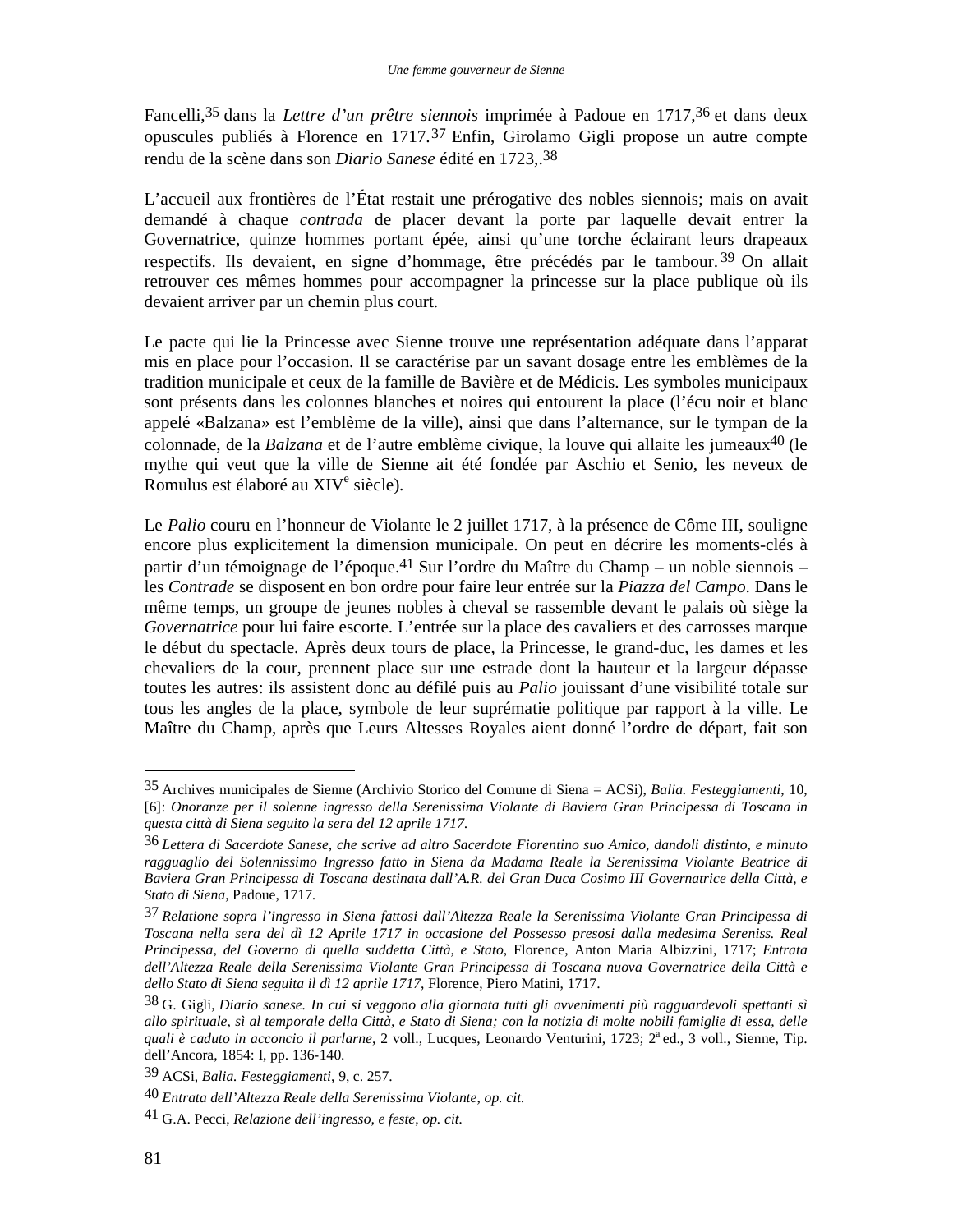entrée à cheval, vêtu d'un habit de velours brodé d'or et boutonné de diamants. La bride, la selle et le harnachement du destrier sont à l'avenant.

Que les *Contrade* aient équipé six chars représente un autre signe de l'importance de l'événement. Les hommes de la *Contrada* de la Tortue distribuent à la cour des madrigaux, dont l'un chante les louanges de Violante, décrite comme une lumière qui répand sur Sienne un nouveau soleil et en éloigne les plus tristes moments. La *Contrada* de l'Onde met en scène une chevauchée dont les protagonistes représentent l'Allemagne, la France, l'Espagne et l'Italie par leurs fleuves principaux. On entend signifier par là les « qualités particulières » de la *Governatrice*: dans l'Allemagne natale, la Famille de Bavière avait atteint les plus hauts postes, élevée jusqu'à la dignité impériale; la France et l'Espagne apparaissaient pour dire les liens de sang étroits que Violante entretenait avec les rois de ces pays. L'Italie, représentée par le Pô, suggérait la proximité avec la Maison de Savoie, alors que le Tevere faisait allusion à l'estime du Saint Siège. L'Arno, naturellement, évoquait son époux, le Prince Ferdinand, alors que l'Arbia symbolisait la ville de Sienne qui reconnaissait la grande fortune de son arrivée.42

Aucun élément n'échappe à la mise en scène. Dans les formules se fait jour l'idée d'un nouveau départ pour le *Stato Nuovo*. Cette espérance est alimentée par les réseaux parentaux et relationnels de la *Governatrice*, dont la position dans le paysage politique italien et européen se répercute sur la position même de l'État de Sienne, représenté non seulement sur un autre plan que l'État de Florence, mais surtout à un niveau de dignité égal aux autres États italiens et européens. Il est clair ici que les ambitions et les attentes de l'oligarchie locale se calent sur le prestige et les ambitions de la Princesse elle-même.

L'organisation du *Palio* du 2 juillet 1717 couru en l'honneur de la *Governatrice* ne fut pas exempte de conflits, en raison des lourdes tâches qui incombèrent aux *Contrade*, chacune étant contrainte d'arriver sur la place avec soixante personnes ou d'équiper un char d'apparat. Les nobles Protecteurs avaient été priés d'intervenir dans les conseils des habitants pour garantir leur alignement sur les consignes. Ce qui survint dans la *Contrada* de la Tortue est significatif des attentes qui animaient l'aristocratie siennoise à cette époque. Les Protecteurs se présentèrent au conseil et demandèrent que soit communiquée et justifiée à l'avance toute impossibilité éventuelle d'assumer la charge de Capitaine (celui qui conduisait le groupe de la *Contrada* sur la place). Mais le Capitaine de la *Contrada* démissionna (nous ne savons pas la raison) et les nobles, offensés, quittèrent le conseil qui fut interrompu.43 La *Contrada* de la Licorne, elle, en raison de sa faible population, ne fut pas en mesure de réunir le nombre d'hommes exigé, et fut interdite de *Palio* pour dix ans.44

## **Conclusion**

 $\overline{\phantom{a}}$ 

Il semble que le gouvernement de Violante fut une déception, au moins pour certains membres de l'oligarchie dirigeante, qui regrettèrent principalement son éloignement physique (elle vivait à Florence la plupart de l'année). Les fortes attentes se soldent ainsi par une amère conclusion, dans les notes de Giovanni Antonio Pecci, un autre noble siennois. À la date du

<sup>42</sup> *Veridico ragguaglio della Solenne Entrata*, *op. cit.*, pp. 34 et suivantes.

<sup>43</sup> Archives de la Contrada de la Tortue (Tartuca), *Deliberazioni 1701-1735*, conseil du 3 mai 1717.

<sup>44</sup> ACSi, *Balia. Festeggiamenti*, 9, c. 291, 15 avril 1717.